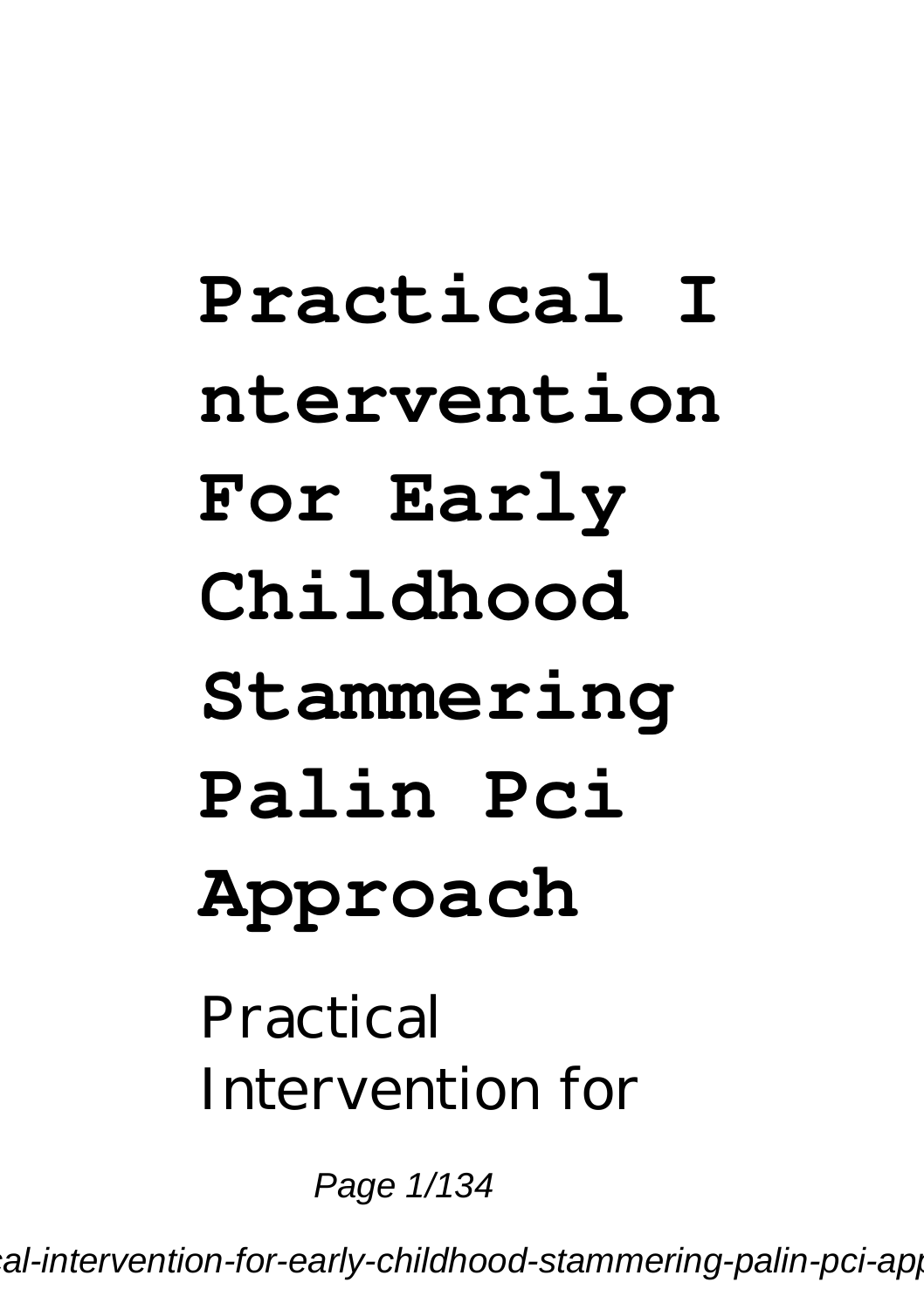Early Childhood Stammering: Palin PCI Approach. Elaine Kelman, Alison Nicholas. Speechmark, 2008 - Stuttering in children - 286 pages. 0 Reviews. Therapy for young children who stammer is now high priority, Page 2/134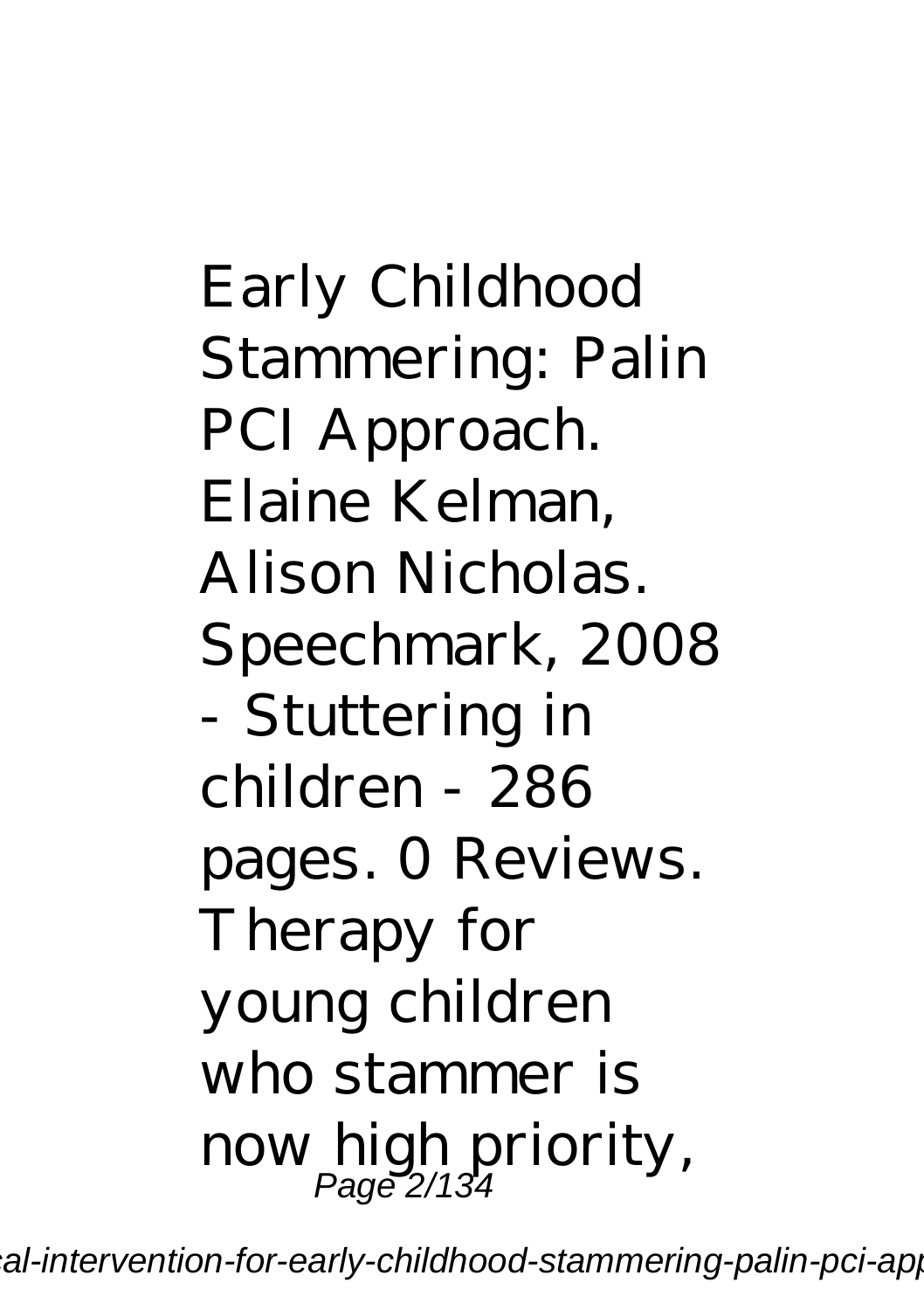with growing research evidence supporting early intervention. This manual from the Michael Palin Centre for ... Practical Intervention for Early Childhood Stammering Palin PCI Approach. av Elaine Kelman, Page 3/134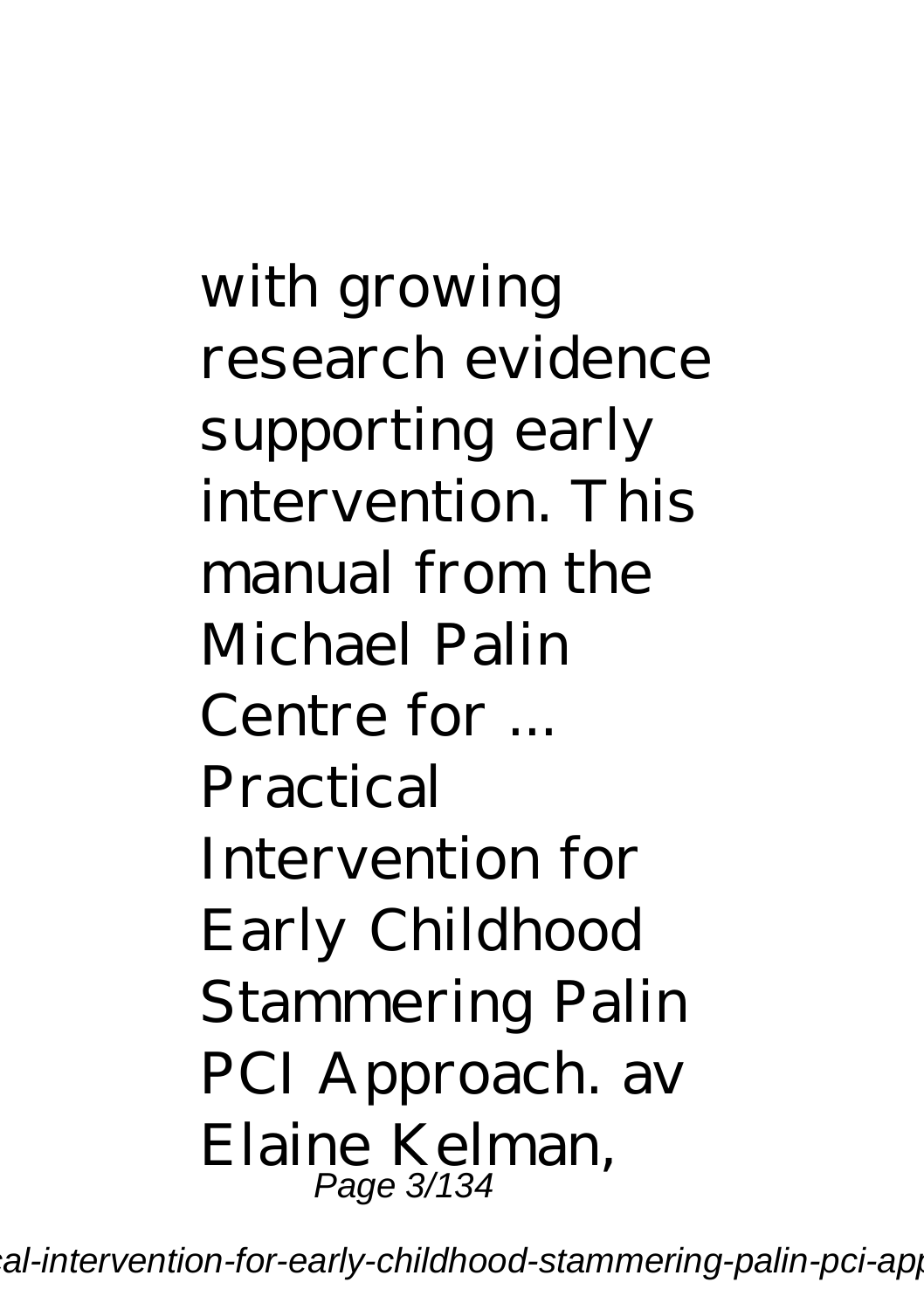Alison Nicholas. Hä ftad Engelska, 2008-07-01. Slutså ld. Therapy for young children who stammer is now high priority, with growing research evidence supporting early intervention. This manual from the Michael Palin Page 4/134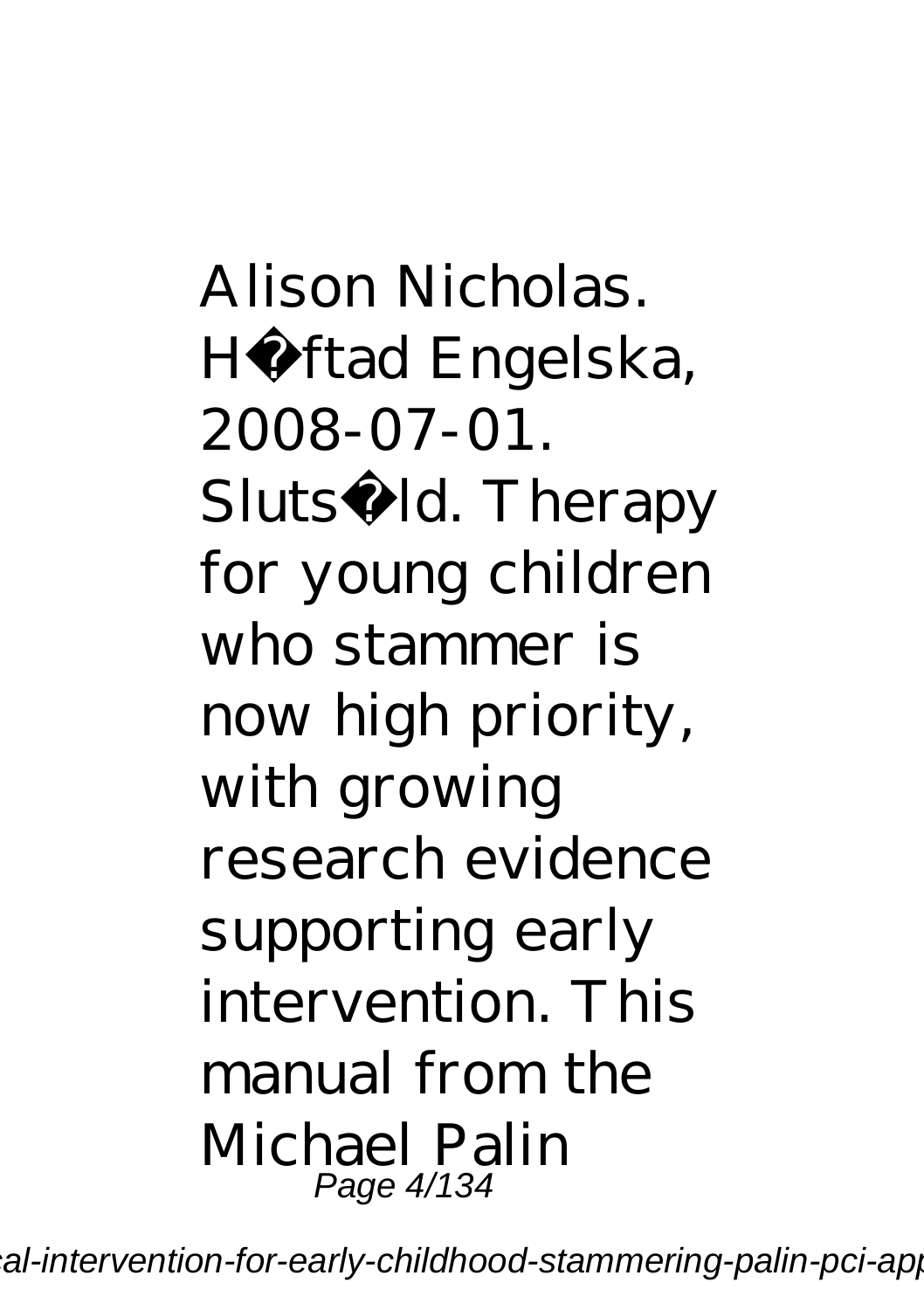Centre for stammering Children (MPC ... Evidence-Based Practices in Early Childhood Intervention and Family Support Carl J. Dunst, Ph.D. Carol M. Trivette, Ph.D. Orelena Hawks Puckett Institute . Page 5/134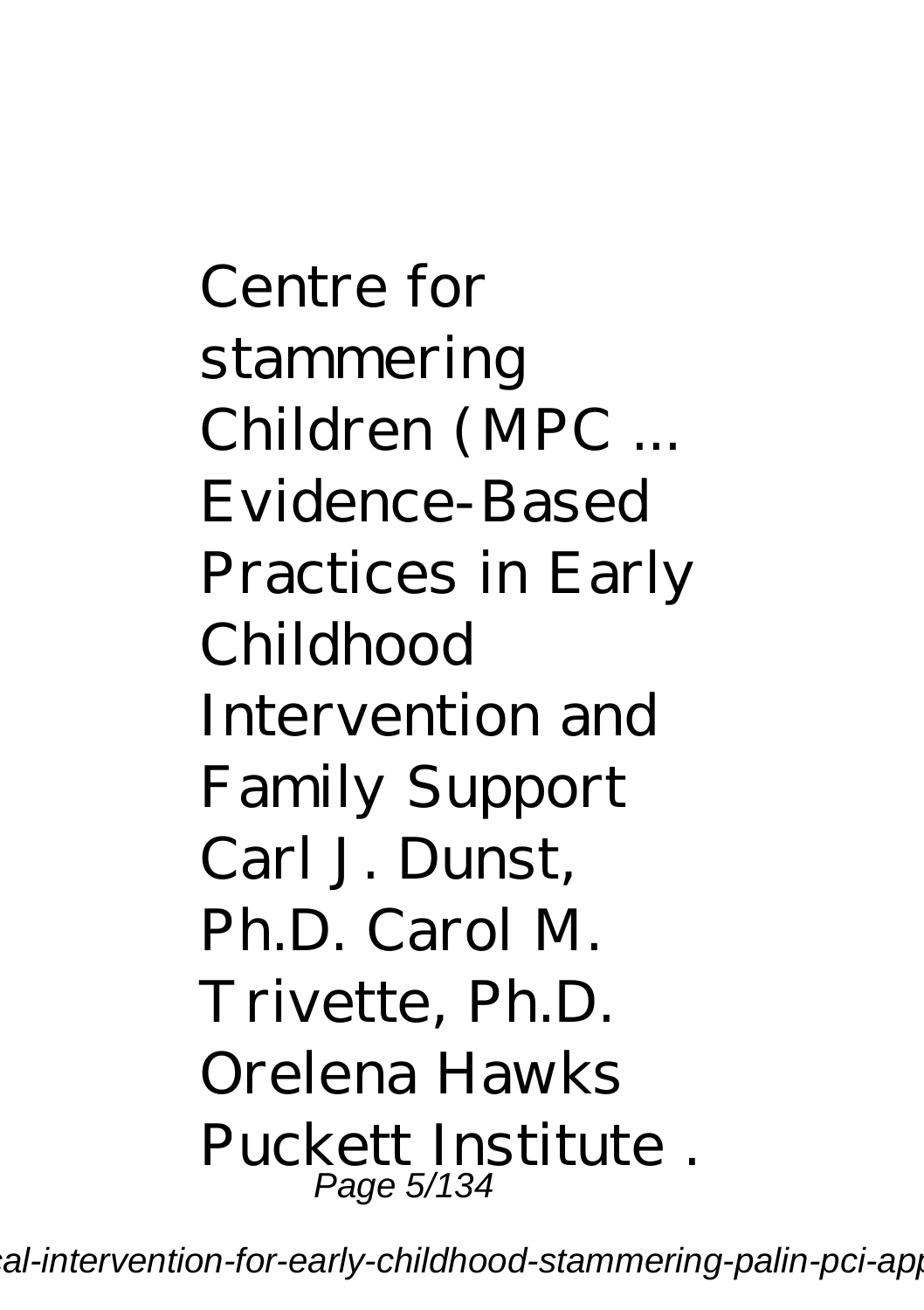Asheville and Morganton, North Carolina . Presentation made at the Celebration Lecture Series, Center for Excellence in Early Childhood Learning What is early  $intervention? +$ Early Intervention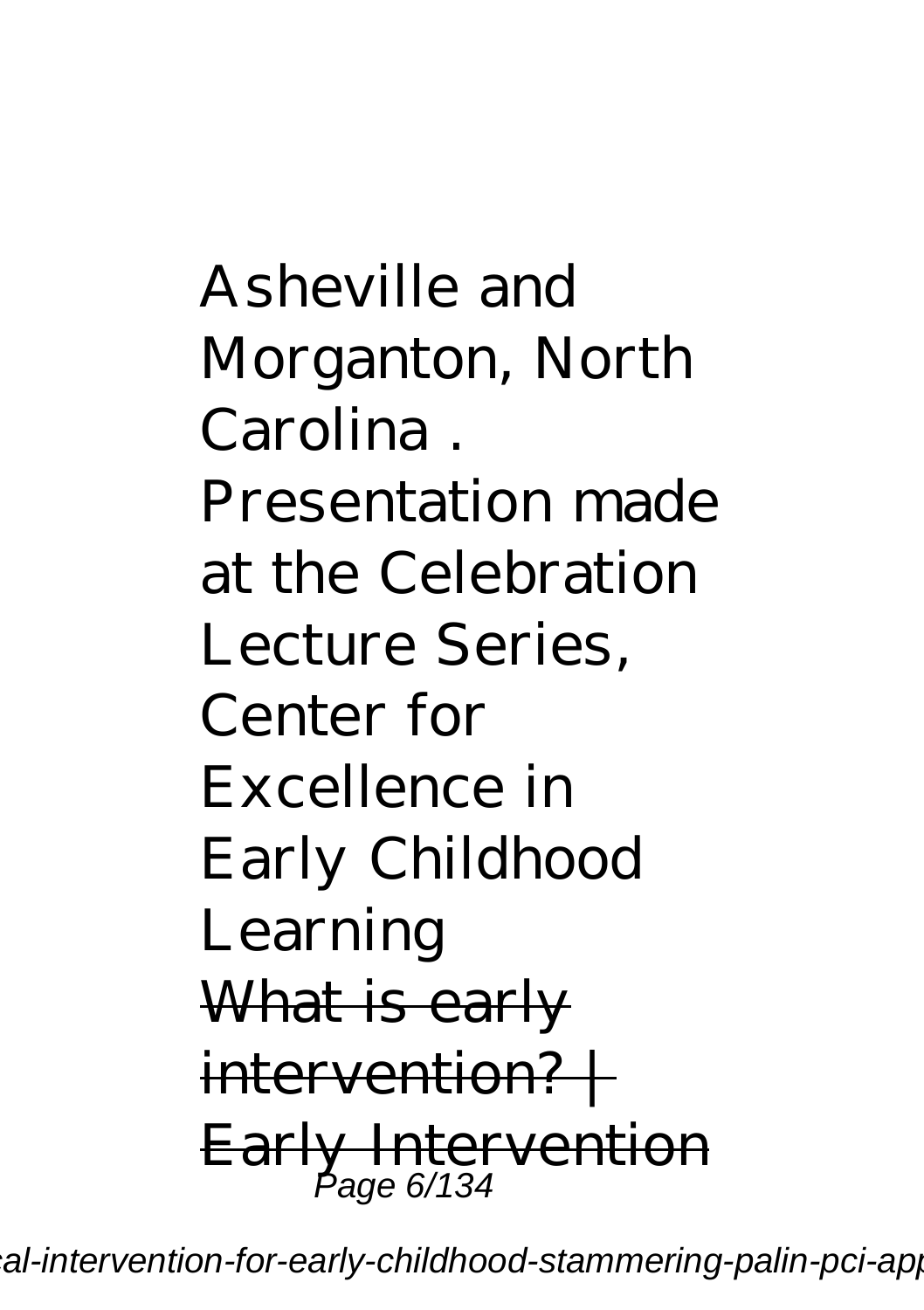Foundation *Introduction to Early Intervention Teletherapy ideas for Early Intervention ( Part 6): How to use BOOKS to increase communication* **Teletherapy Early Intervention tips COVID-19. Help** Page 7/134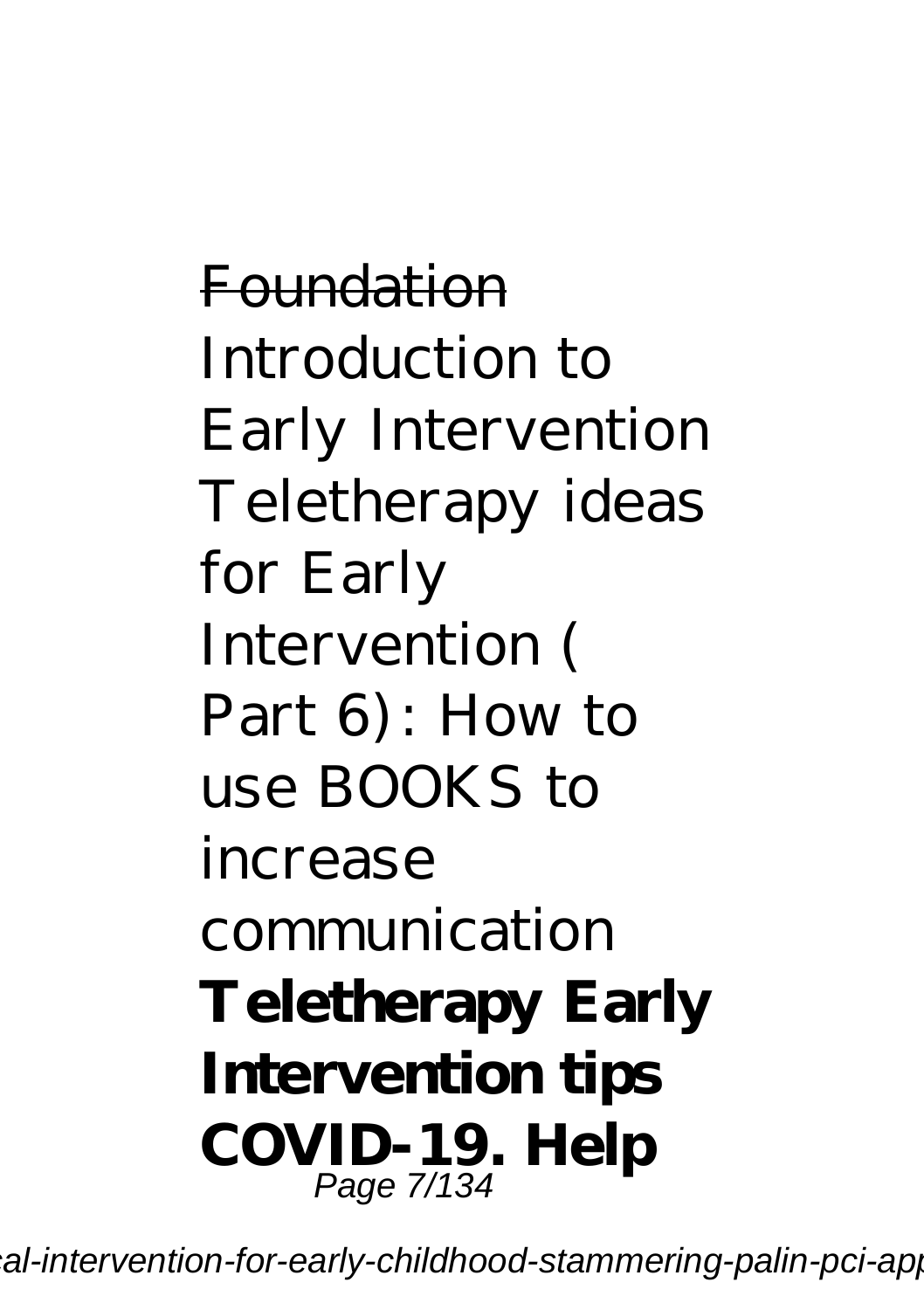**toddlers engage and communicate! (Part 1) What is early intervention? Early Childhood Development | My fav pretend play activity for toddlers** Understanding the evidence on intervention in the Page 8/134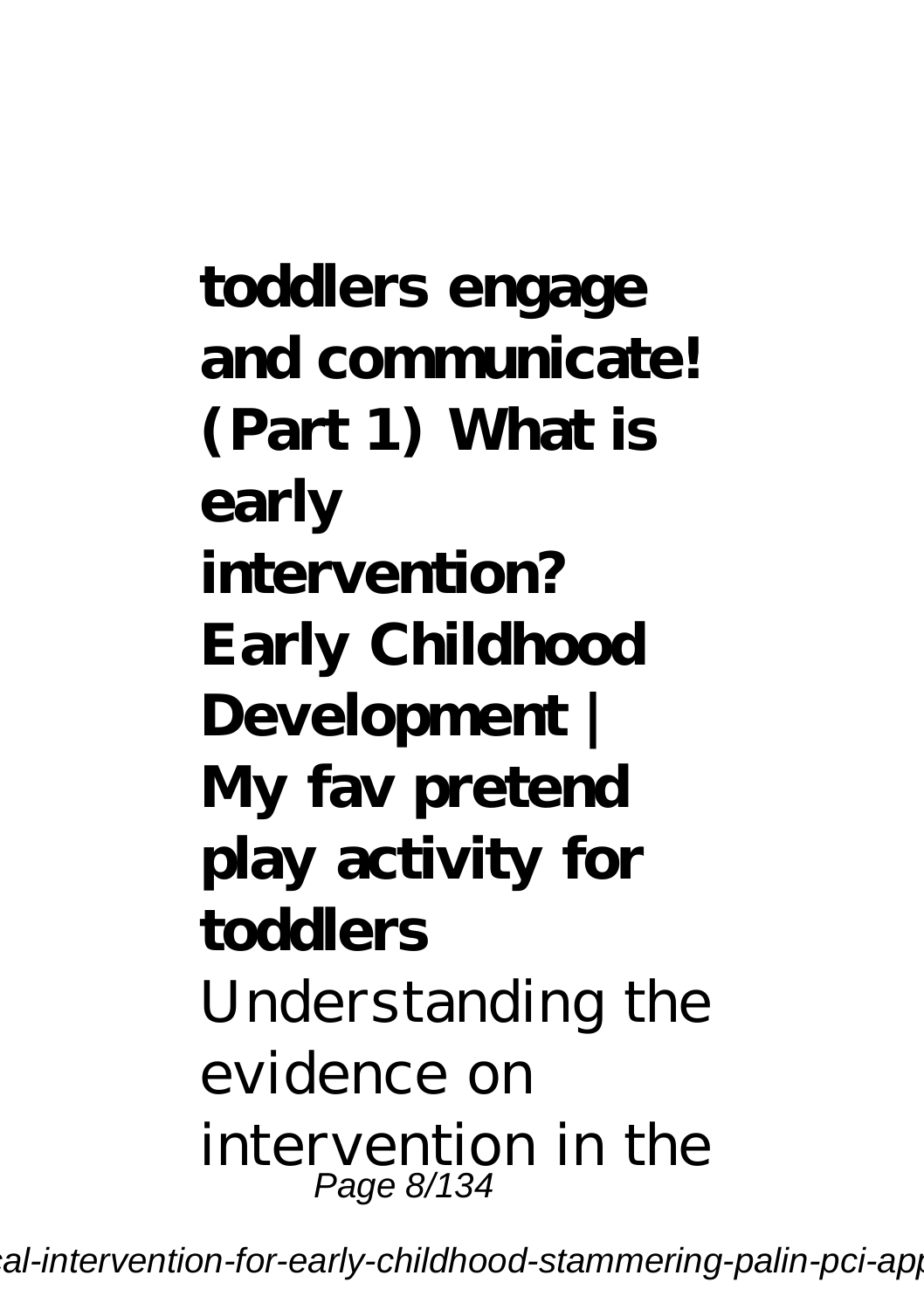early years Early Childhood Intervention Early Childhood Intervention EARLY CHILDHOOD DEVELOPMENT + Early Intervention  $+$ EYFS  $+$  Al Bayan Early Childhood Interventions. Page 9/134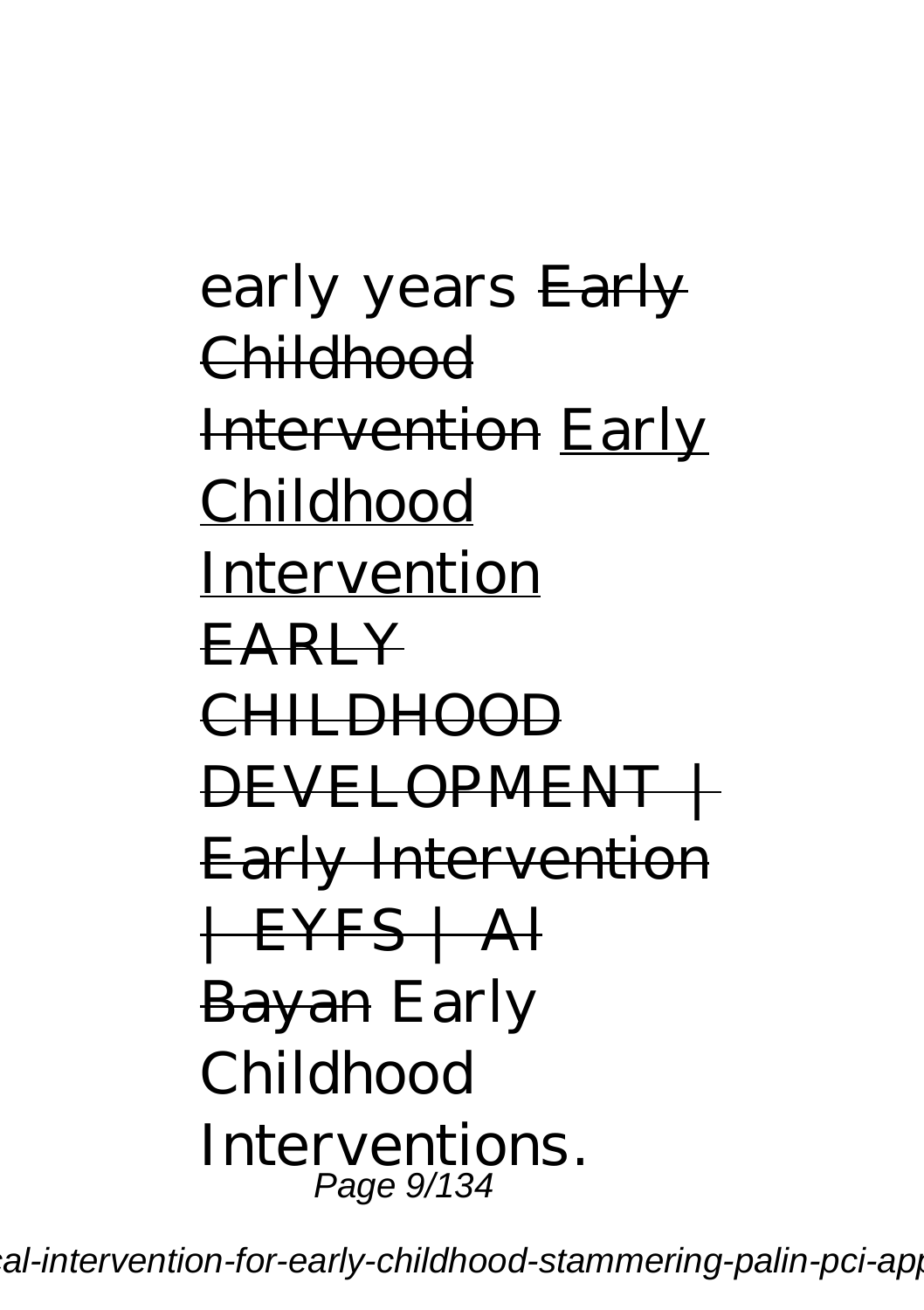What Are They? *Why does early intervention matter?* **Early Childhood Intervention and the Power of Family** Marriage and the Gospels (Scripture Summit Day  $#3$ *Implementing Response to* Page 10/134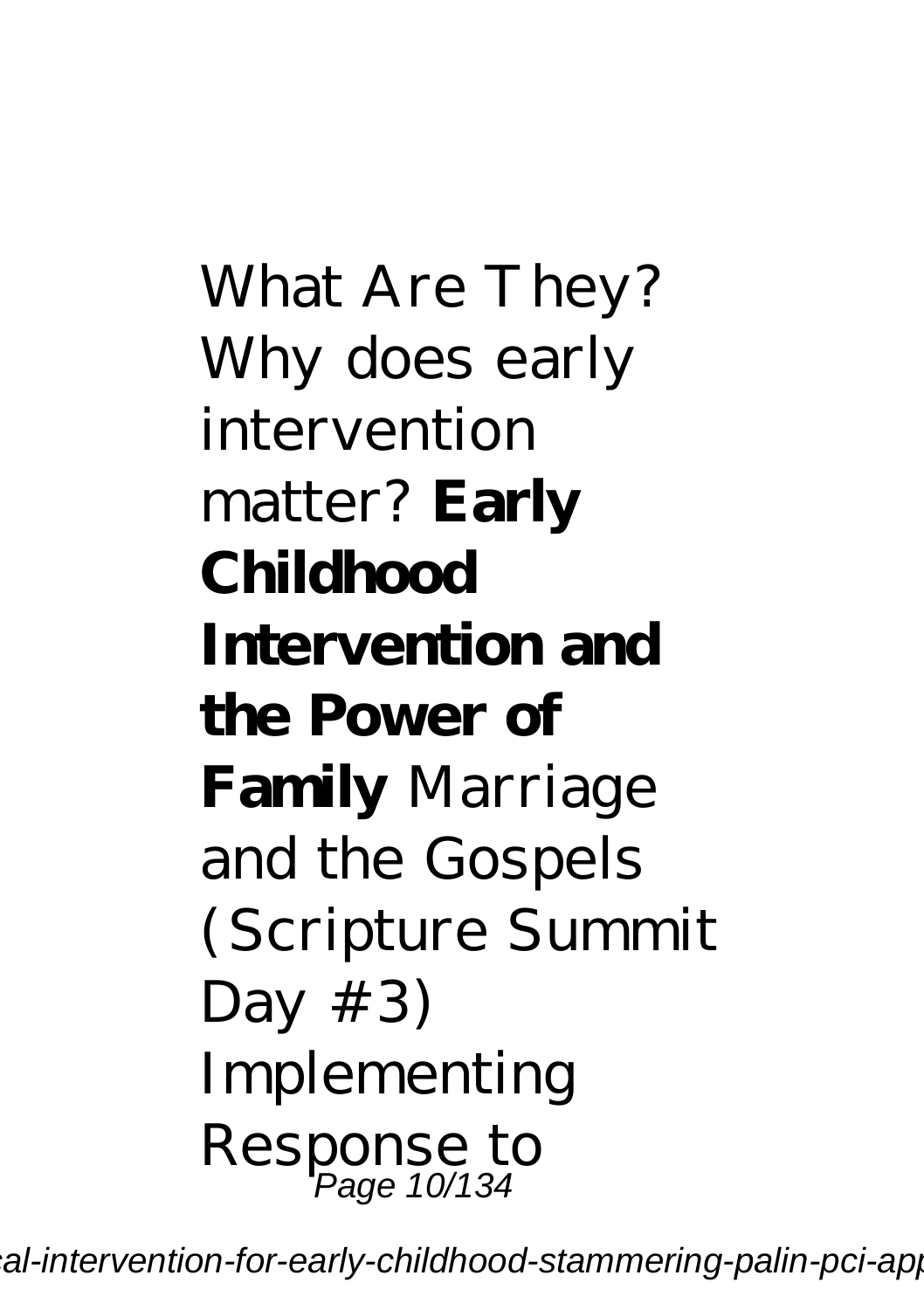*Intervention -- Prairie Children Preschool* Early Childhood Conference 2020: Digital Edition Full Event *TRANSITIONING INTO PRESCHOOL FROM EARLY INTERVENTION PROGRAM* | *OUR*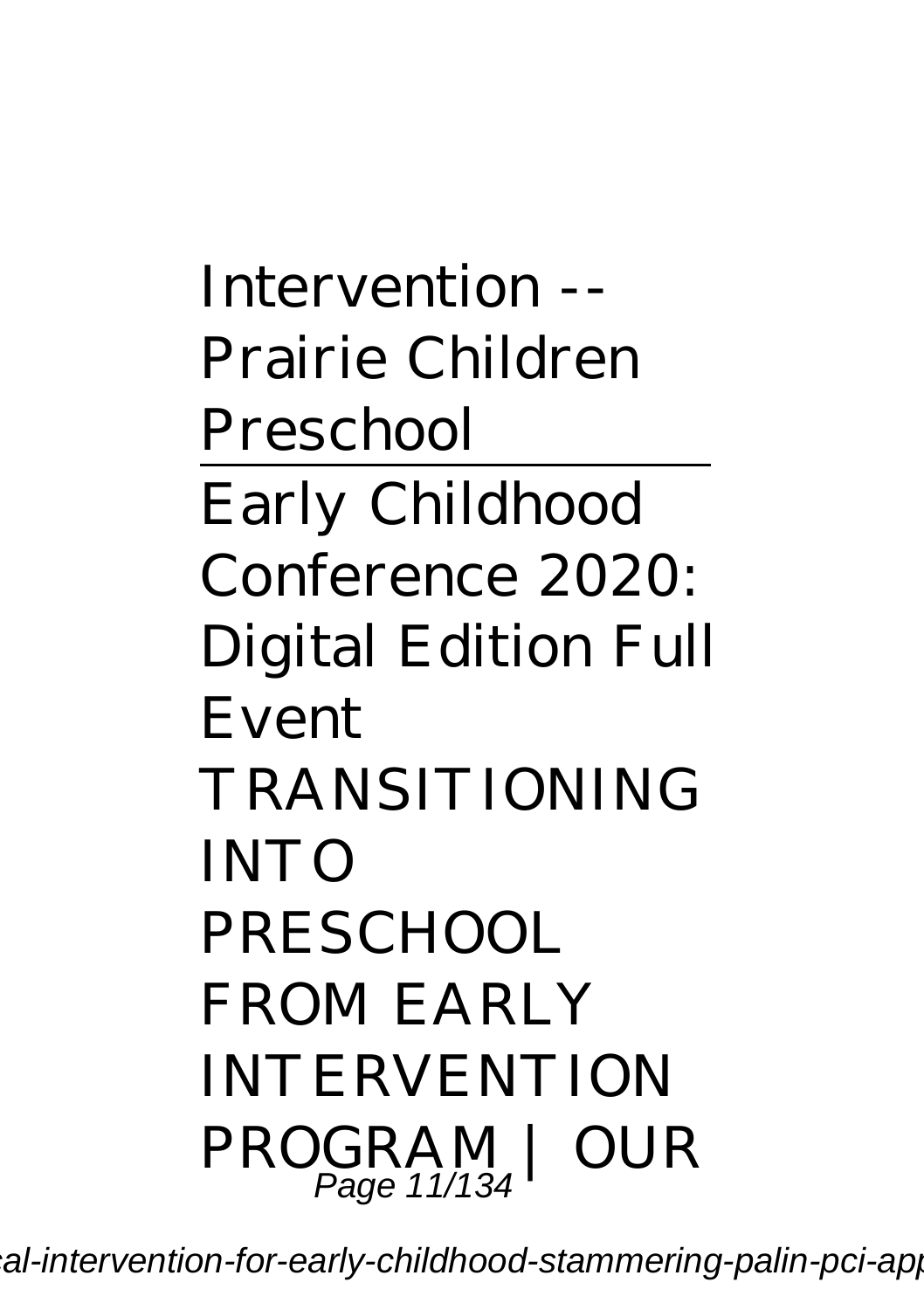*JOURNEY WITH SPECIAL EDUCATION Supporting cultural and linguistic diversity in early childhood Early Childhood Intervention Program offers families, children support in comfortable* Page 12/134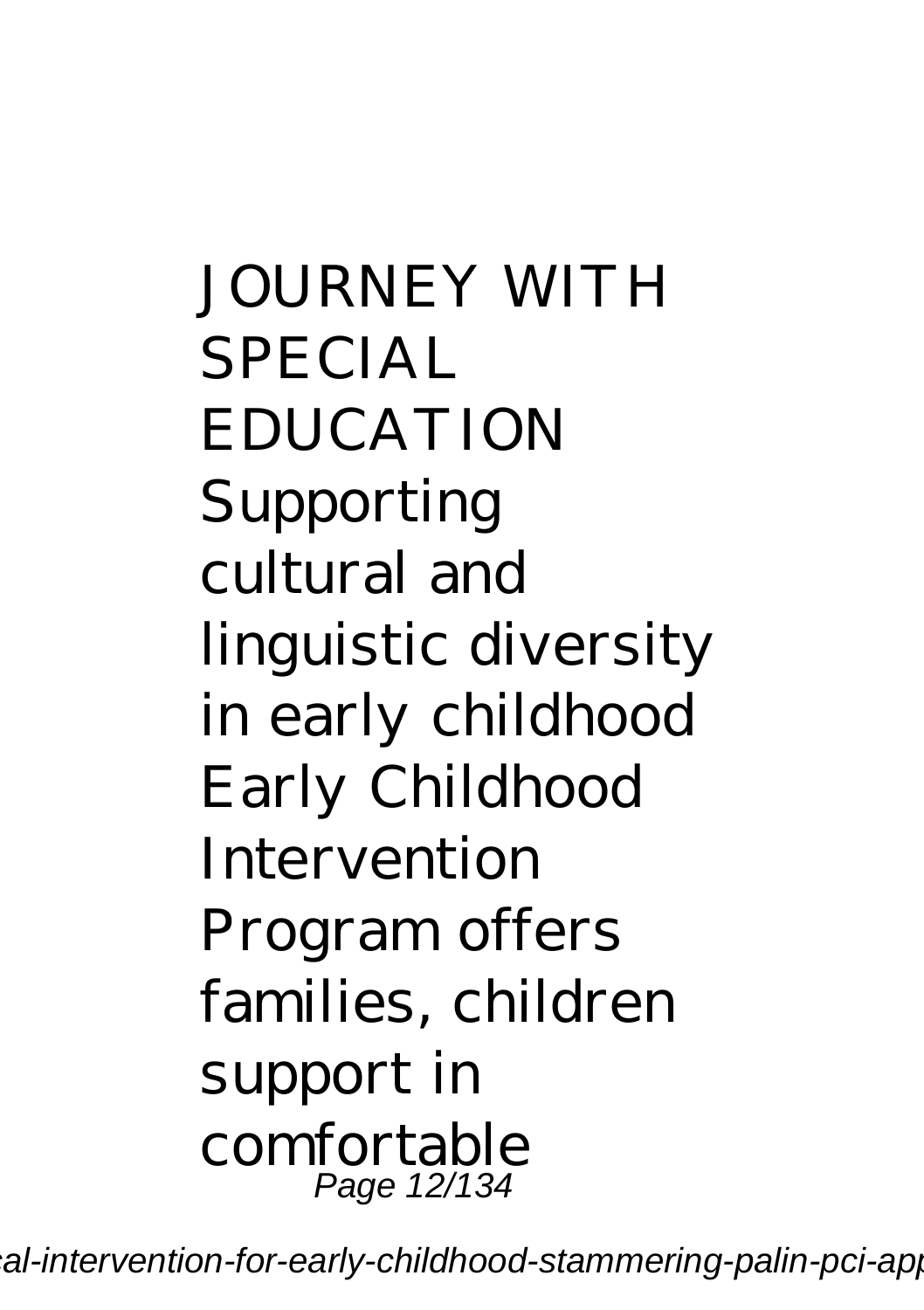*environment* **Early Childhood Early Intervention Are China and Russia Outpacing the United States in Military Technology?** Practical Intervention For Early Childhood The practical intervention is not Page 13/134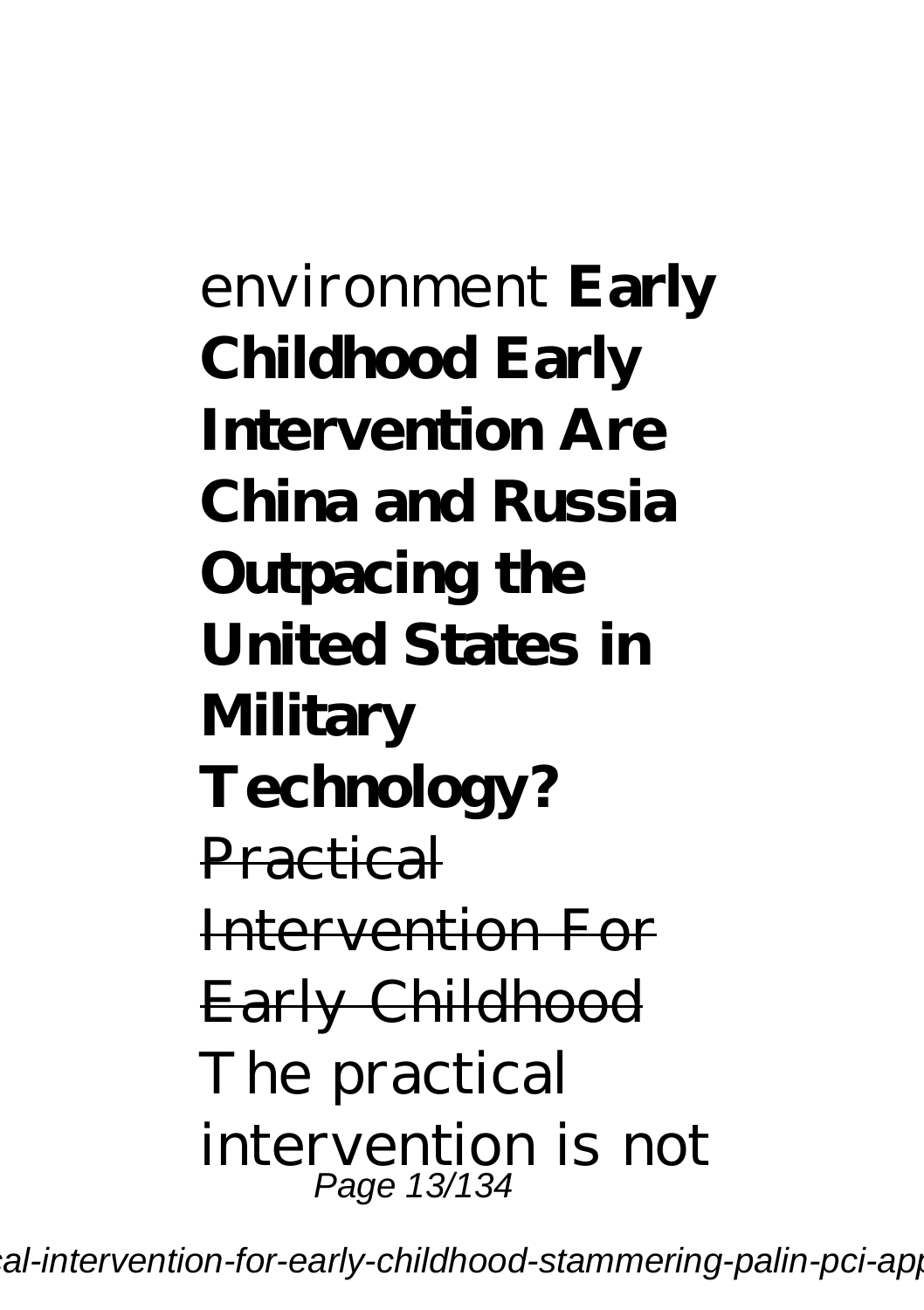so practical after all and it might not work, it could worsen the situation. The authors do not make the difference between ages and put all "early childhood" in the same bucket when neurobiology and Page 14/134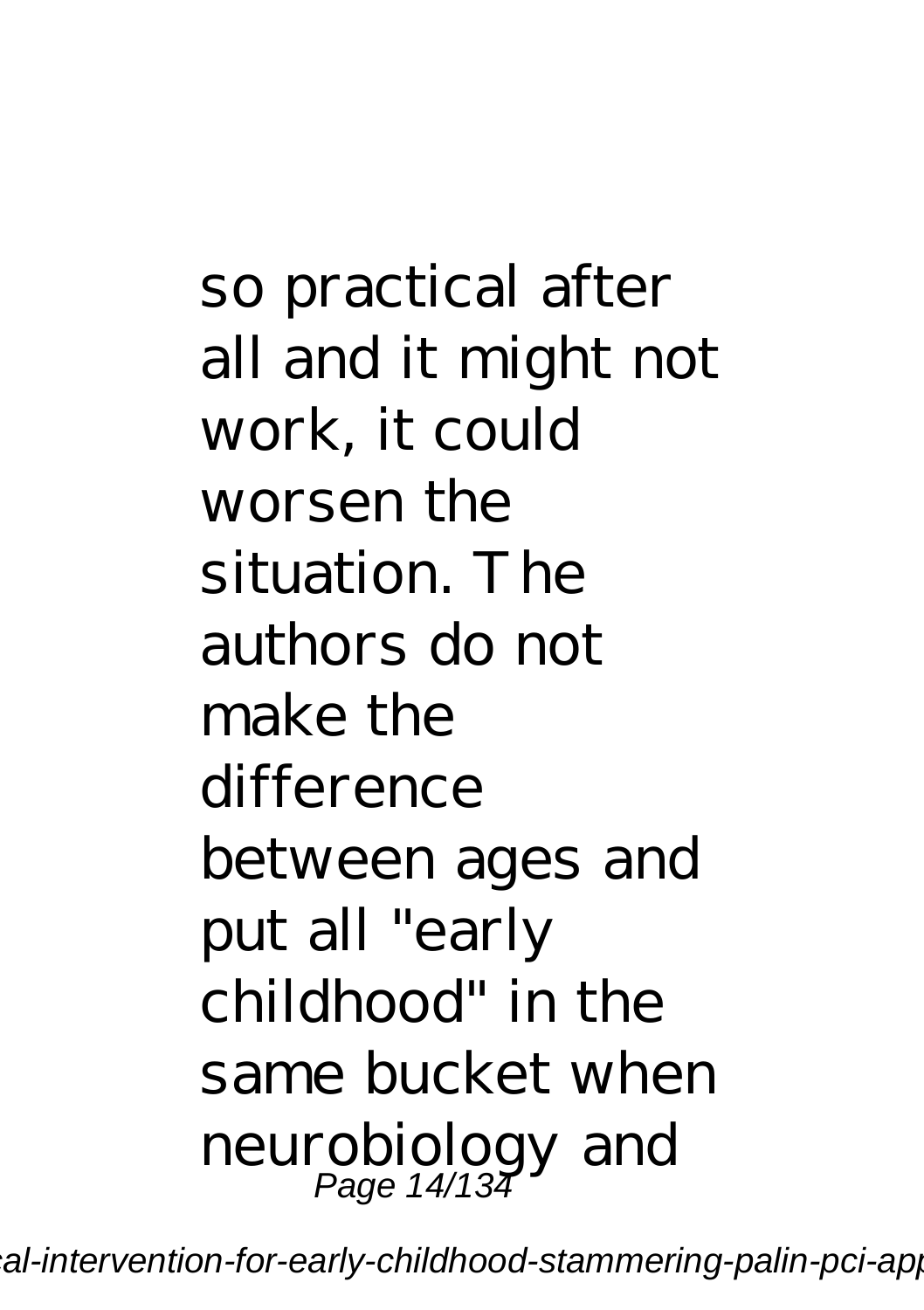psychology shows that children react differently under 4 ½ years old (and even published studies with Lidcombe around the world).

Practical Intervention for Early Childhood Stammering ... Page 15/134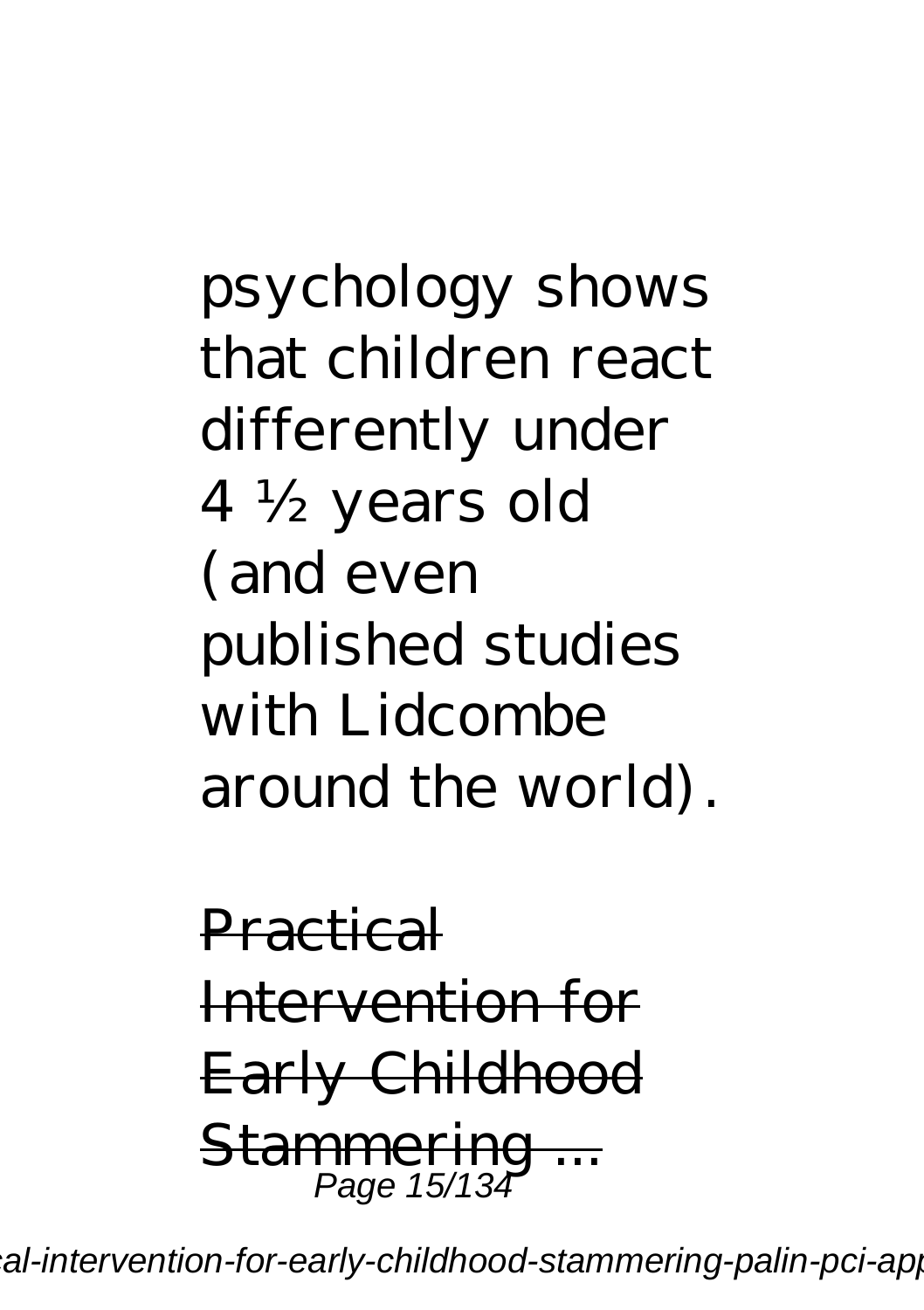Practical Intervention for Early Childhood Stammering. London: Routledge, https:// doi.org/10.4324/9 781315169200. COPY. Therapy for young children who stammer is now high priority, with growing Page 16/134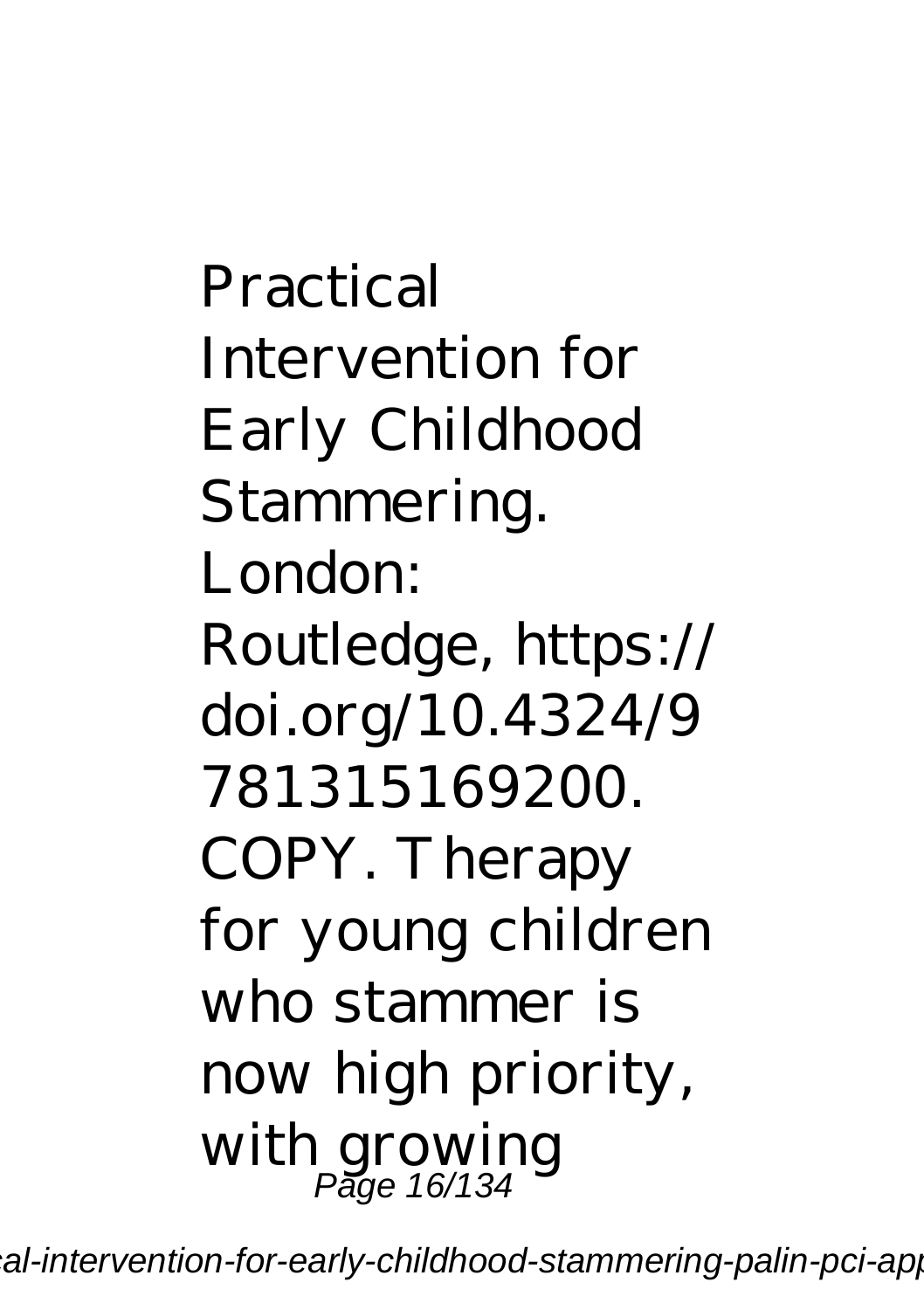research evidence supporting early intervention. This manual from the Michael Palin Centre for stammering Children (MPC) is a detailed, step-bystep guide intended to support general and specialist Page 17/134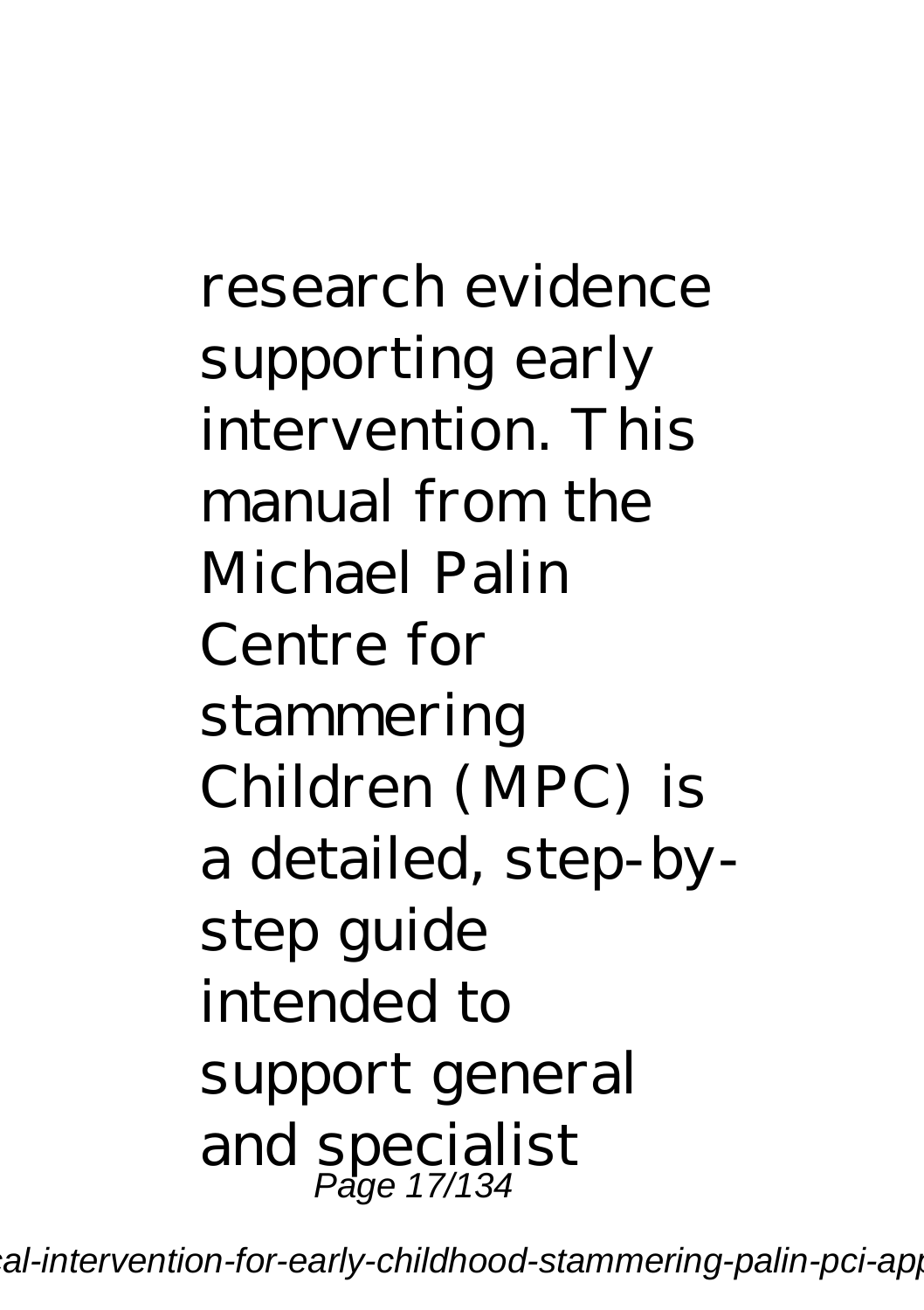speech and language therapists in developing their confidence and skills in working with this age group.

Practical Intervention for Early Childhood Stammering ... Page 18/134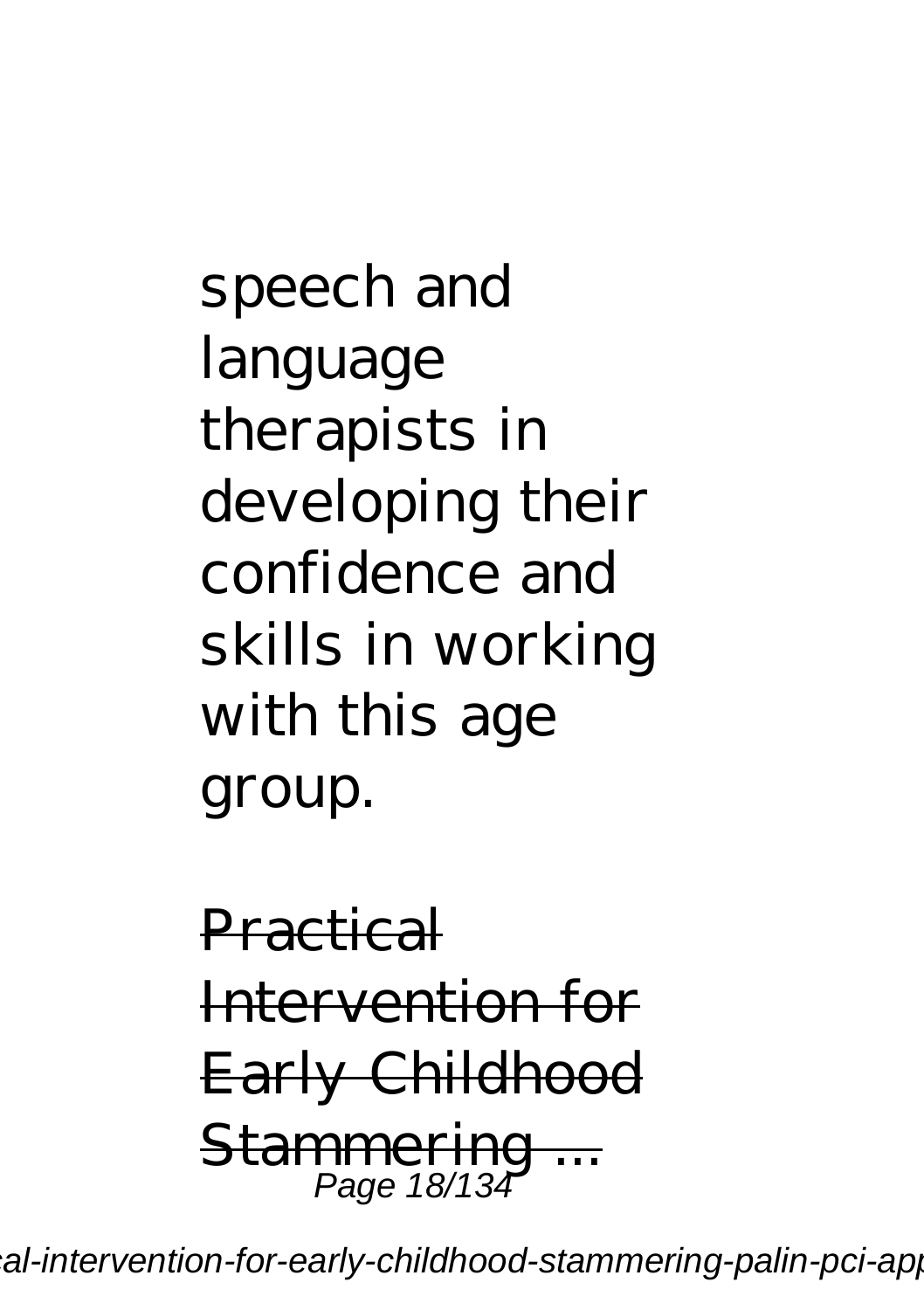Buy Practical Intervention for Early Childhood Stammering: Palin PCI Approach by Elaine Kelman (2008-07-02) by (ISBN: ) from Amazon's Book Store. Everyday low prices and free delivery on eligible orders. Page 19/134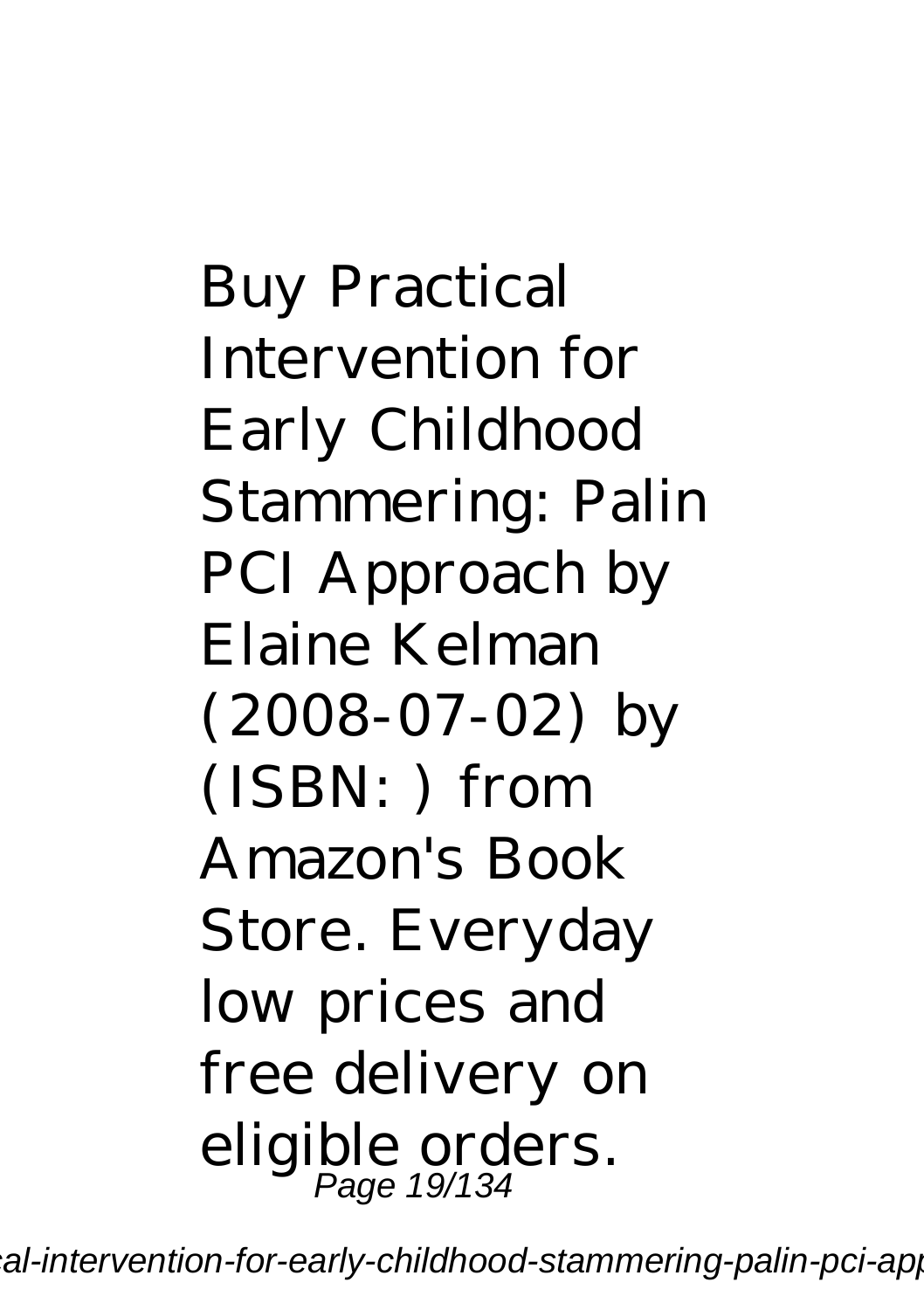Practical Intervention for Early Childhood Stammering ... Synopsis. About this title. Therapy for young children who stammer is now high priority, with growing research evidence supporting early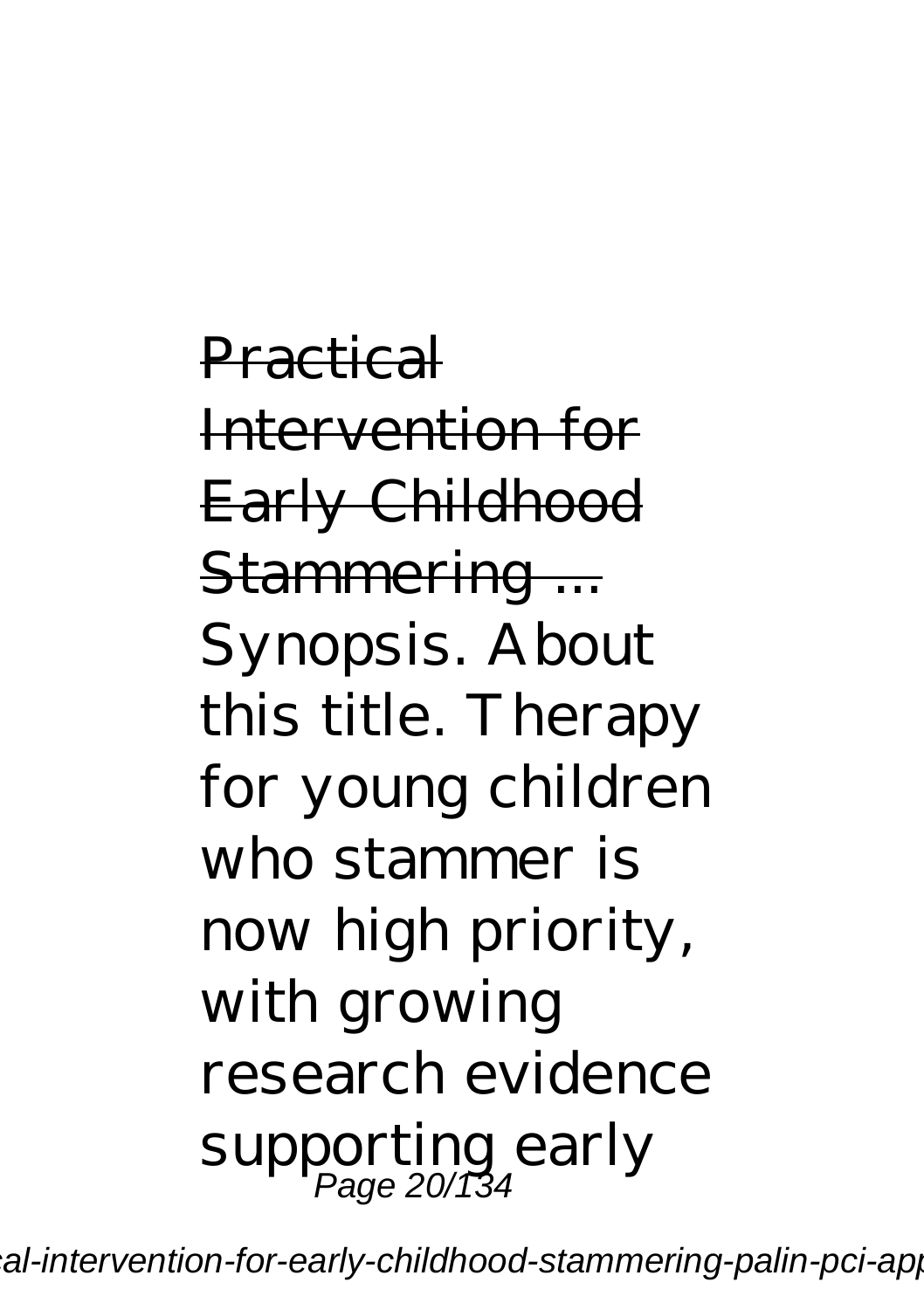intervention. This manual from the Michael Palin Centre for Stammering Children (MPC) is a detailed, step-bystep guide intended to support general and specialist speech and language Page 21/134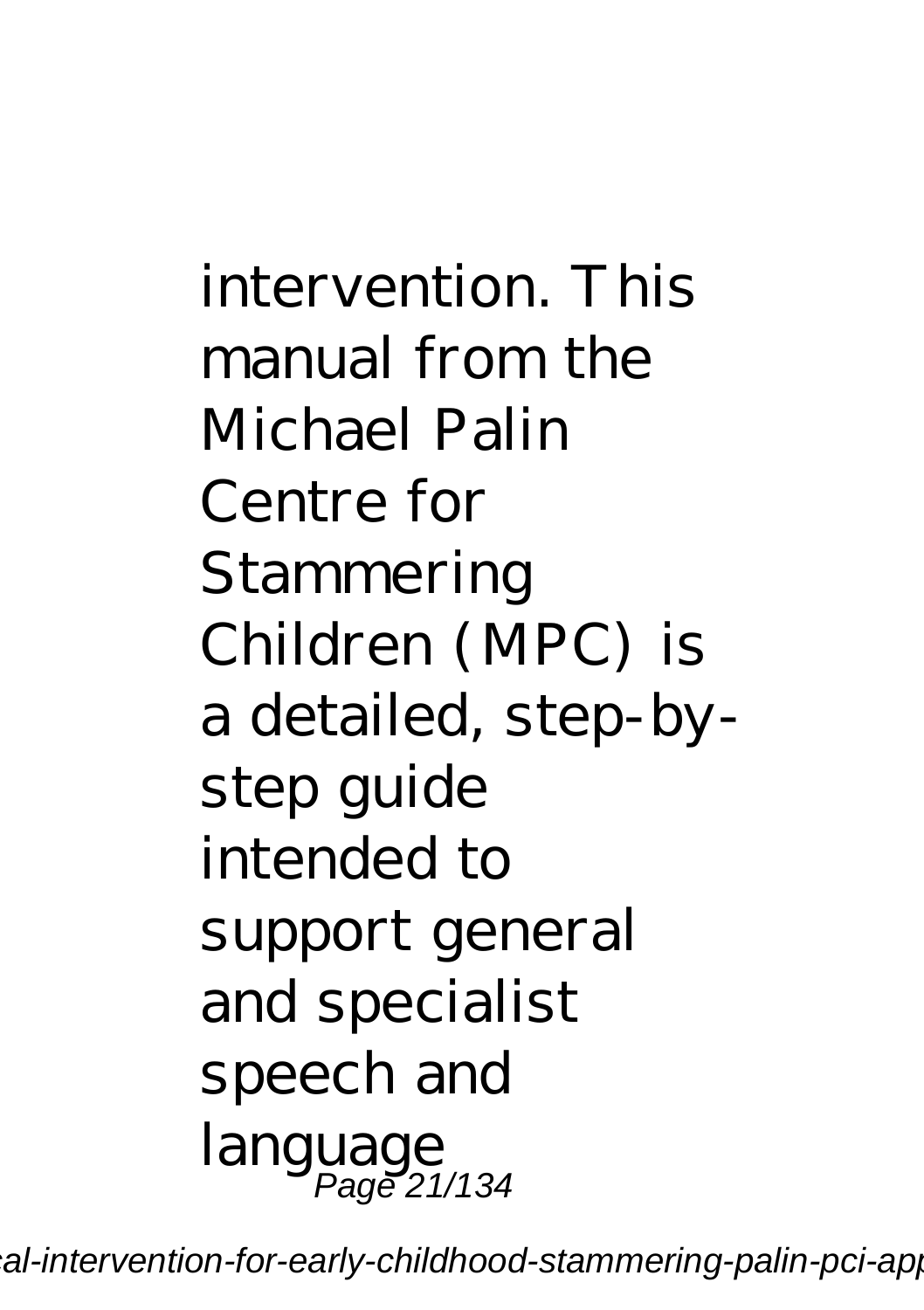therapists in developing their confidence and skills in working with this age group.

9780863886676: Practical Intervention for Early Childhood ... Practical Intervention for Page 22/134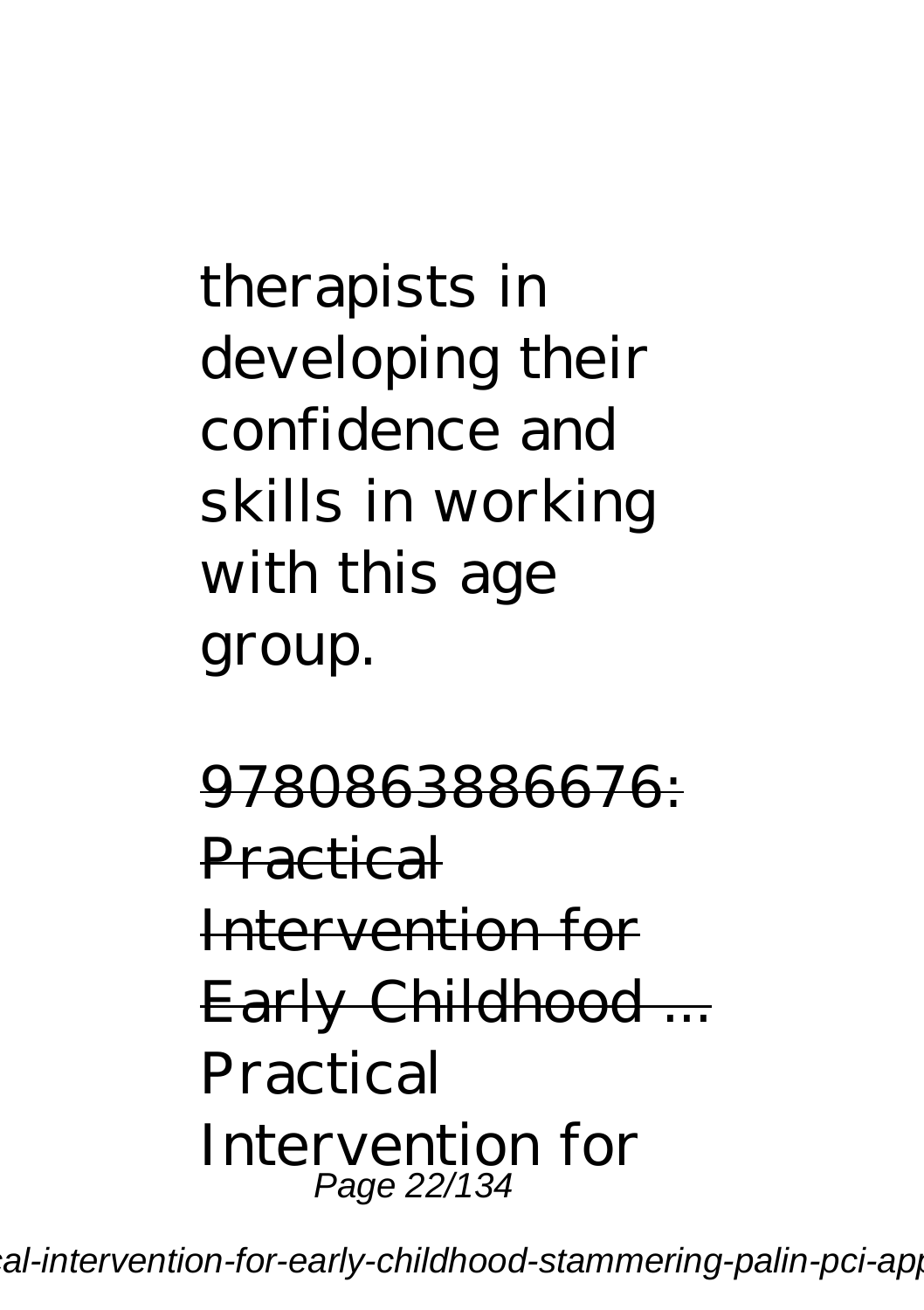Early Childhood Stammering: Palin PCI Approach. Practical Intervention for Early Childhood Stammering. : Elaine Kelman, Alison Nicholas. Routledge, Jul 5, 2017 - Education - 312 pages. 0 Reviews. Therapy Page 23/134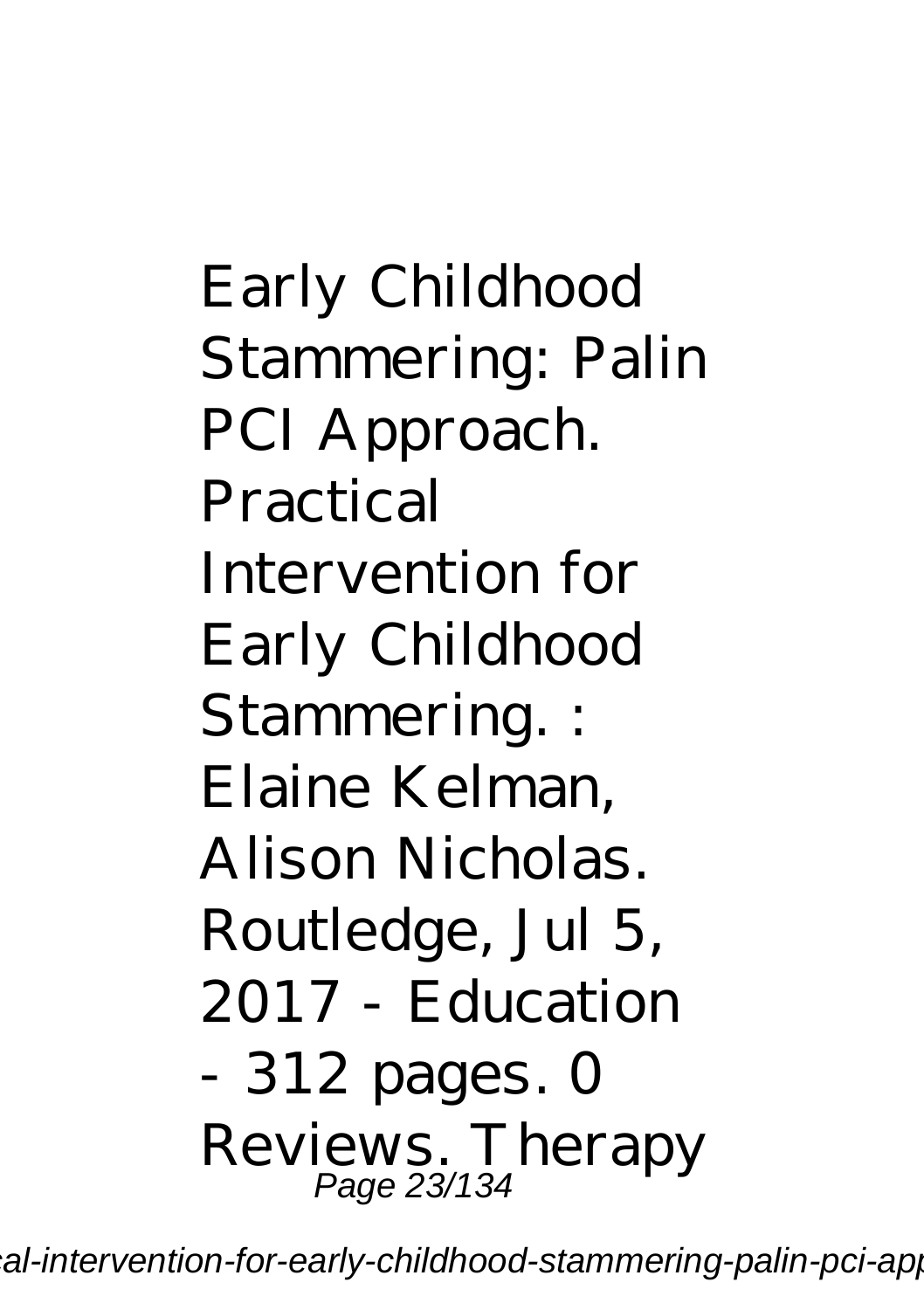for young children who stammer is now high priority, with growing research evidence supporting early intervention. This manual from the Michael Palin Centre for stammering Children (MPC) is a detailed, step-by-Page 24/134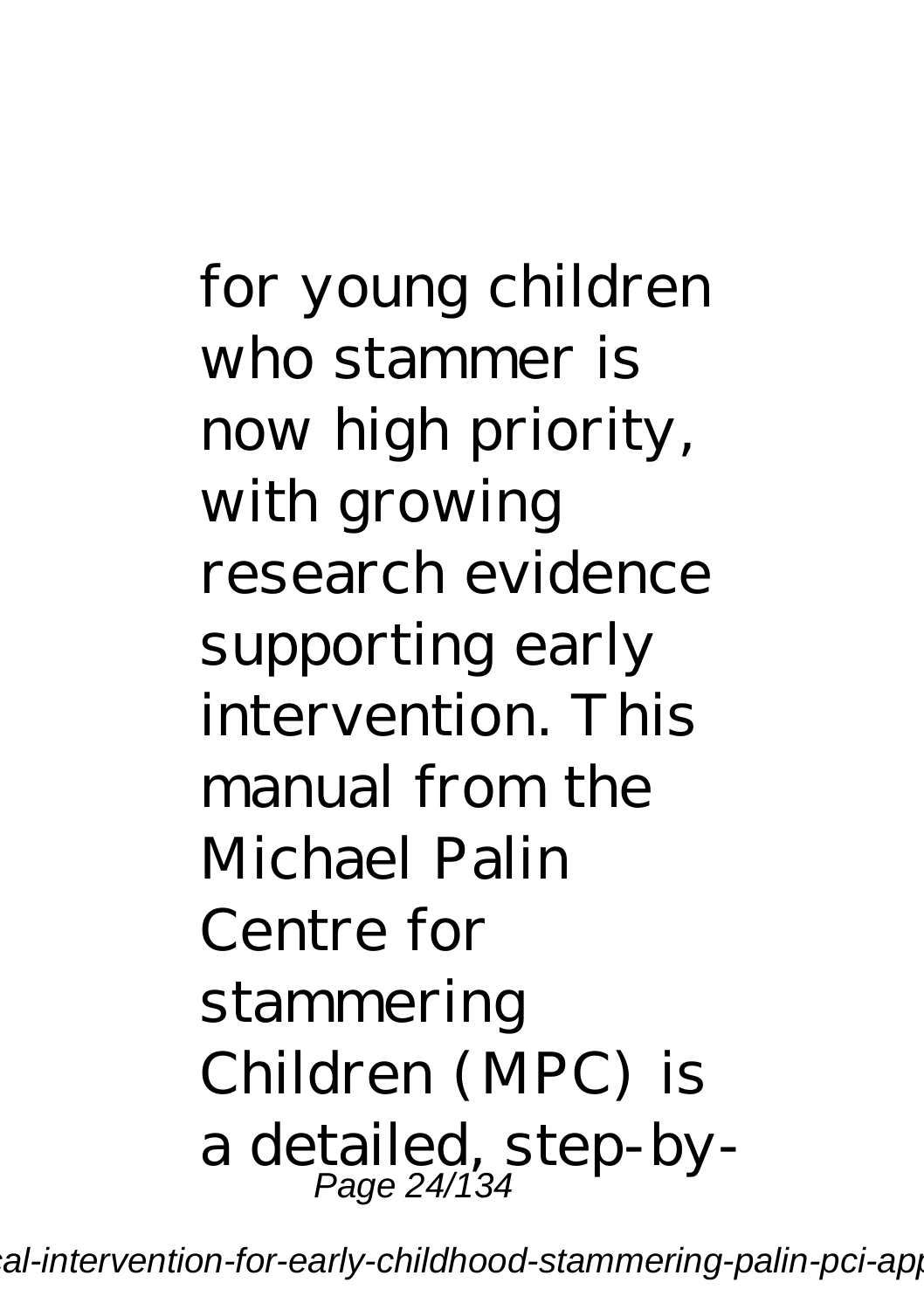step guide intended to support general and specialist ...

Practical Intervention for Early Childhood Stammering ... Practical intervention for early childhood stammering : Palin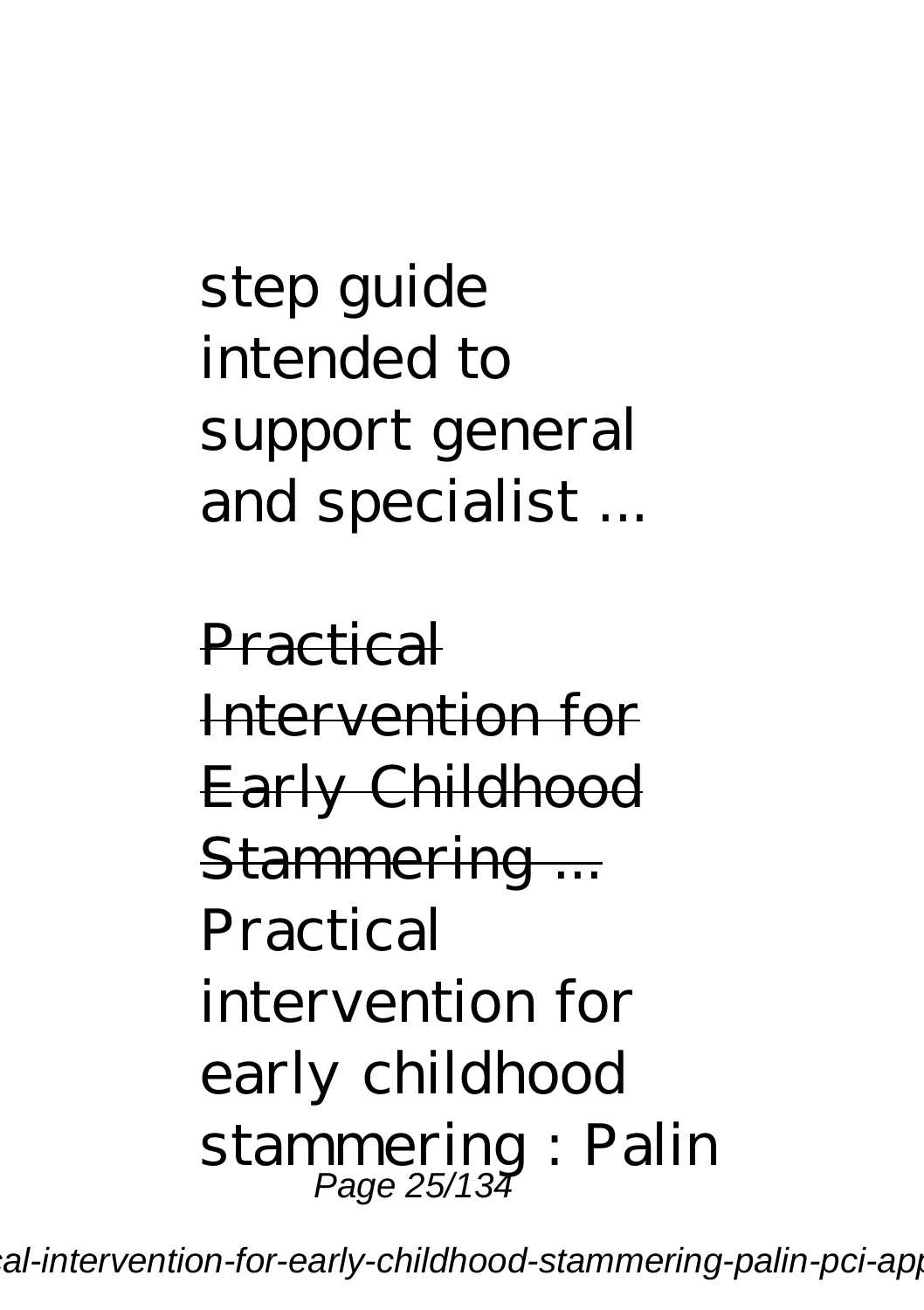PCI approach / Elaine Kelman and Alison Nicholas. Main Authors: Kelman, Elaine, (Author), Nicholas, Alison, (Author) Corporate Authors: Ebook Central Academic Complete. Format: eBook Online Page 26/134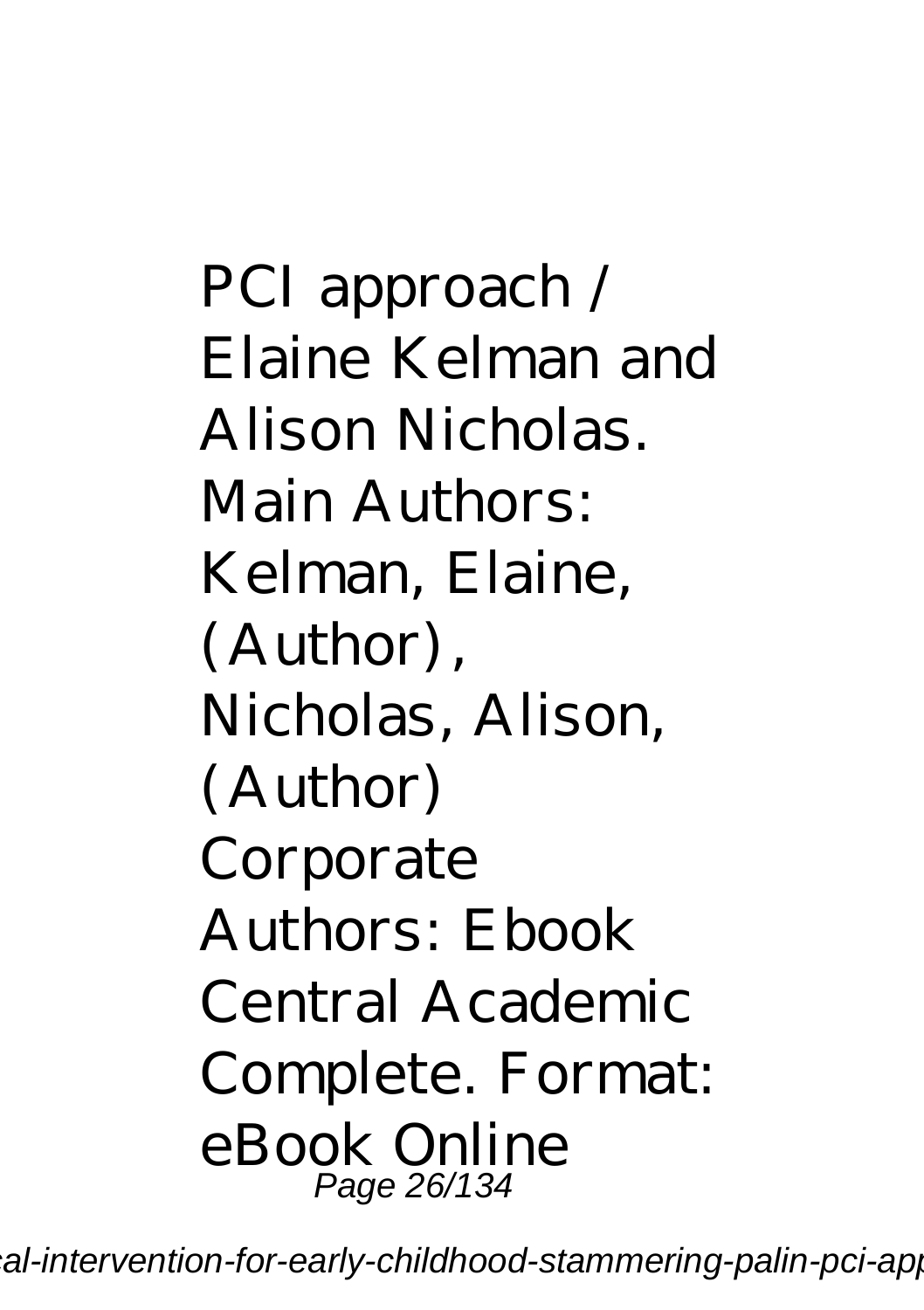## access: Connect to electronic book via Ebook Central.

Description: Practical intervention for early childhood ... Practical Intervention for Early Childhood Stammering: Palin PCI Approach.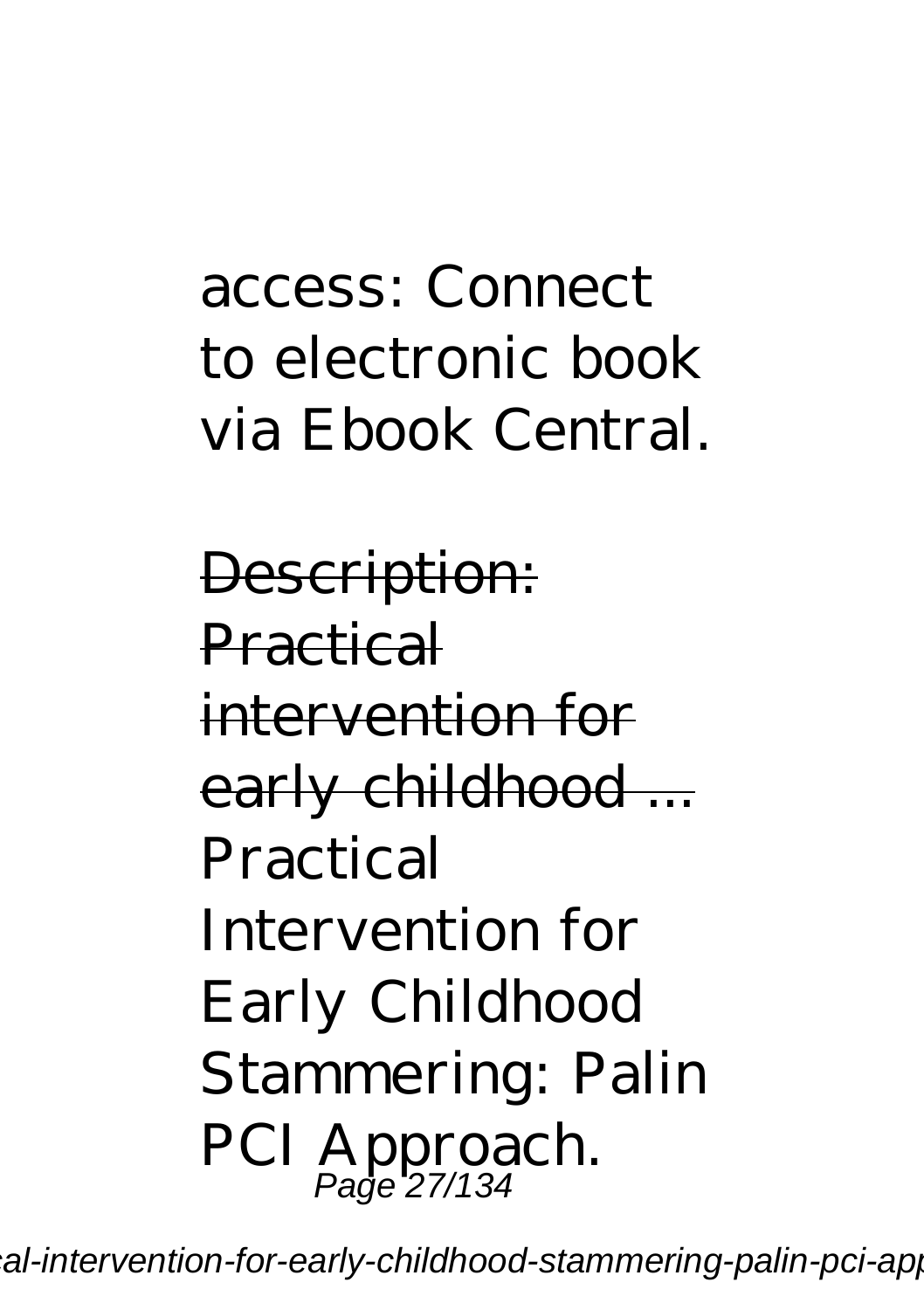Elaine Kelman, Alison Nicholas. Speechmark, 2008 - Stuttering in children - 286 pages. 0 Reviews. Therapy for young children who stammer is now high priority, with growing research evidence supporting early Page 28/134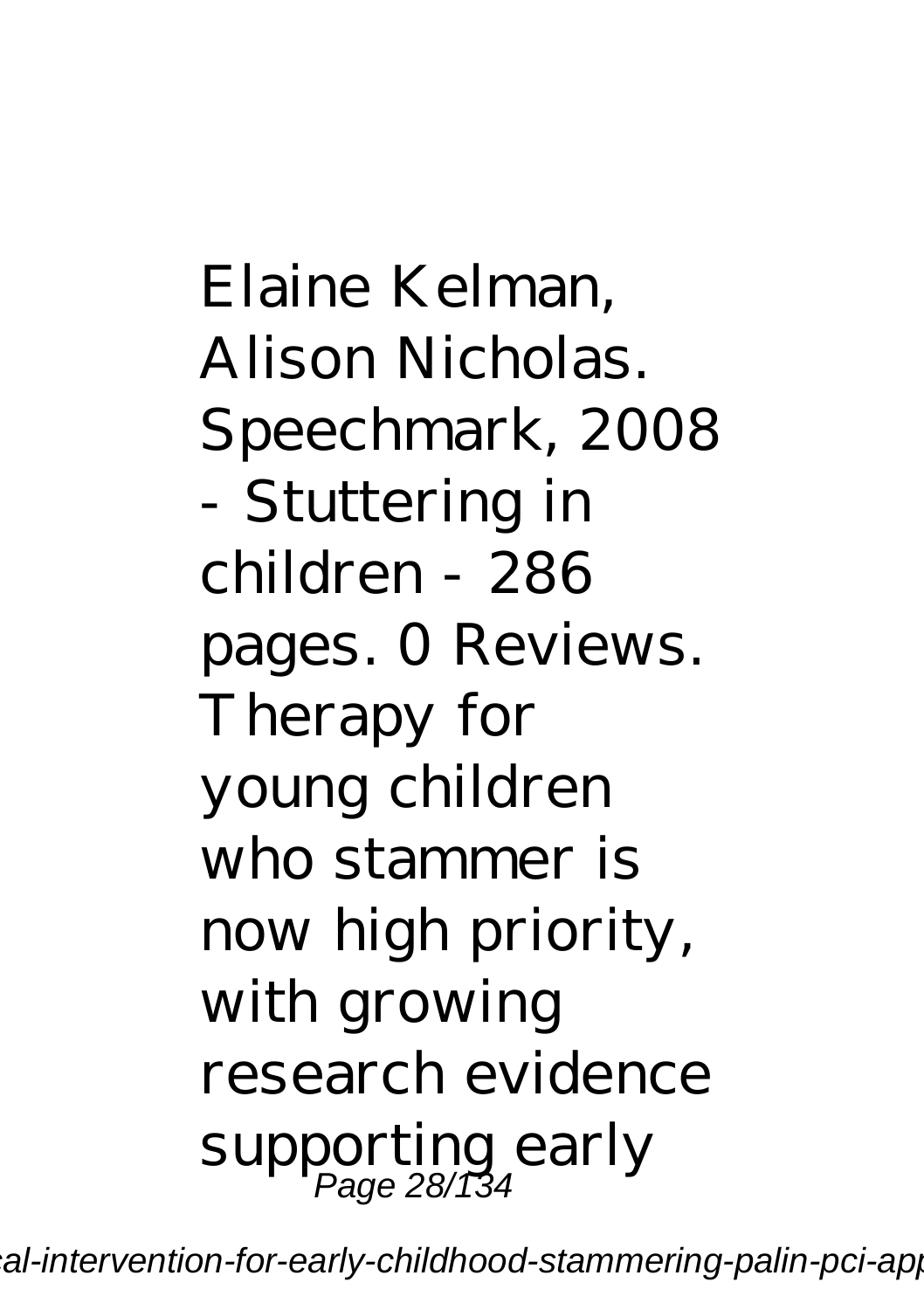## intervention. This manual from the Michael Palin Centre for ...

Practical Intervention for Early Childhood Stammering ... **THE** INTERNATIONAL **COMMUNITY** recognizes that Page 29/134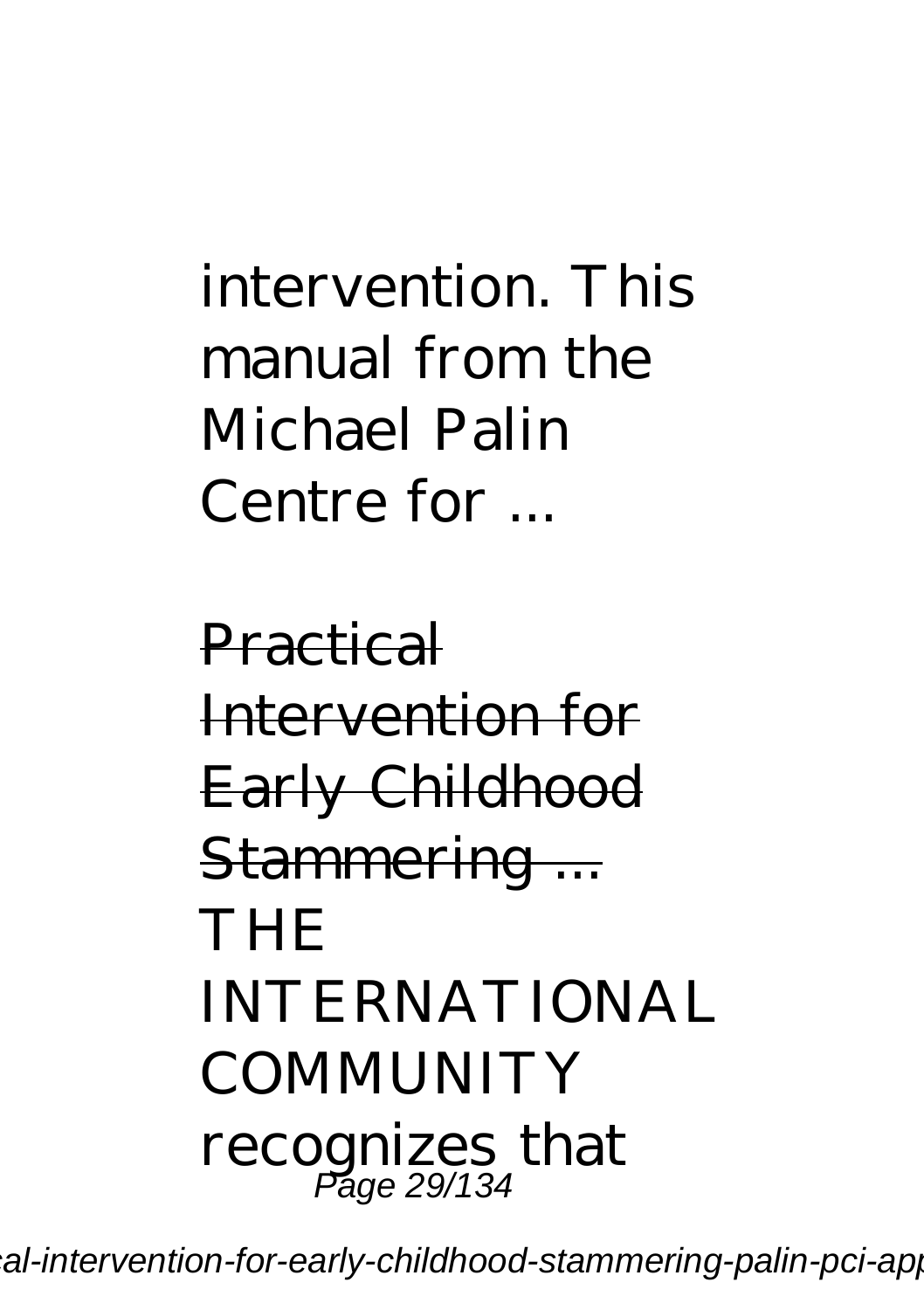early childhood intervention (ECI) addresses the development of infants and young children who are at risk of delay because of environmental disadvantage or biological risk as well as the population of Page 30/134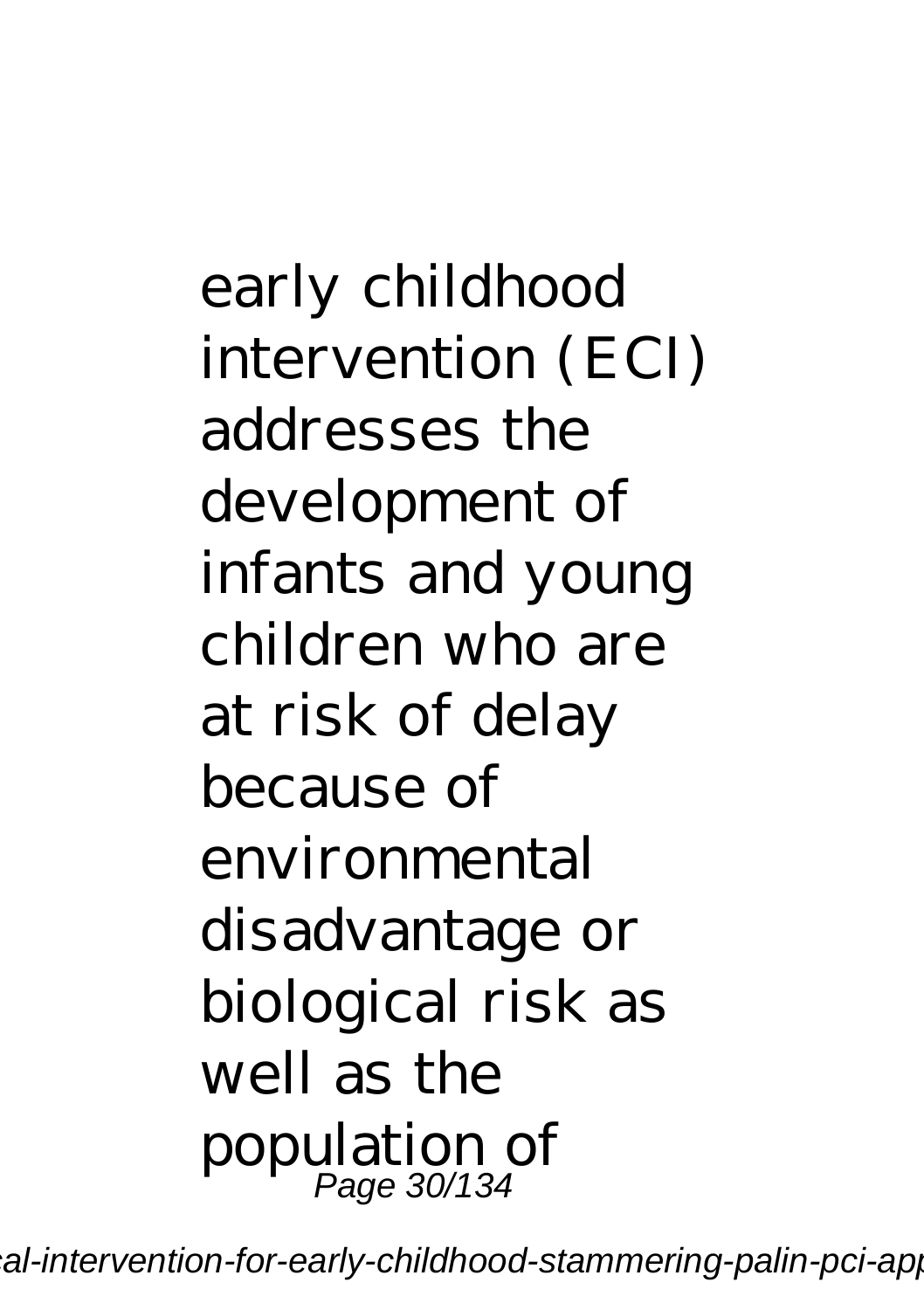children with established disabilities (Guralnick, 2019). Some children with established disabilities will have delays in one developmental domain (e.g., physical or sensory), whereas others Page 31/134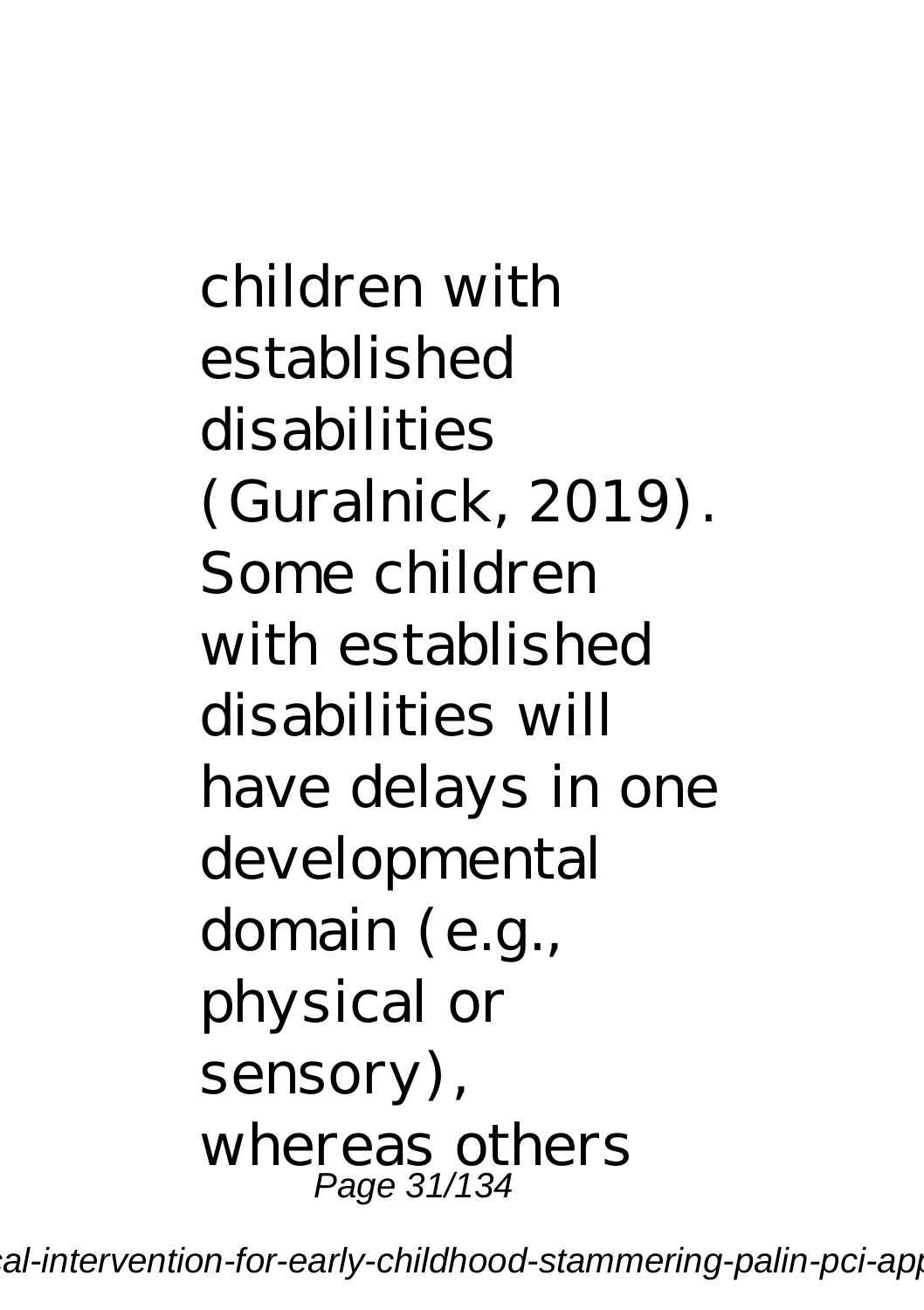will have delays across multiple domains.

Research Informing Practice in Early Childhood Intervention What can early intervention achieve? Physical development involves Page 32/134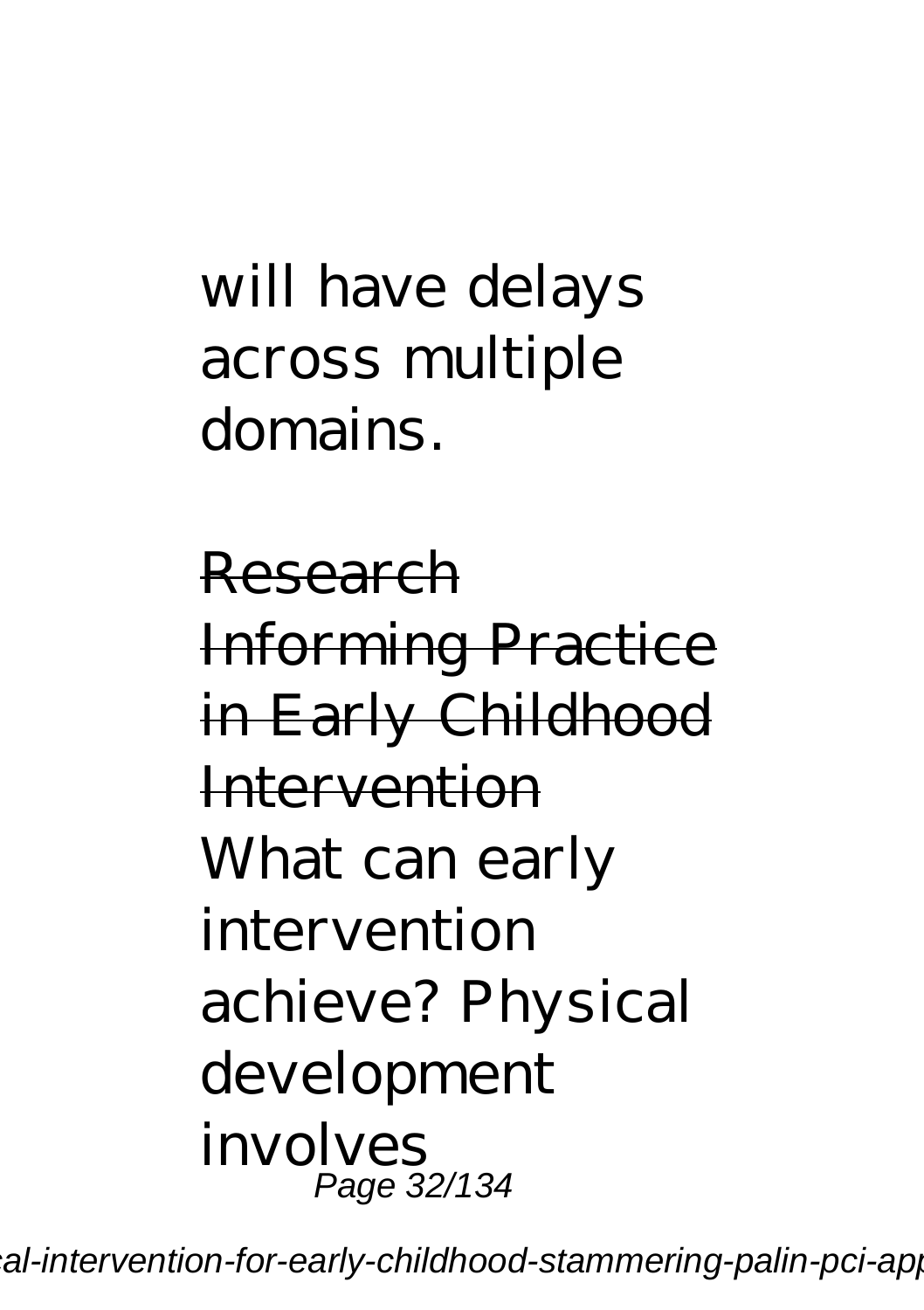children's physical health, maturation and the presence or absence of a physical... Cognitive development includes children's acquisition of speech and language skills, Page 33/134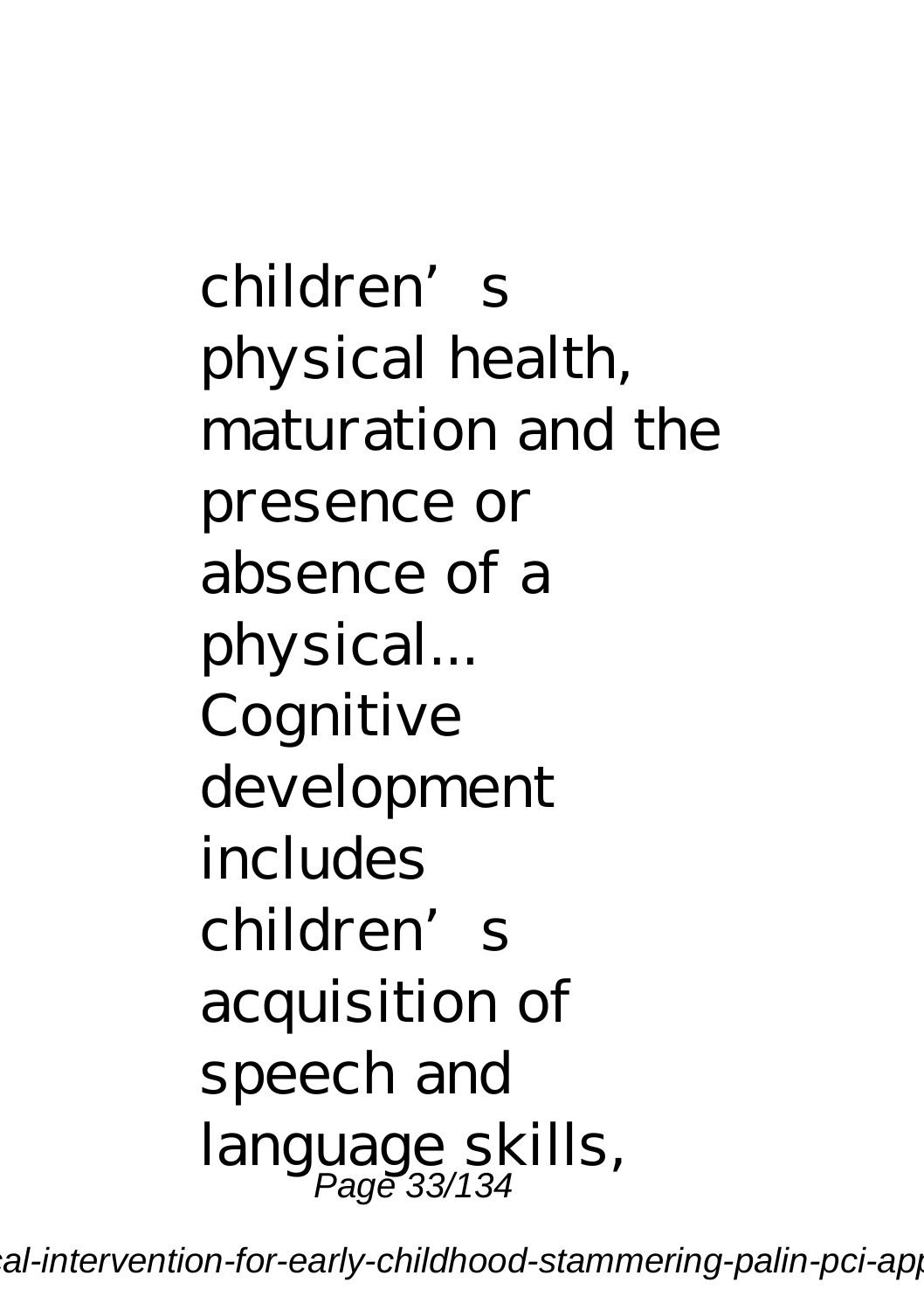their ability to read and write,... Behavioural development ...

What is early  $intervention? +$ Early Intervention Foundation Evidence-Based Practices in Early Childhood Intervention and Page 34/134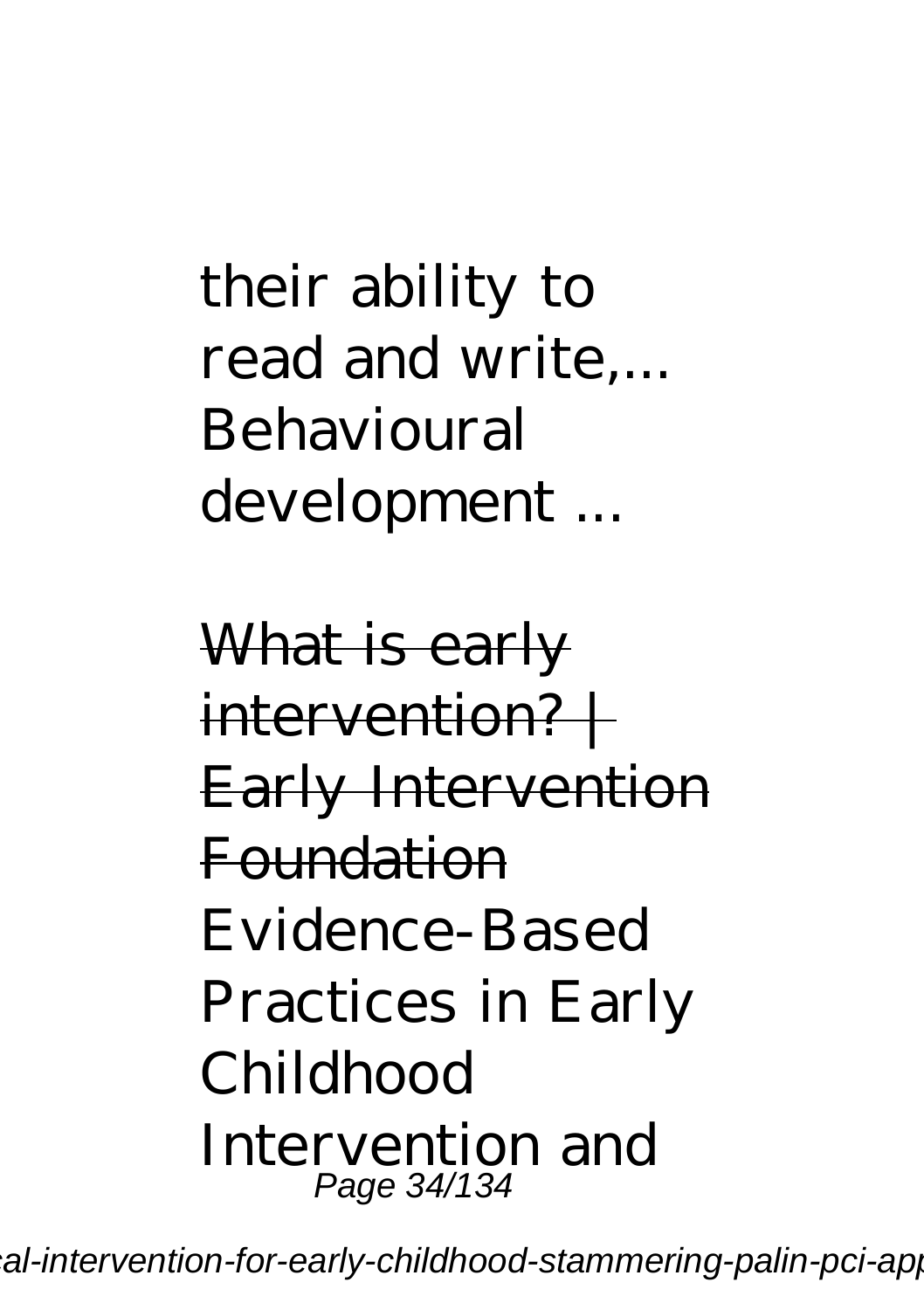Family Support Carl J. Dunst, Ph.D. Carol M. Trivette, Ph.D. Orelena Hawks Puckett Institute . Asheville and Morganton, North Carolina . Presentation made at the Celebration Lecture Series, Center for Page 35/134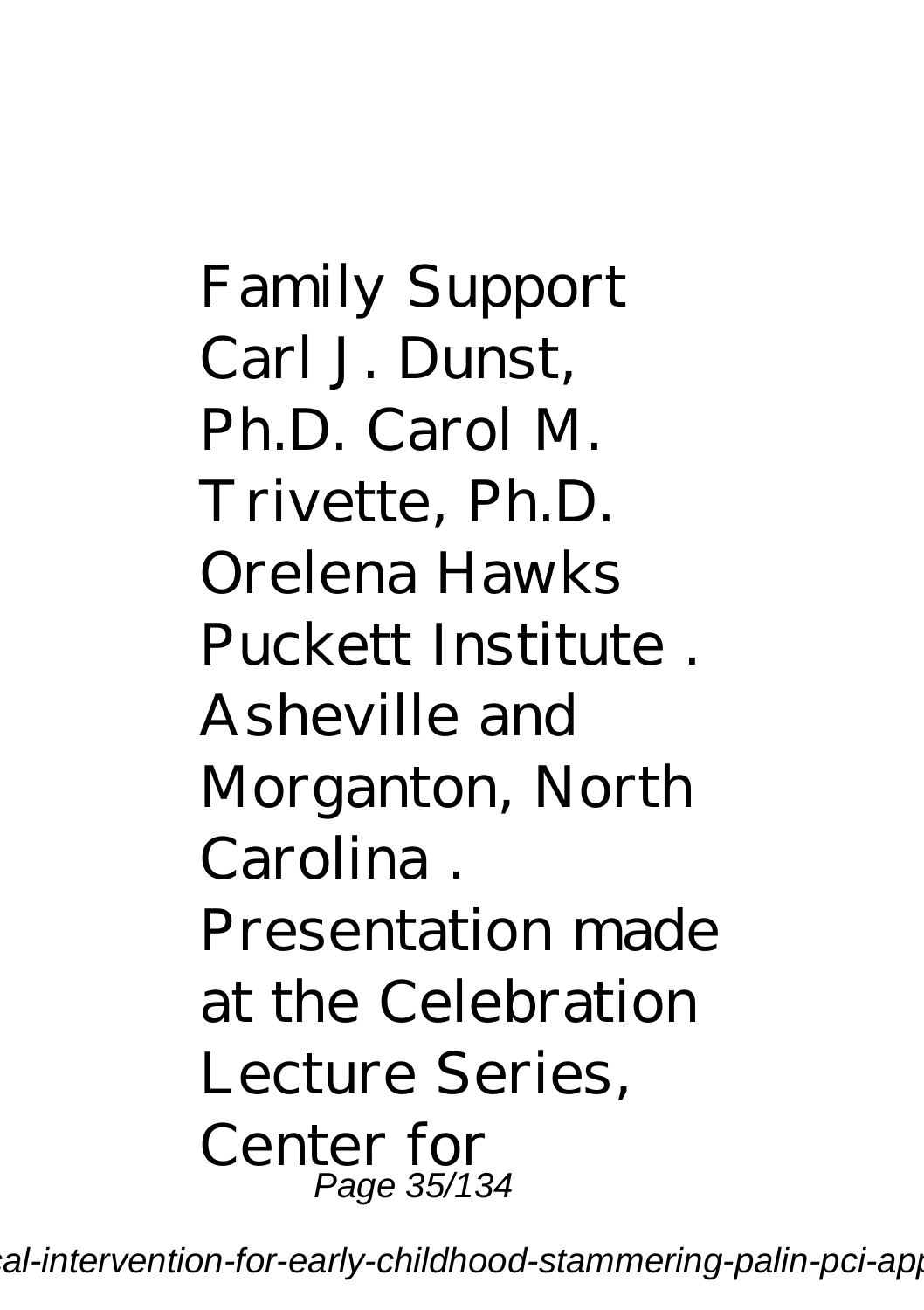## Excellence in Early Childhood Learning

Evidence-Based Practices for Early Childhood Intervention ... Early intervention is a looselydefined term that refers to taking action to resolve Page 36/134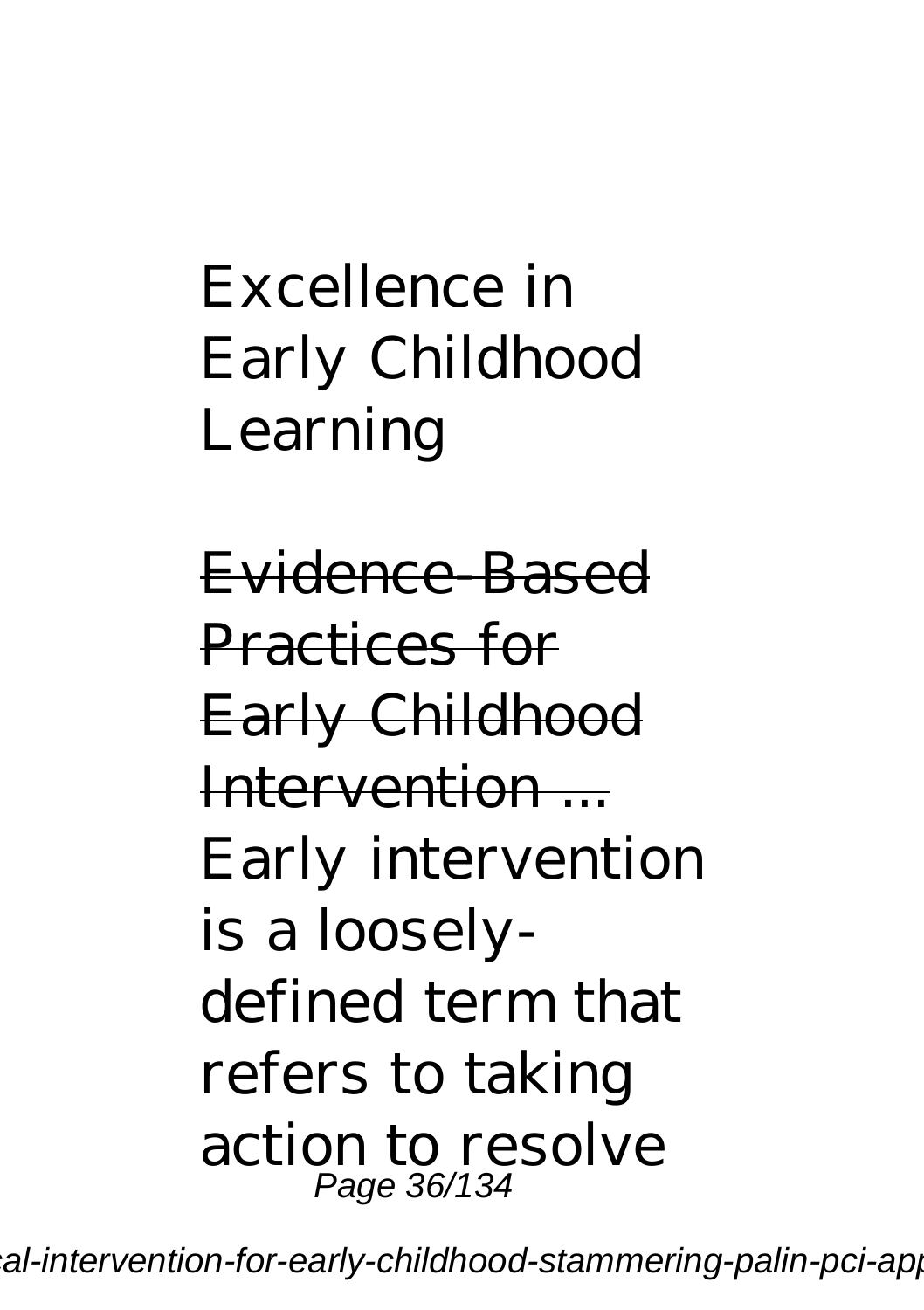problems as soon as possible, before they become more difficult to reverse. In this Report, we consider early intervention in relation to childhood adversity and trauma, to tackle Page 37/134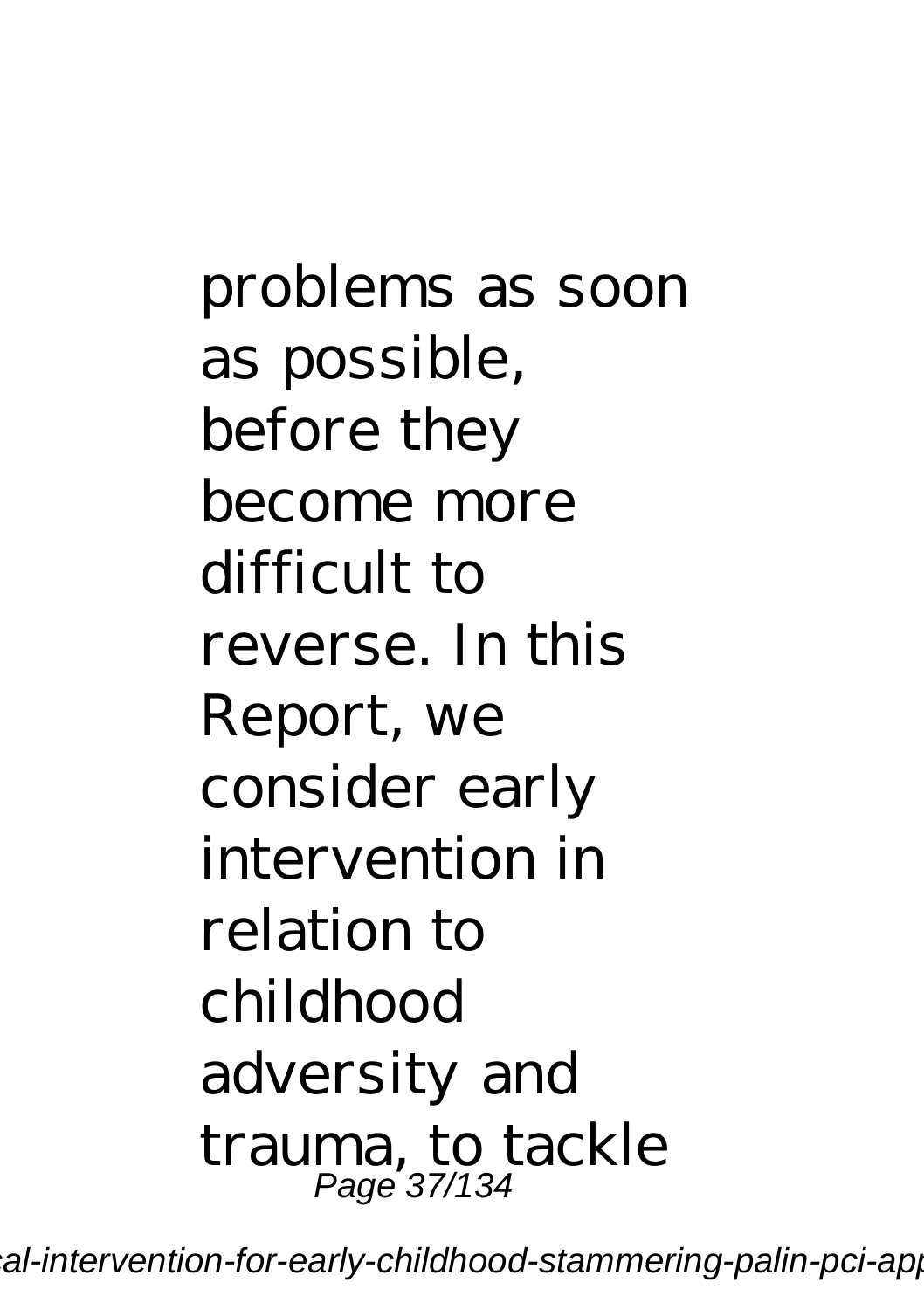the potential longterm problems that those who encounter such experiences

Evidence-based early-years intervention Practical Intervention for Early Childhood Stammering Palin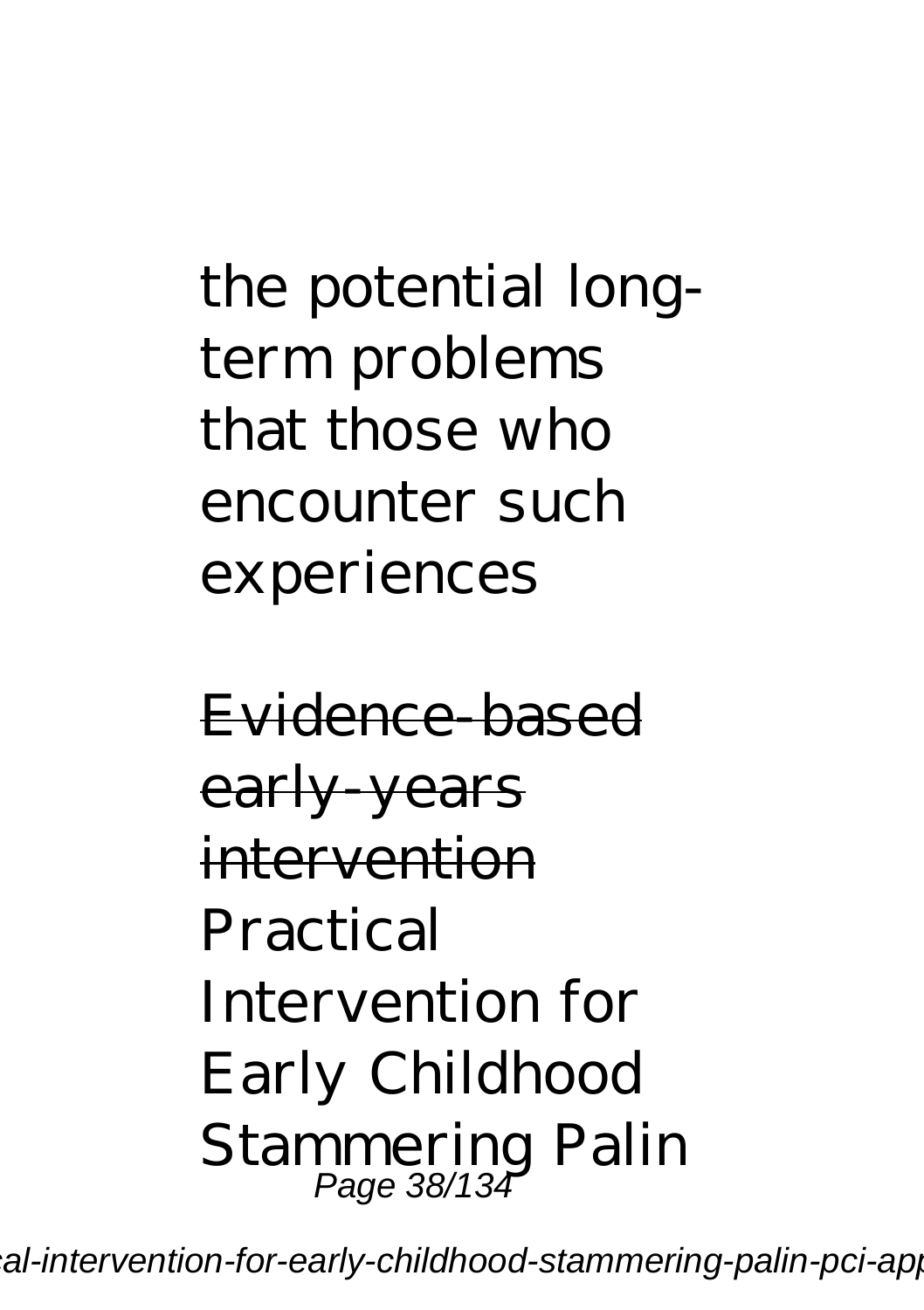PCI Approach. av Elaine Kelman, Alison Nicholas. Hä ftad Engelska, 2008-07-01. Slutså ld. Therapy for young children who stammer is now high priority, with growing research evidence supporting early intervention. This Page 39/134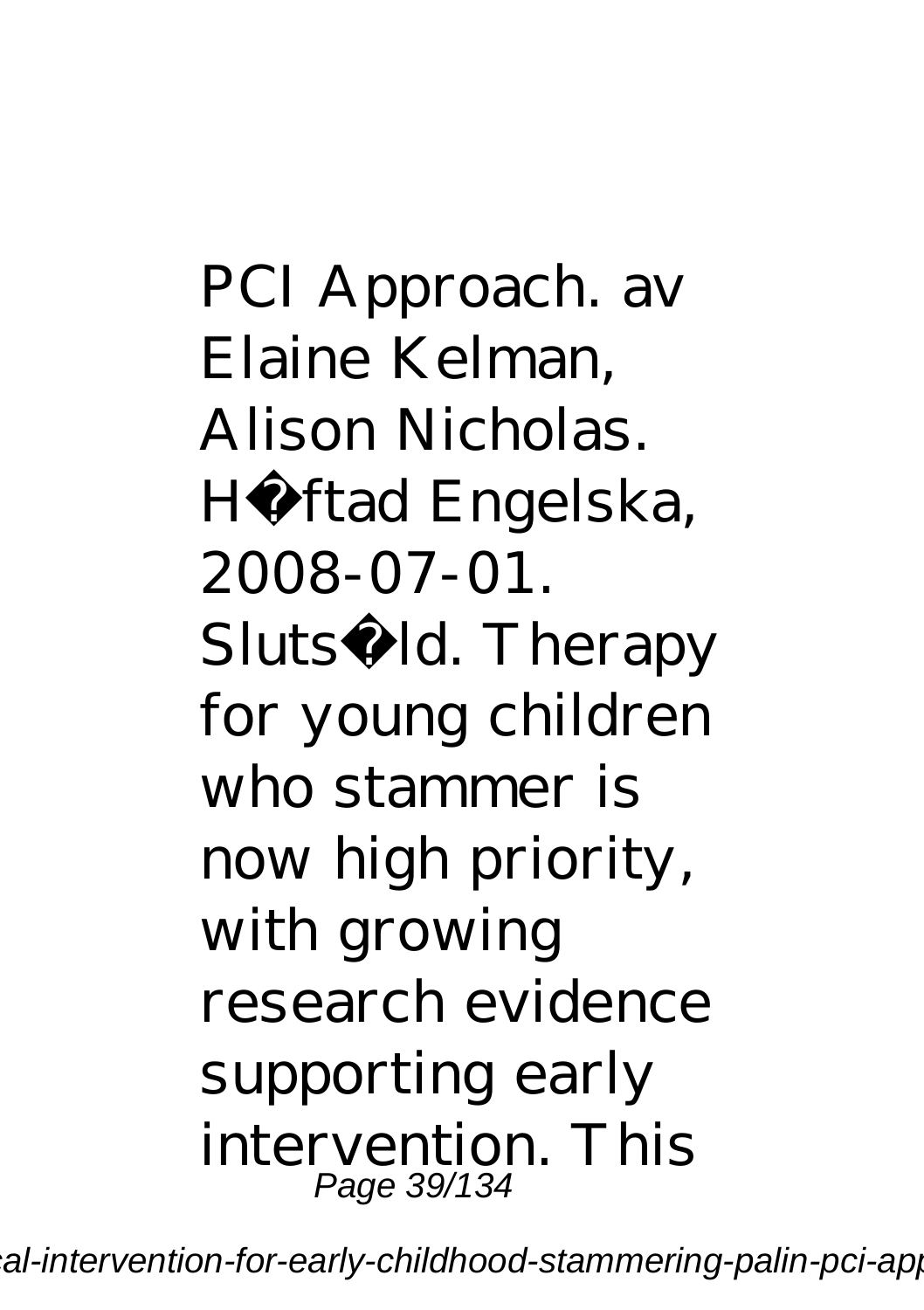manual from the Michael Palin Centre for stammering Children (MPC ...

Practical Intervention for Early Childhood Stammering ... Practical Intervention for Early Childhood Page 40/134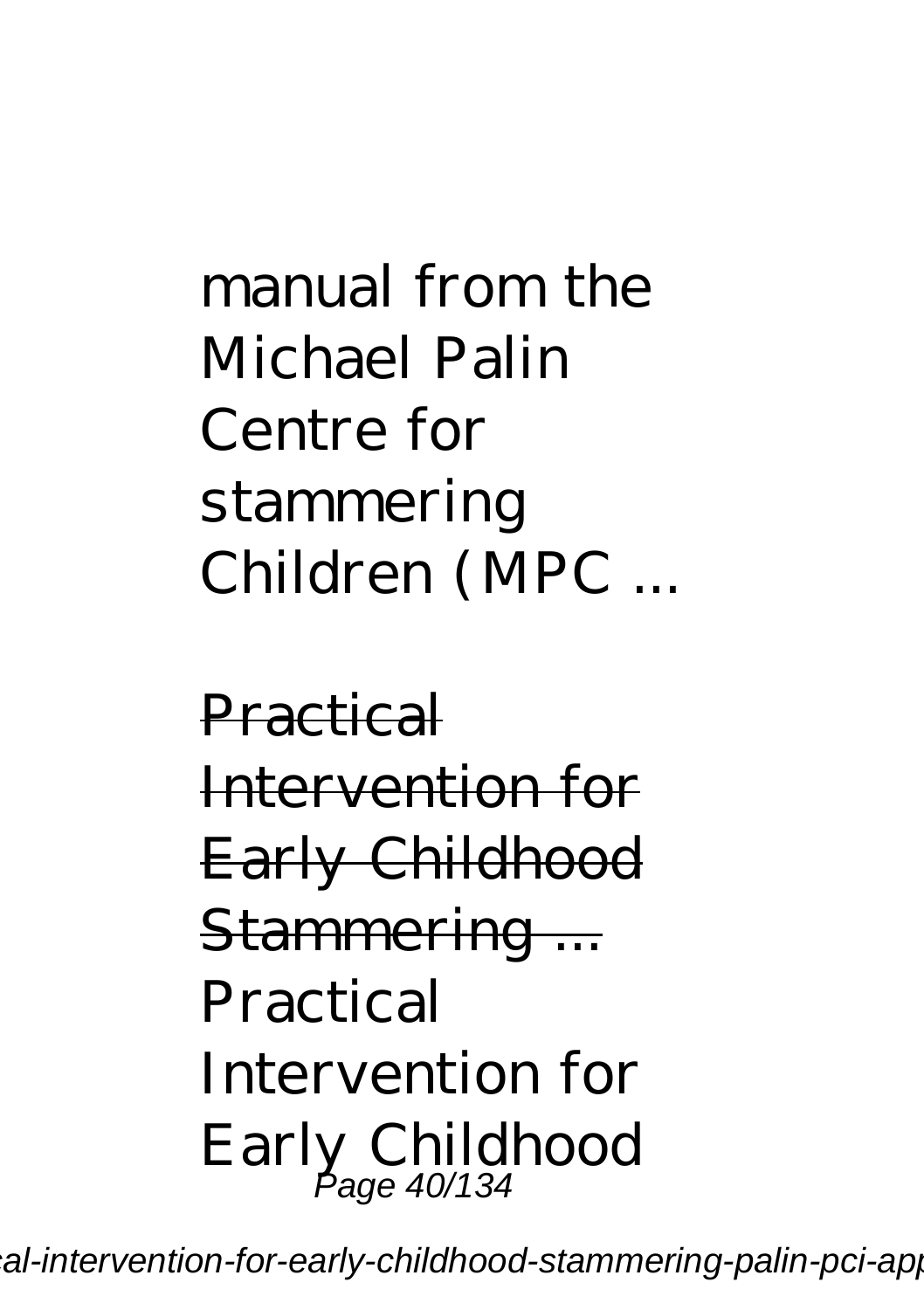Stuttering Webinar. ID number. 218807055 . Date. 11/16/2020.  $Time 4:00 PM -$ 6:00 PM . Registration. 3:45 Pm - 4:00 PM . In this workshop clinicians will be introduced to the evidenced based Page 41/134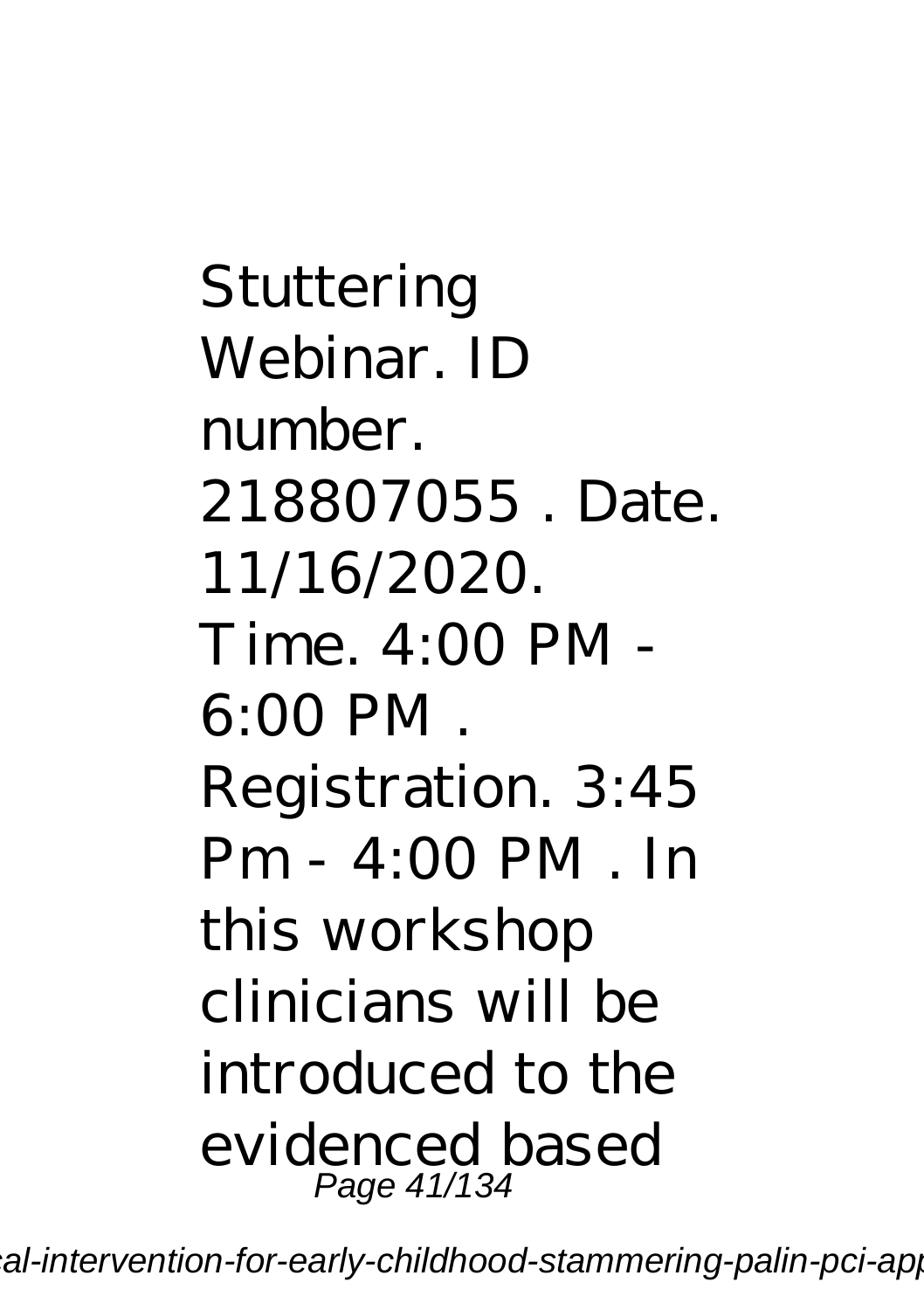Palin PCI Approach to assessment and treatment of young children who stutter.

Practical Intervention for Early Childhood Stuttering ... The practical intervention is not Page 42/134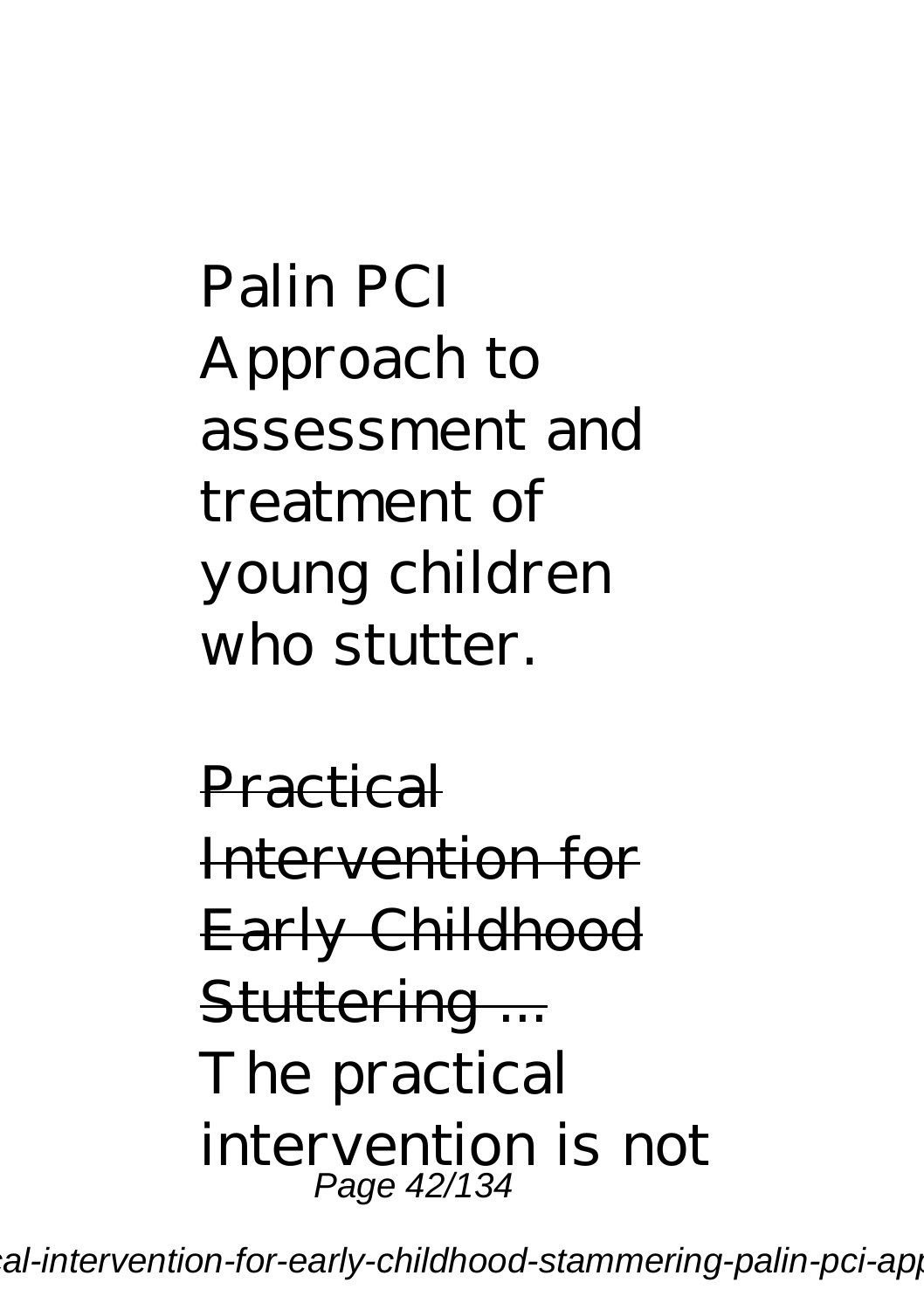so practical after all and it might not work, it could worsen the situation. The authors do not make the difference between ages and put all "early childhood" in the same bucket when neurobiology and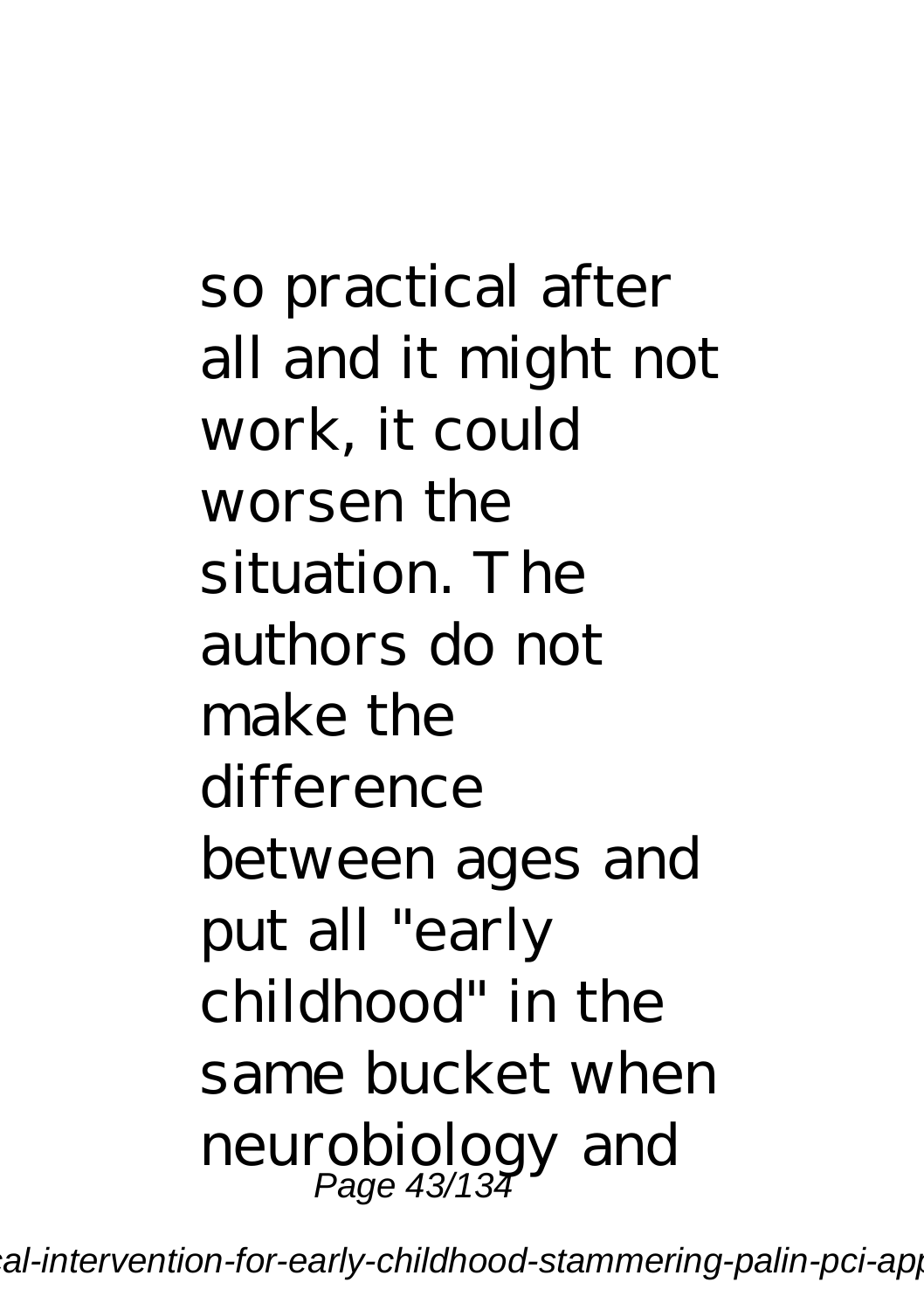psychology shows that children react differently under 4 ½ years old (and even published studies with Lidcombe around the world).

Amazon.co.uk:Cus tomer reviews: Practical Intervention for ... Page 44/134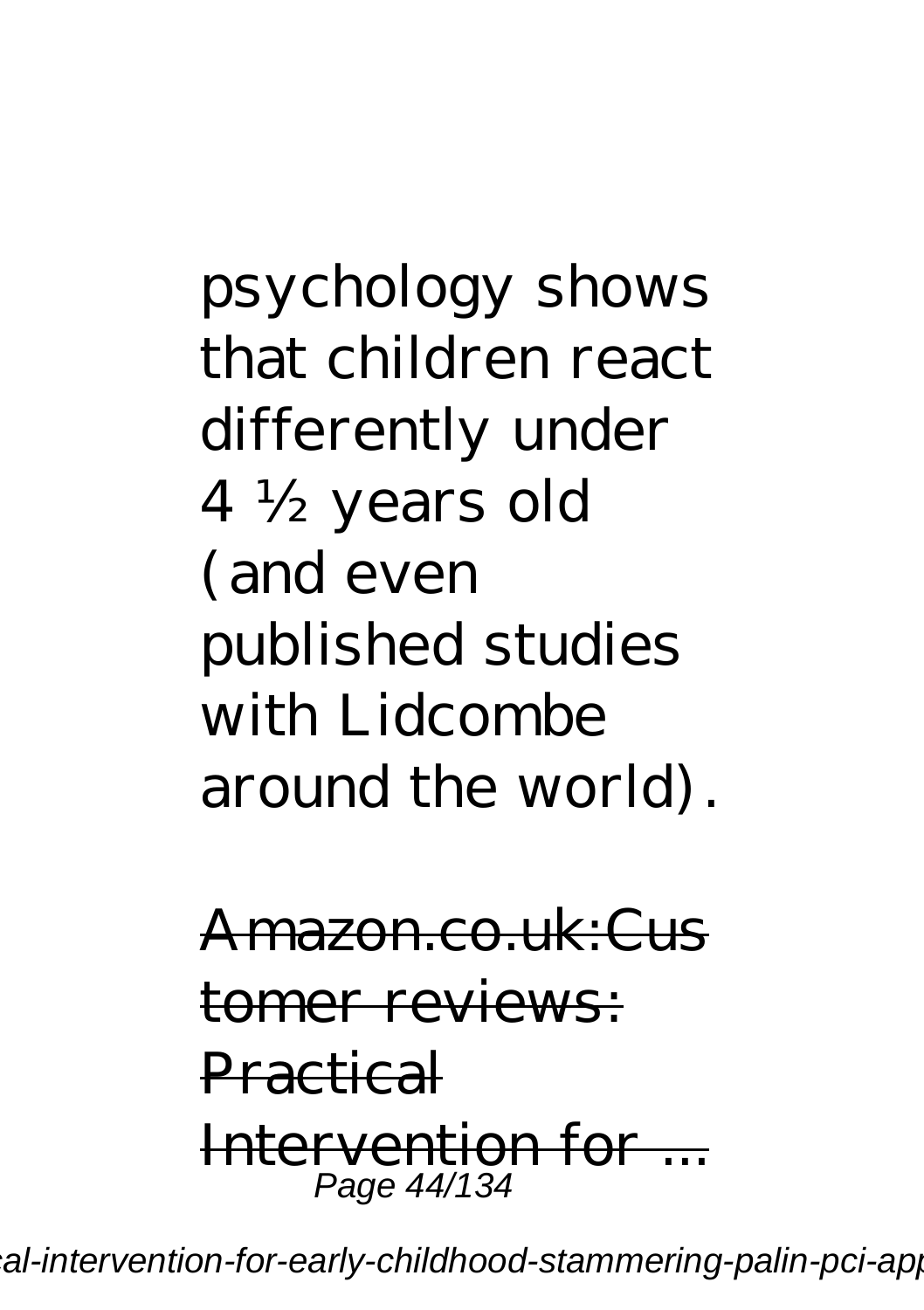Reimagine Australia are the leaders in best practice in early childhood intervention.

'Best practice' simply refers to a set of core principles that guide the way early childhood practitioners work Page 45/134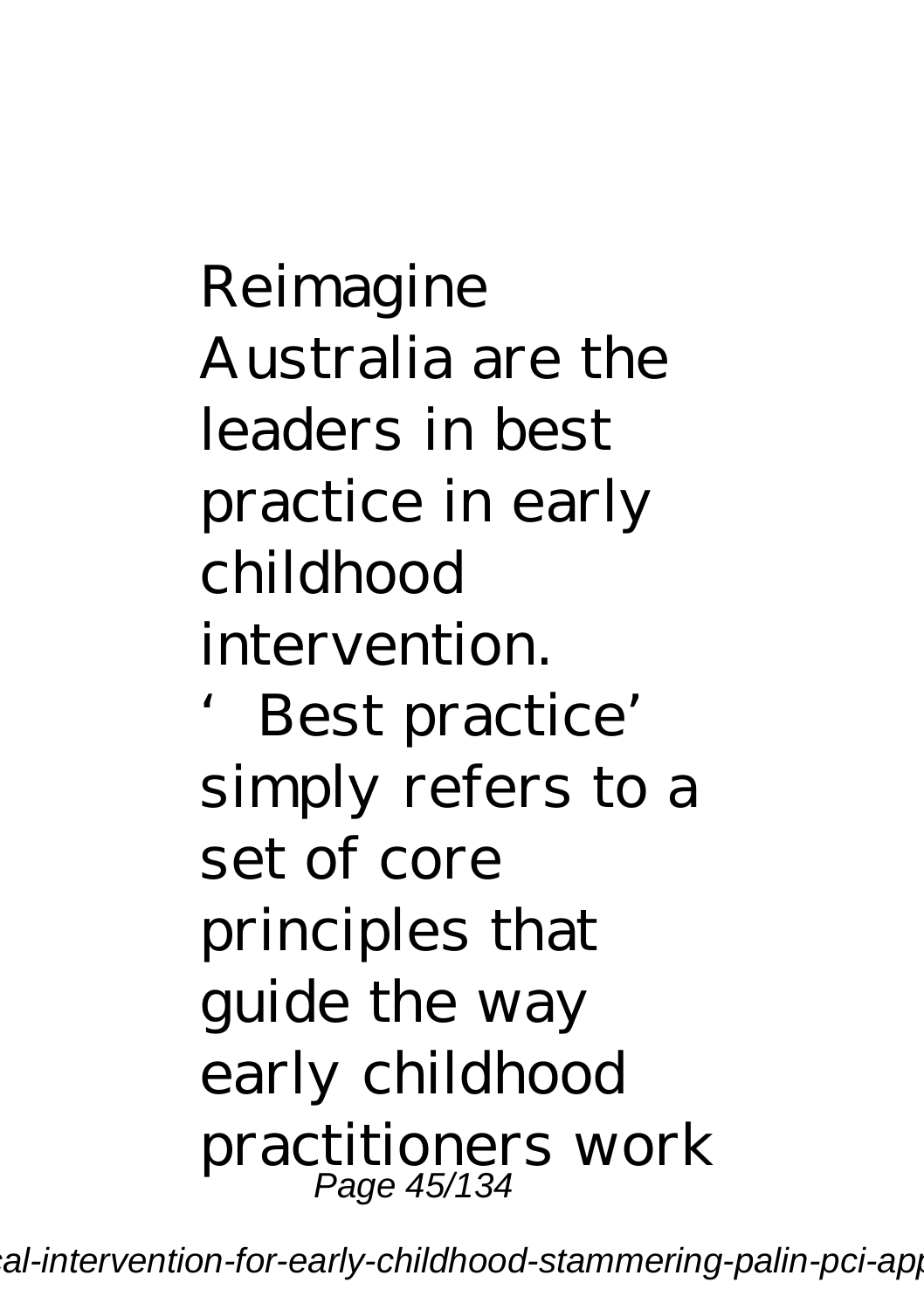with families of children with developmental delay and/or disability. Current research indicates that best practice in early childhood intervention centres on a family centred and inclusive approach. Page 46/134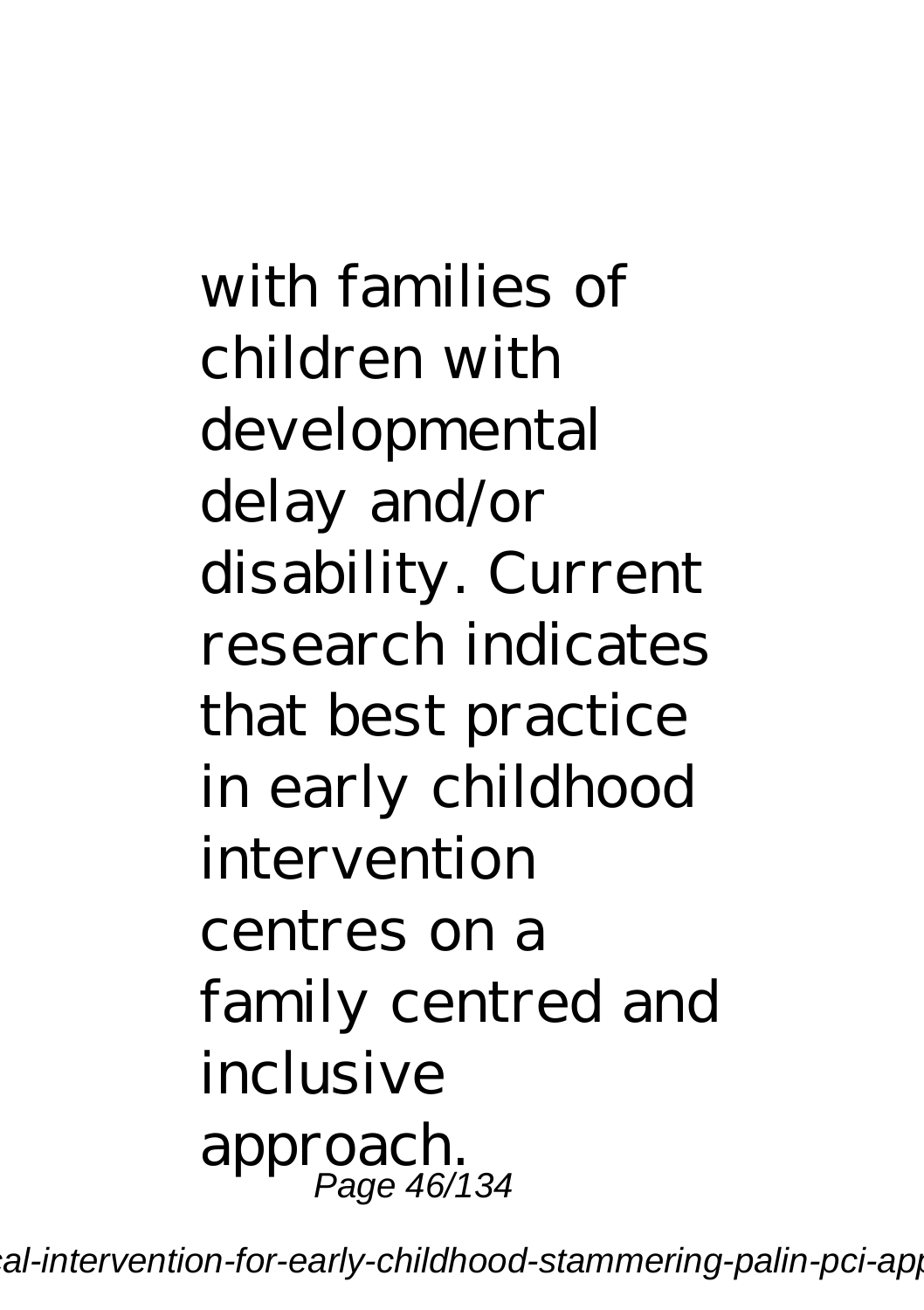what is best practice - ReImagine Australia Practical Intervention for Early Childhood Stuttering. In this workshop clinicians will be introduced to the evidenced based Page 47/134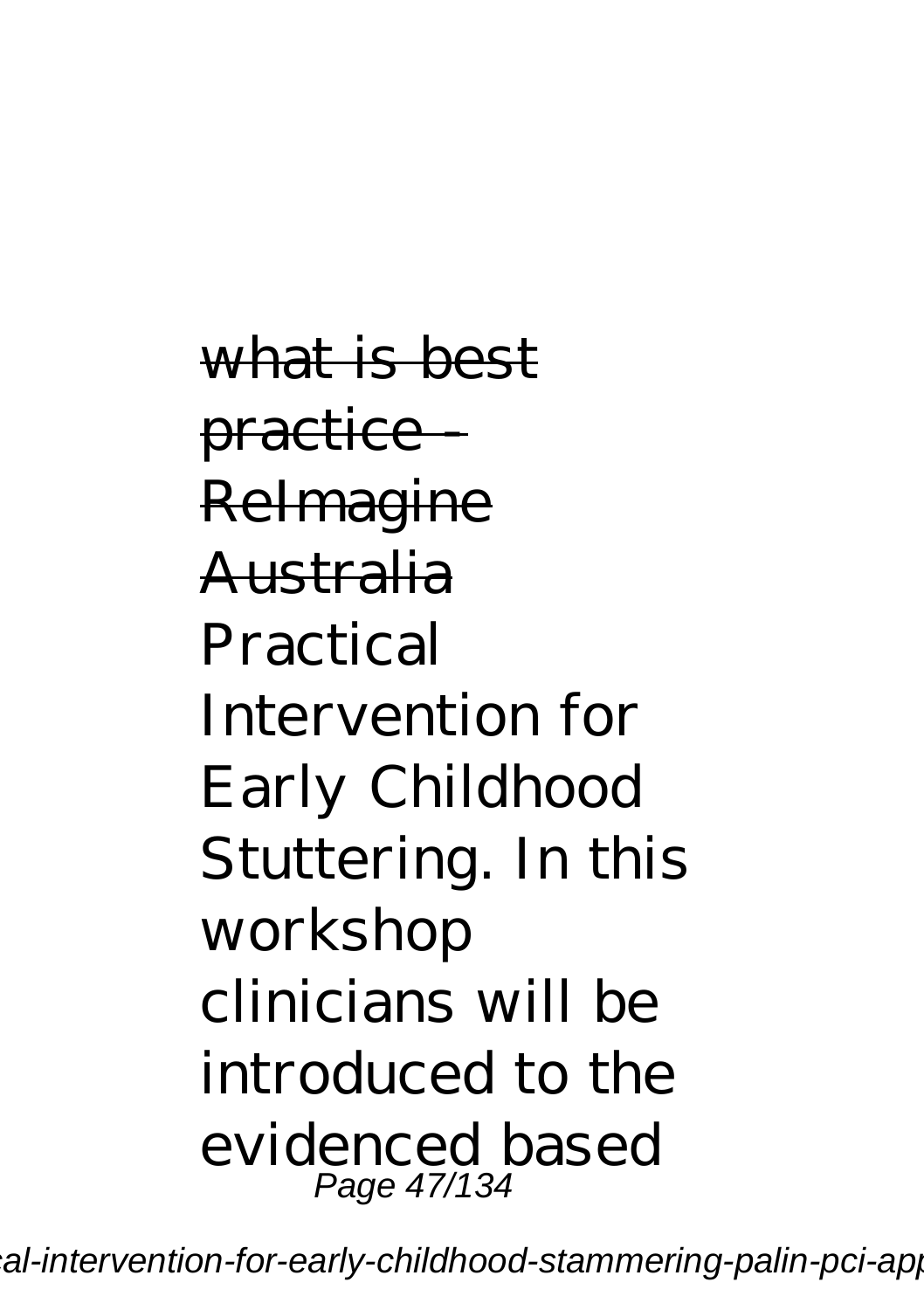Palin PCI Approach to assessment and treatment of young children who stutter. This family-focused multifactorial model provides strategies to be used in both indirect and direct treatment for Page 48/134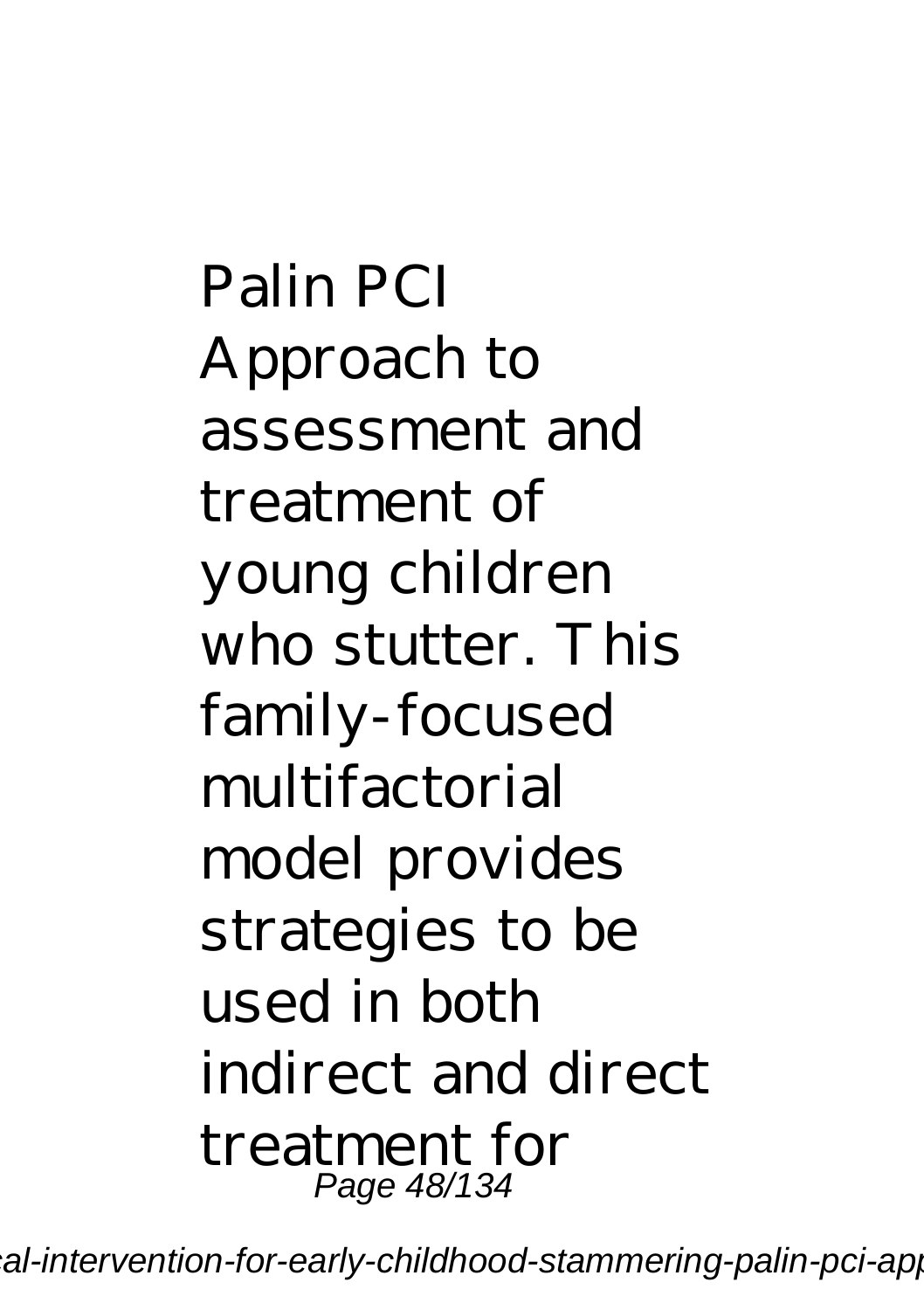## young children who stutter.

Practical Intervention for Early Childhood Stuttering ... This article offers a chronological account and critical appraisal of changes to early childhood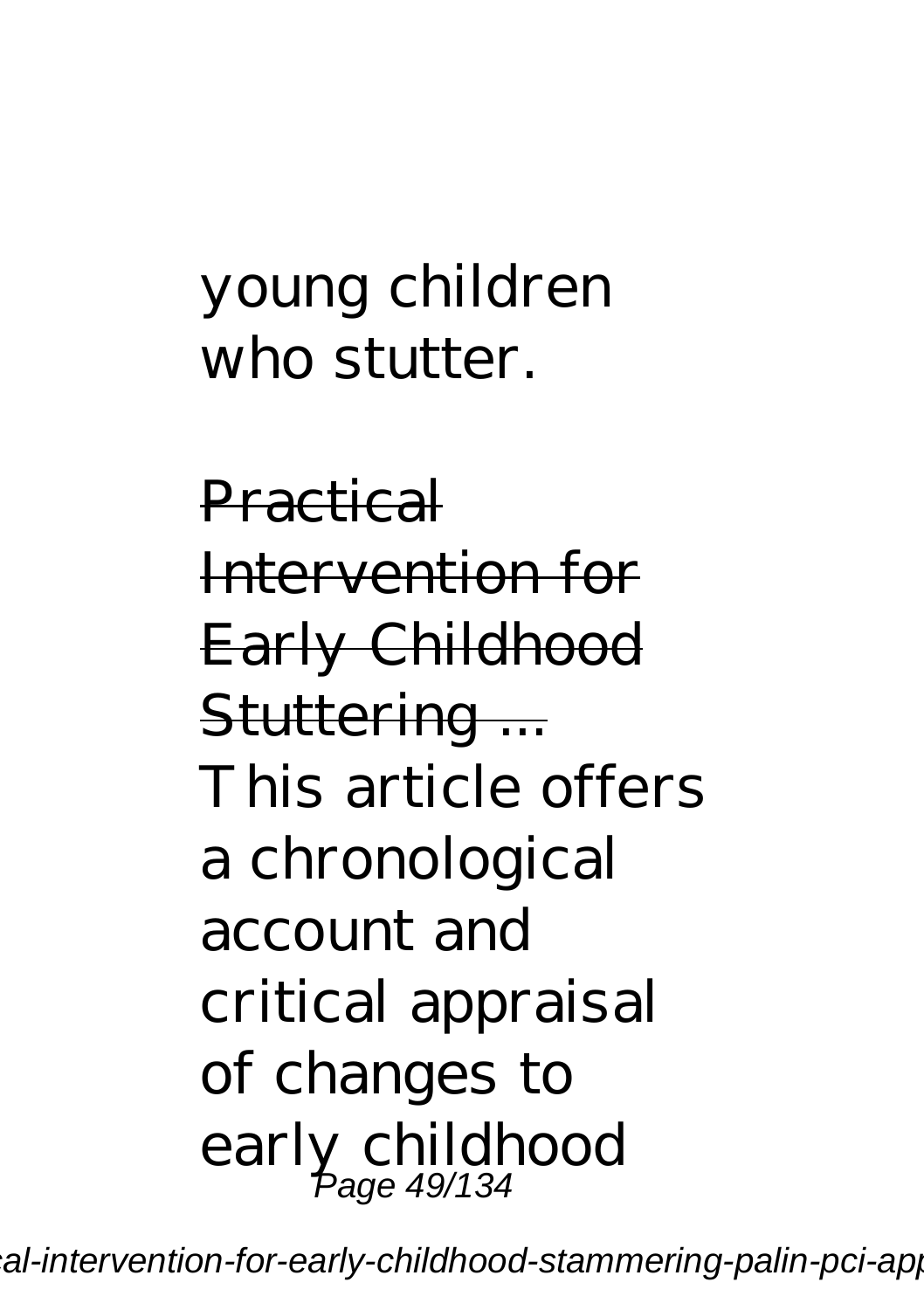education and care (ECEC) services in England over the past 20 years. It describes the policy initiatives, educational interventions and research programmes introduced by successive Page 50/134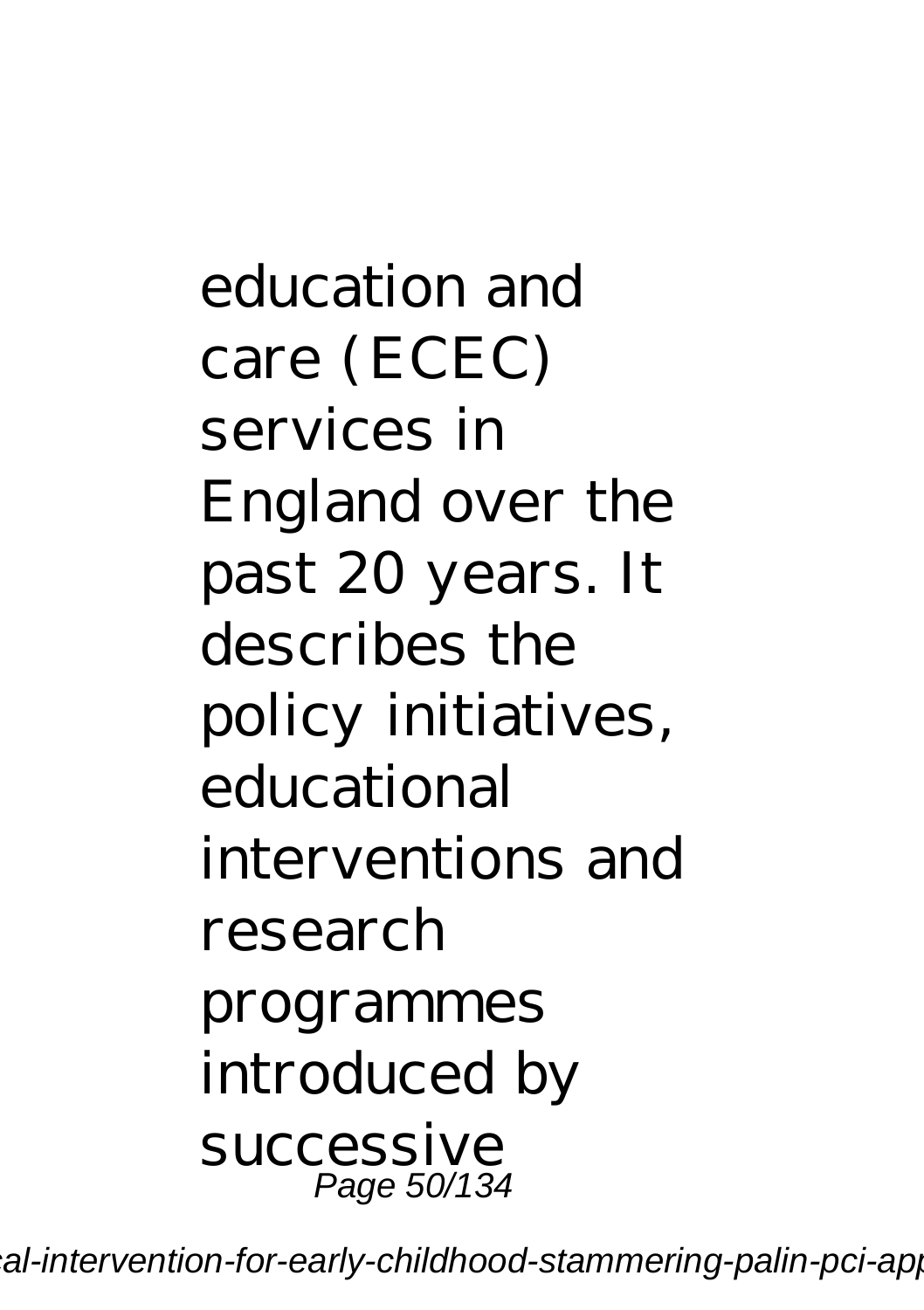governments that have effected significant changes to ECEC since 1990.

Early childhood policy and practice in England: twenty ... Children under seven years of age living with a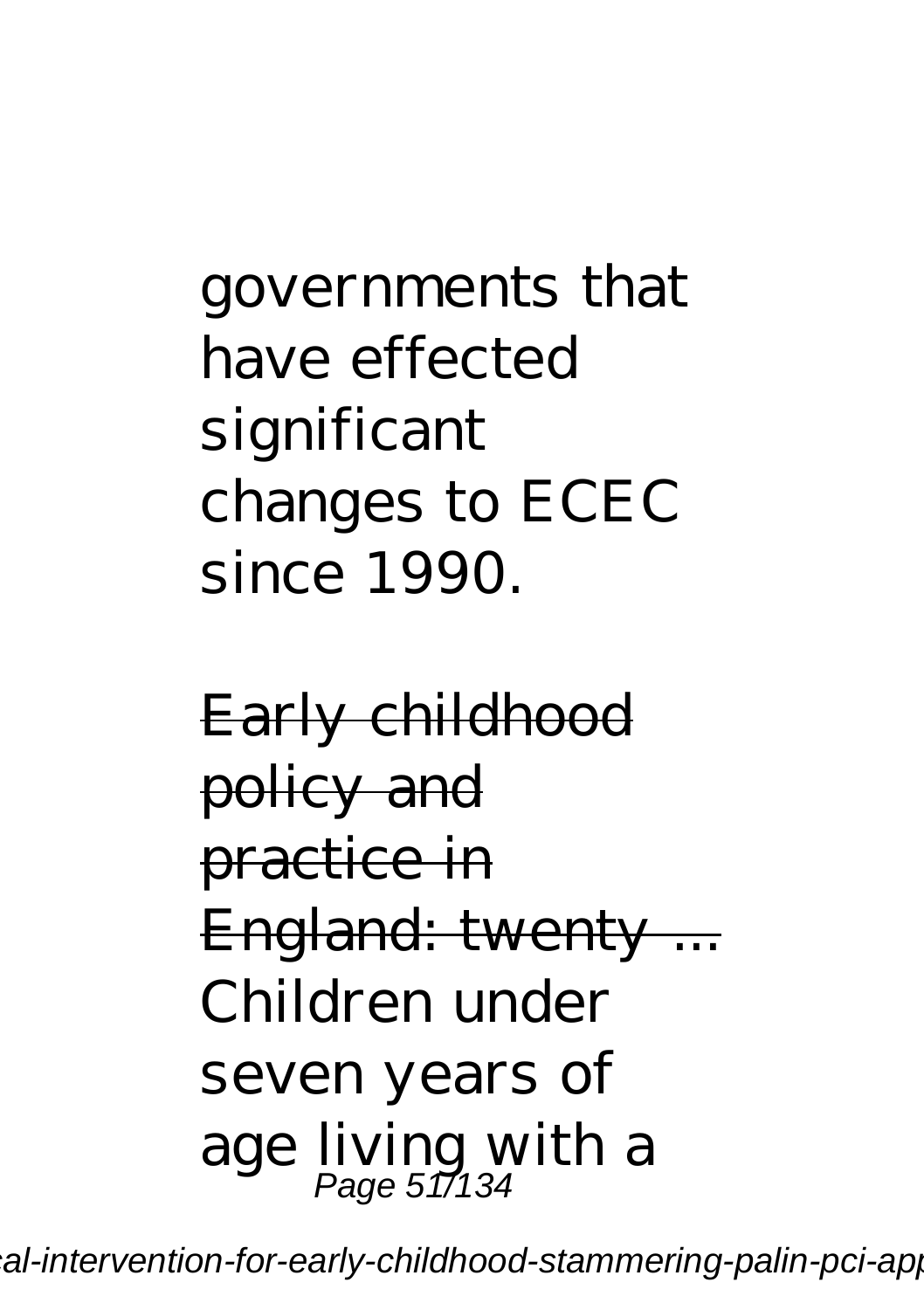disability or developmental delay may be supported by the Early Childhood Early Intervention (ECEI) approach, which allows the child and their family to access support from an Early Childhood Partner. These Page 52/134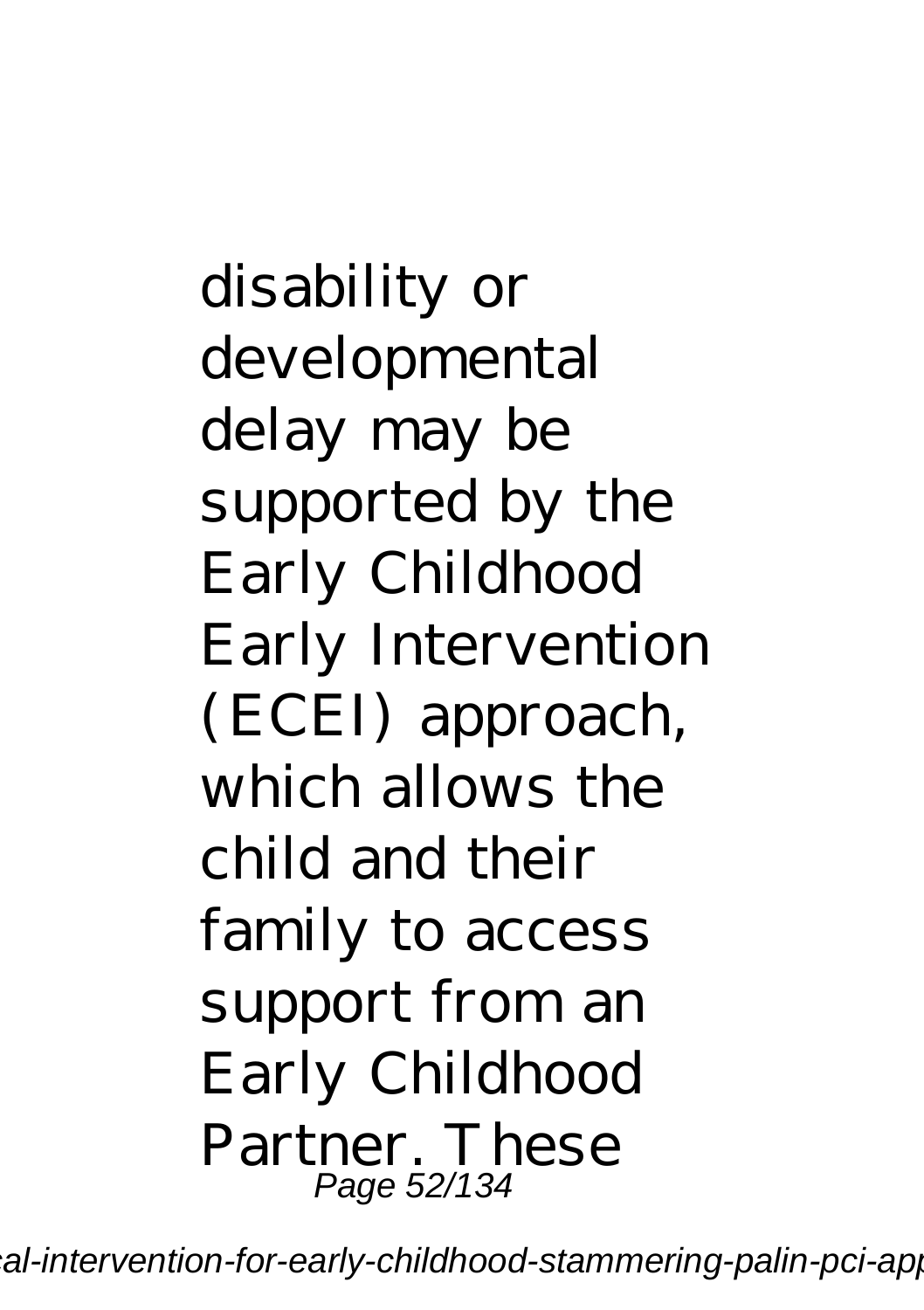providers will: Provide the client with information; Connect the client to appropriate supports and services; Deliver individualised support; Provide short-term early intervention; and

Page 53/134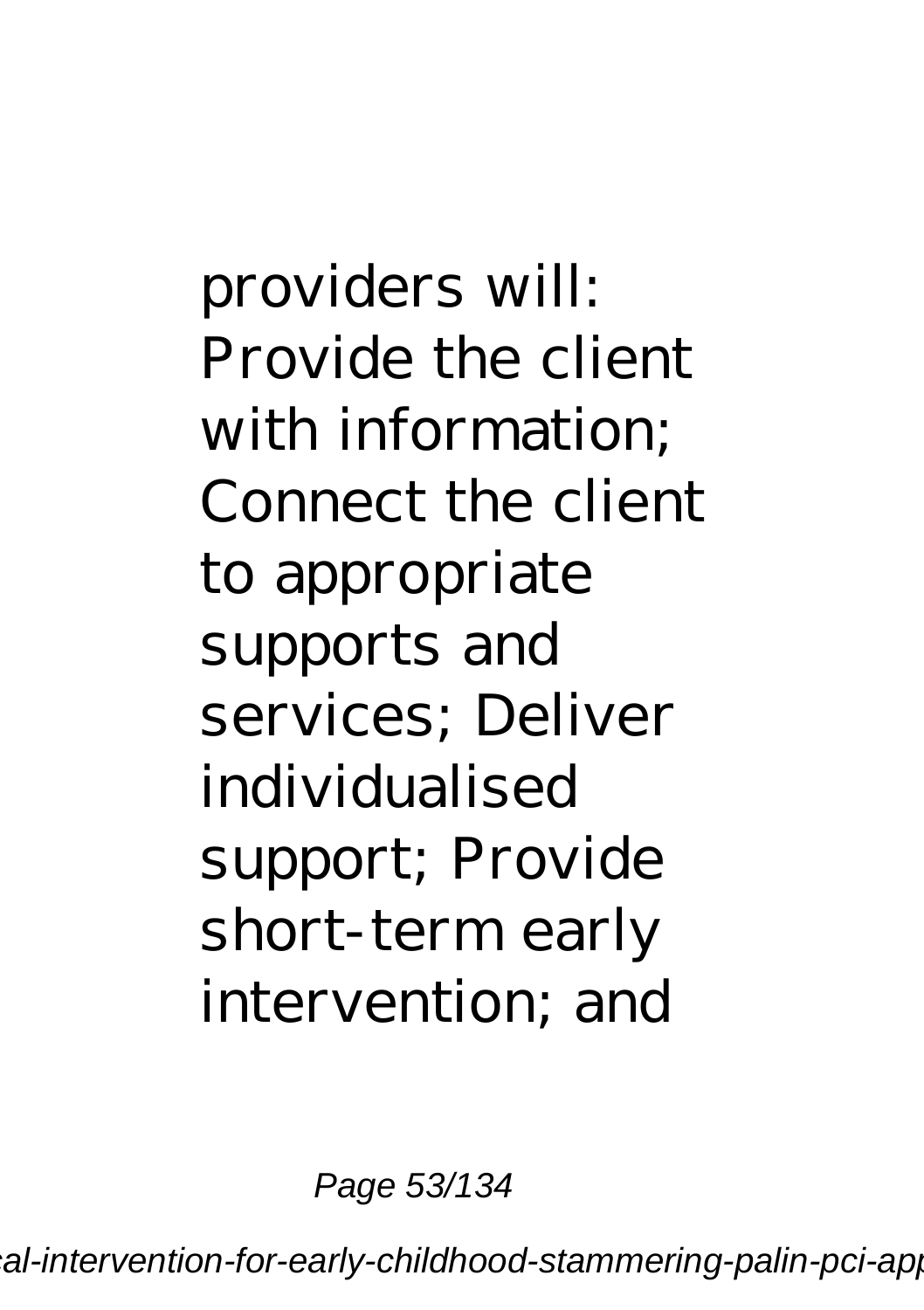Practical intervention for early childhood stammering : Palin PCI approach / Elaine Kelman and Alison Nicholas. Main Authors: Kelman, Elaine, (Author), Nicholas, Alison, (Author) Corporate Authors: Ebook Central Academic Complete. Format: eBook Online access: Page 54/134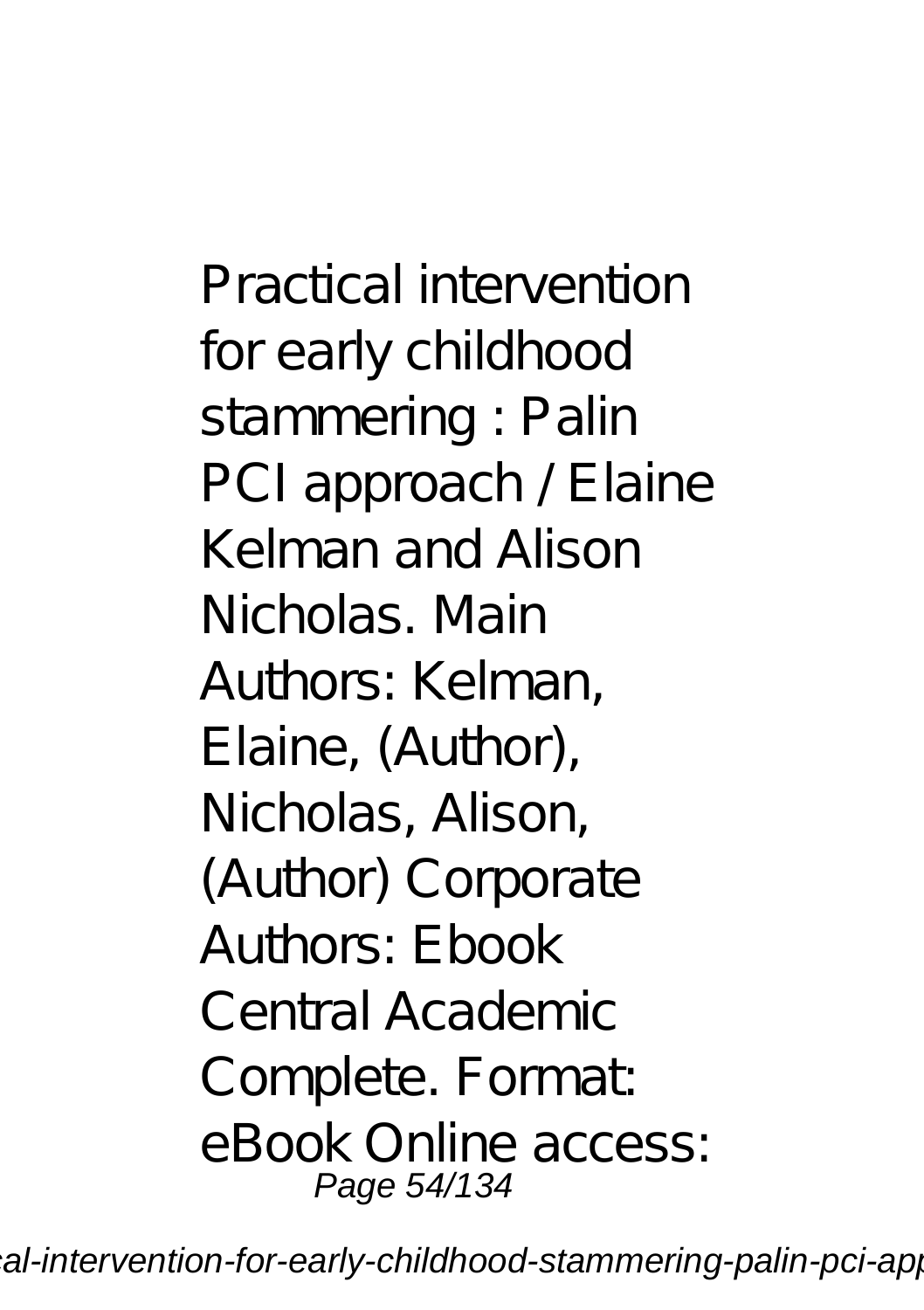Connect to electronic book via Ebook Central. Early childhood policy and practice in England: twenty ... Synopsis. About this title. Therapy for young children who stammer is now high priority, with growing research evidence supporting early intervention. This Page 55/134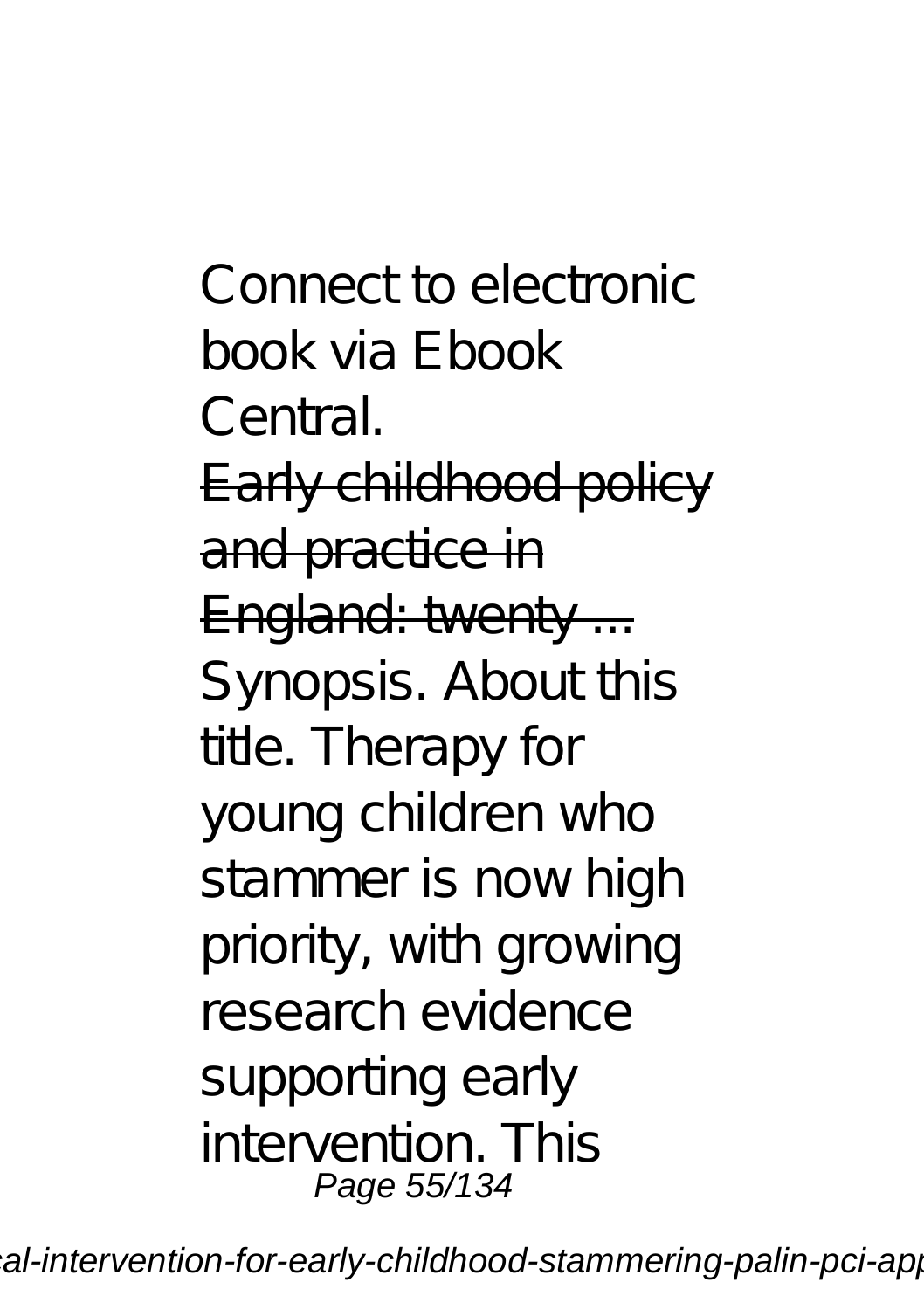manual from the Michael Palin Centre for Stammering Children (MPC) is a detailed, step-by-step guide intended to support general and specialist speech and language therapists in developing their confidence and skills in working with this age group. Practical Intervention Page 56/134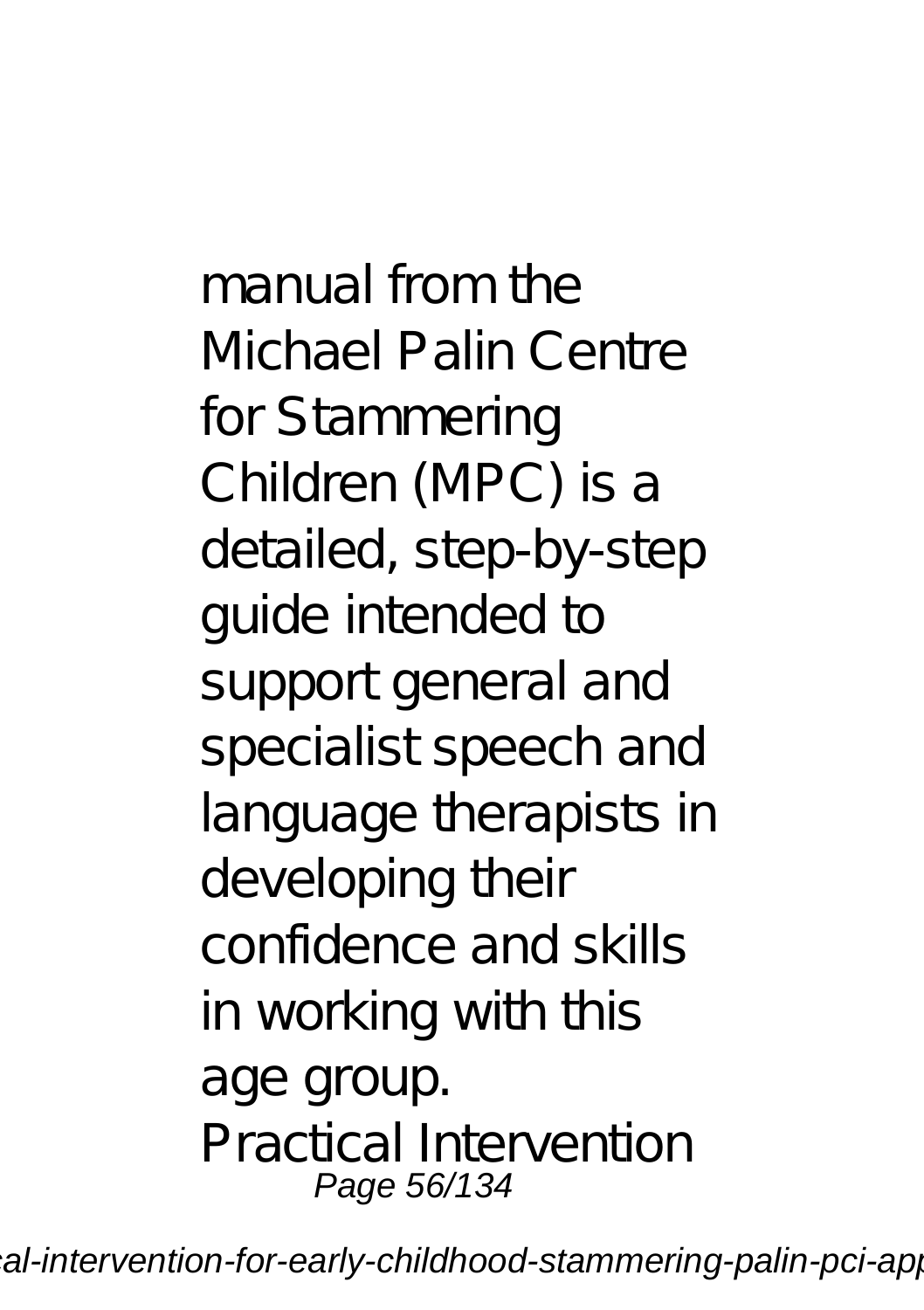for Early Childhood Stuttering. In this workshop clinicians will be introduced to the evidenced based Palin PCI Approach to assessment and treatment of young children who stutter. This family-focused multifactorial model provides strategies to be used in both indirect and direct Page 57/134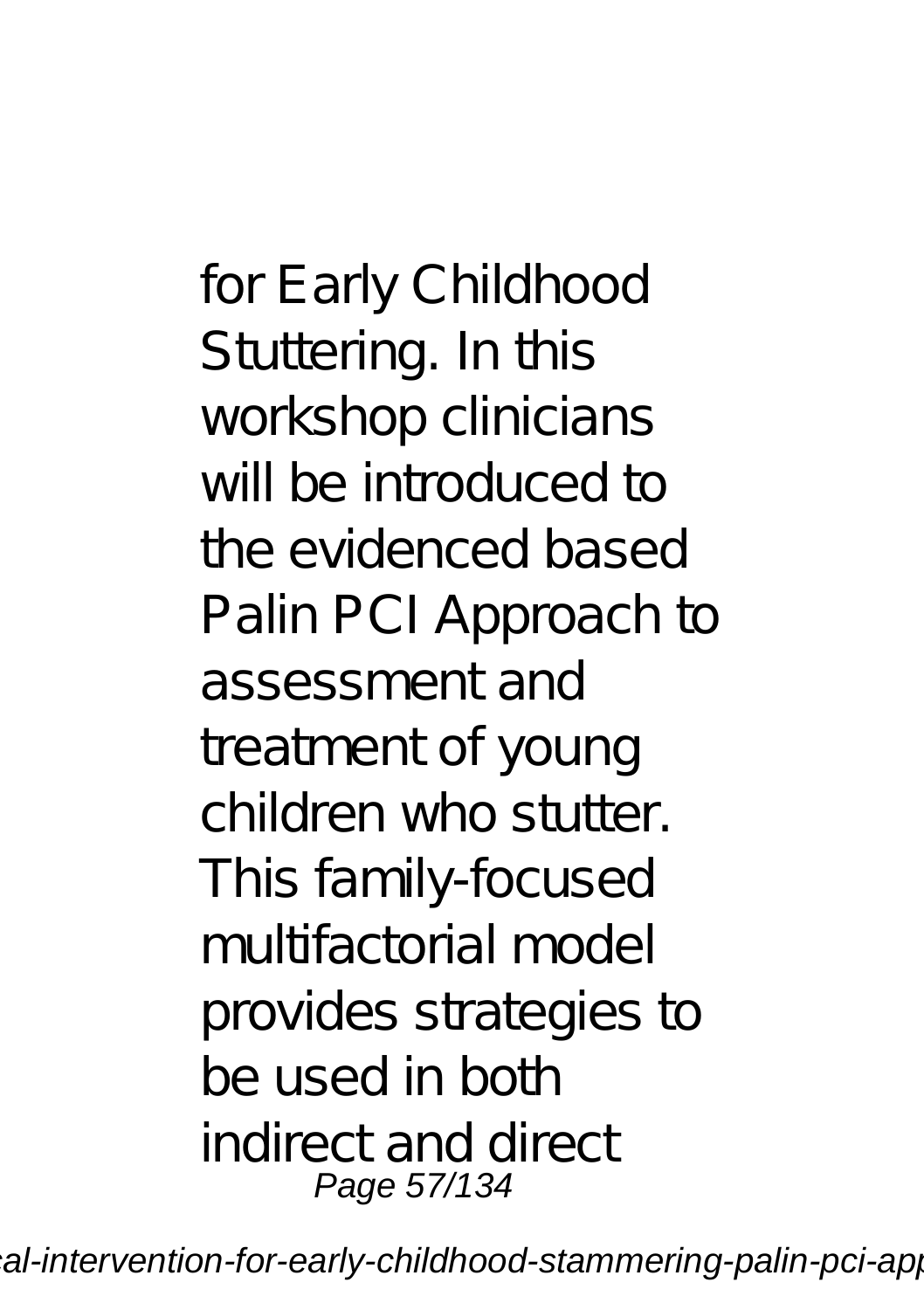treatment for young children who stutter.

*Practical Intervention for Early Childhood Stammering: Palin PCI Approach. Practical Intervention for Early* Page 58/134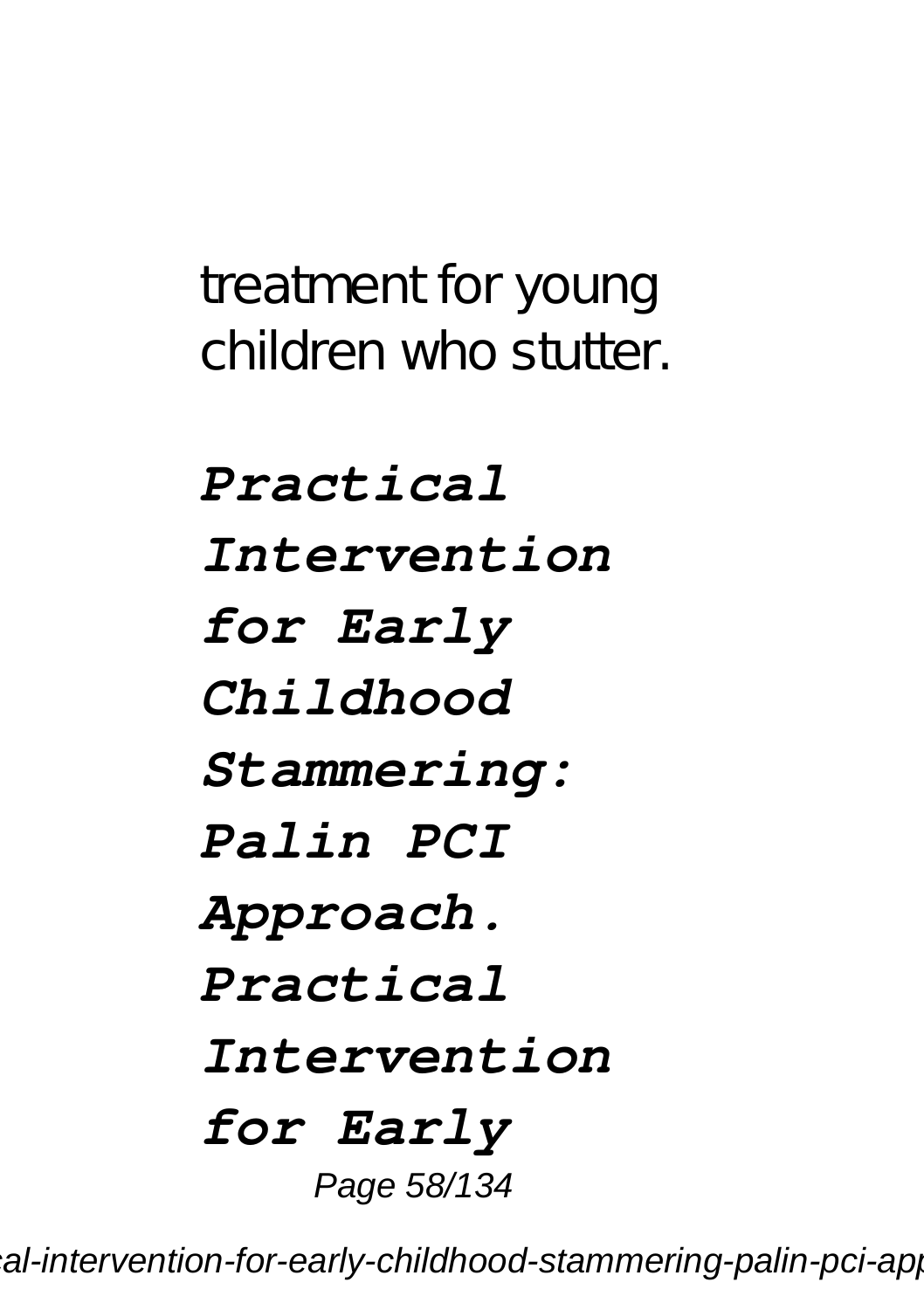*Childhood Stammering. : Elaine Kelman, Alison Nicholas. Routledge, Jul 5, 2017 - Education - 312 pages. 0 Reviews. Therapy for young children who stammer is* Page 59/134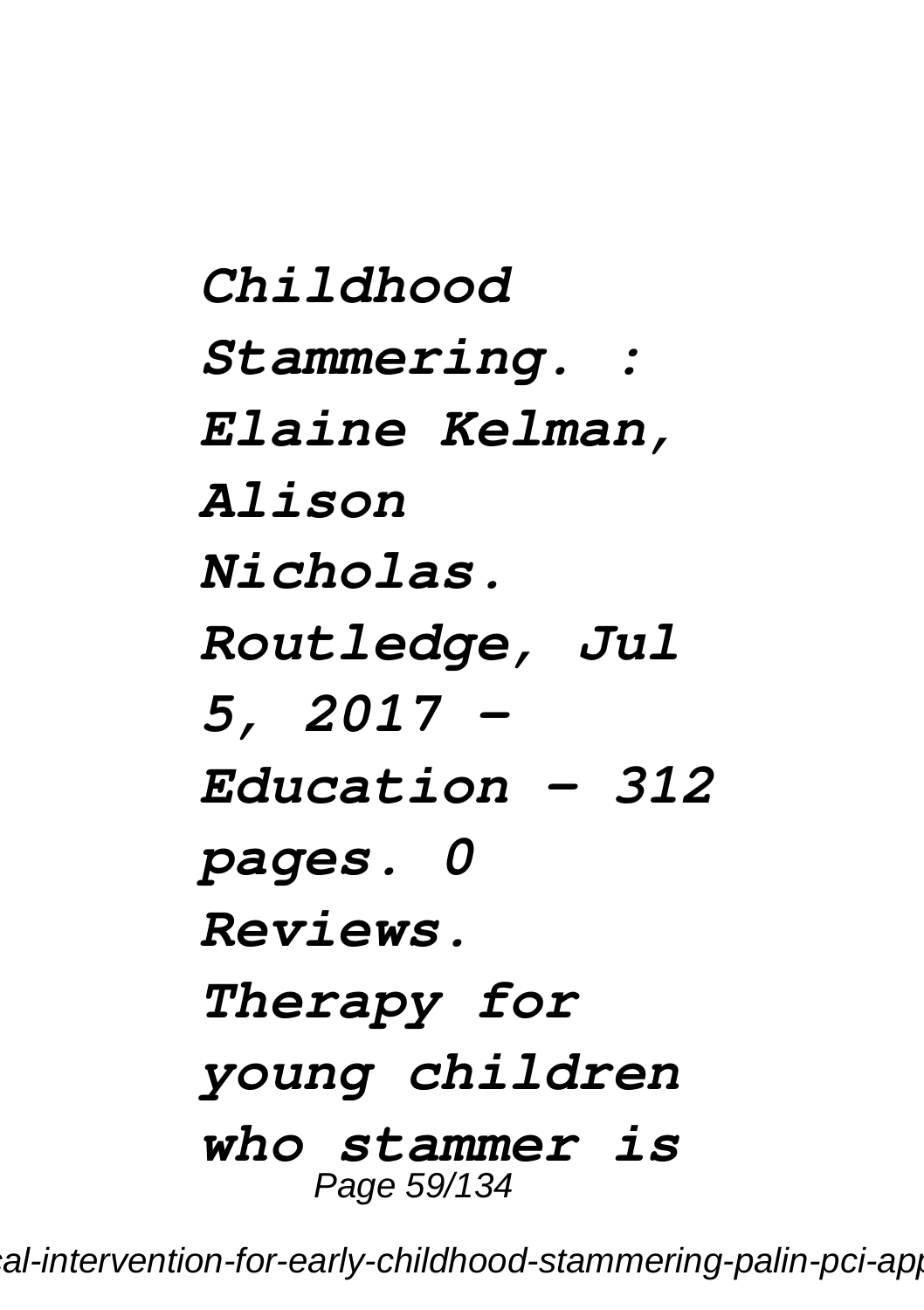*now high priority, with growing research evidence supporting early intervention. This manual from the Michael Palin Centre for stammering* Page 60/134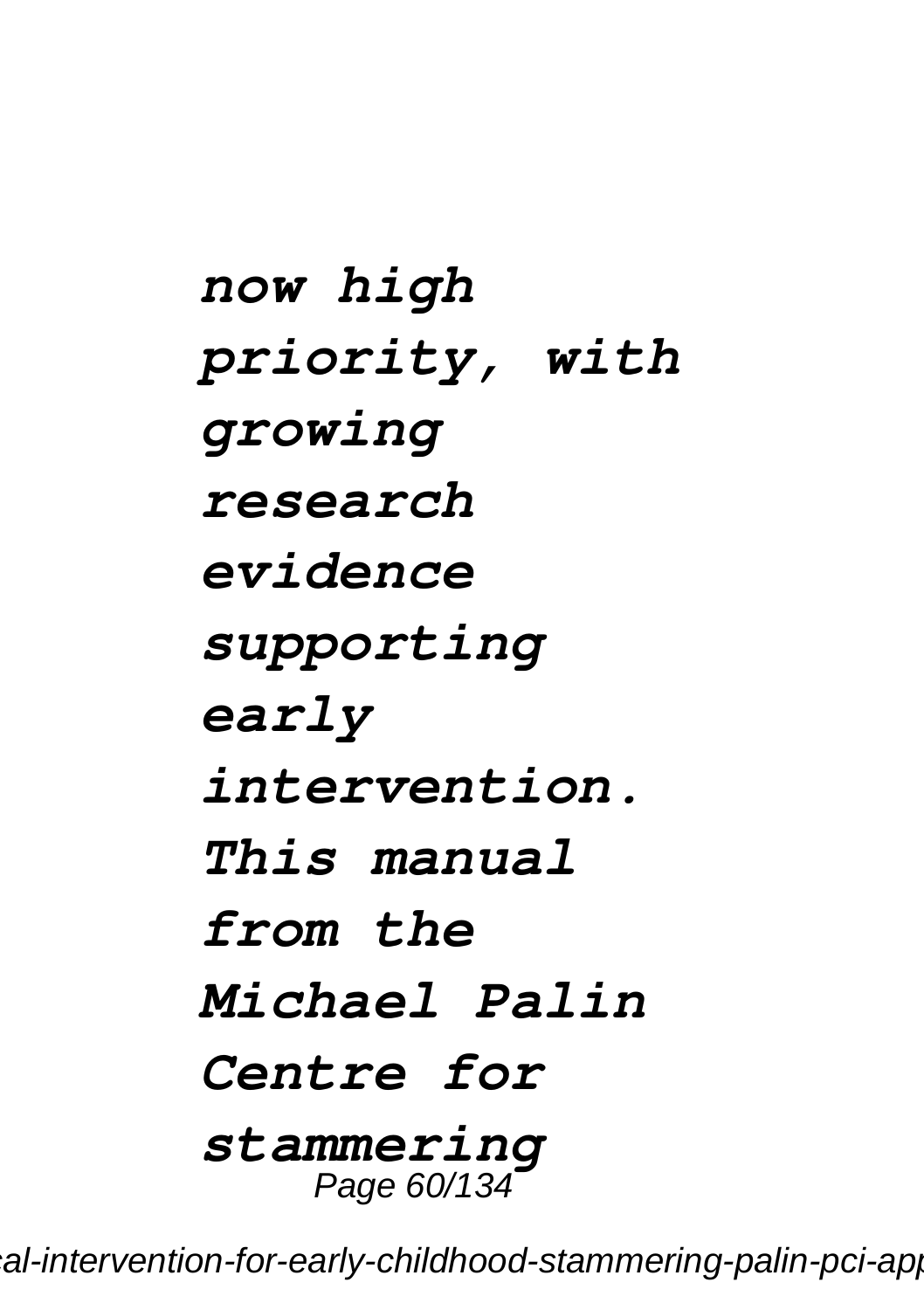*Children (MPC) is a detailed, step-by-step guide intended to support general and specialist ... Description: Practical intervention for early childhood ... Amazon.co.uk:Cu* Page 61/134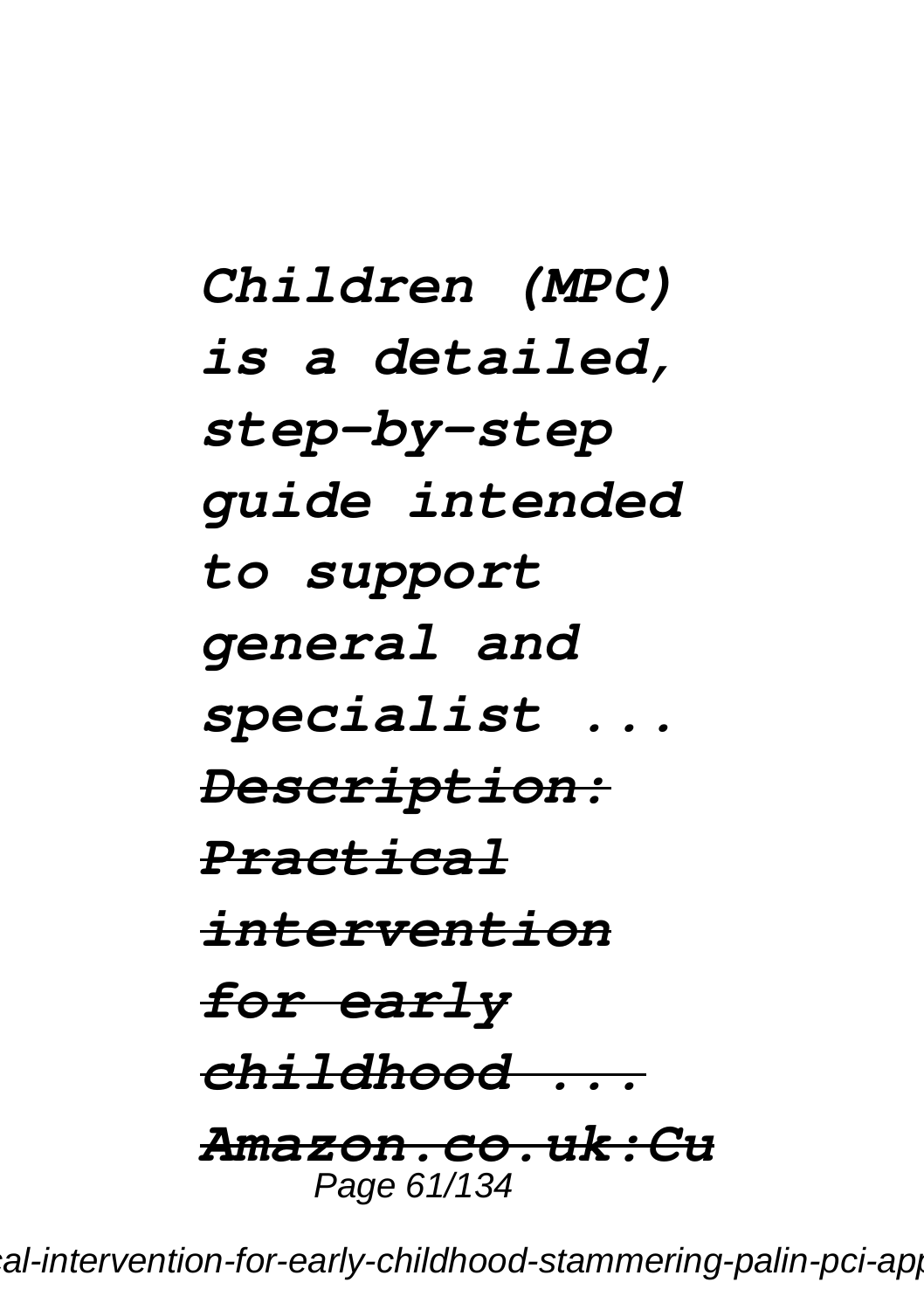*stomer reviews: Practical Intervention for ... Practical Intervention for Early Childhood Stuttering ...*

Practical Intervention for Early Page 62/134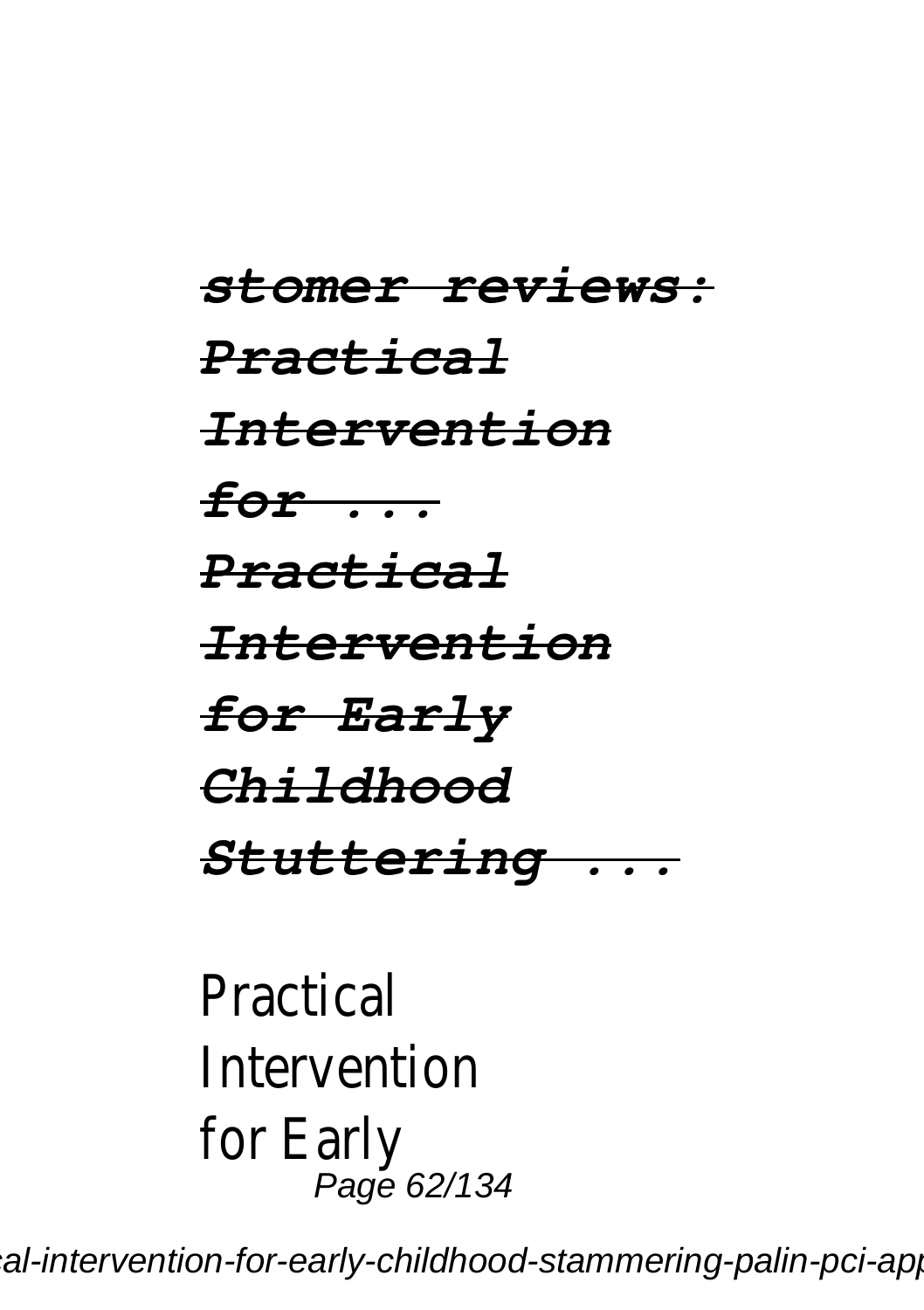Childhood Stammering. London: Routledge, http s://doi.org/10. 4324/9781315169 200. COPY. Therapy for young children who stammer is now high priority, with growing Page 63/134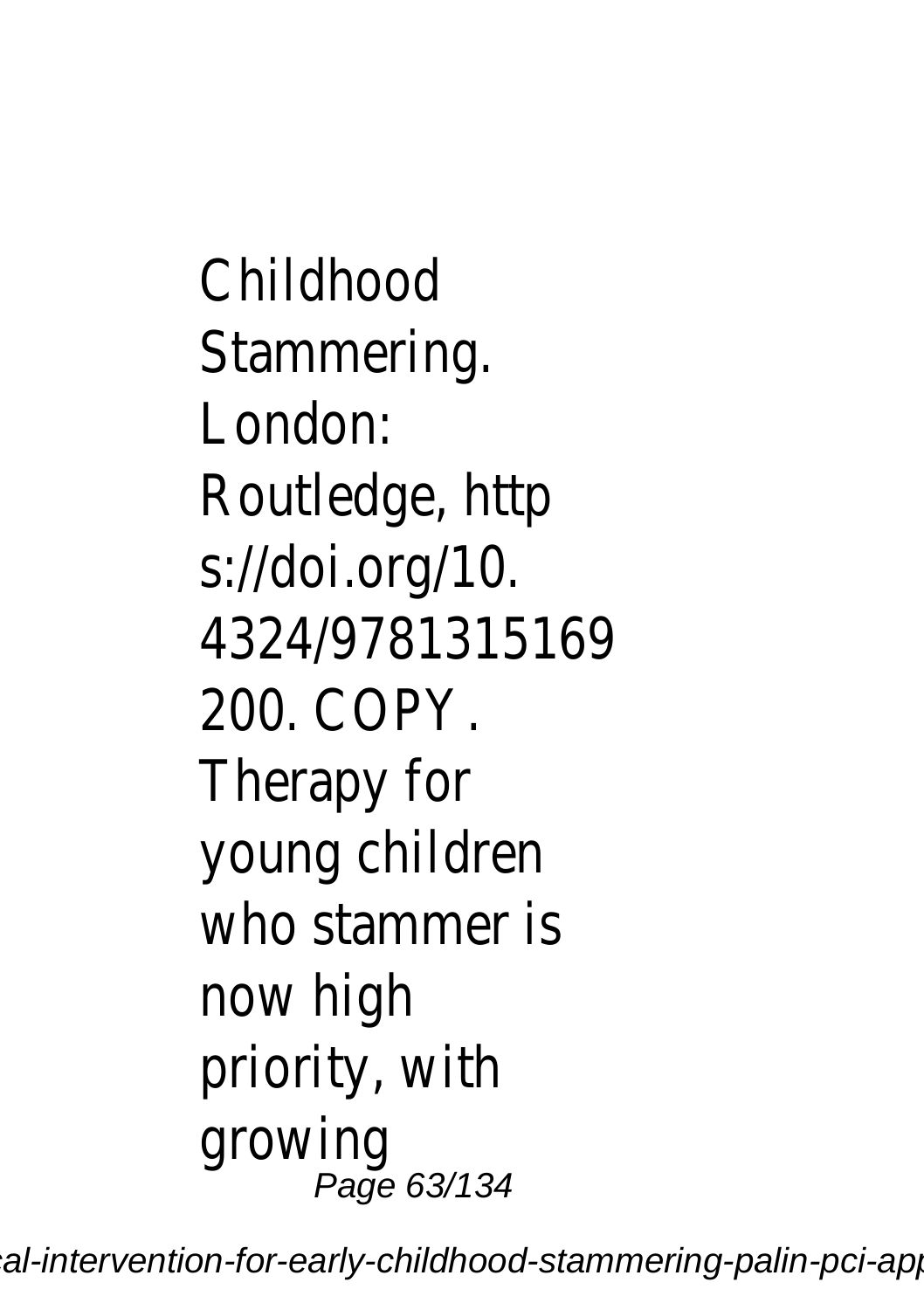research evidence supporting early intervention. This manual from the Michael Palin Centre for stammering Children (MPC) is a detailed, step-by-step Page 64/134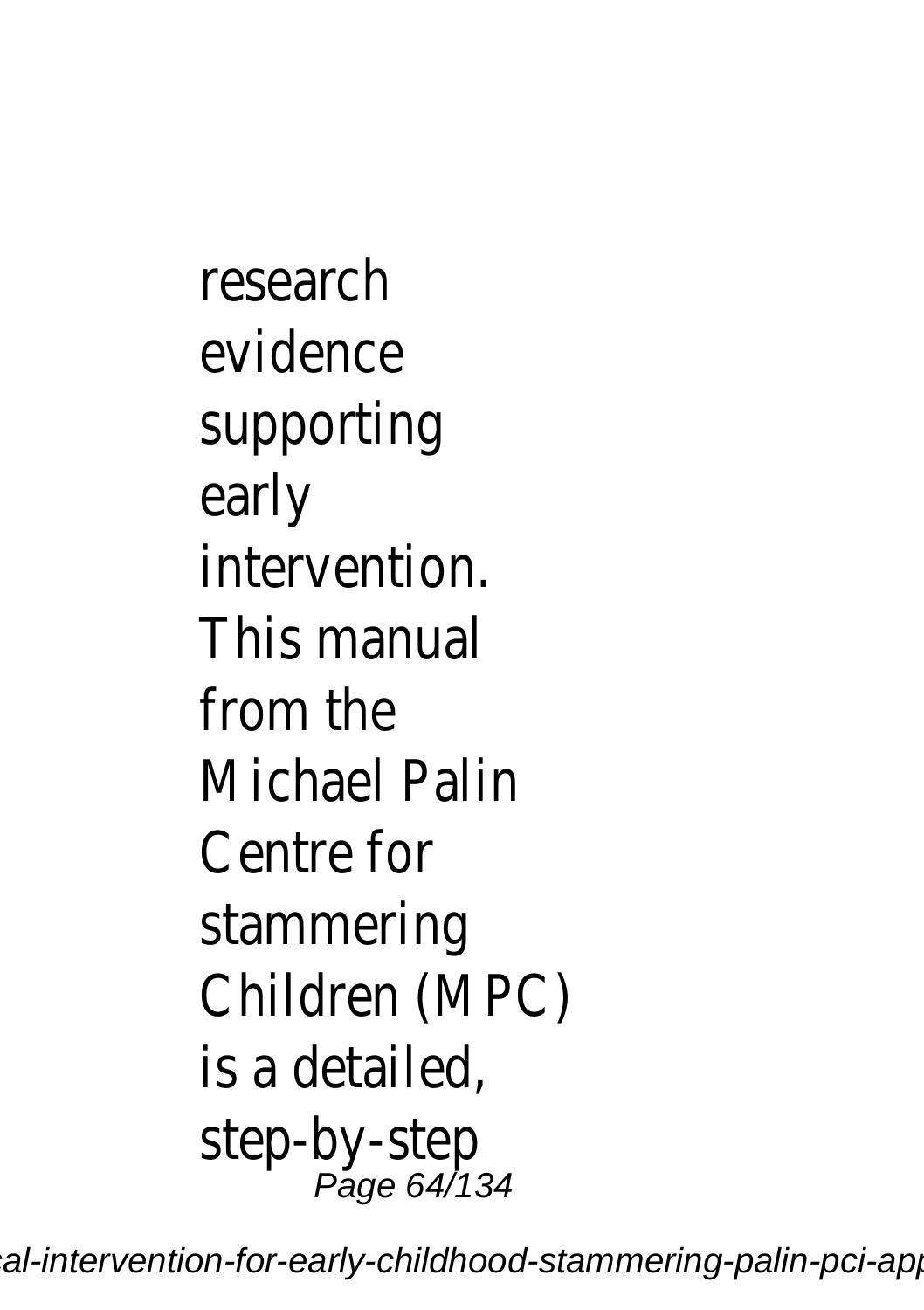guide intended to support general and specialist speech and language therapists in developing their confidence and skills in working with this age group. Page 65/134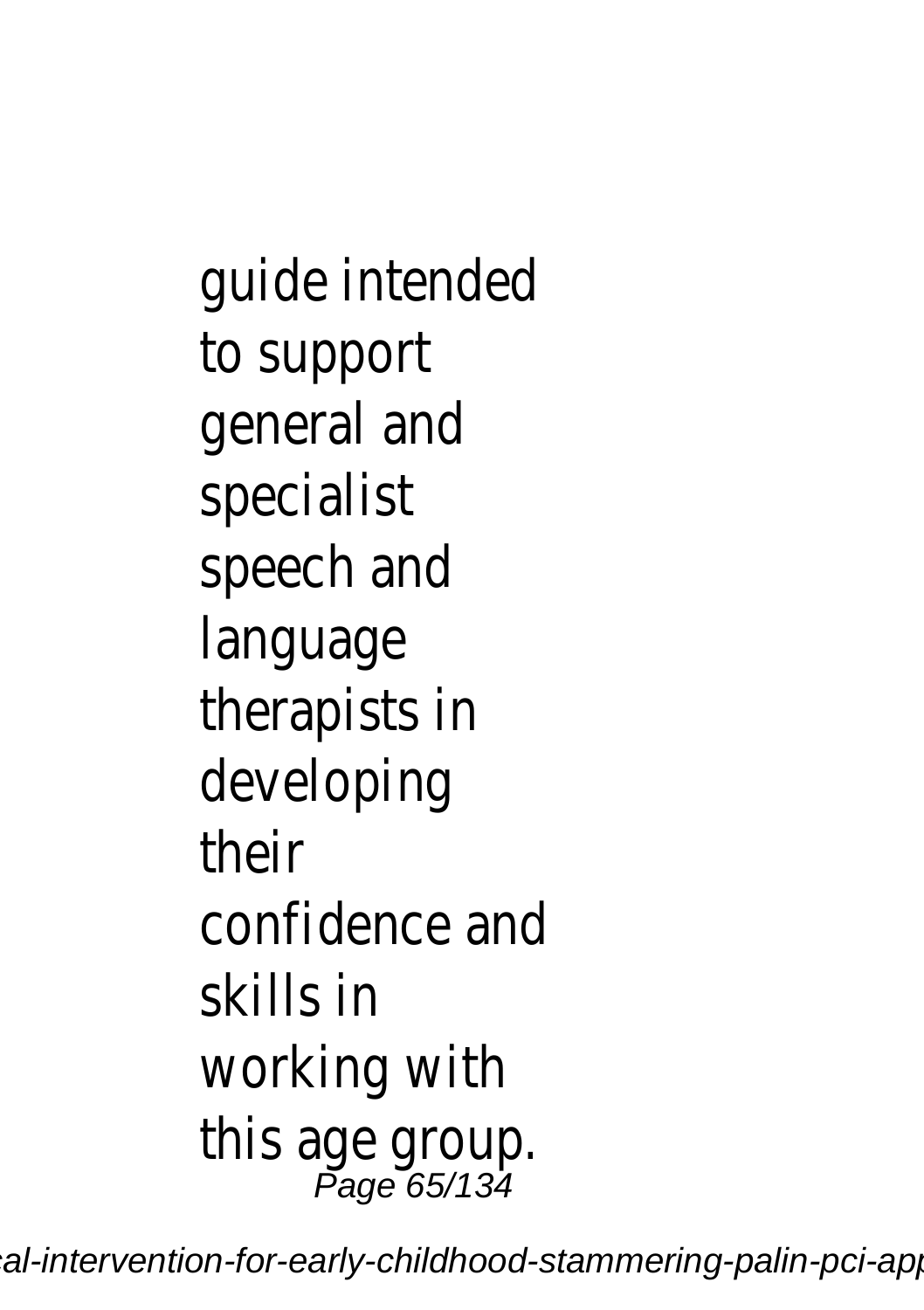The practical intervention is not so practical after all and it might not work, it could worsen the situation. The authors do not make the difference between ages and put all Page 66/134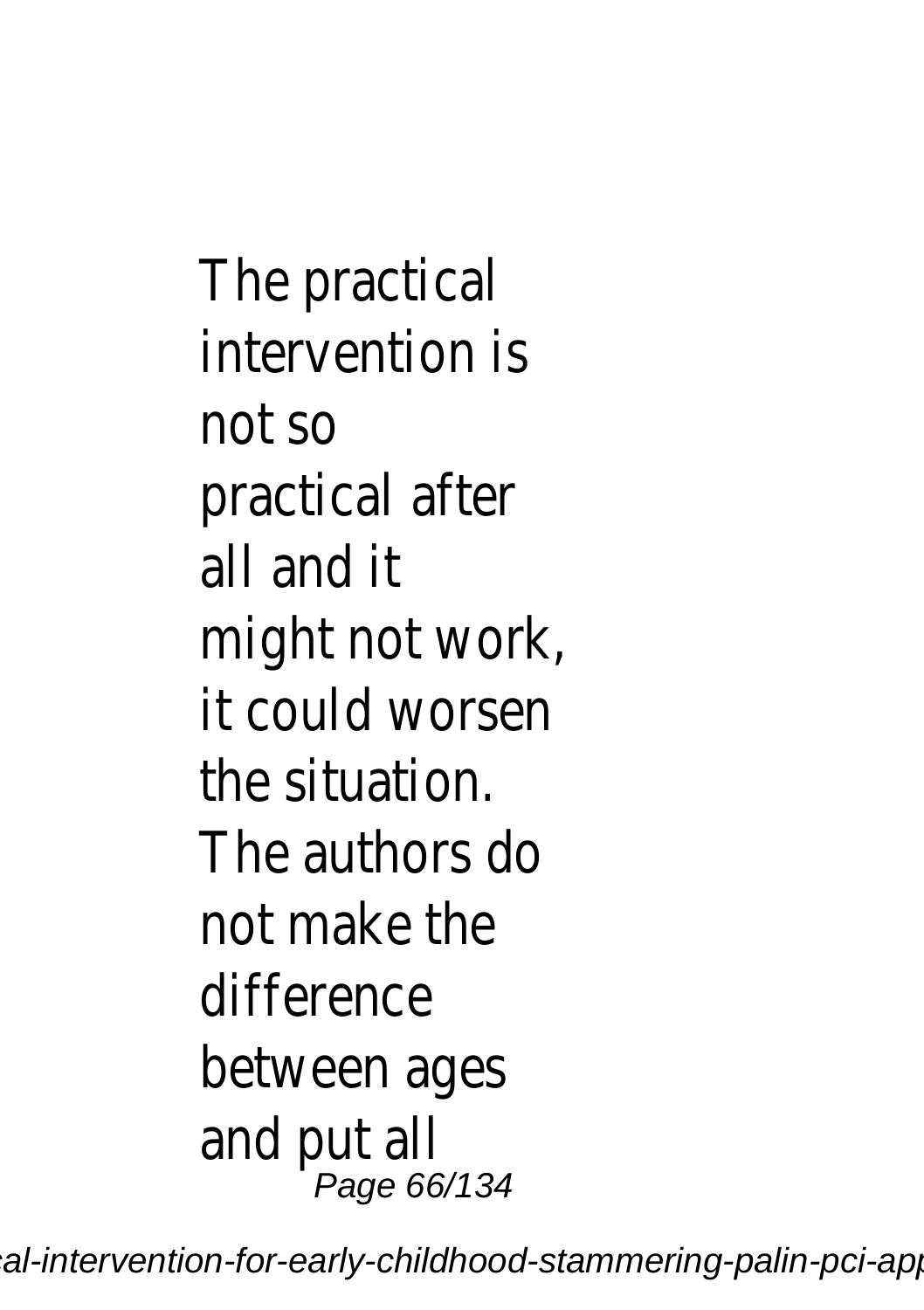"early childhood" in the same bucket when neurobiology and psychology shows that children react differently under 4 ½ years old (and even published studies with Page 67/134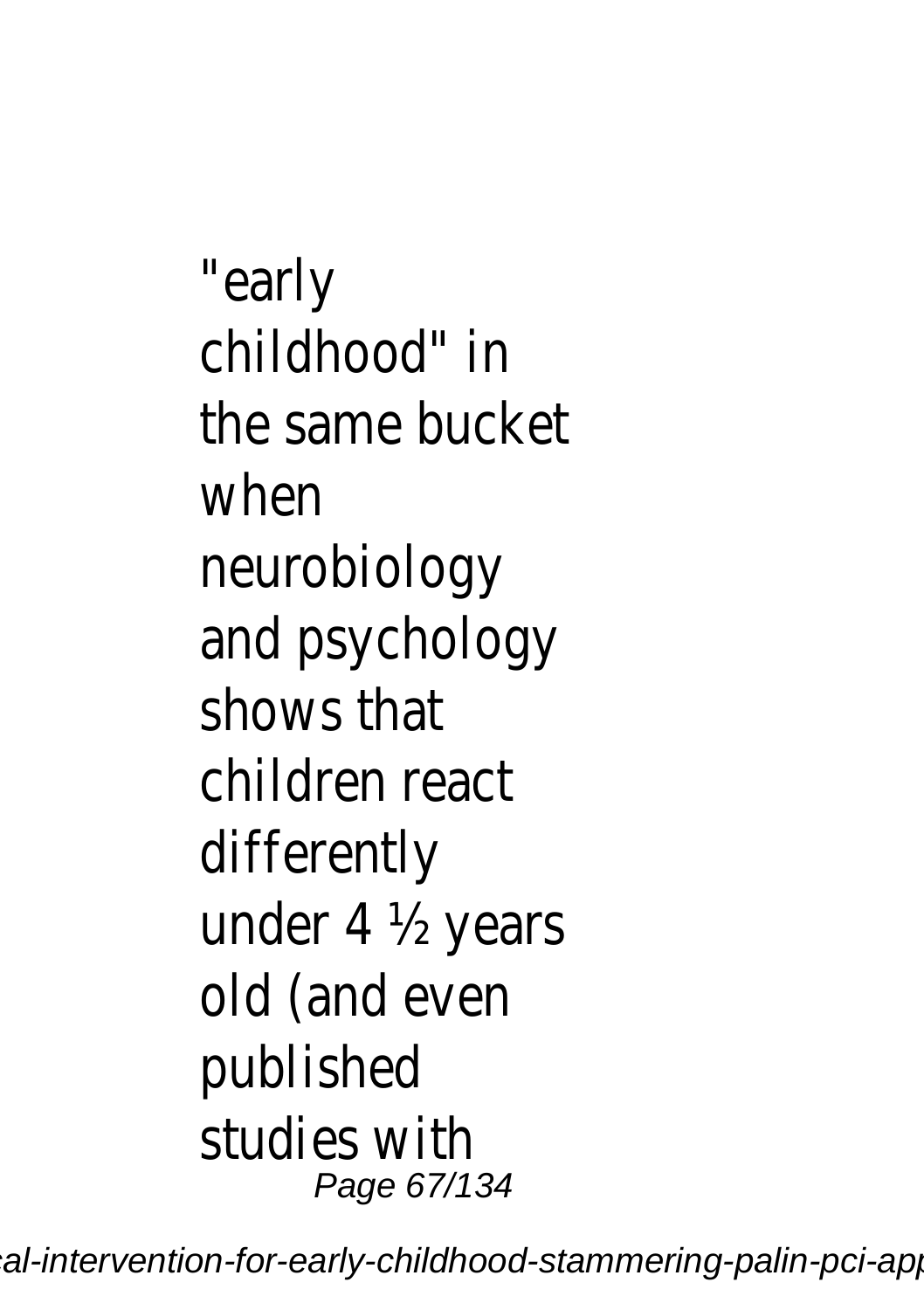Lidcombe around the world). Early intervention is a looselydefined term that refers to taking action to resolve problems as soon as possible, before they Page 68/134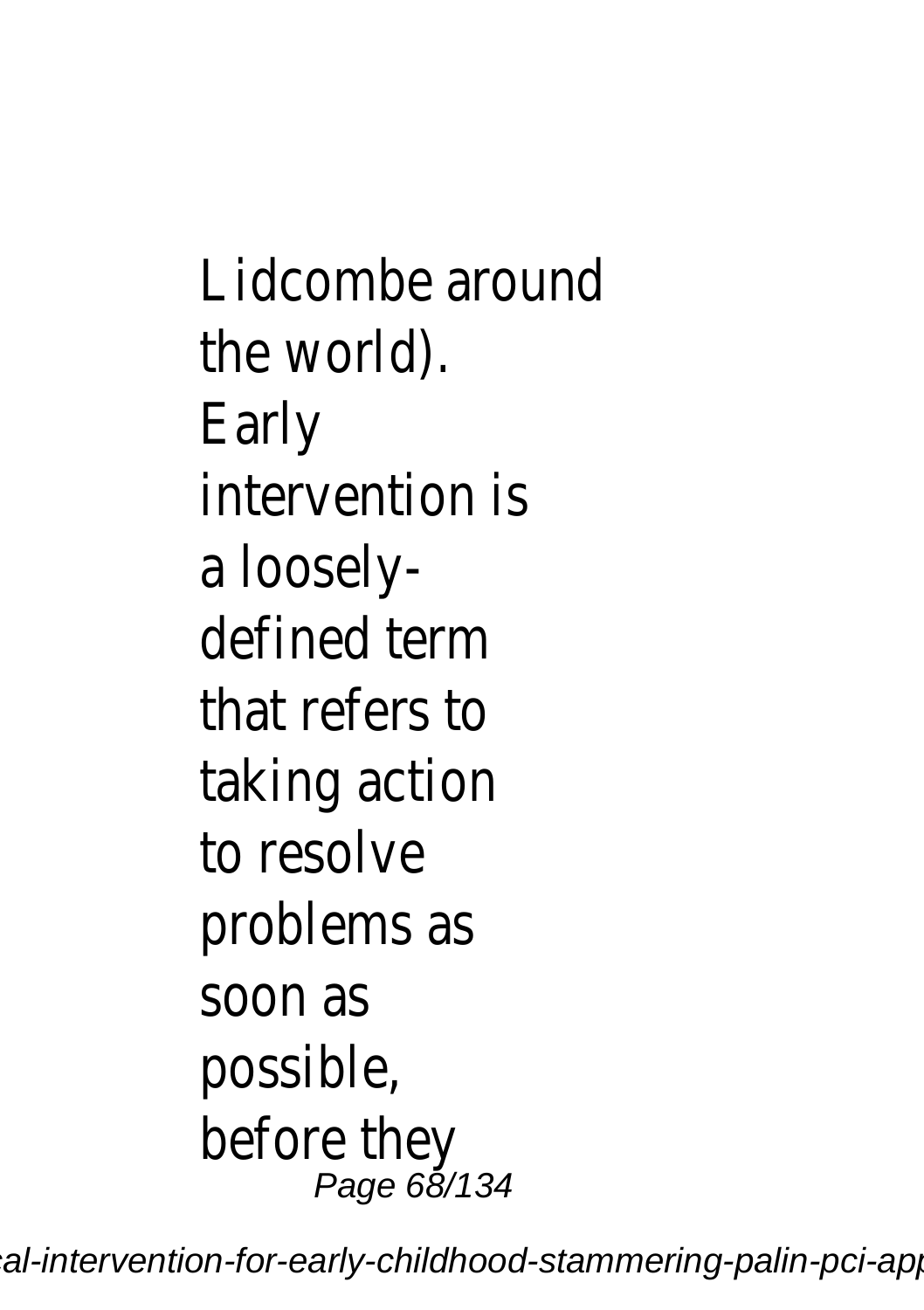become more difficult to reverse. In this Report, we consider early intervention in relation to childhood adversity and trauma, to tackle the potential longterm problems Page 69/134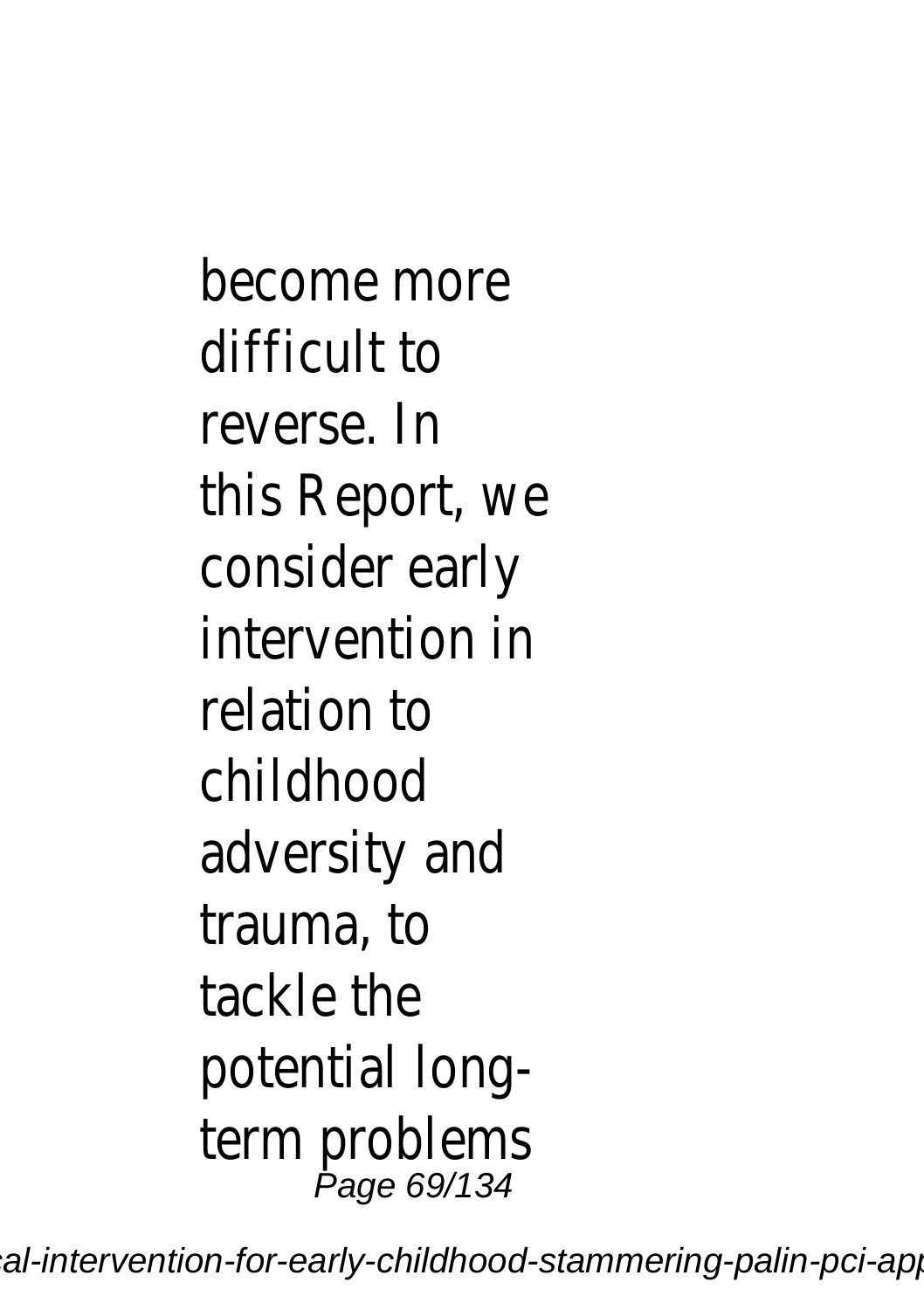## that those who encounter such experiences Evidence-based early-years intervention

## **9780863886676: Practical Intervention for Early Childhood ...**

Page 70/134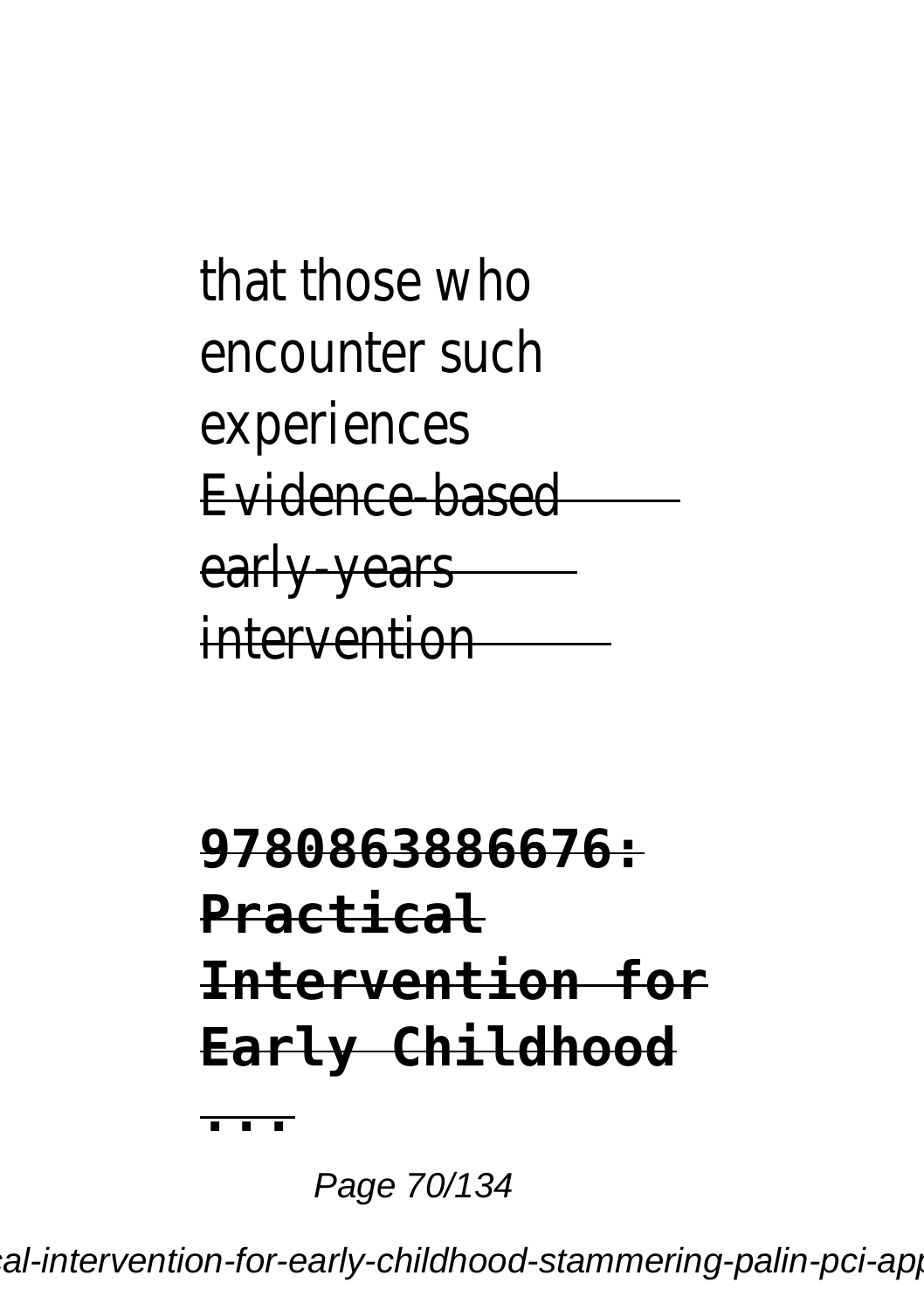**Reimagine Australia are the leaders in best practice in early childhood intervention. 'Best practice' simply refers to a set of core principles that guide the way early childhood practitioners work with** Page 71/134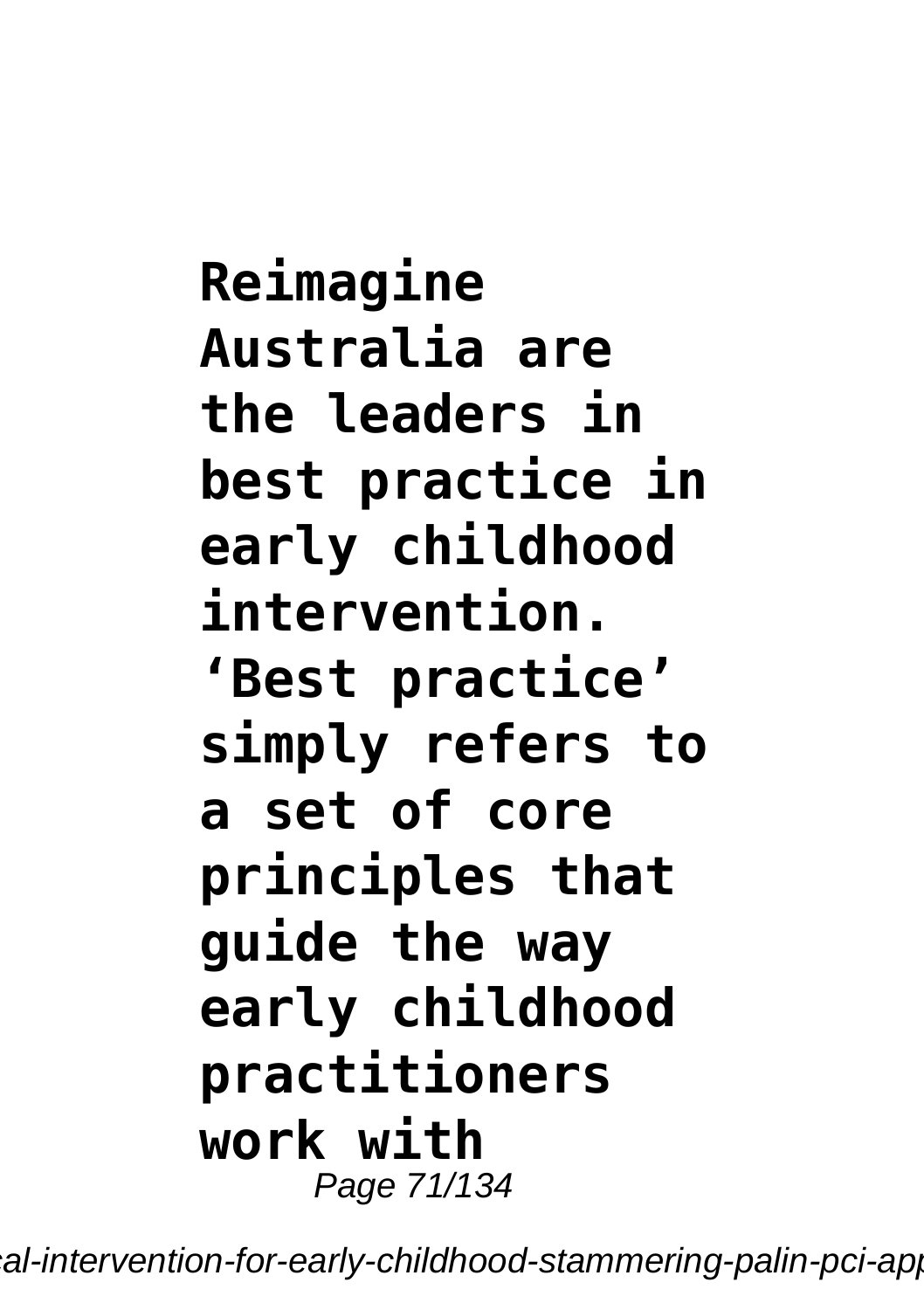**families of children with developmental delay and/or disability. Current research indicates that best practice in early childhood intervention centres on a family centred and inclusive approach.** Page 72/134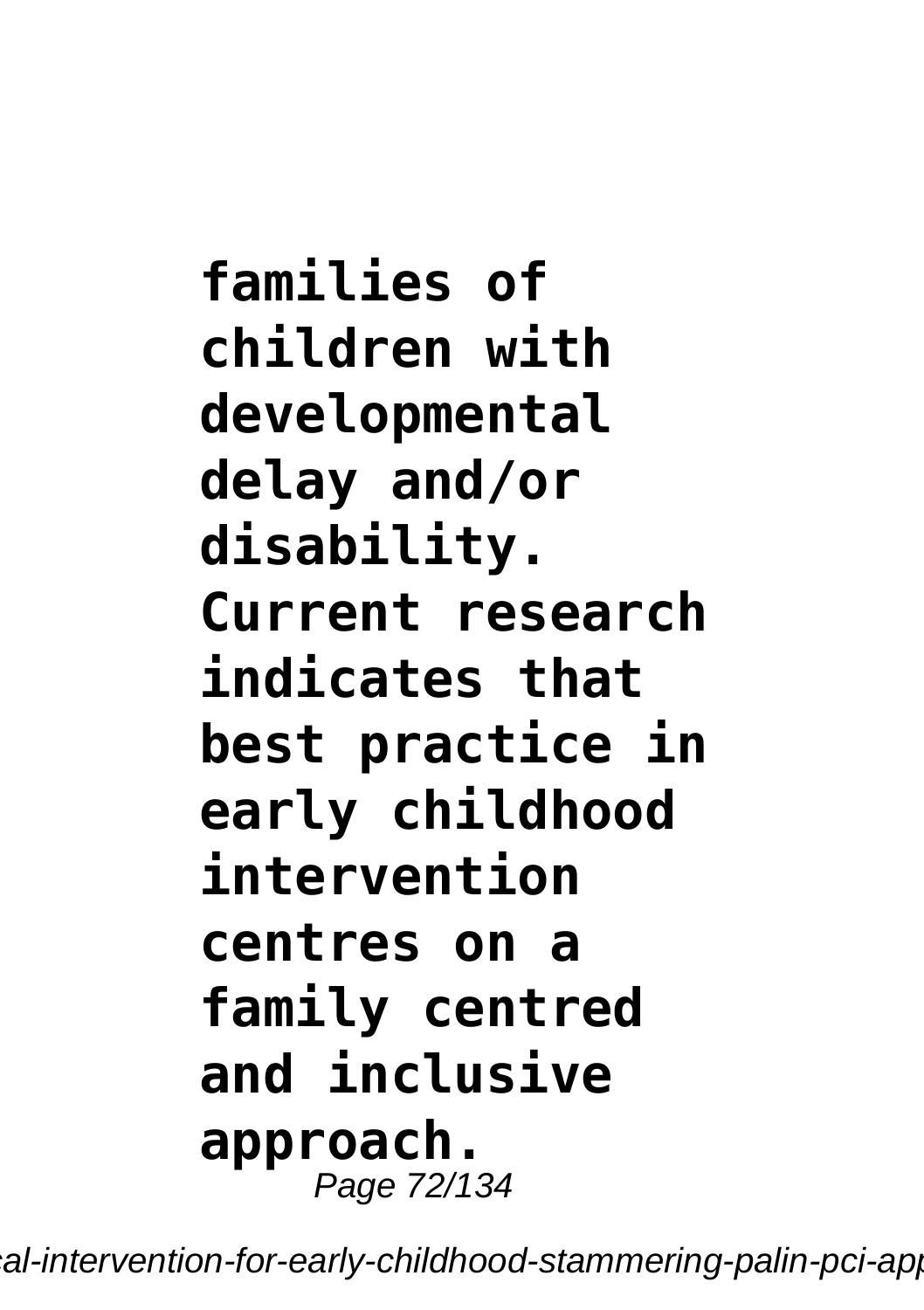## **what is best practice - ReImagine Australia**

*Evidence-Based Practices for Early Childhood Intervention ... Research Informing Practice in Early Childhood Intervention* Page 73/134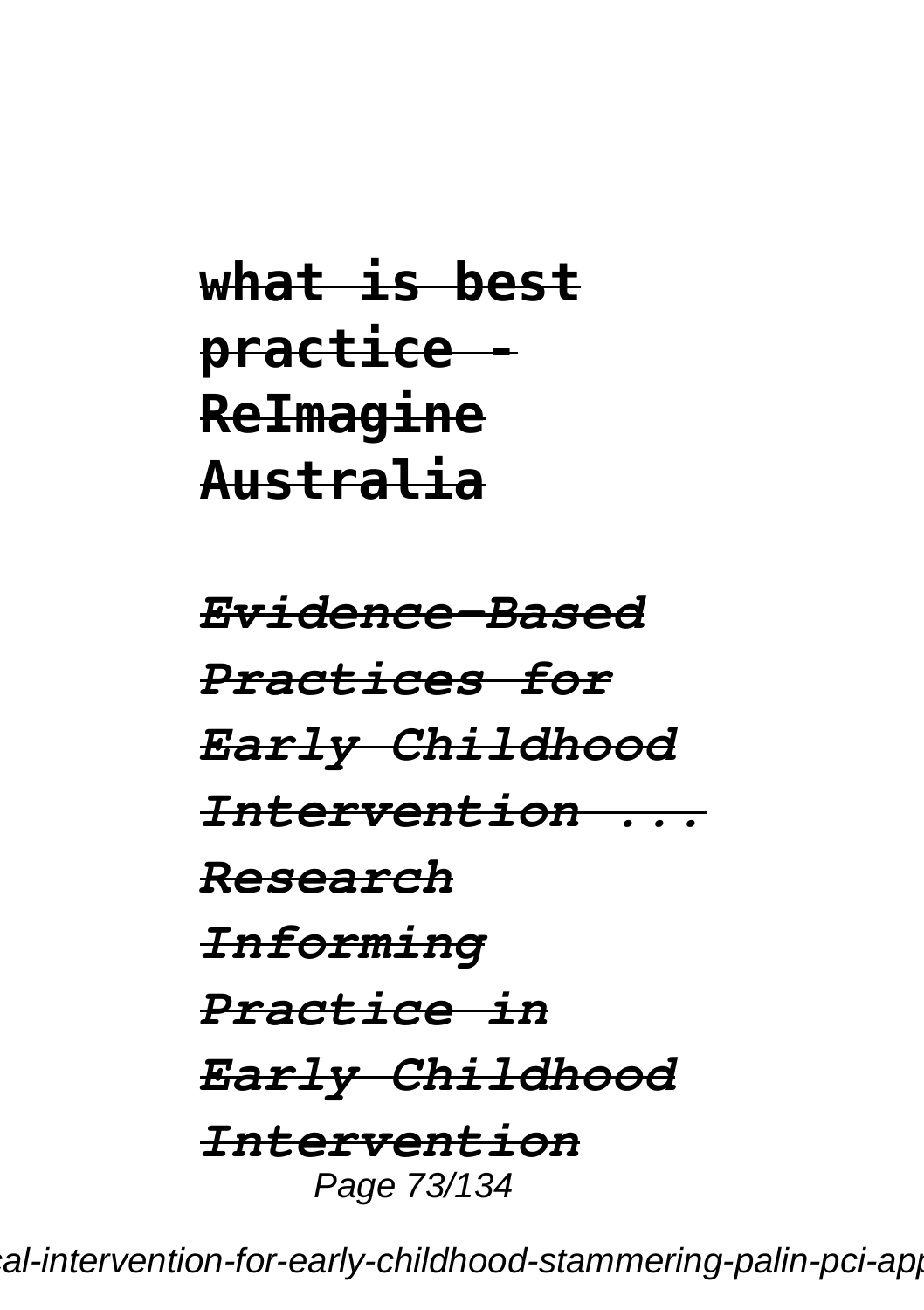*What can early intervention achieve? Physical development involves children's physical health, maturation and the presence or absence of a physical... Cognitive development* Page 74/134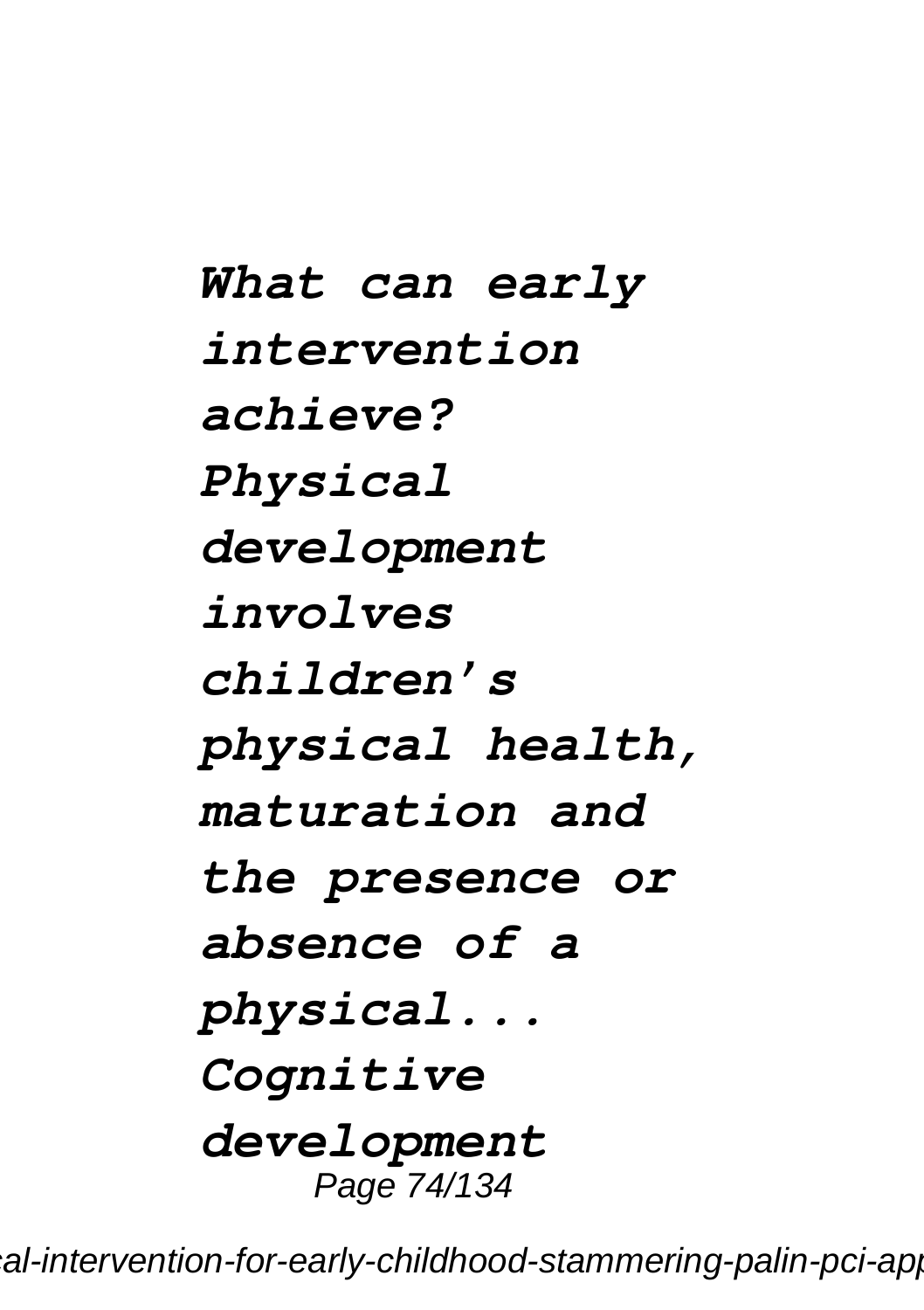*includes children's acquisition of speech and language skills, their ability to read and write,... Behavioural development ... Children under seven years of age living with a disability or* Page 75/134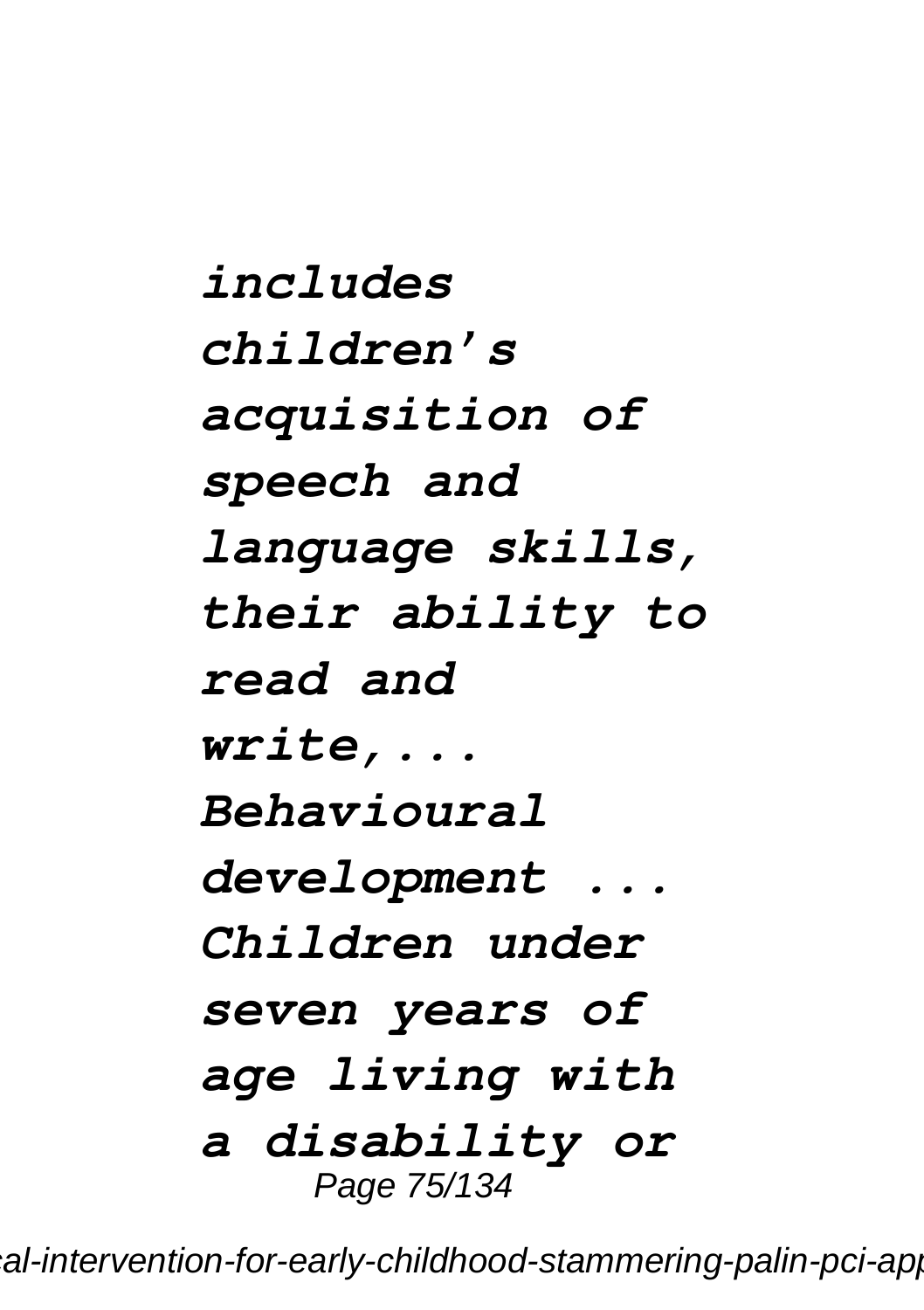*developmental delay may be supported by the Early Childhood Early Intervention (ECEI) approach, which allows the child and their family to access support from an Early Childhood Partner. These providers will:* Page 76/134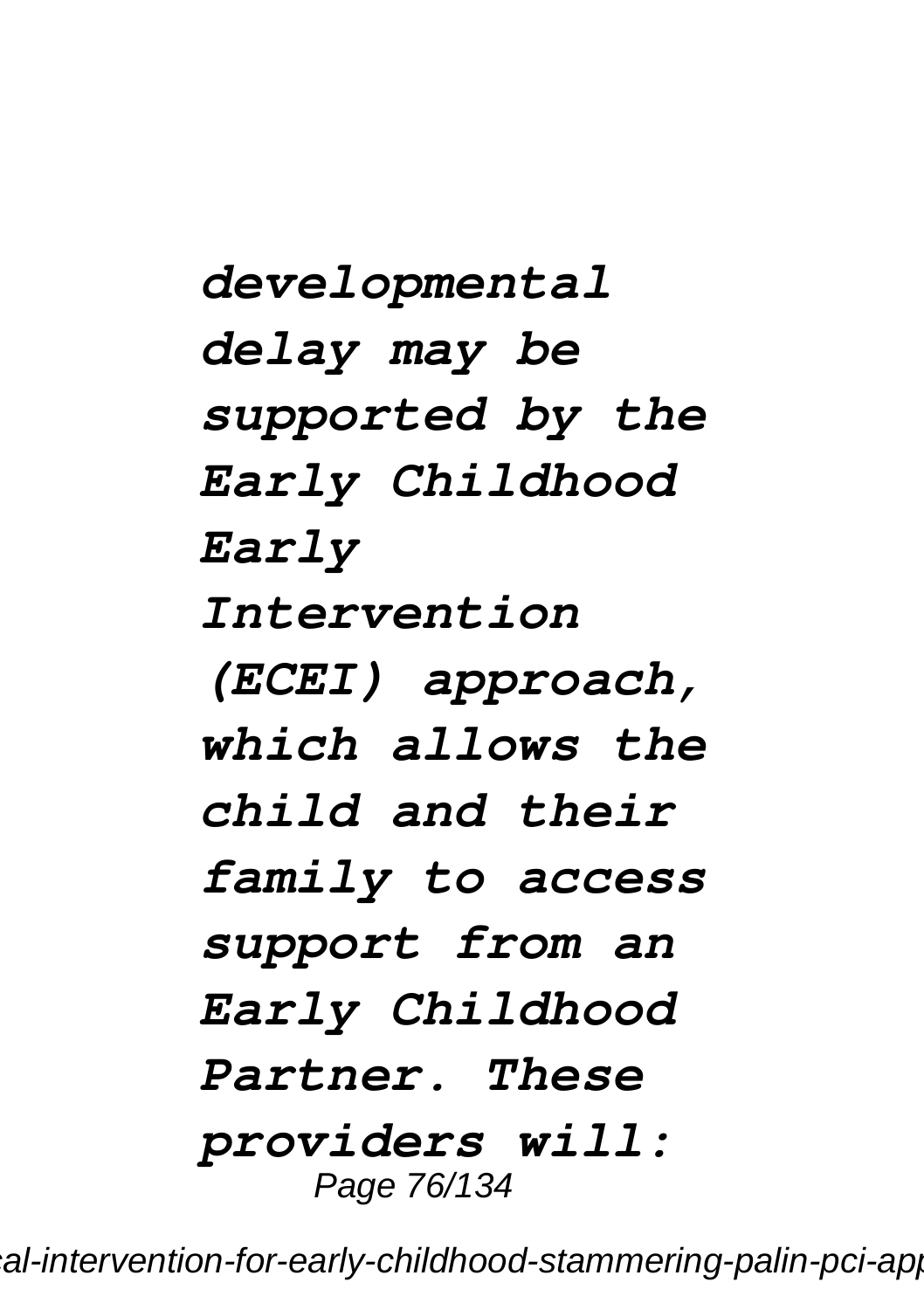*Provide the client with information; Connect the client to appropriate supports and services; Deliver individualised support; Provide short-term early intervention; and* Page 77/134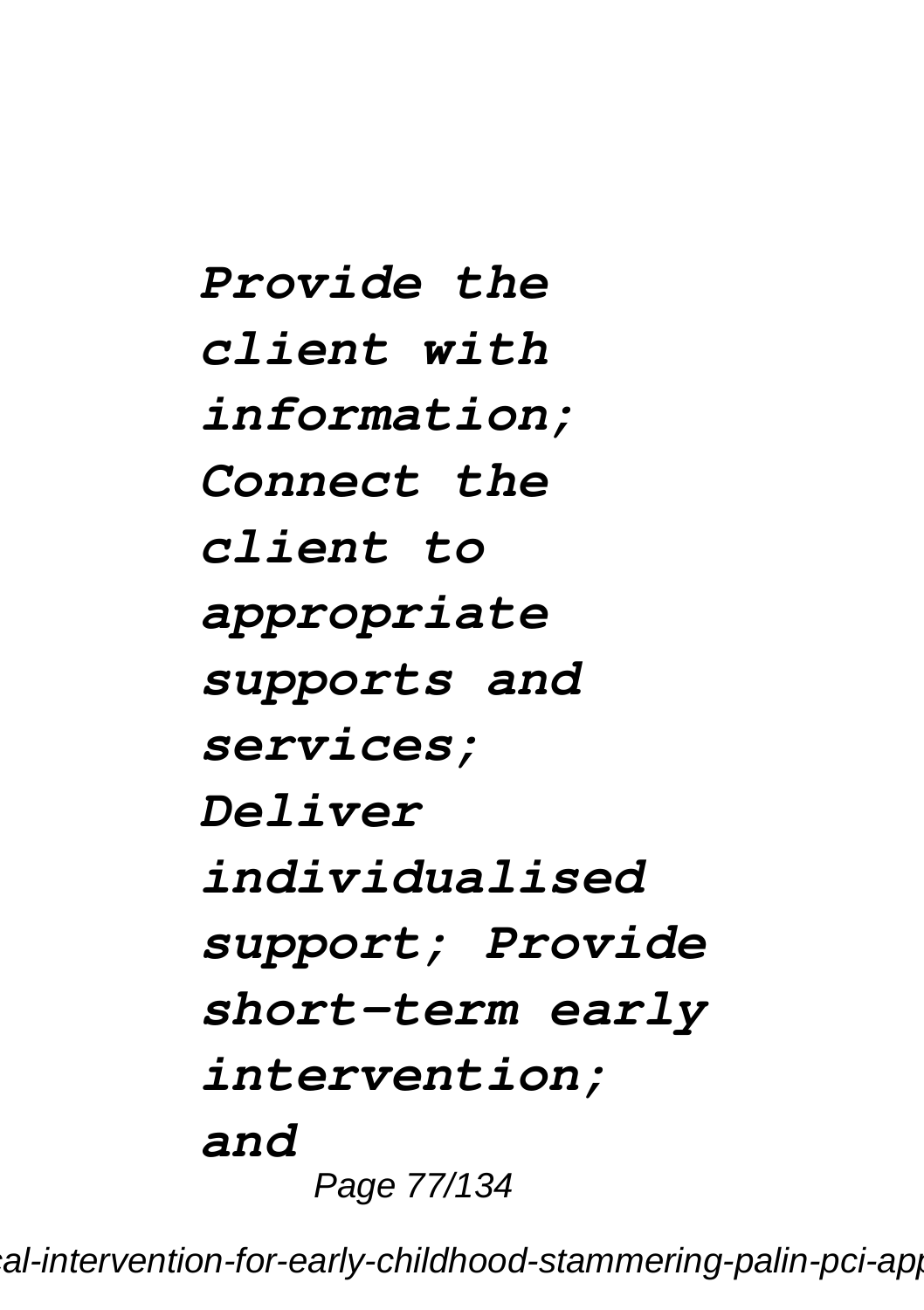*This article offers a chronological account and critical appraisal of changes to early childhood education and care (ECEC) services in England over the past 20 years. It describes the policy initiatives,* Page 78/134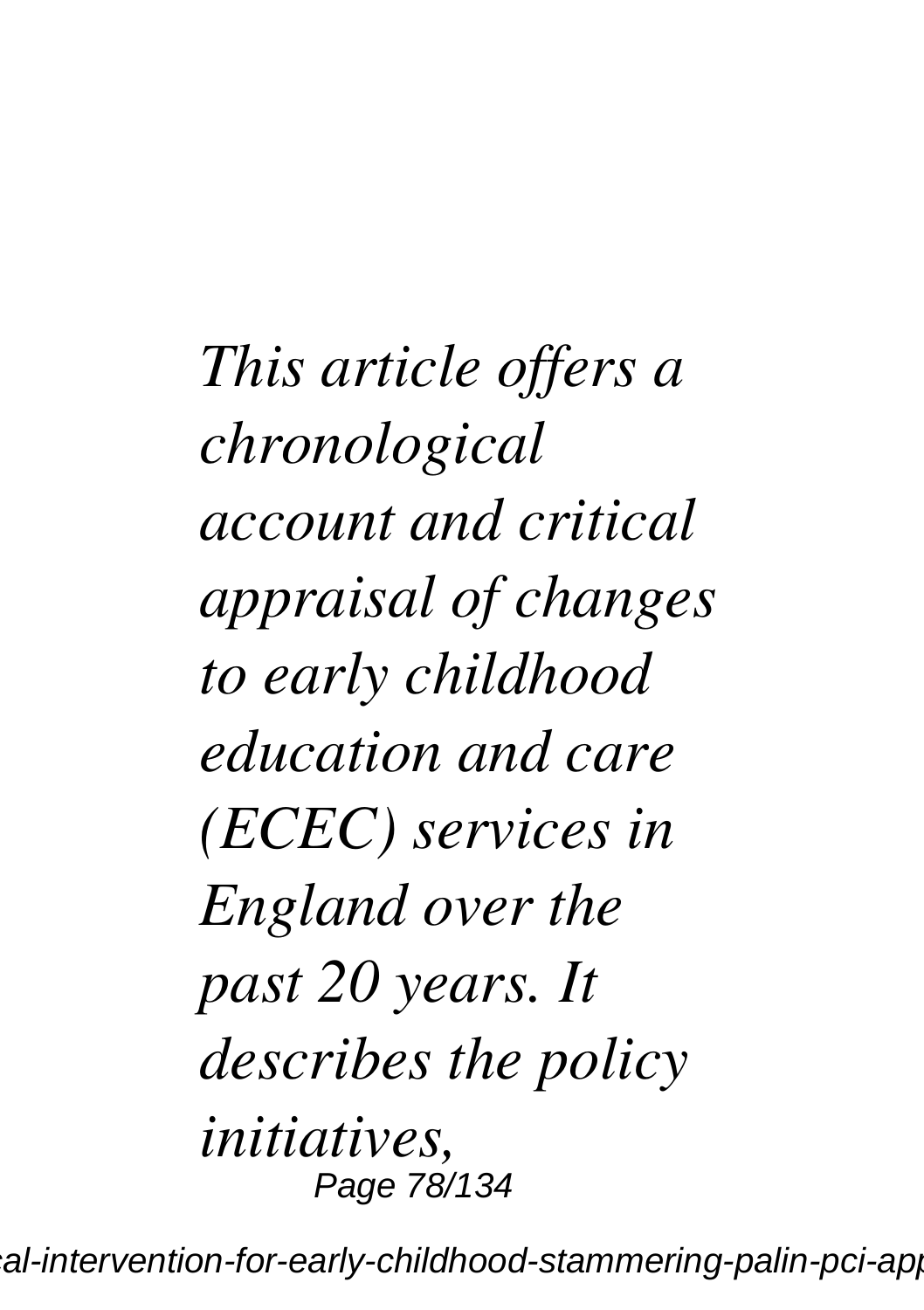*educational interventions and research programmes introduced by successive governments that have effected significant changes to ECEC since 1990. Practical Intervention for* Page 79/134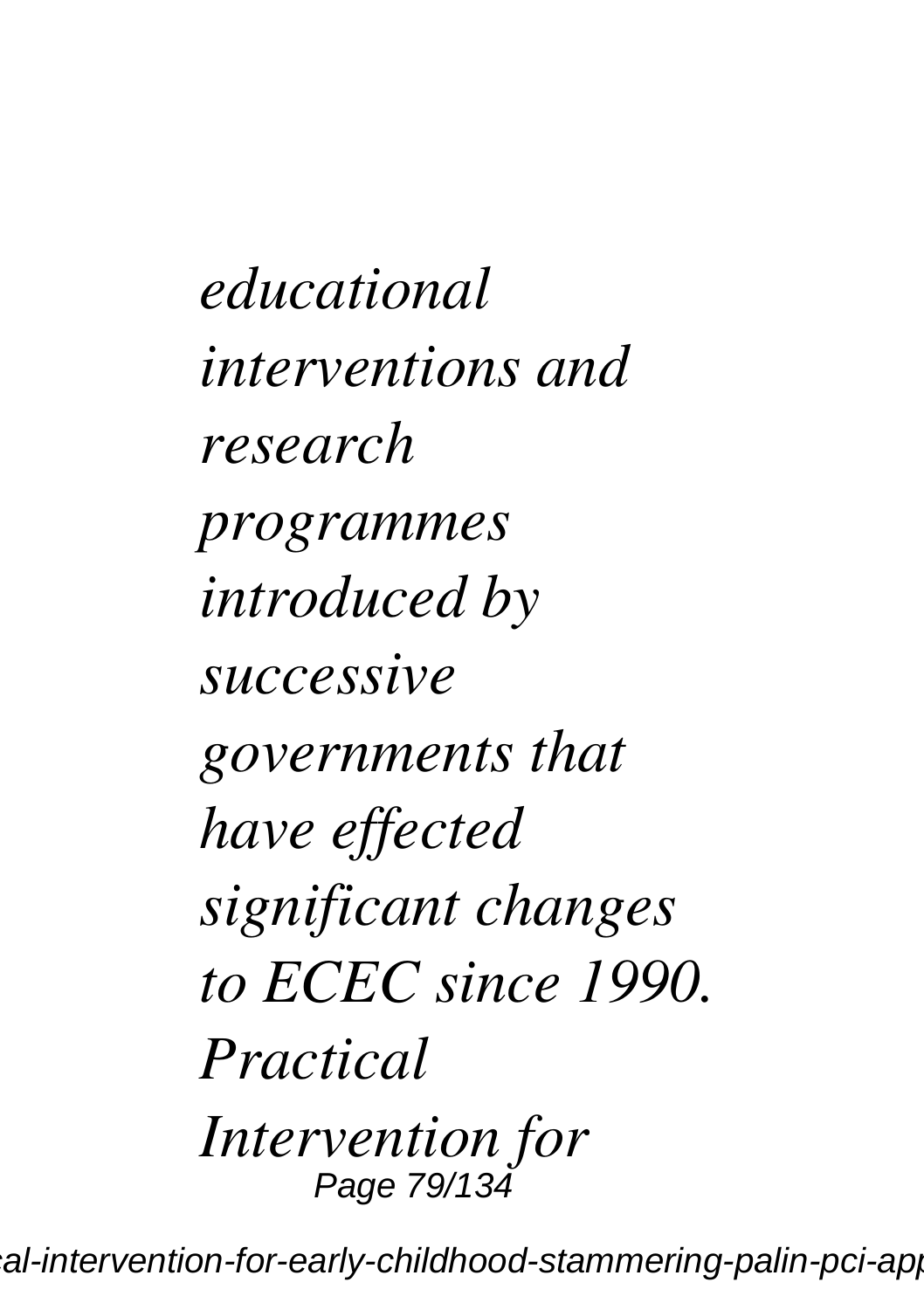*Early Childhood Stuttering Webinar. ID number. 218807055 . Date. 11/16/2020. Time. 4:00 PM - 6:00 PM . Registration. 3:45 Pm - 4:00 PM . In this workshop clinicians will be introduced to the evidenced based* Page 80/134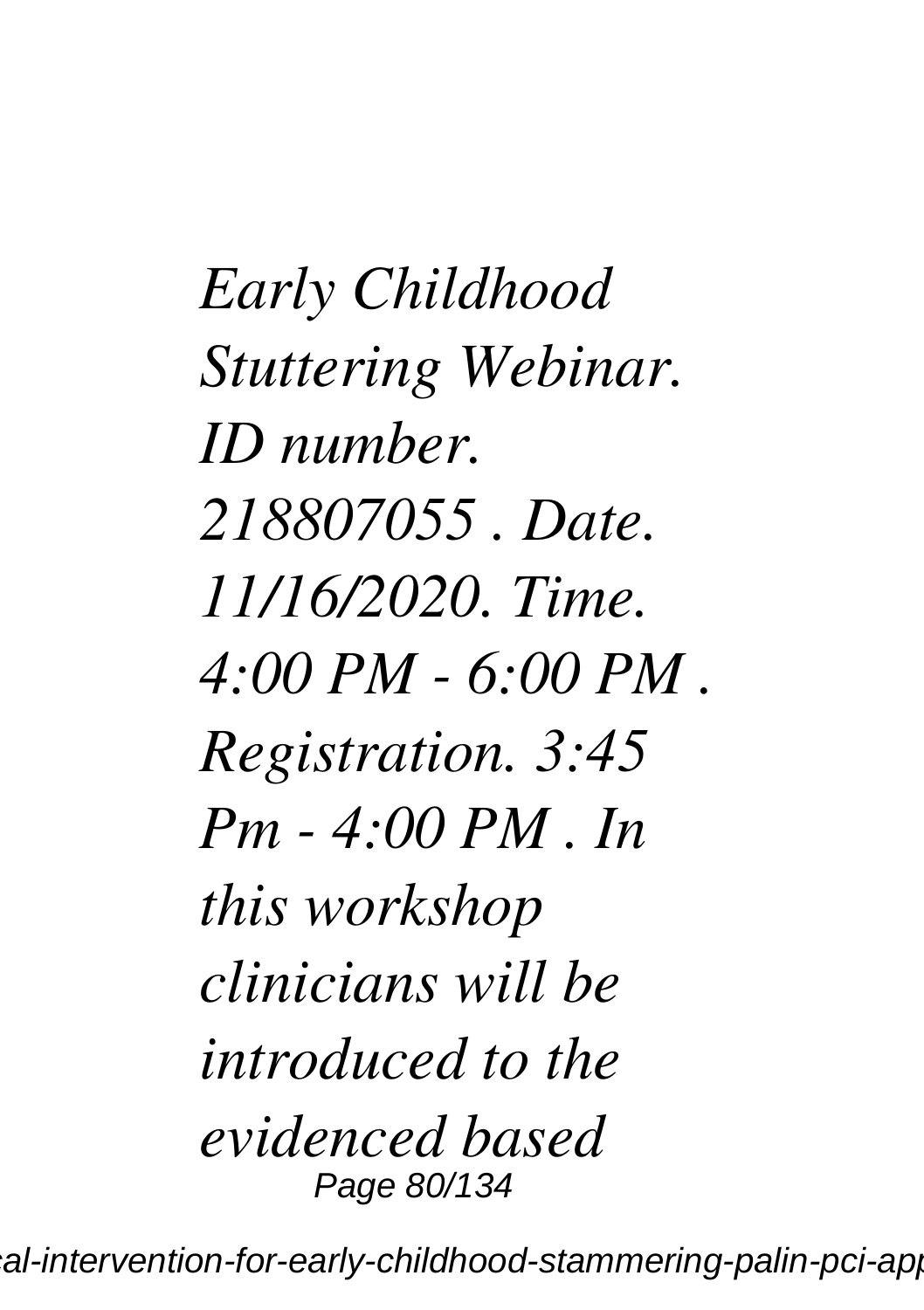*Palin PCI Approach to assessment and treatment of young children who stutter. THE INTERNATIONAL COMMUNITY recognizes that early childhood intervention (ECI) addresses the development of* Page 81/134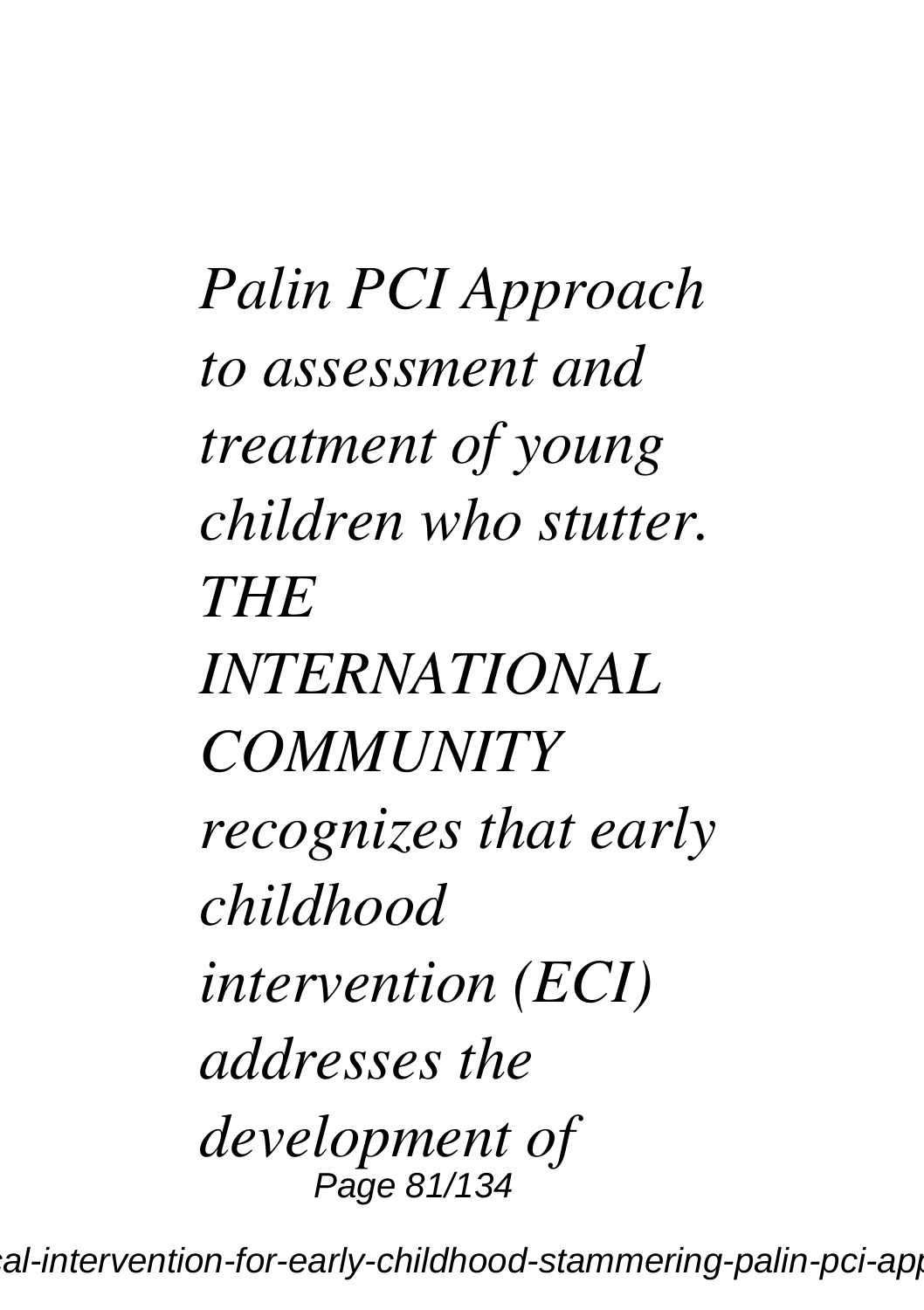*infants and young children who are at risk of delay because of environmental disadvantage or biological risk as well as the population of children with established disabilities (Guralnick, 2019).* Page 82/134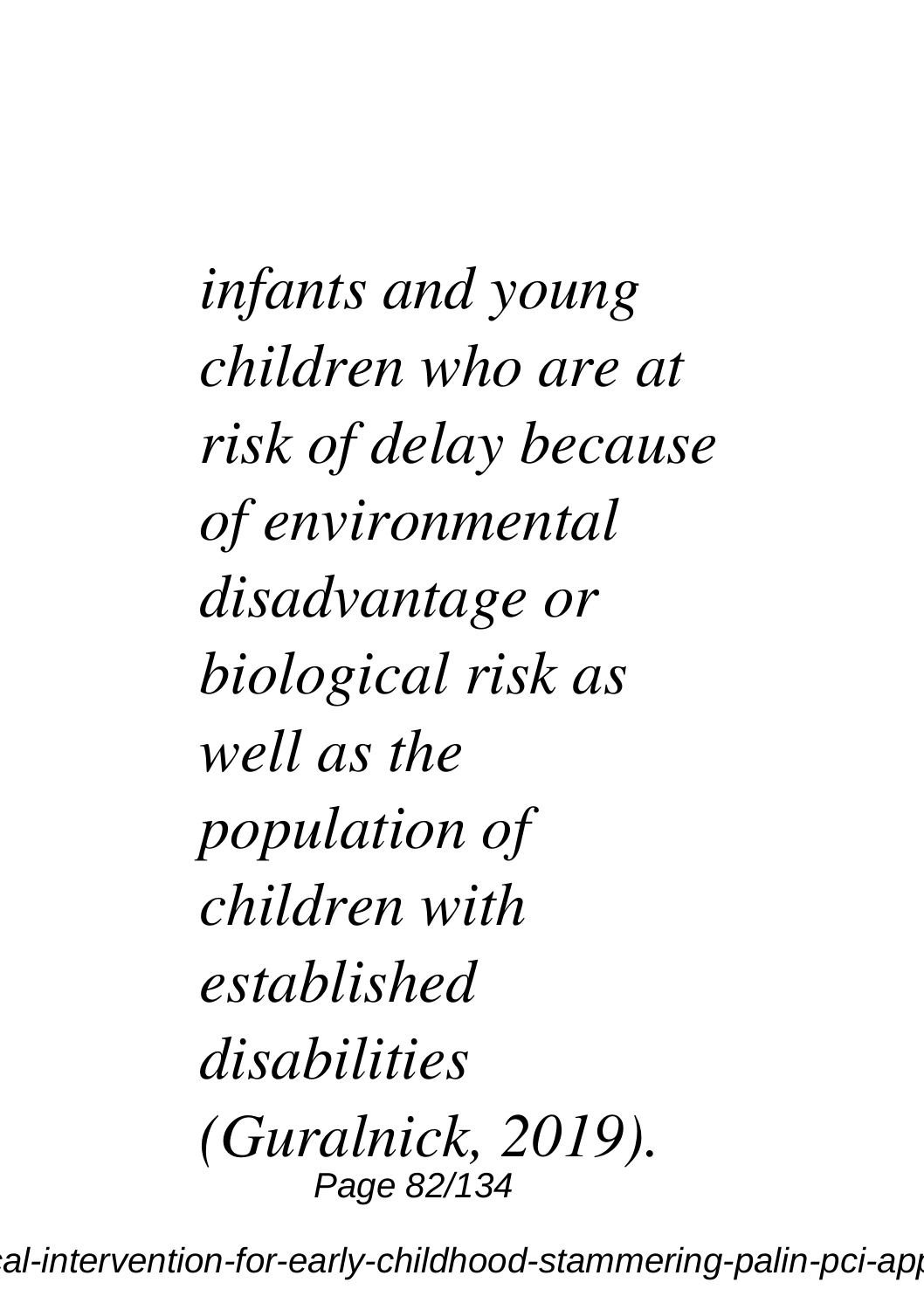*Some children with established disabilities will have delays in one developmental domain (e.g., physical or sensory), whereas others will have delays across multiple domains.*

Page 83/134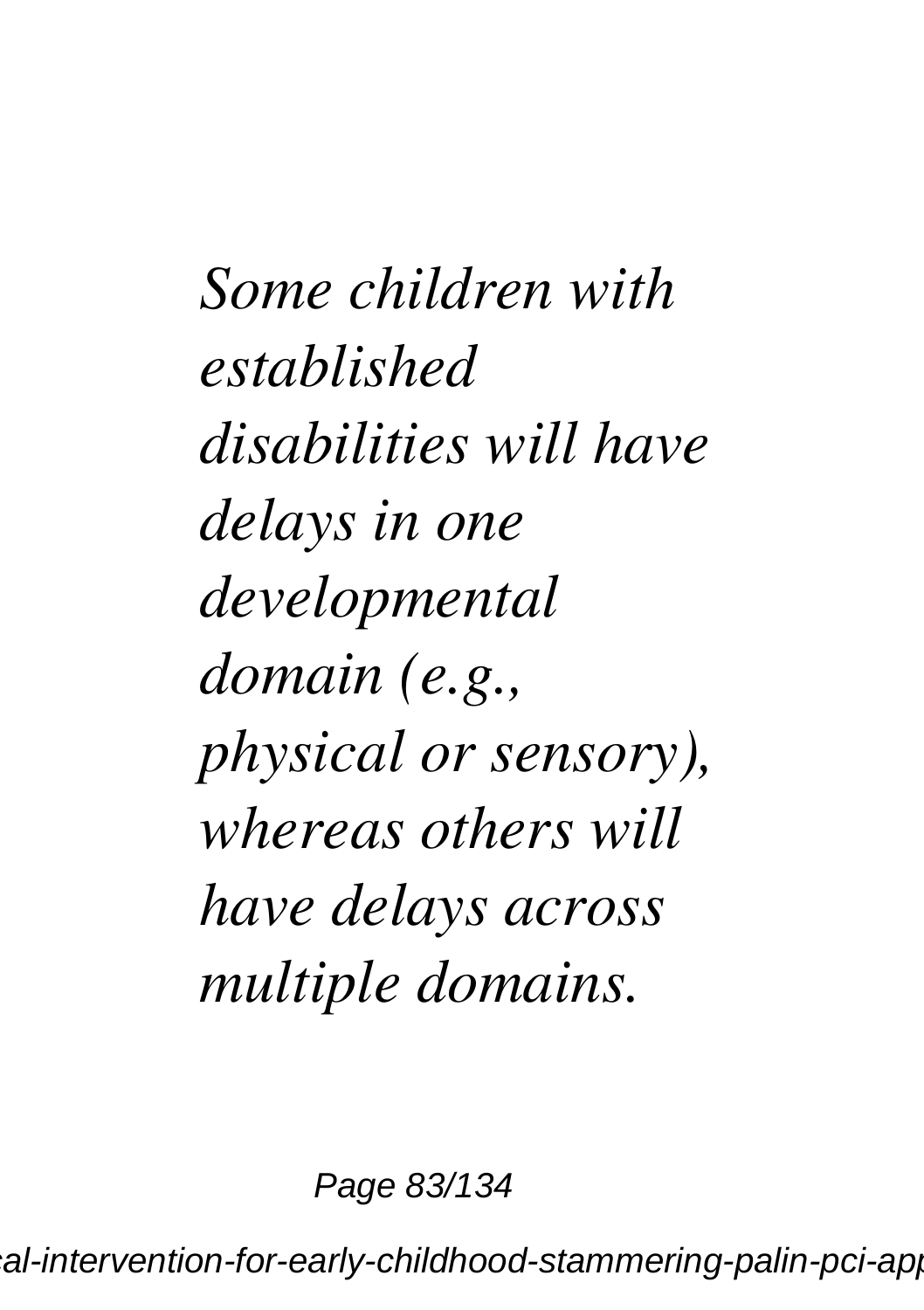*Introduction to Early Intervention Teletherapy ideas for Early Intervention ( Part 6): How to use BOOKS to increase communication* **Teletherapy Early Intervention tips COVID-19. Help toddlers engage and communicate! (Part** Page 84/134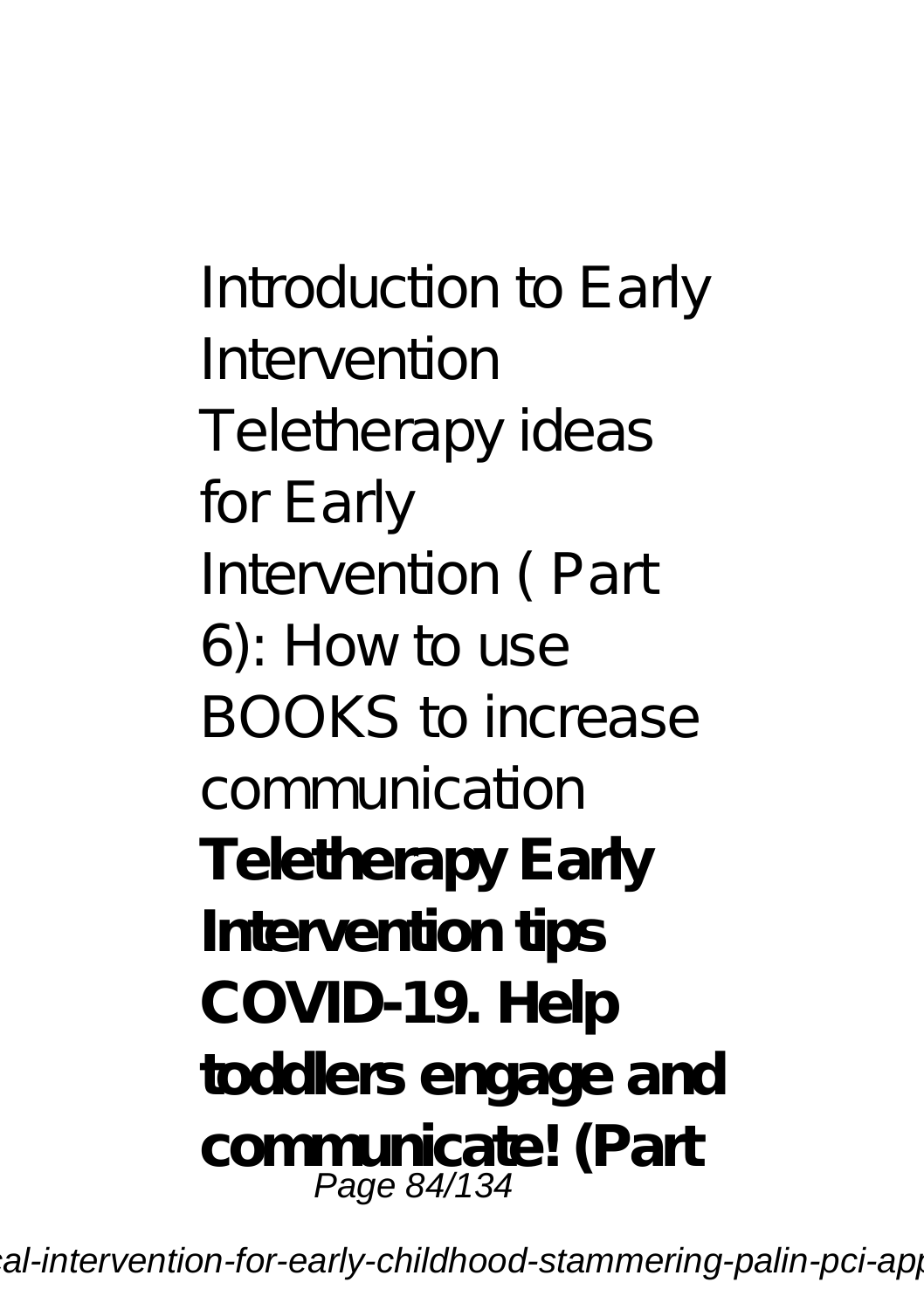**1) What is early intervention? Early Childhood Development | My fav pretend play activity for toddlers** Understanding the evidence on intervention in the early years Early Childhood Intervention Early Childhood  $\frac{111000}{P}$ age 85/134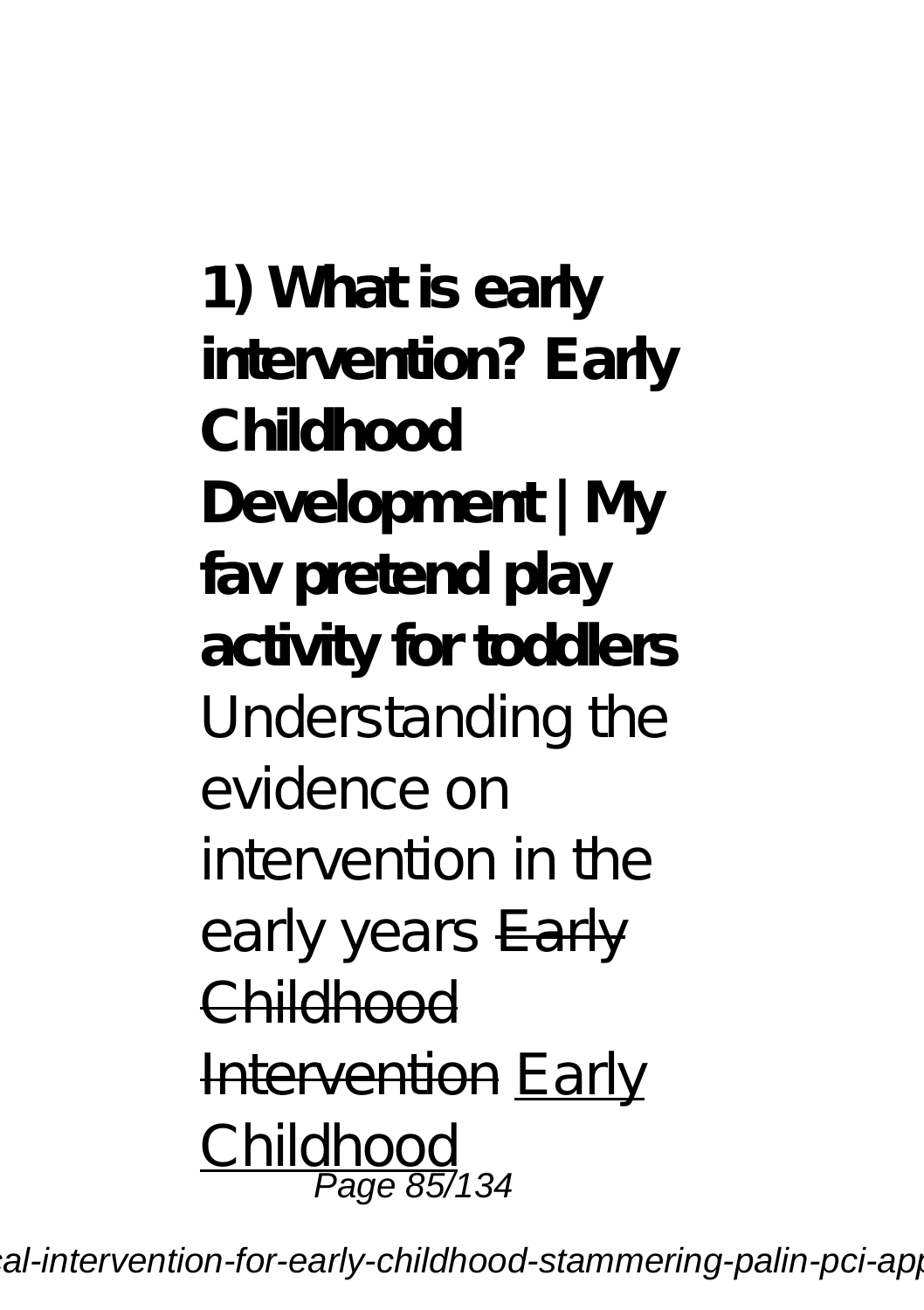Intervention EARLY CHILDHOOD DEVELOPMENT Early Intervention | EYFS | Al Bayan Early Childhood Interventions. What Are They? *Why does early intervention matter?* **Early Childhood Intervention and the** Power of Family<br>Page 86/134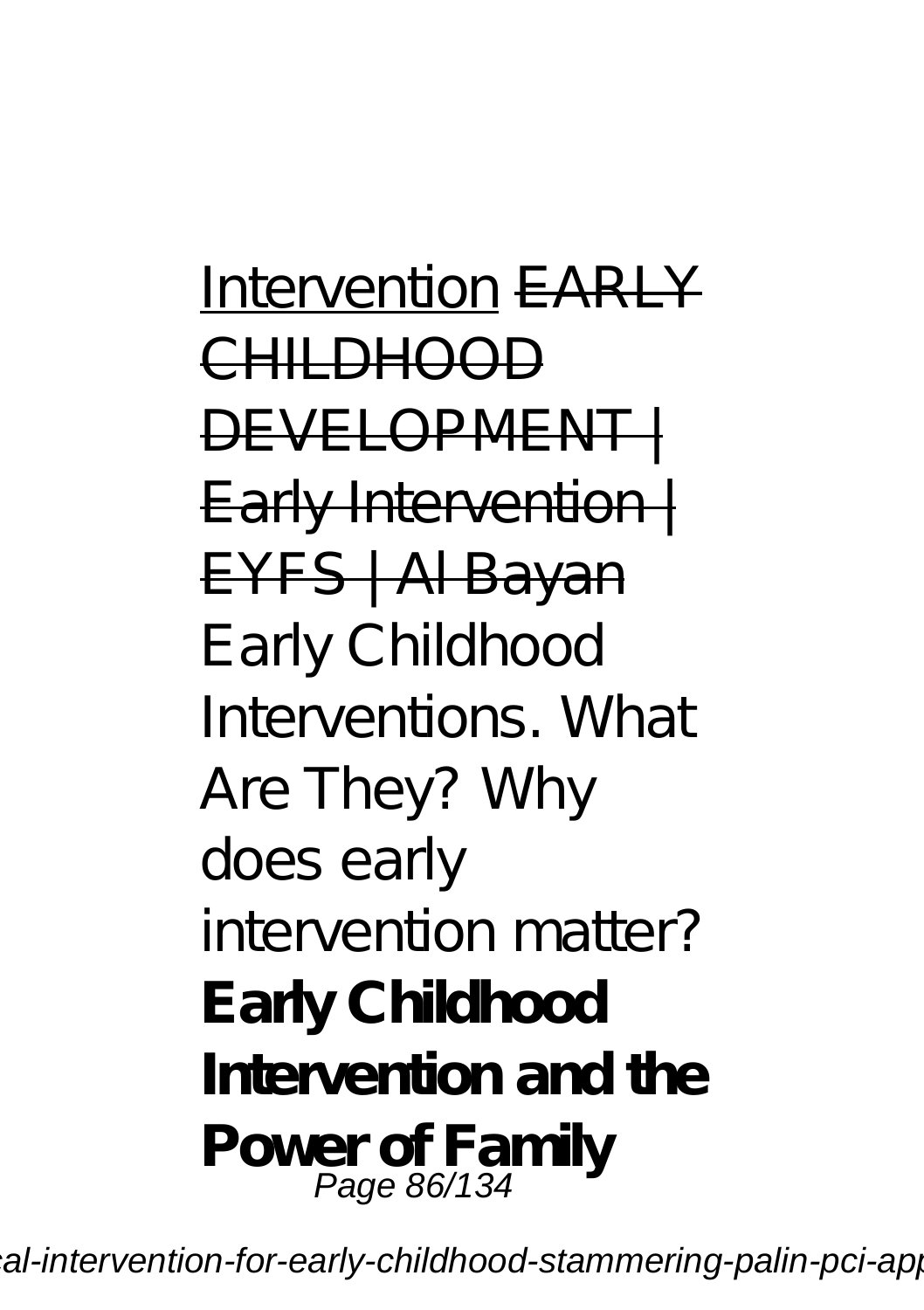Marriage and the Gospels (Scripture Summit Day #3) *Implementing Response to Intervention -- Prairie Children Preschool* Early Childhood

Conference 2020: Digital Edition Full Event *TRANSITIONING* Page 87/134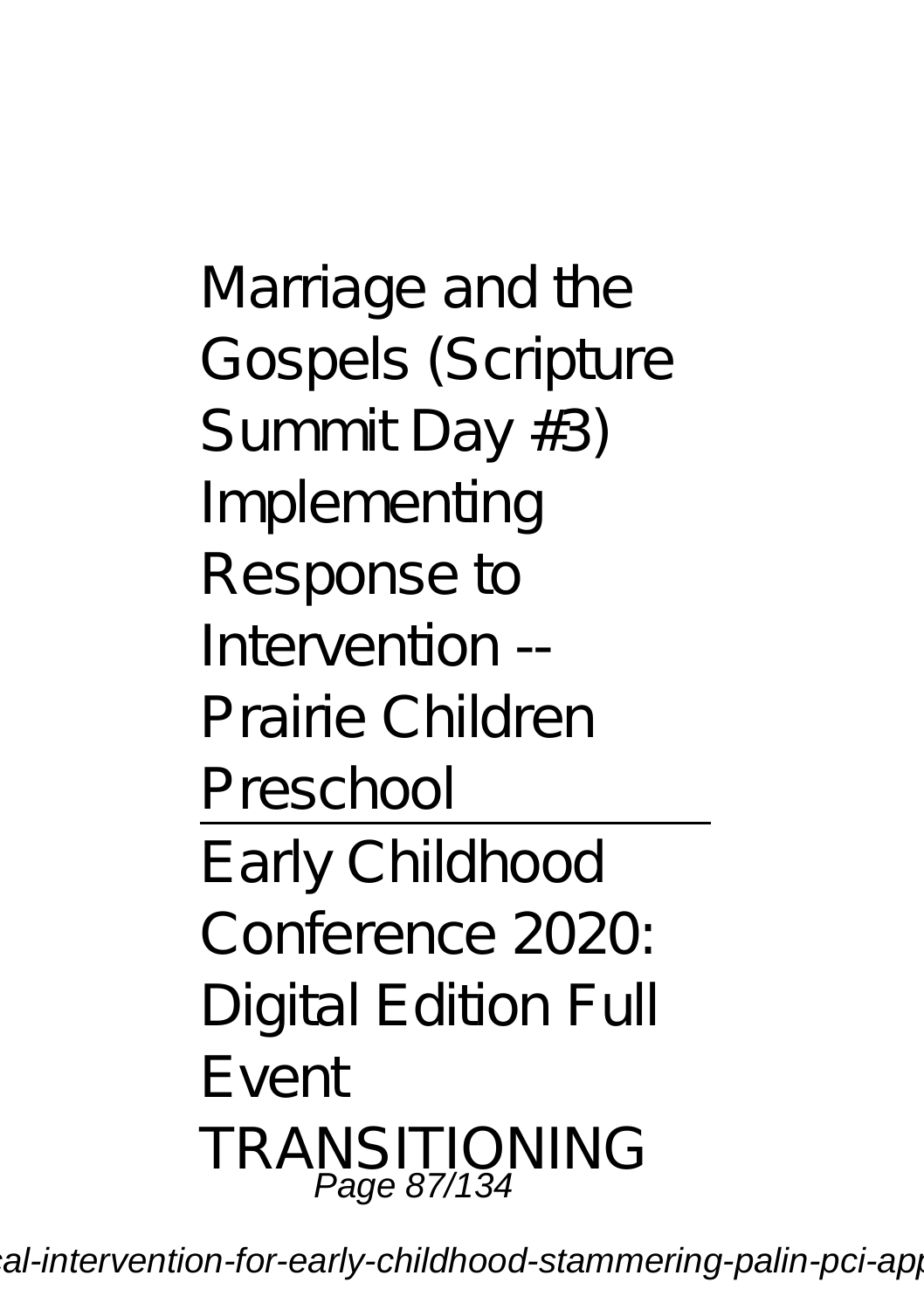*INTO PRESCHOOL FROM EARLY INTERVENTION PROGRAM | OUR JOURNEY WITH SPECIAL EDUCATION Supporting cultural and linguistic diversity in early childhood Early Childhood Intervention* Page 88/134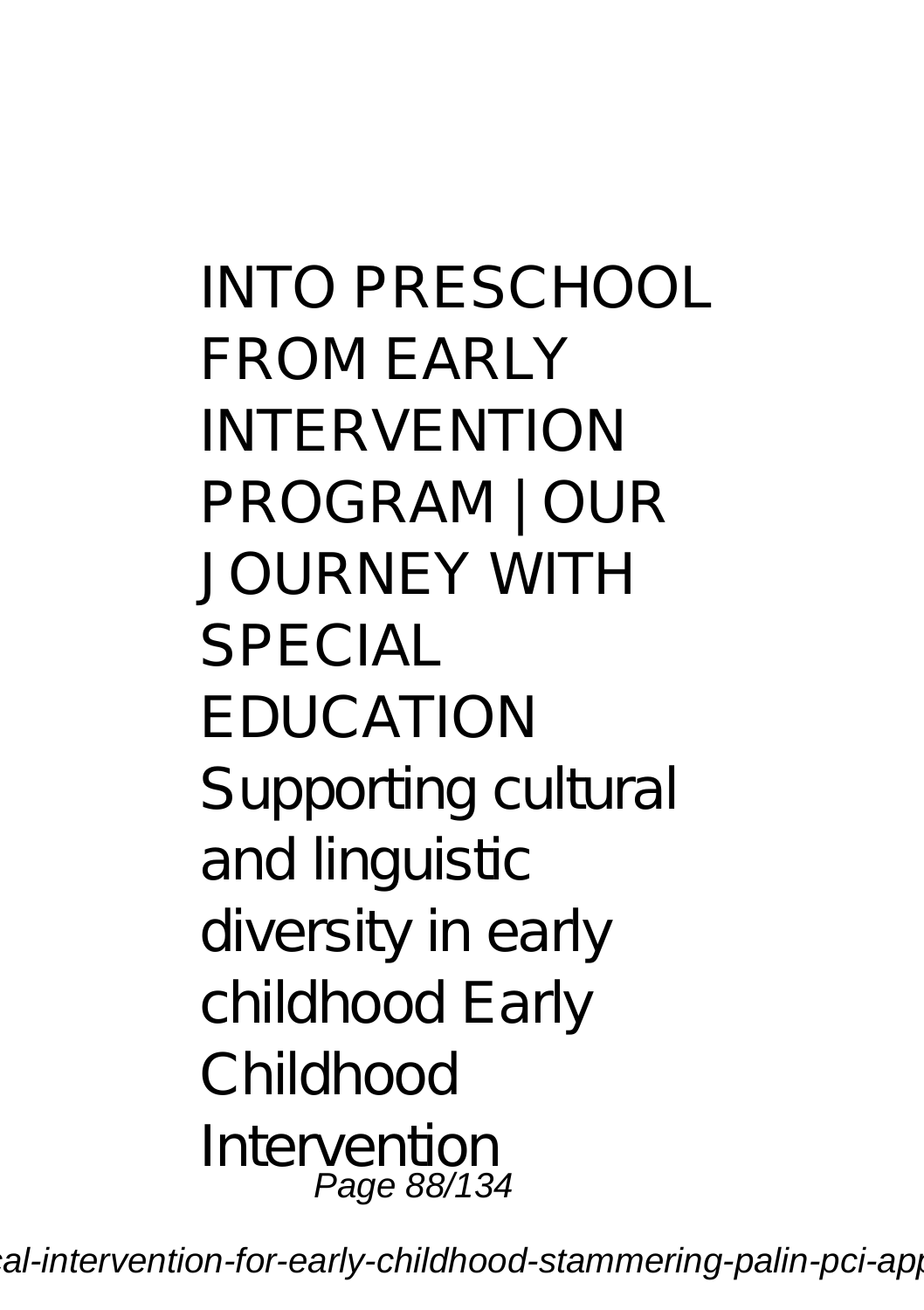*Program offers families, children support in comfortable environment* **Early Childhood Early Intervention Are China and Russia Outpacing the United States in Military Technology?** Practical Page 89/134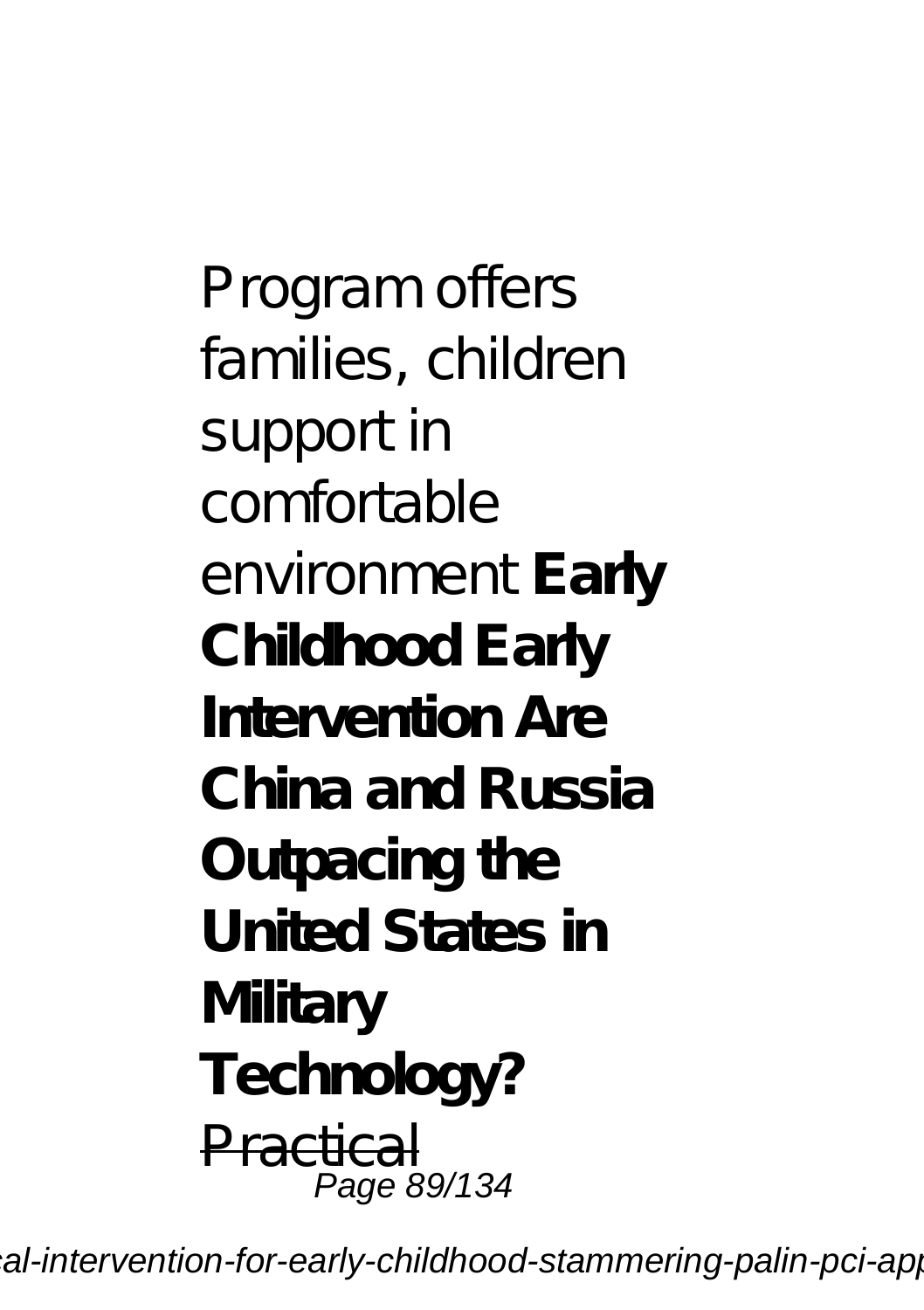Intervention For Early Childhood The practical intervention is not so practical after all and it might not work, it could worsen the situation. The authors do not make the difference between ages and put all "early Page 90/134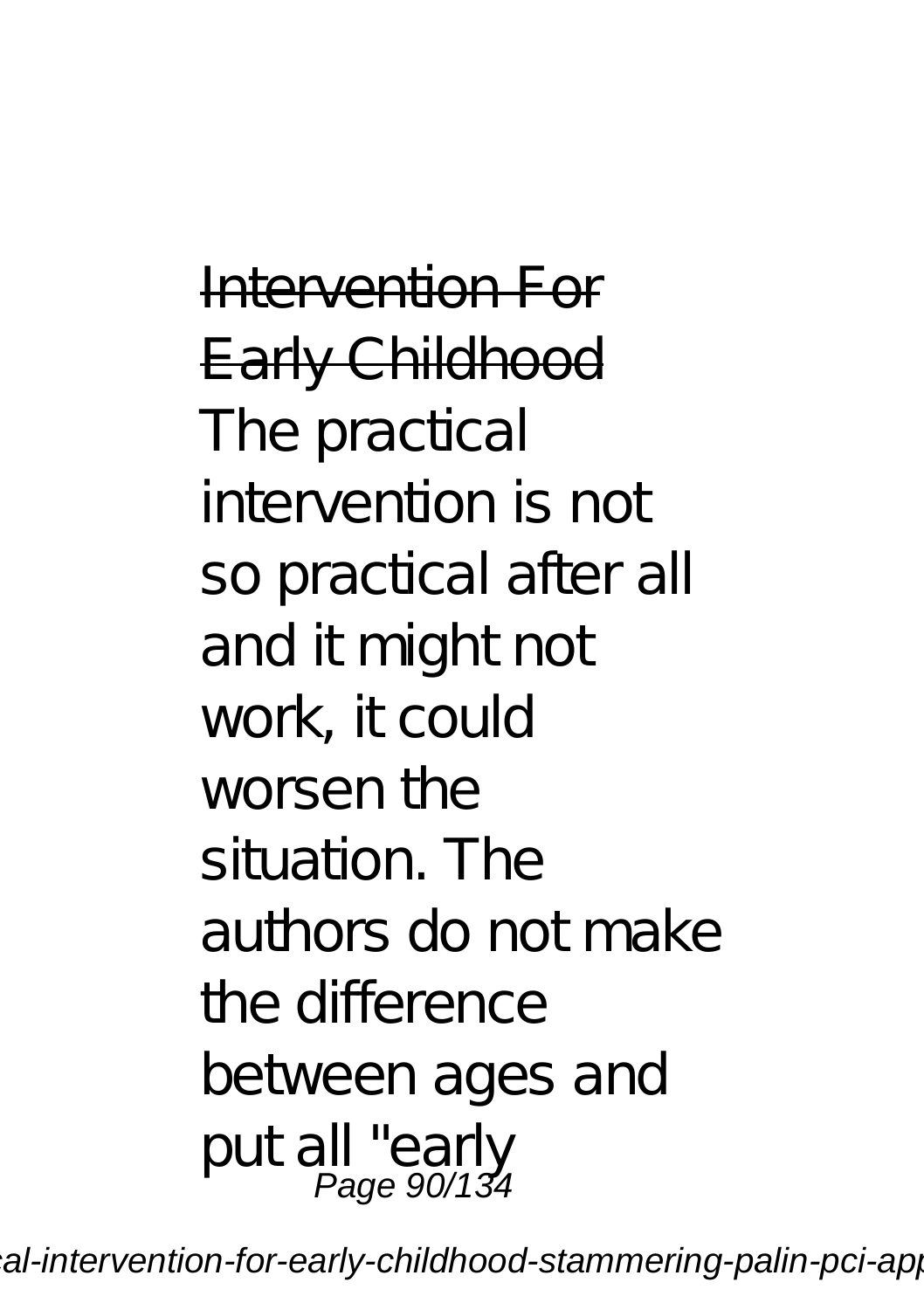childhood" in the same bucket when neurobiology and psychology shows that children react differently under 4 ½ years old (and even published studies with Lidcombe around the world).

Practical Intervention for Page 91/134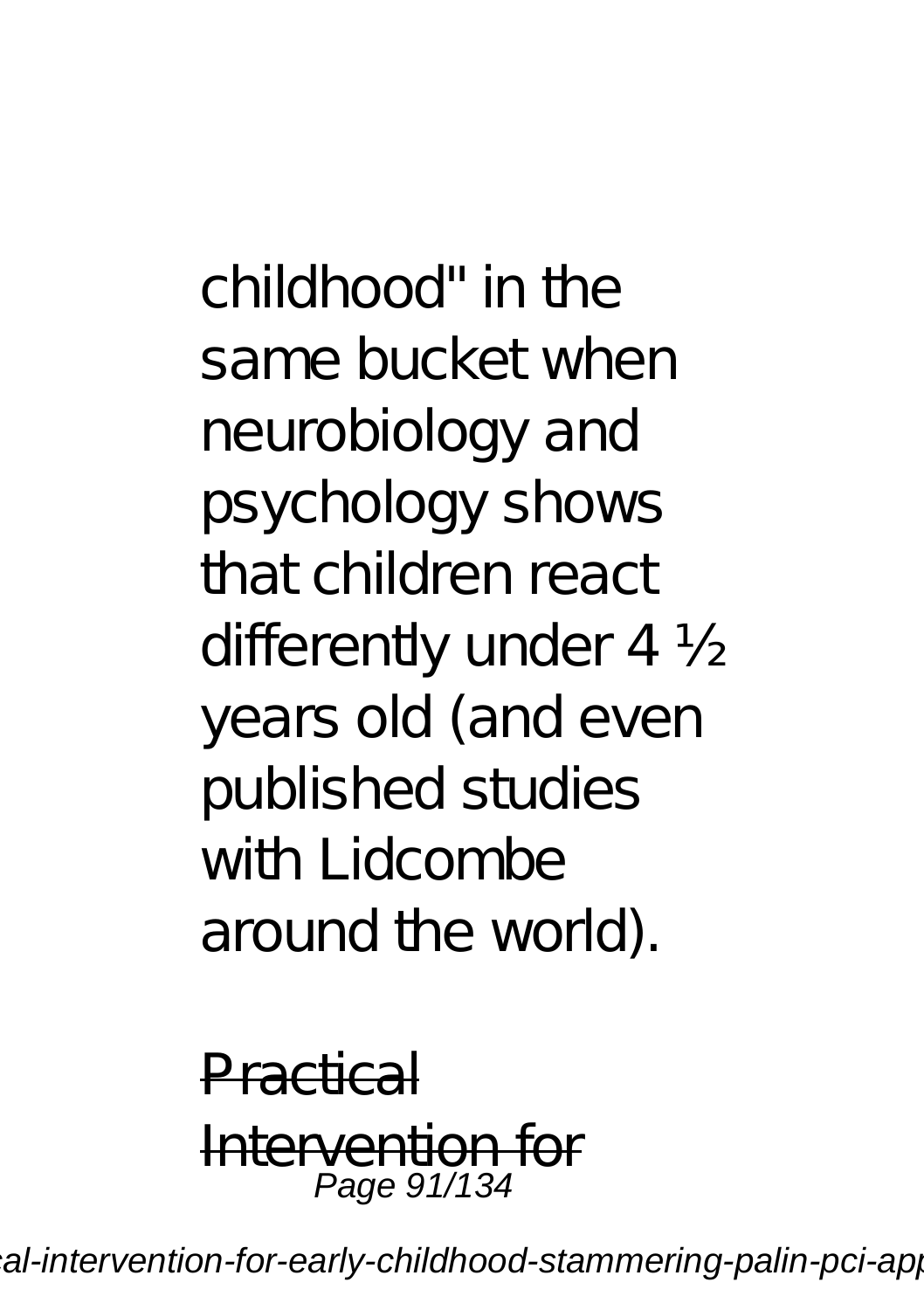Early Childhood Stammering ... Practical Intervention for Early Childhood Stammering. London: Routledge, https://doi.org/10.43 24/9781315169200. COPY. Therapy for young children who stammer is now high priority, with<br>Page 92/134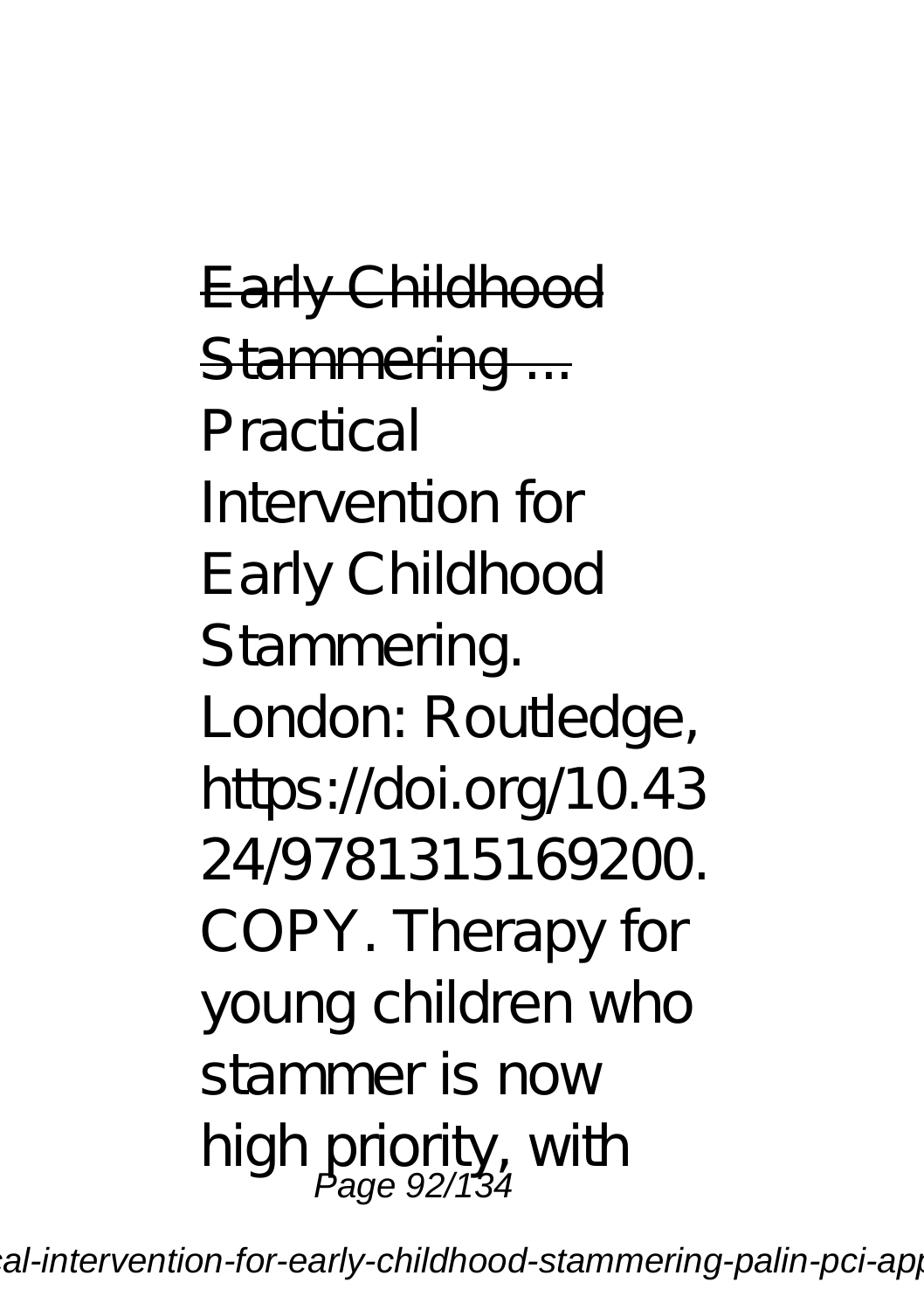growing research evidence supporting early intervention. This manual from the Michael Palin Centre for stammering Children (MPC) is a detailed, step-bystep guide intended to support general and specialist speech and Page 93/134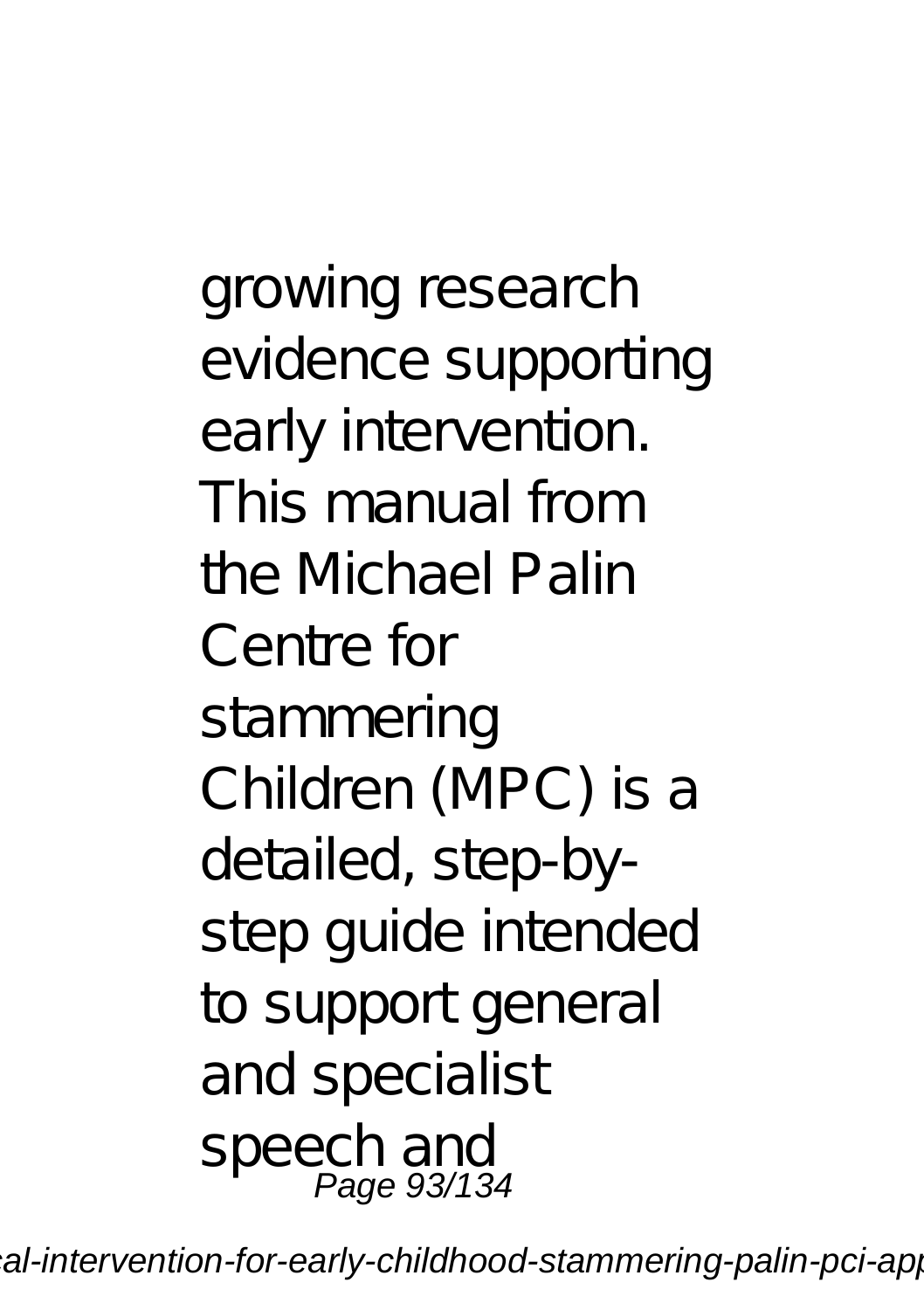language therapists in developing their confidence and skills in working with this age group.

Practical Intervention for Early Childhood Stammering ... Buy Practical Intervention for Early Childhood Page 94/134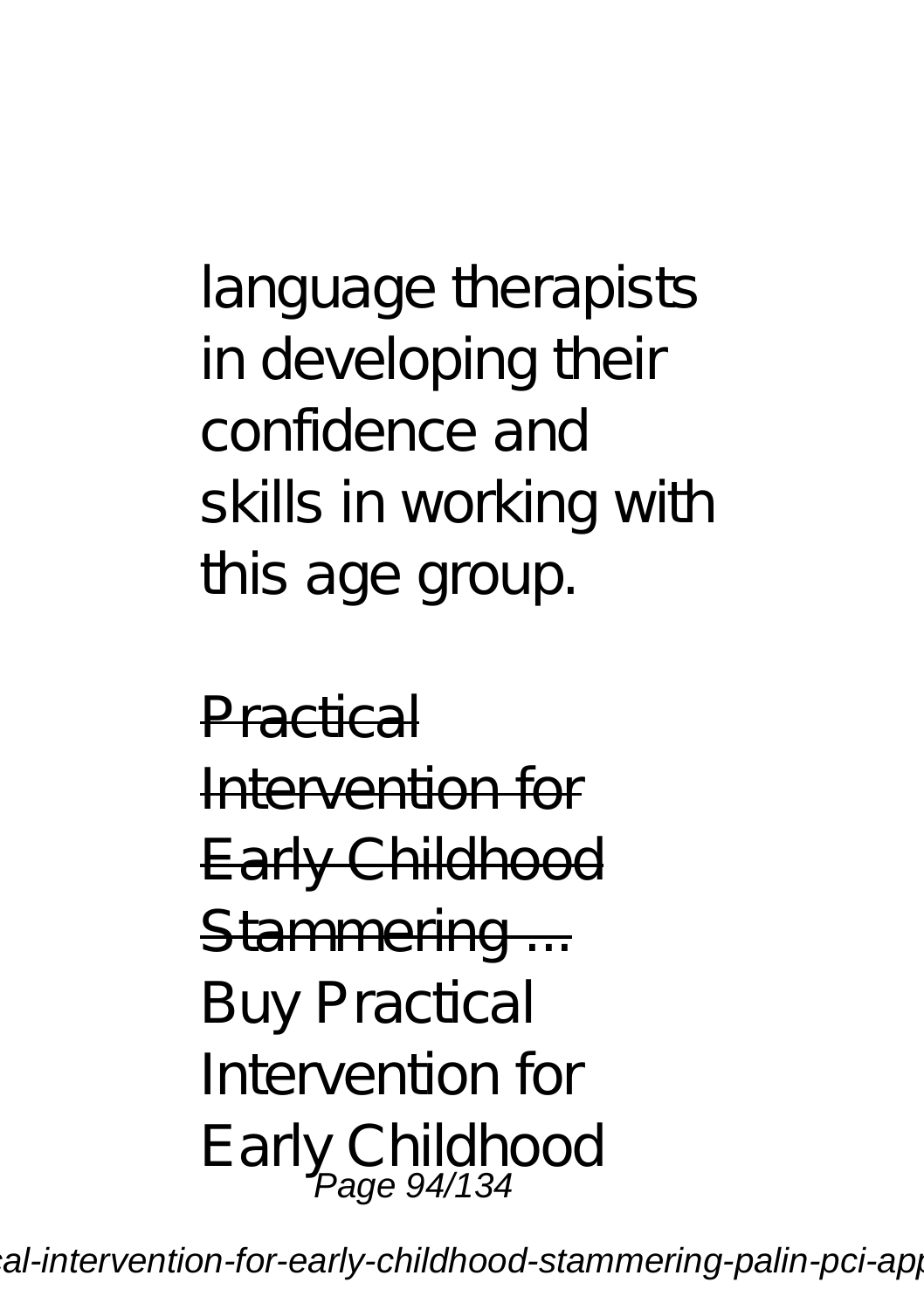Stammering: Palin PCI Approach by Elaine Kelman (2008-07-02) by (ISBN: ) from Amazon's Book Store. Everyday low prices and free delivery on eligible orders.

Practical Intervention for Page 95/134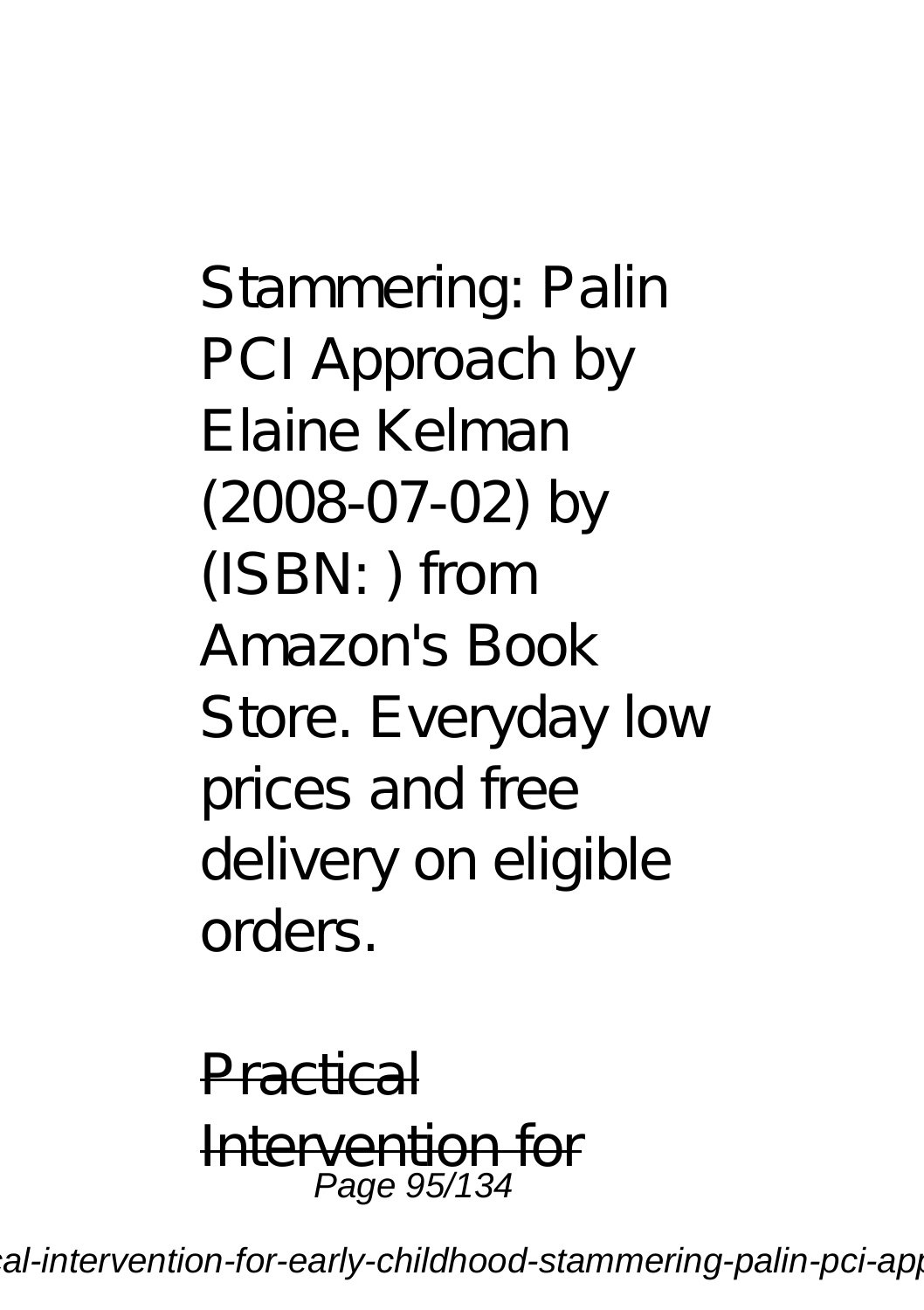Early Childhood Stammering ... Synopsis. About this title. Therapy for young children who stammer is now high priority, with growing research evidence supporting early intervention. This manual from the Michael Palin Centre for Page 96/134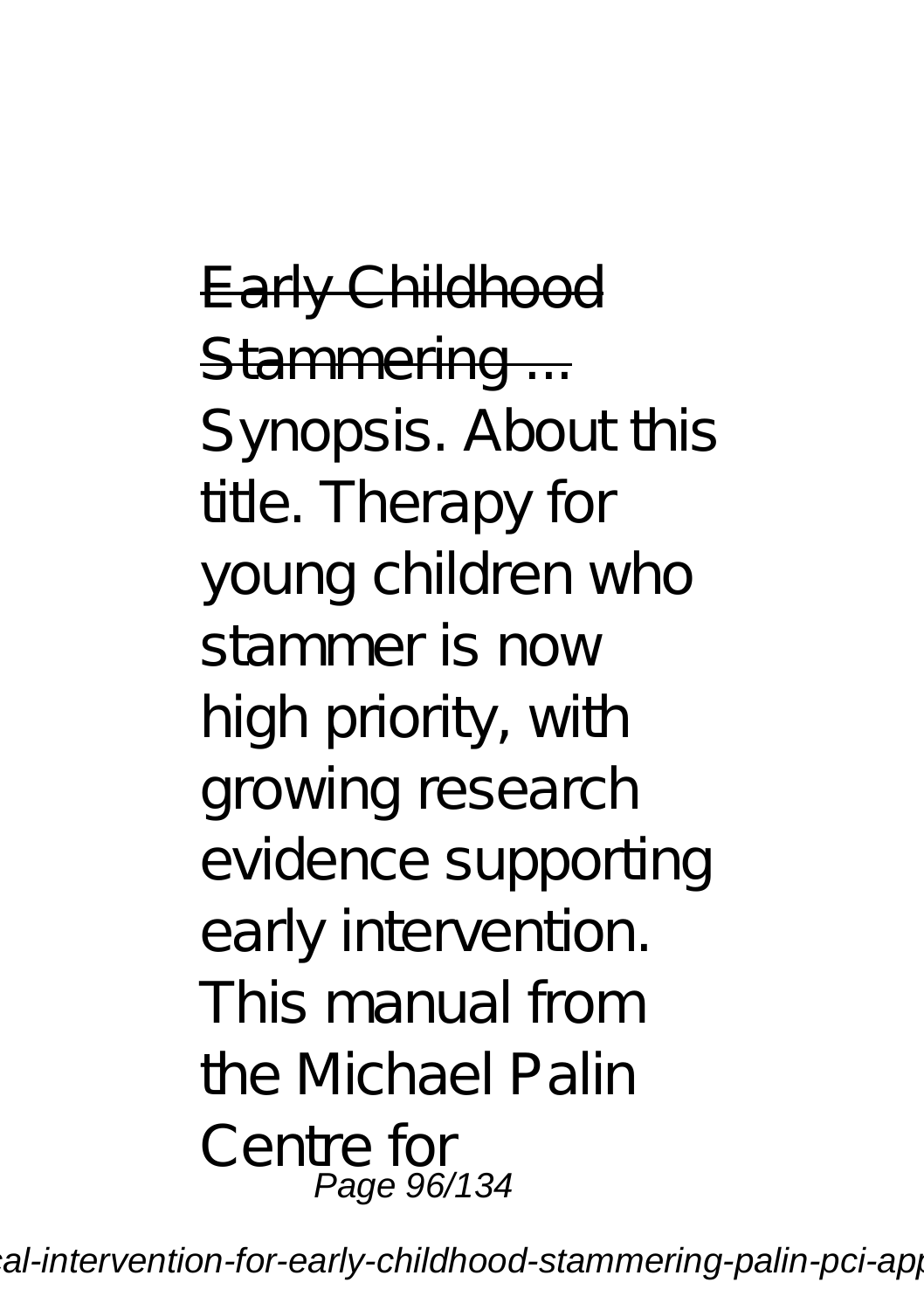Stammering Children (MPC) is a detailed, step-bystep guide intended to support general and specialist speech and language therapists in developing their confidence and skills in working with this age group.

Page 97/134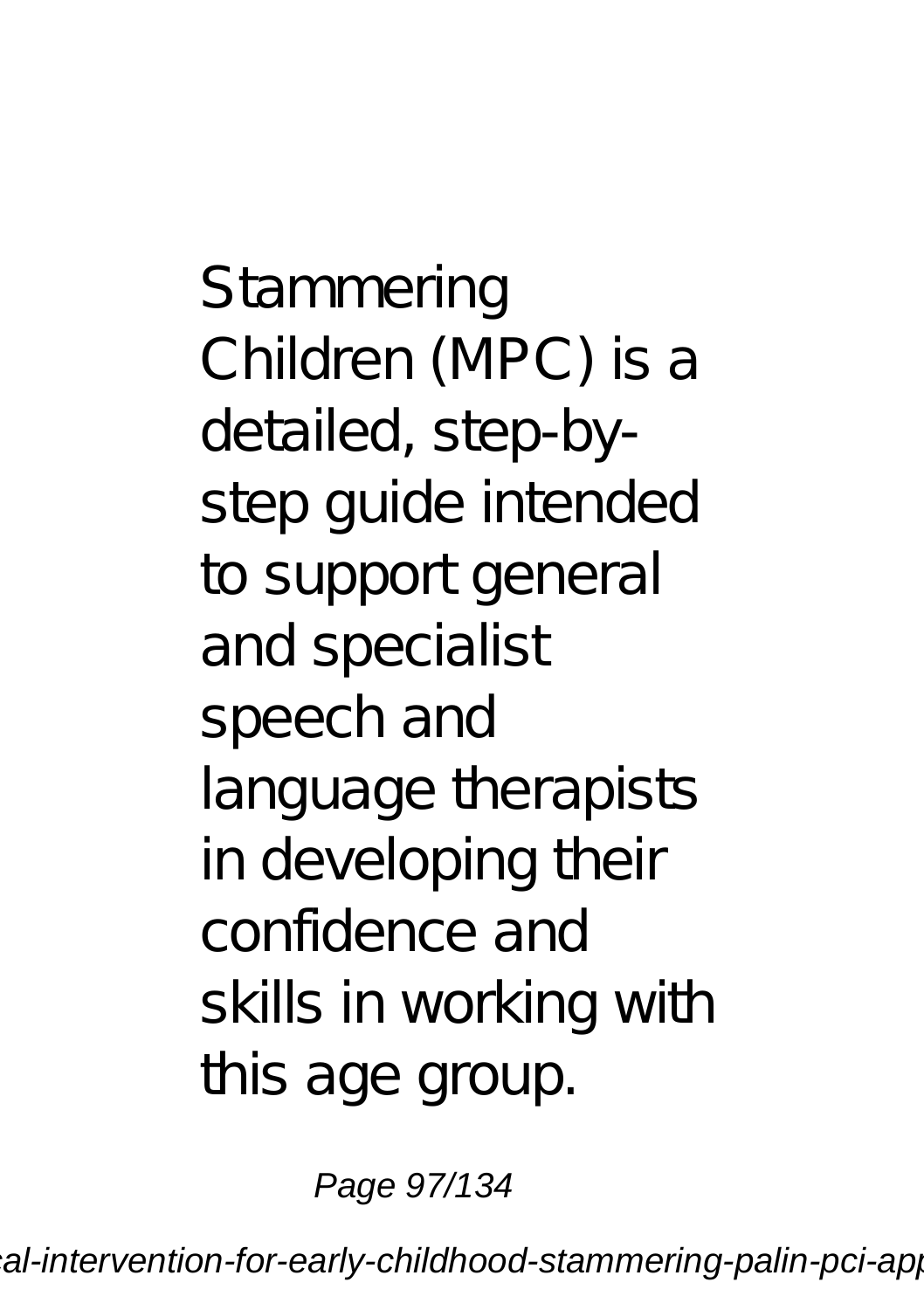9780863886676: Practical Intervention for Early Childhood ... Practical Intervention for Early Childhood Stammering: Palin PCI Approach. Practical Intervention for Early Childhood Stammering. : Page 98/134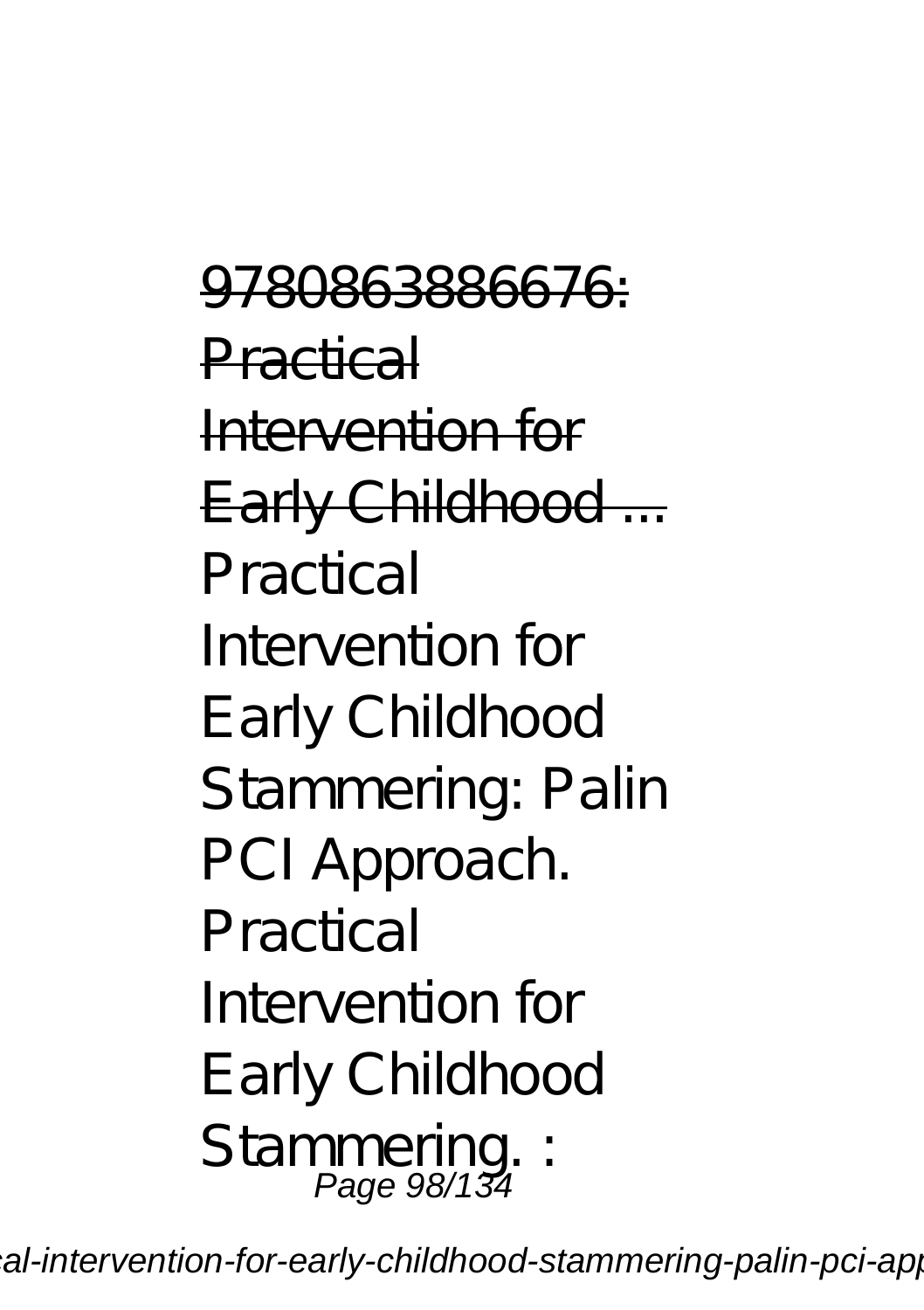Elaine Kelman, Alison Nicholas. Routledge, Jul 5, 2017 - Education - 312 pages. 0 Reviews. Therapy for young children who stammer is now high priority, with growing research evidence supporting early intervention. This manual from Page 99/134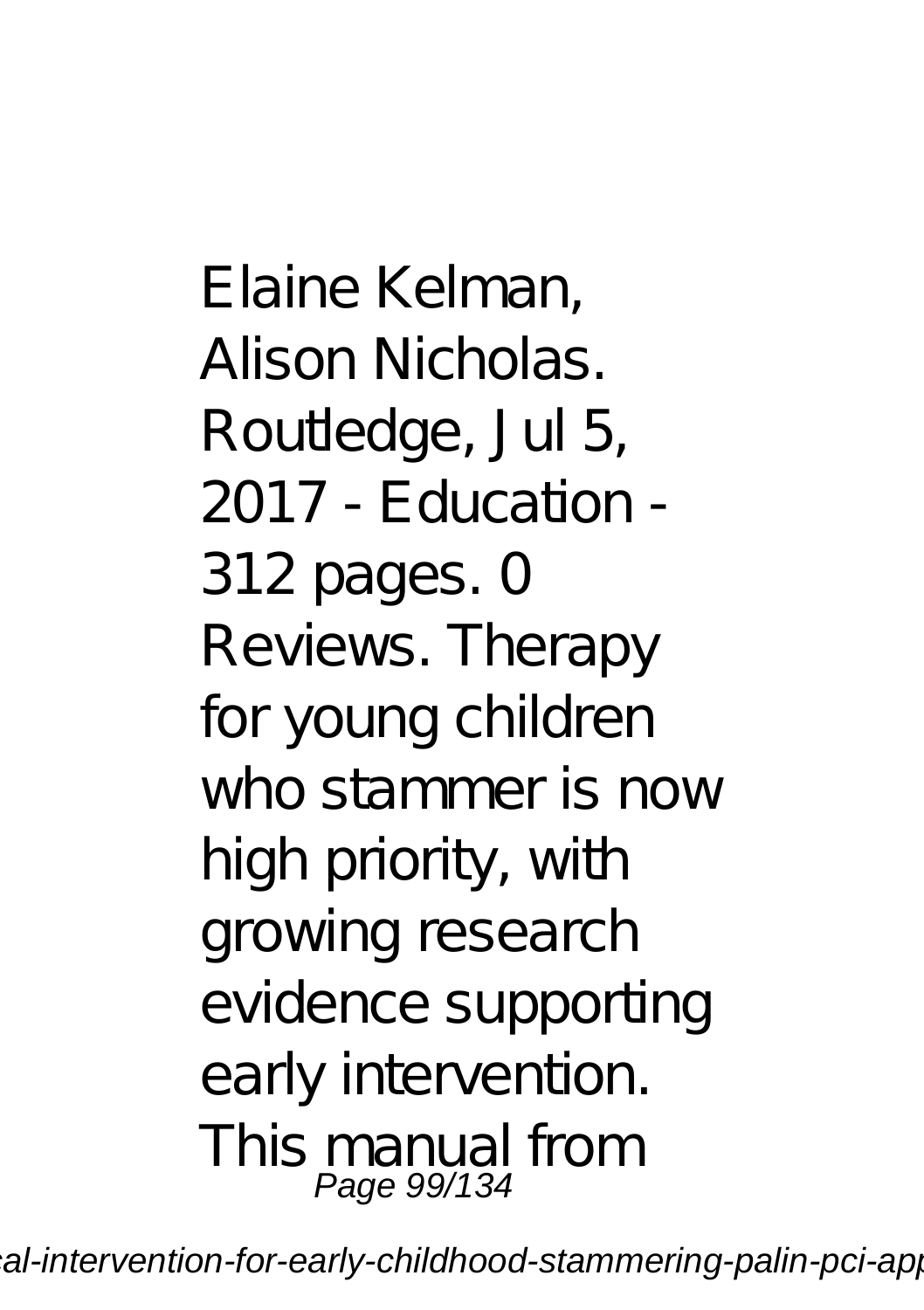the Michael Palin Centre for stammering Children (MPC) is a detailed, step-bystep guide intended to support general and specialist ...

Practical Intervention for Early Childhood Stammerin Page 100/134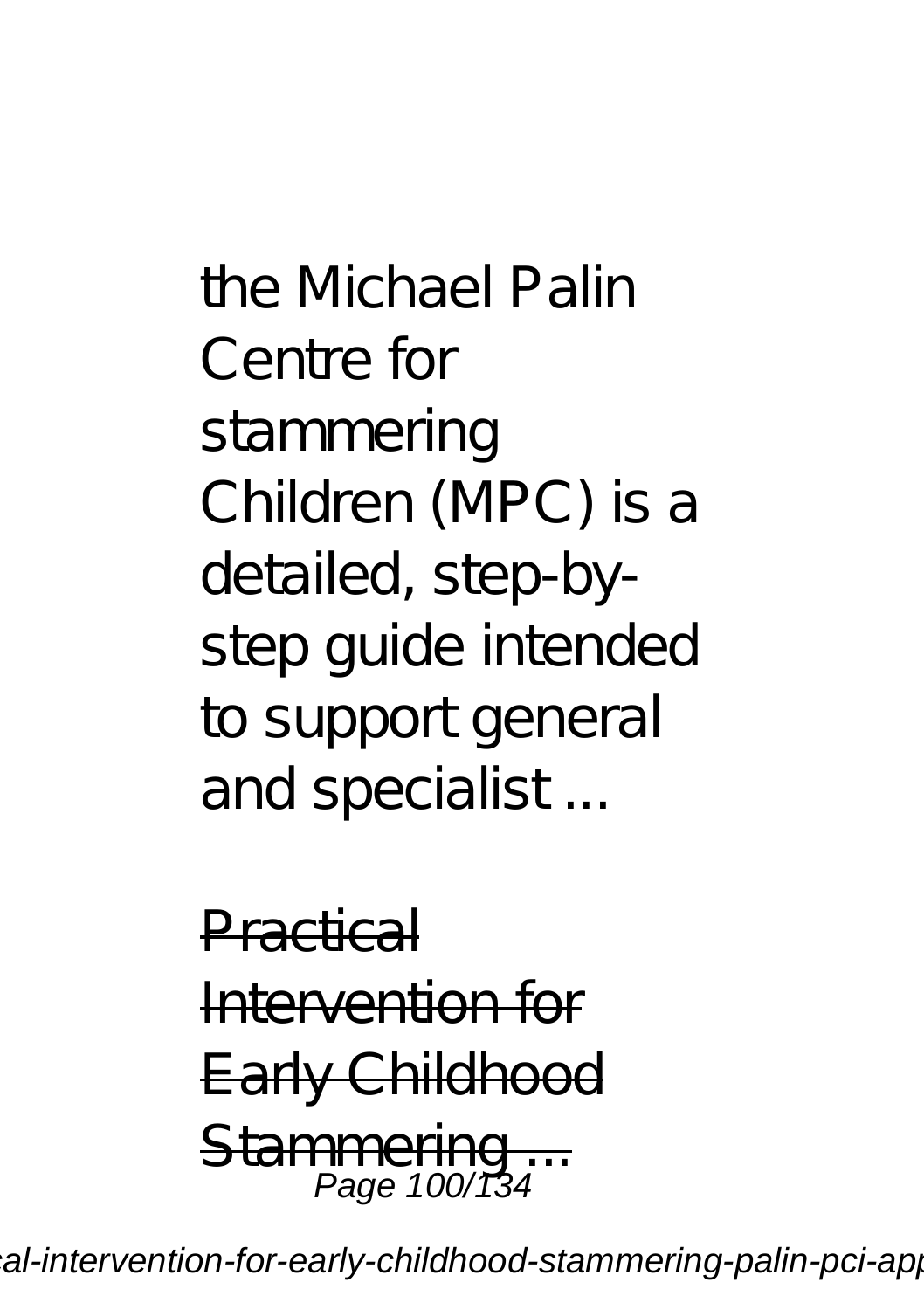Practical intervention for early childhood stammering : Palin PCI approach / Elaine Kelman and Alison Nicholas. Main Authors: Kelman, Elaine, (Author), Nicholas, Alison, (Author) Corporate Authors: Ebook Central Page 101/134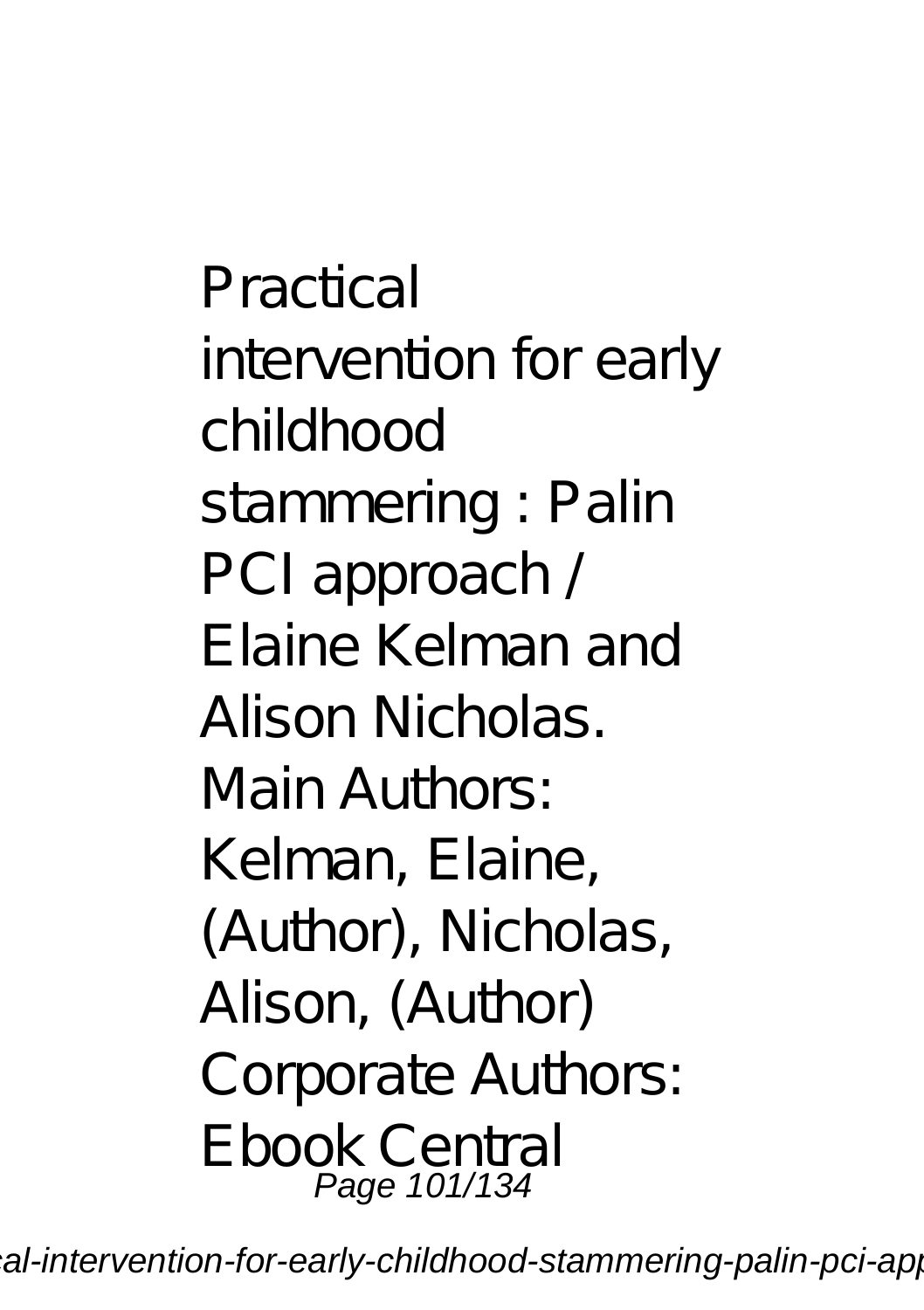Academic Complete. Format: eBook Online access: Connect to electronic book via Ebook Central.

Description: Practical intervention for early childhood ... Practical Intervention for Page 102/134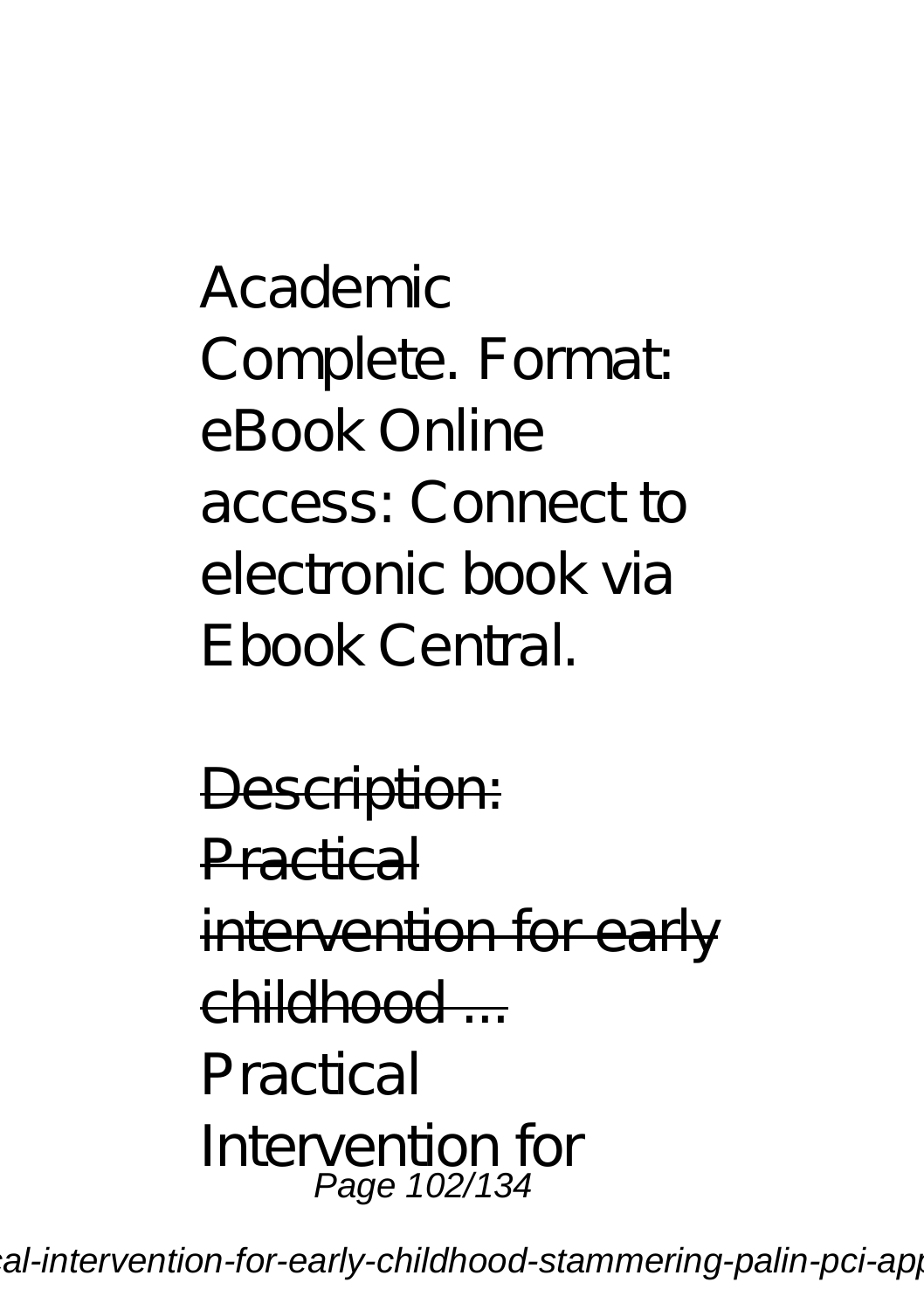Early Childhood Stammering: Palin PCI Approach. Elaine Kelman, Alison Nicholas. Speechmark, 2008 - Stuttering in children - 286 pages. 0 Reviews. Therapy for young children who stammer is now high priority, with growing research<br>Page 103/134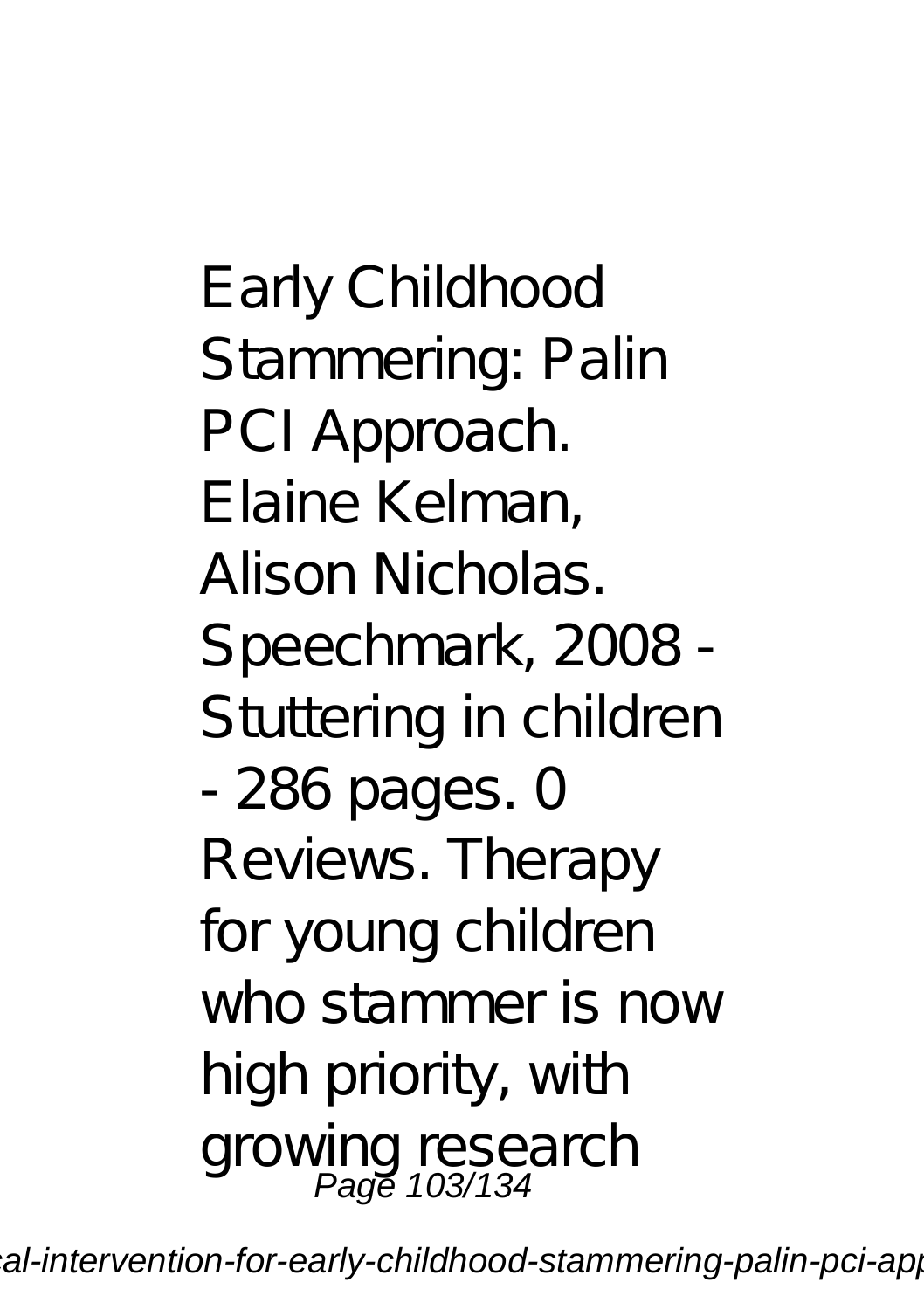evidence supporting early intervention. This manual from the Michael Palin Centre for

Practical Intervention for Early Childhood Stammering ... THE INTERNATIONAL COMMUNITY Page 104/134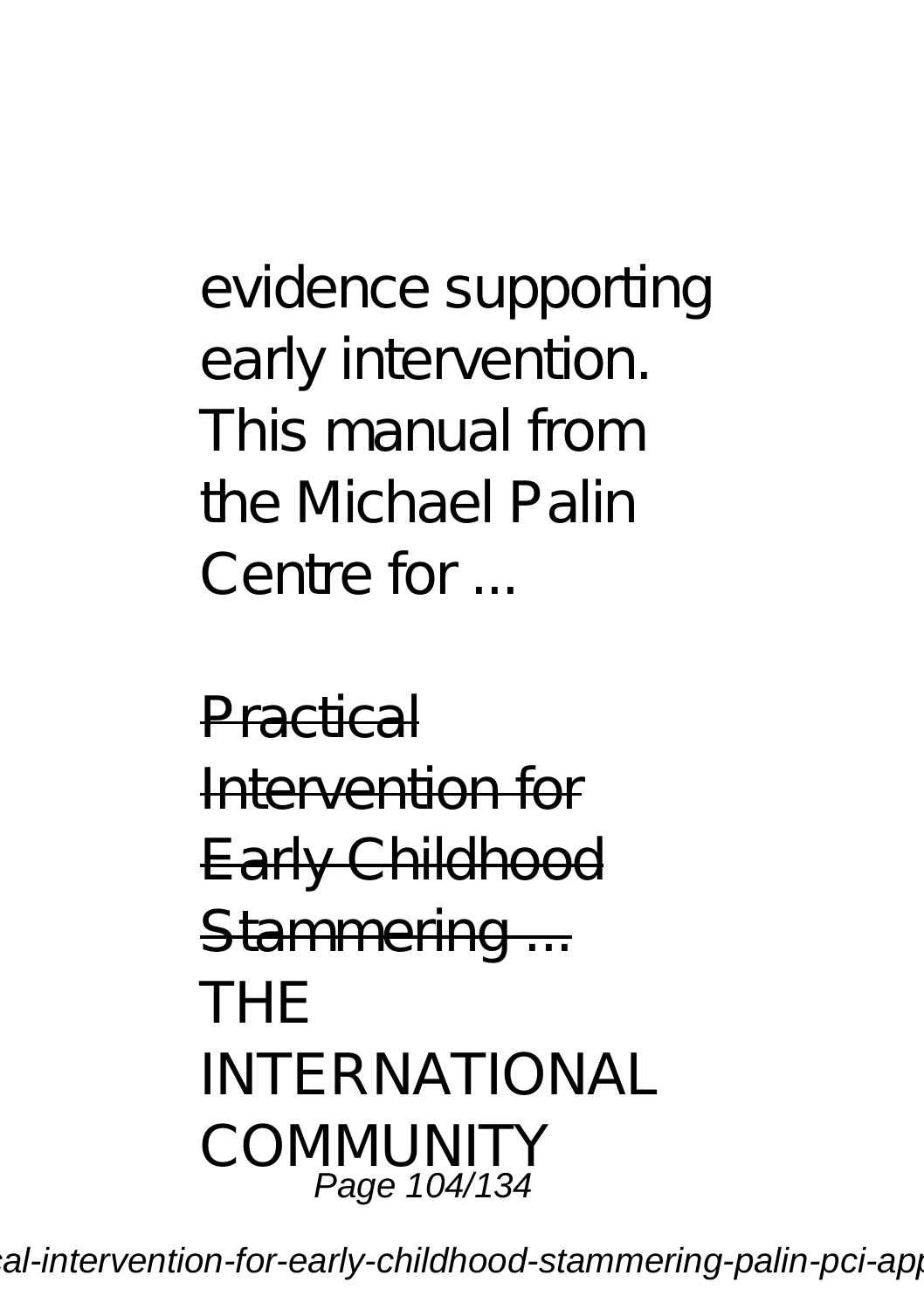recognizes that early childhood intervention (ECI) addresses the development of infants and young children who are at risk of delay because of environmental disadvantage or biological risk as well as the Page 105/134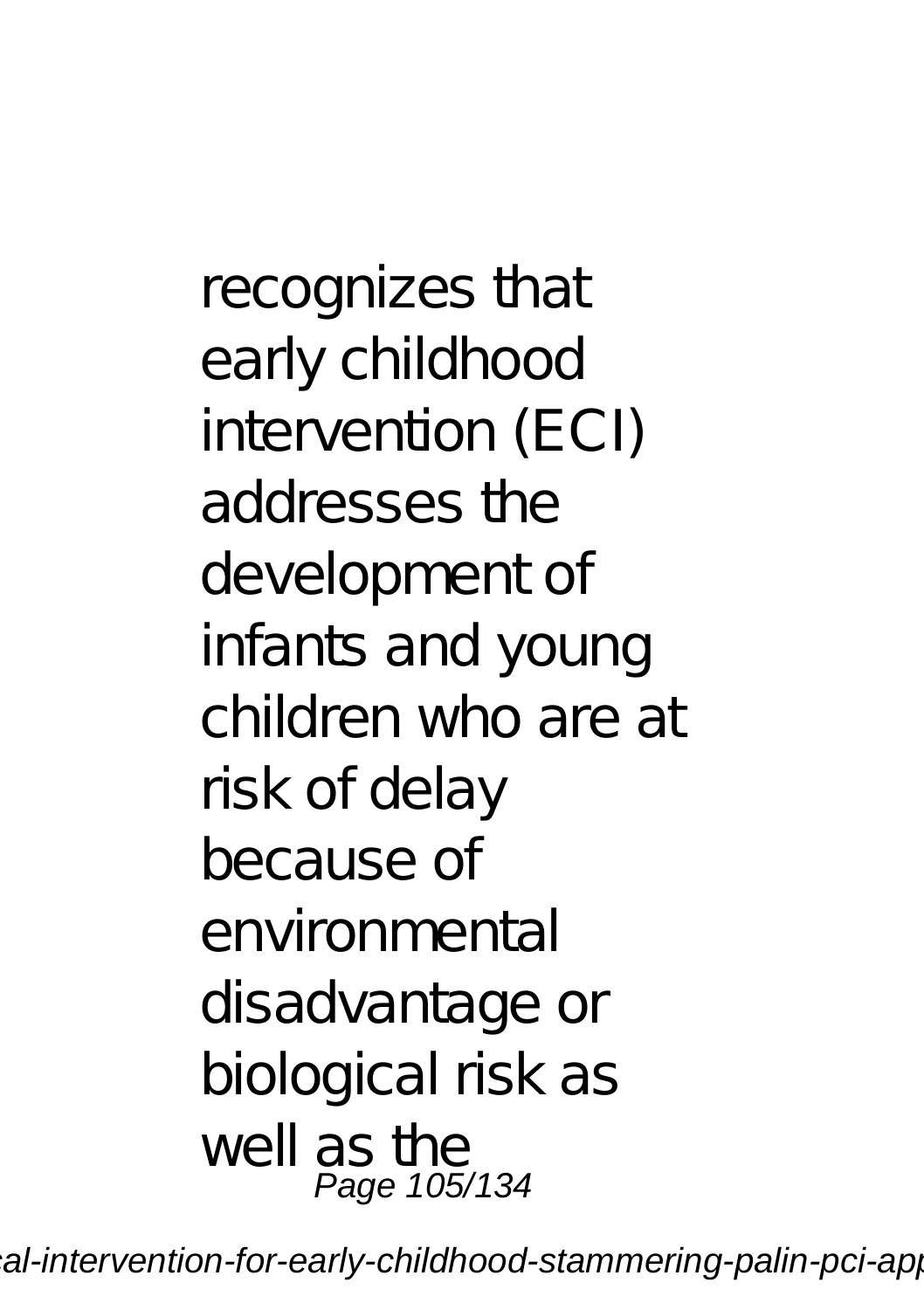population of children with established disabilities (Guralnick, 2019). Some children with established disabilities will have delays in one developmental domain (e.g., physical or sensory), whereas<br>Page 106/134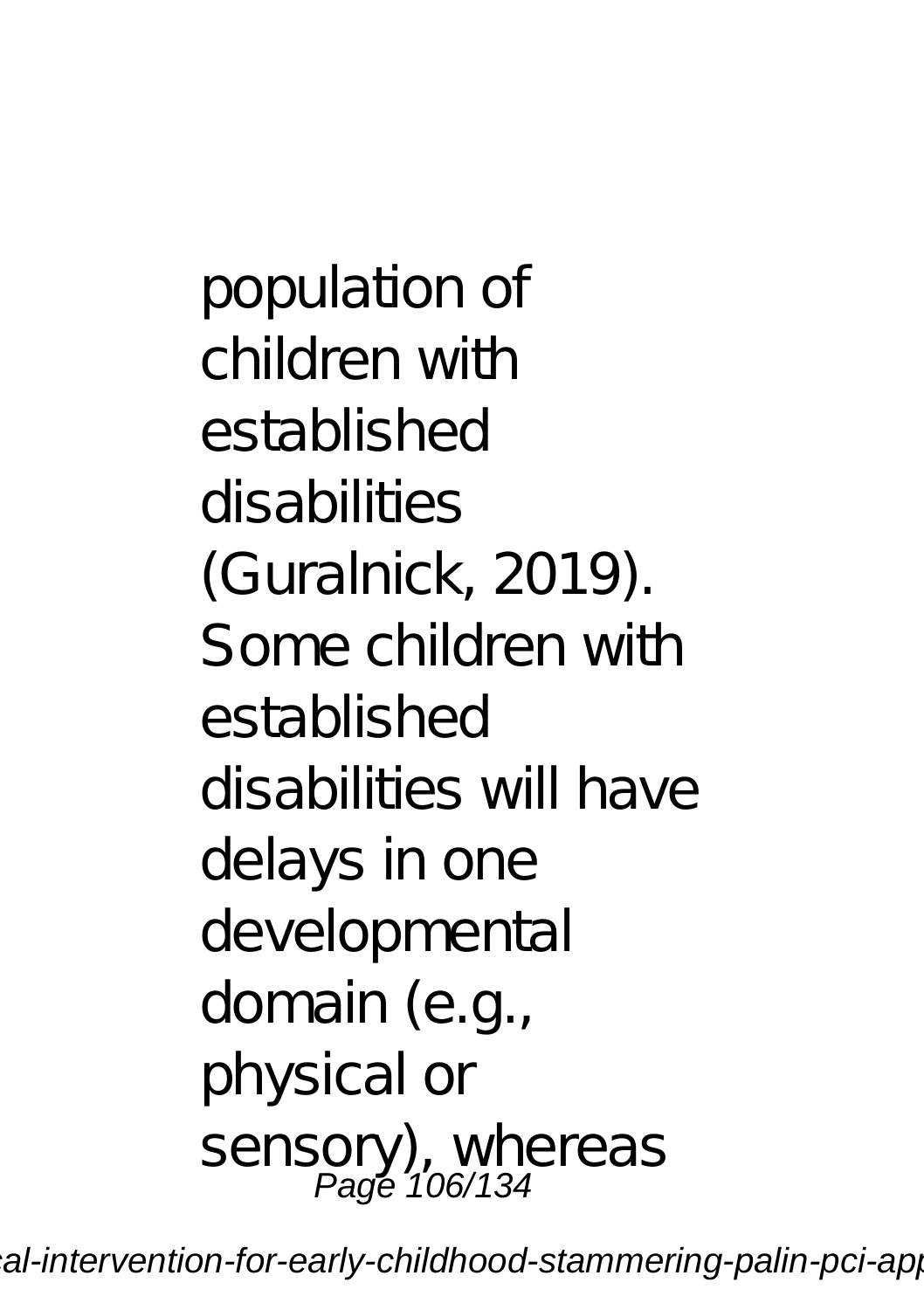## others will have delays across multiple domains.

Research Informing Practice in Early Childhood Intervention What can early intervention achieve? Physical development involves children's Page 107/134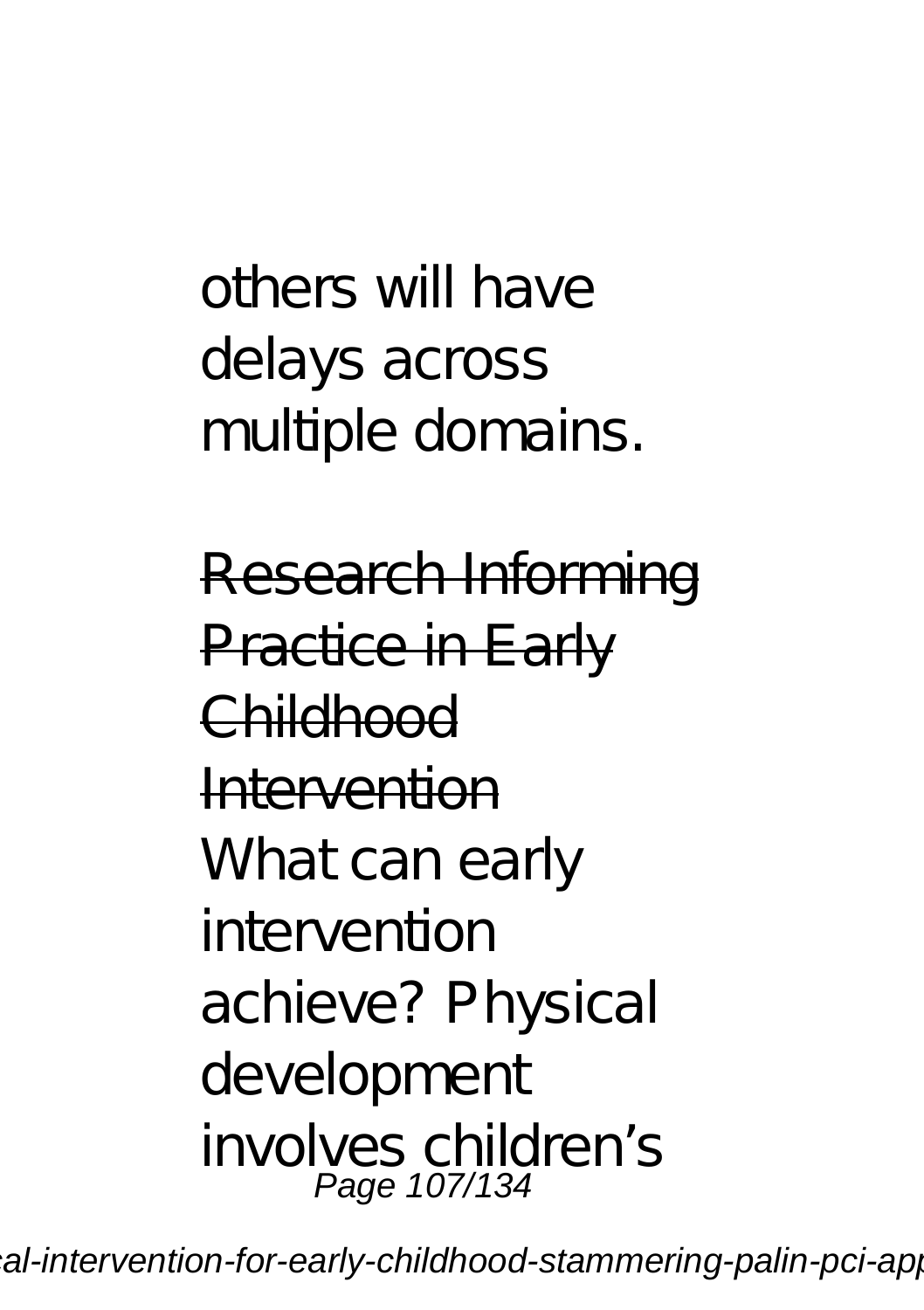physical health, maturation and the presence or absence of a physical... Cognitive development includes children's acquisition of speech and language skills, their ability to read and write,... Behavioural development ... Page 108/134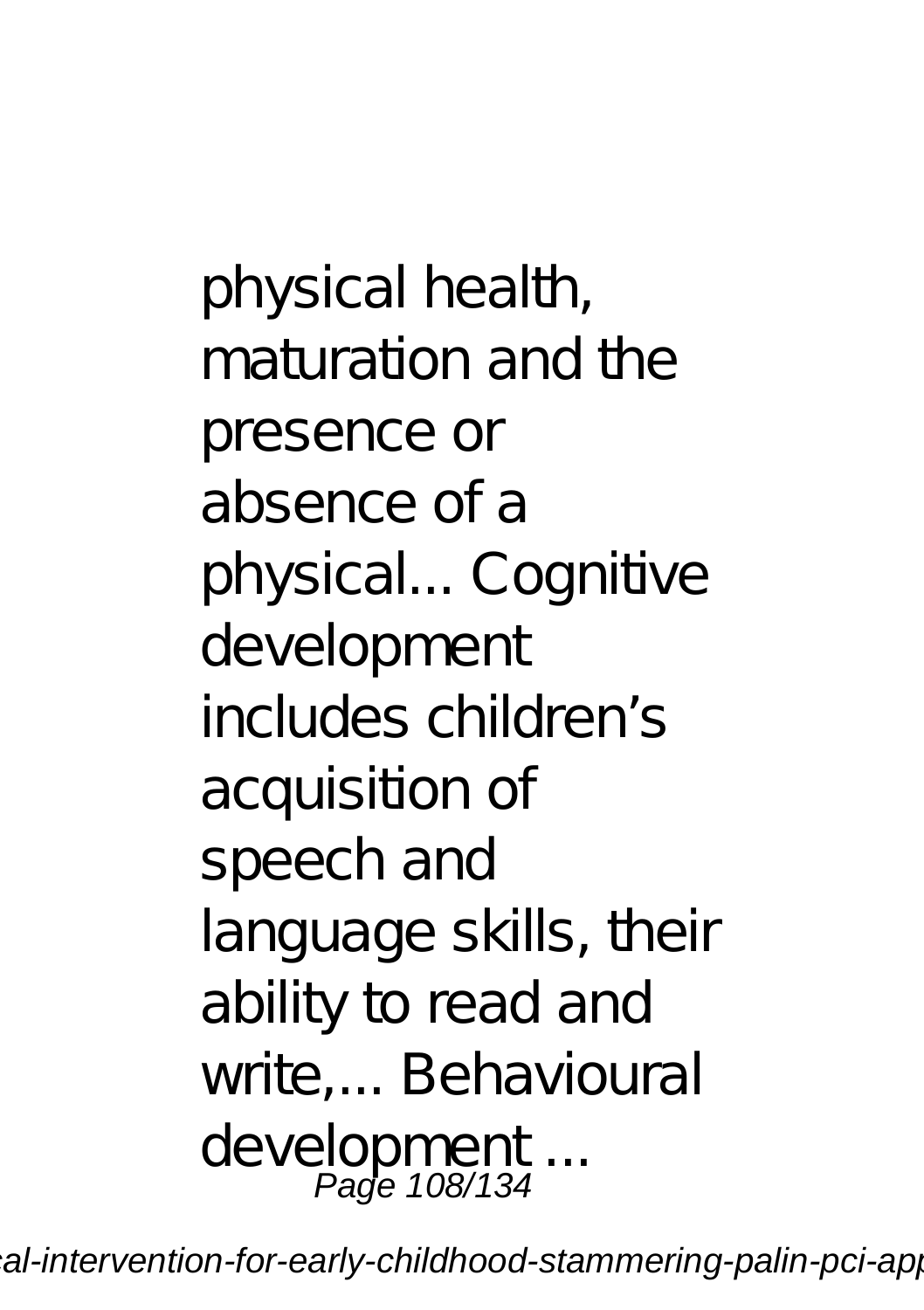What is early intervention? | Early Intervention Foundation Evidence-Based Practices in Early Childhood Intervention and Family Support Carl J. Dunst, Ph.D. Carol M. Trivette, Ph.D. Orelena Page 109/134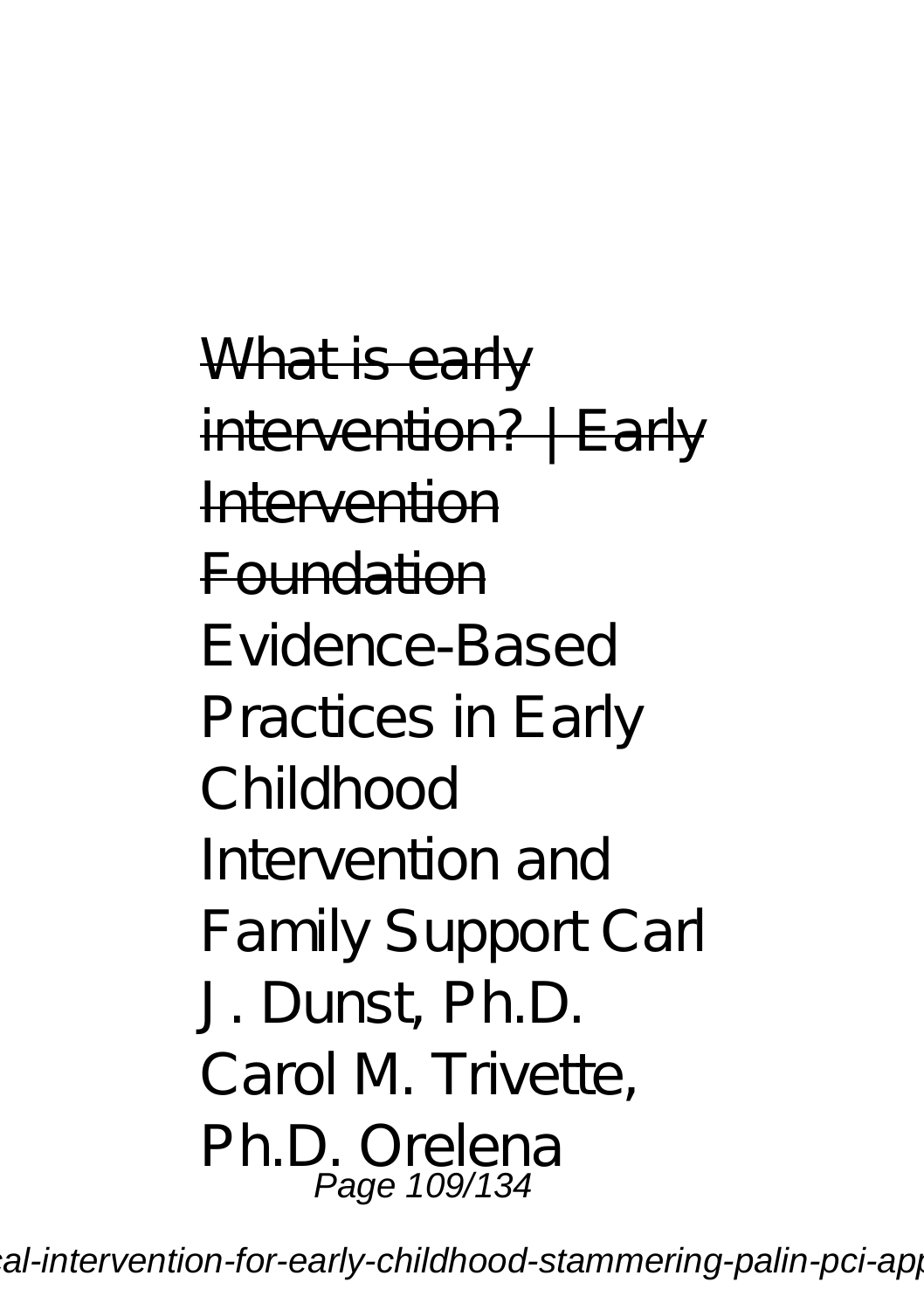Hawks Puckett Institute . Asheville and Morganton, North Carolina . Presentation made at the Celebration Lecture Series, Center for Excellence in Early Childhood Learning

Evidence-Based Practices for Early Page 110/134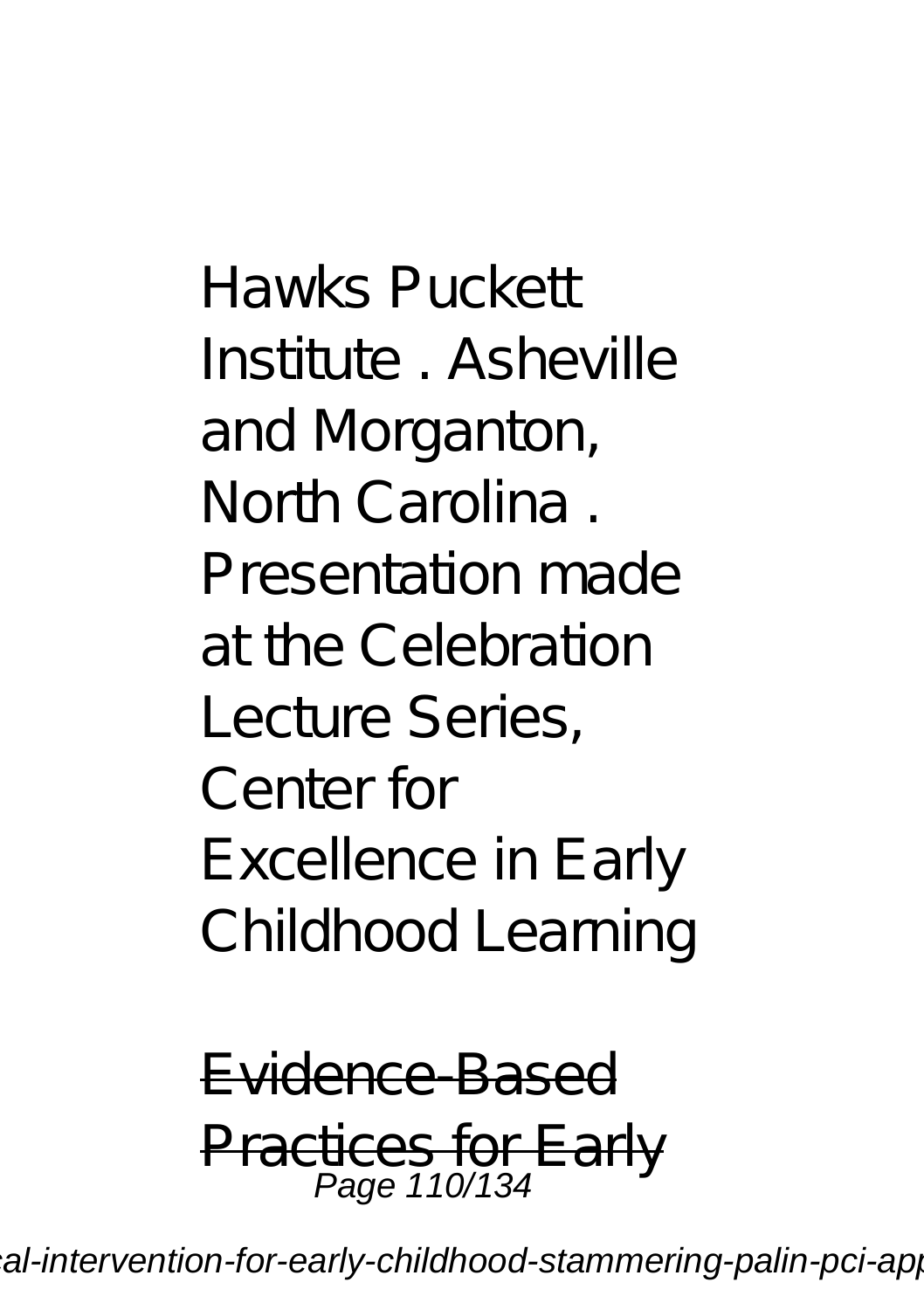Childhood  $In$ tervention  $-$ Early intervention is a loosely-defined term that refers to taking action to resolve problems as soon as possible, before they become more difficult to reverse. In this Report, we consider early intervention in<br>Page 111/134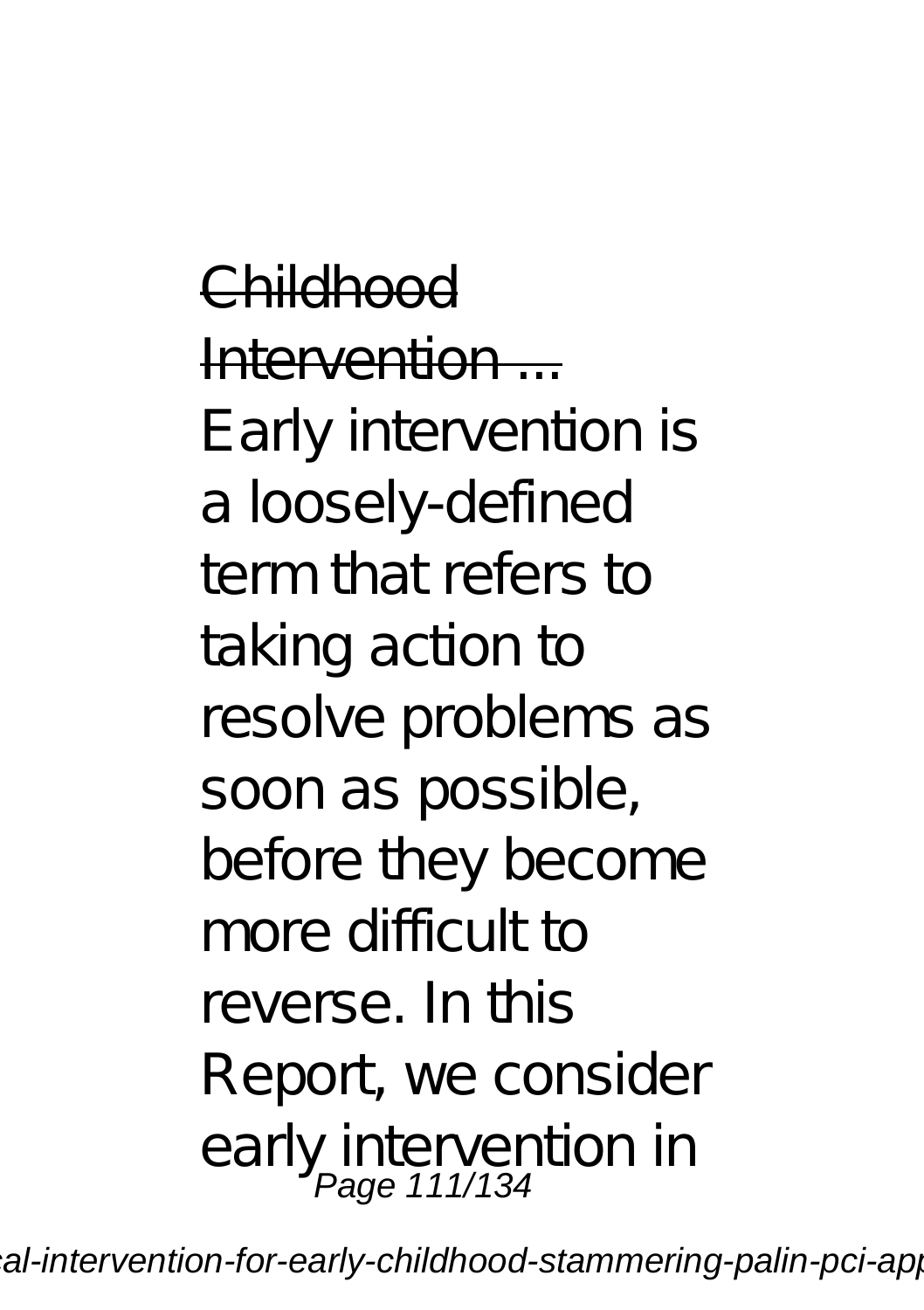relation to childhood adversity and trauma, to tackle the potential long-term problems that those who encounter such experiences

Evidence-based early-years intervention Practical Intervention for Page 112/134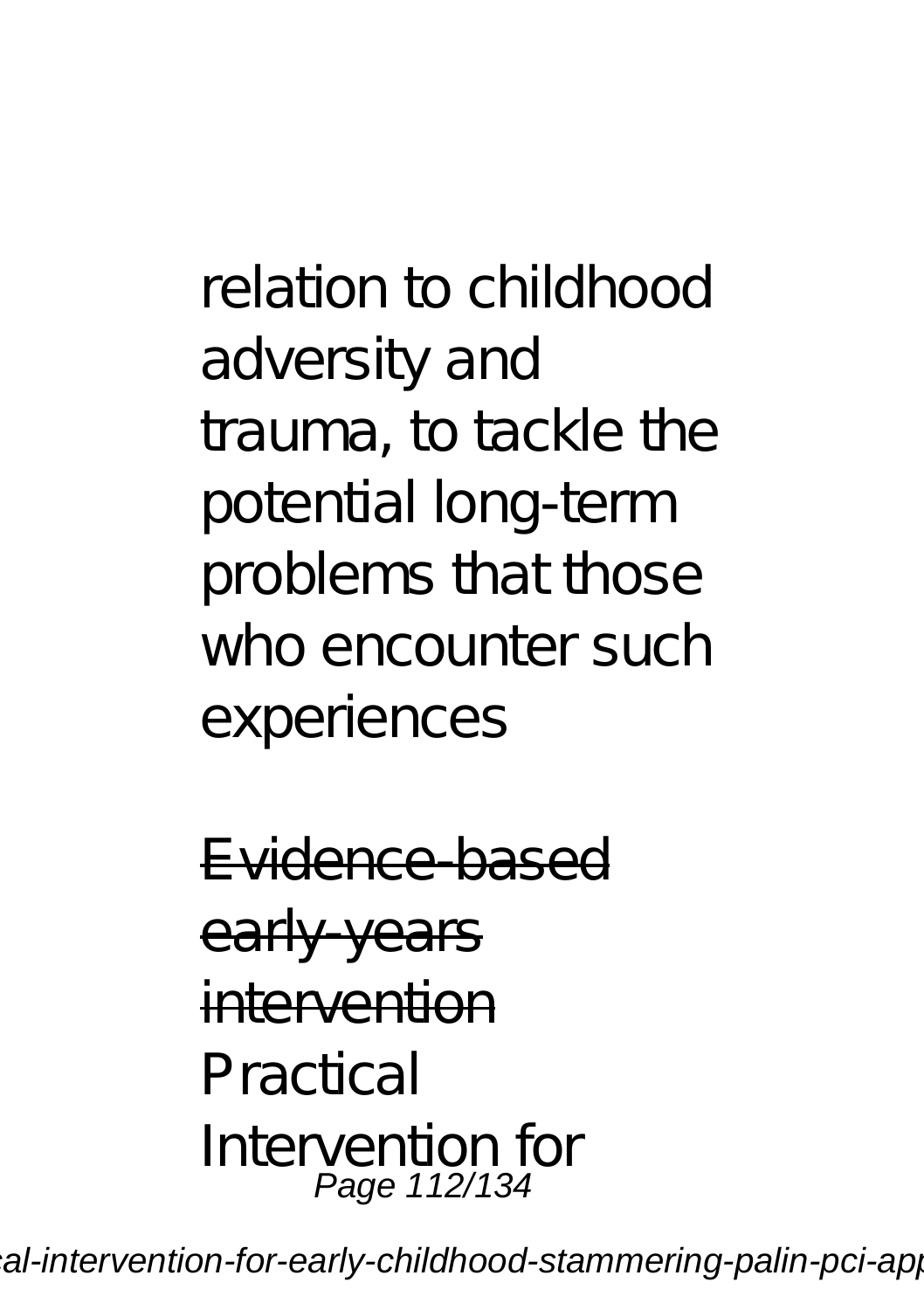Early Childhood Stammering Palin PCI Approach. av Elaine Kelman, Alison Nicholas. Häftad Engelska, 2008-07-01. Slutså Id. Therapy for young children who stammer is now high priority, with growing research evidence supporting<br>Page 113/134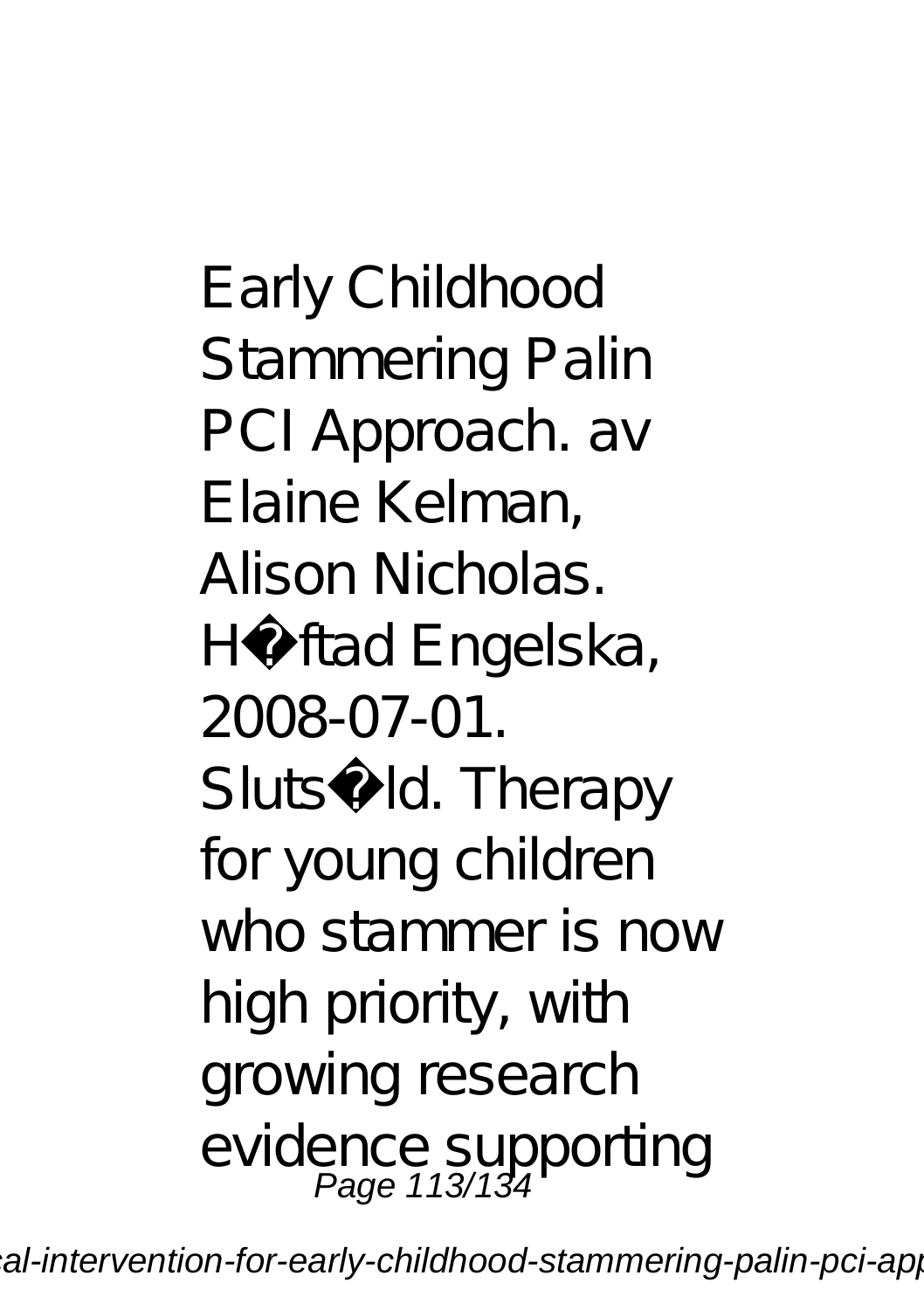early intervention. This manual from the Michael Palin Centre for stammering Children (MPC ...

Practical Intervention for Early Childhood Stammering ... Practical Intervention for Page 114/134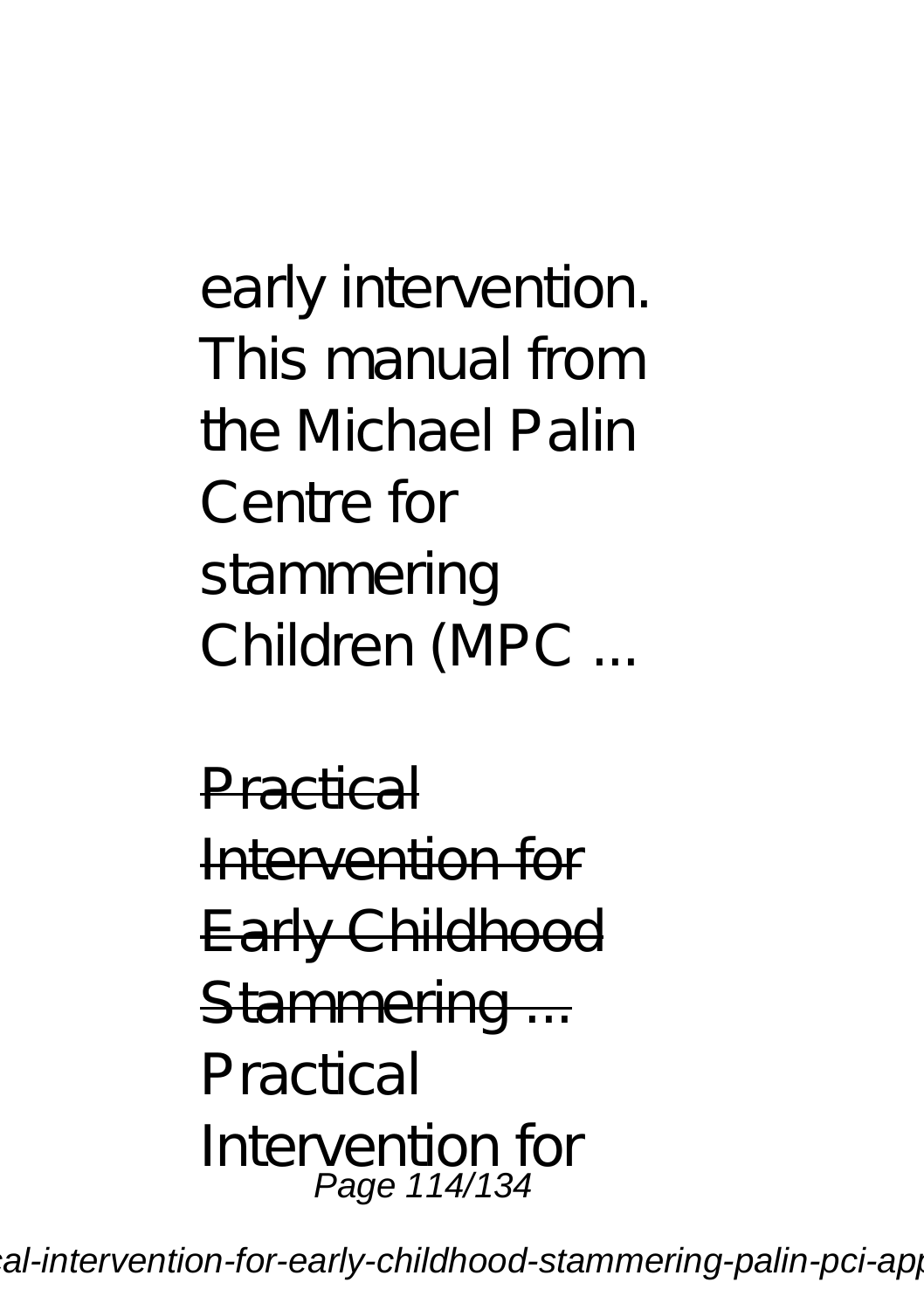Early Childhood Stuttering Webinar. ID number. 218807055 Date 11/16/2020. Time. 4:00 PM - 6:00 PM . Registration. 3:45  $Pm - 4:00 PM$  . In this workshop clinicians will be introduced to the evidenced based Palin PCI Approach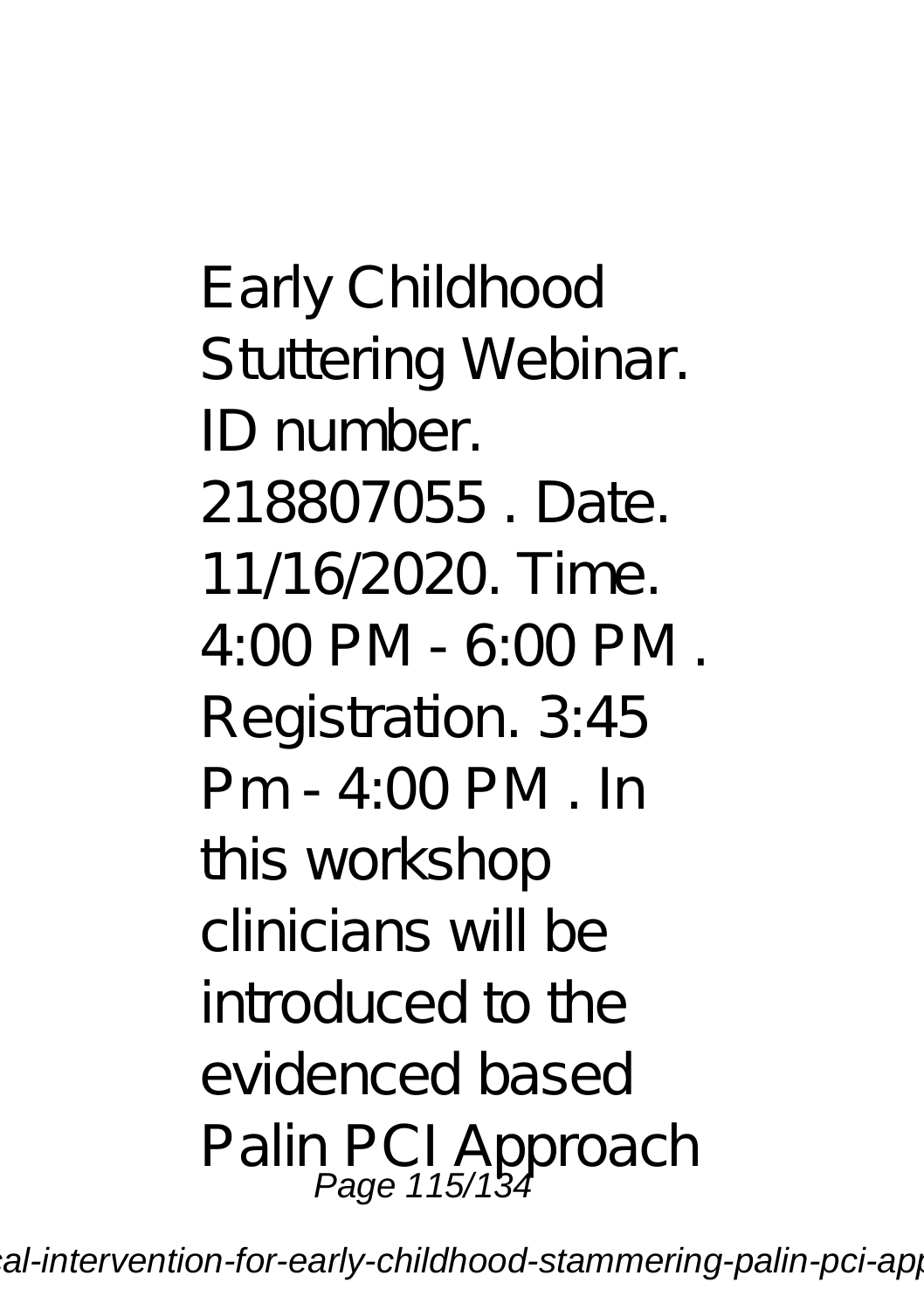## to assessment and treatment of young children who stutter.

Practical Intervention for Early Childhood Stuttering ... The practical intervention is not so practical after all and it might not work, it could Page 116/134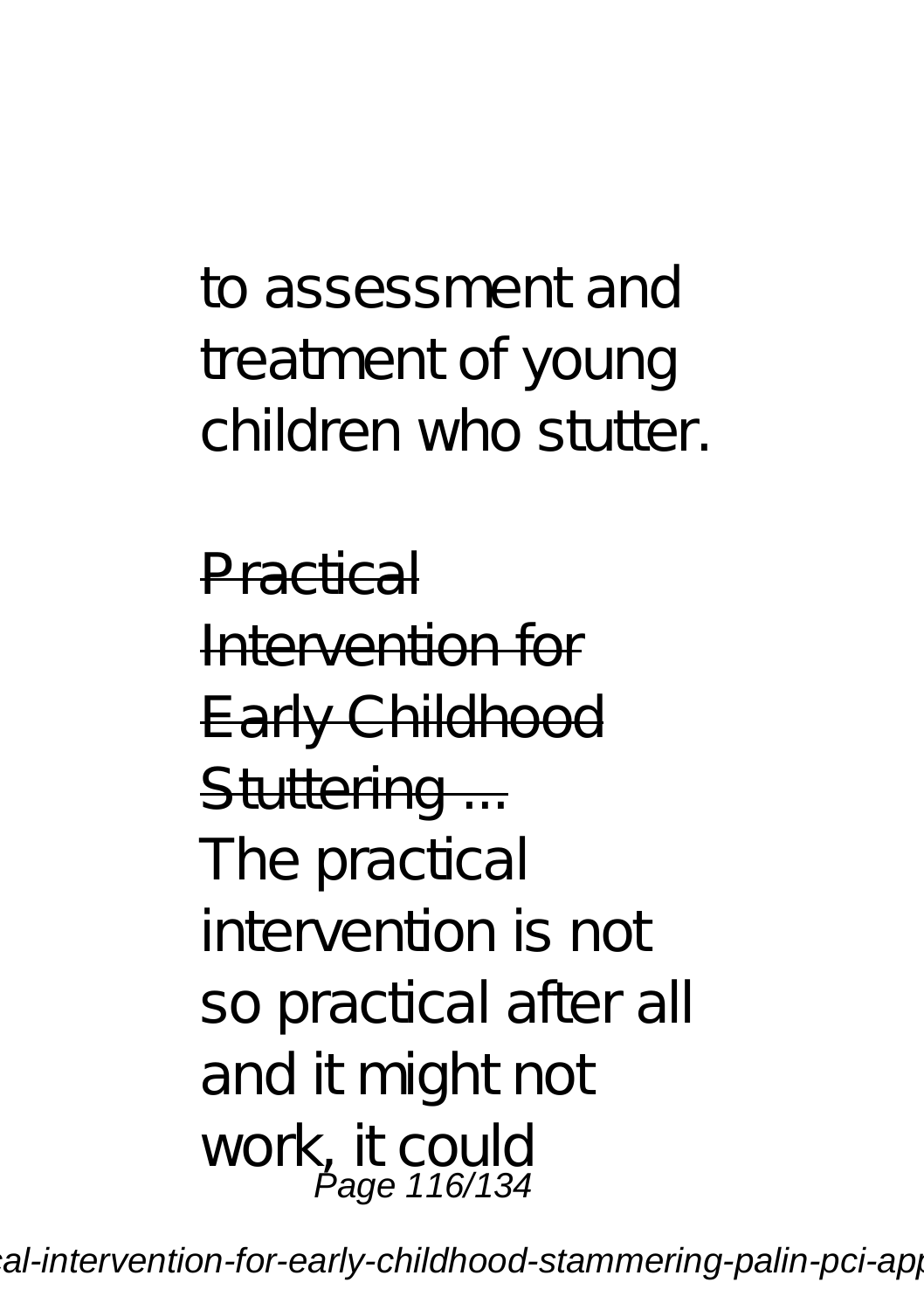worsen the situation. The authors do not make the difference between ages and put all "early childhood" in the same bucket when neurobiology and psychology shows that children react differently under 4 ½ years old (and even<br>Page 117/134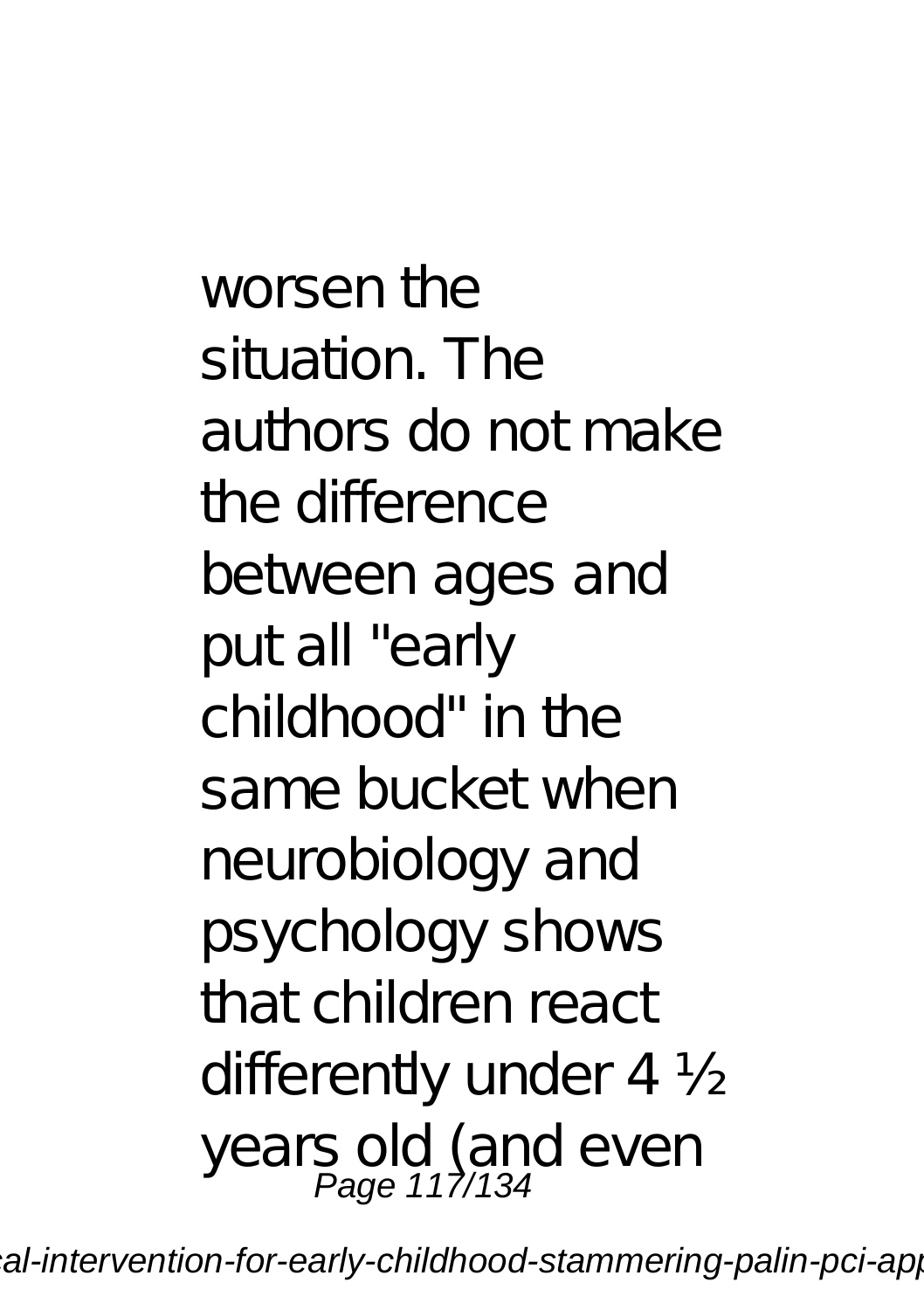# published studies with Lidcombe around the world).

Amazon.co.uk:Cust omer reviews: Practical Intervention for ... Reimagine Australia are the leaders in best practice in early childhood intervention. 'Best Page 118/134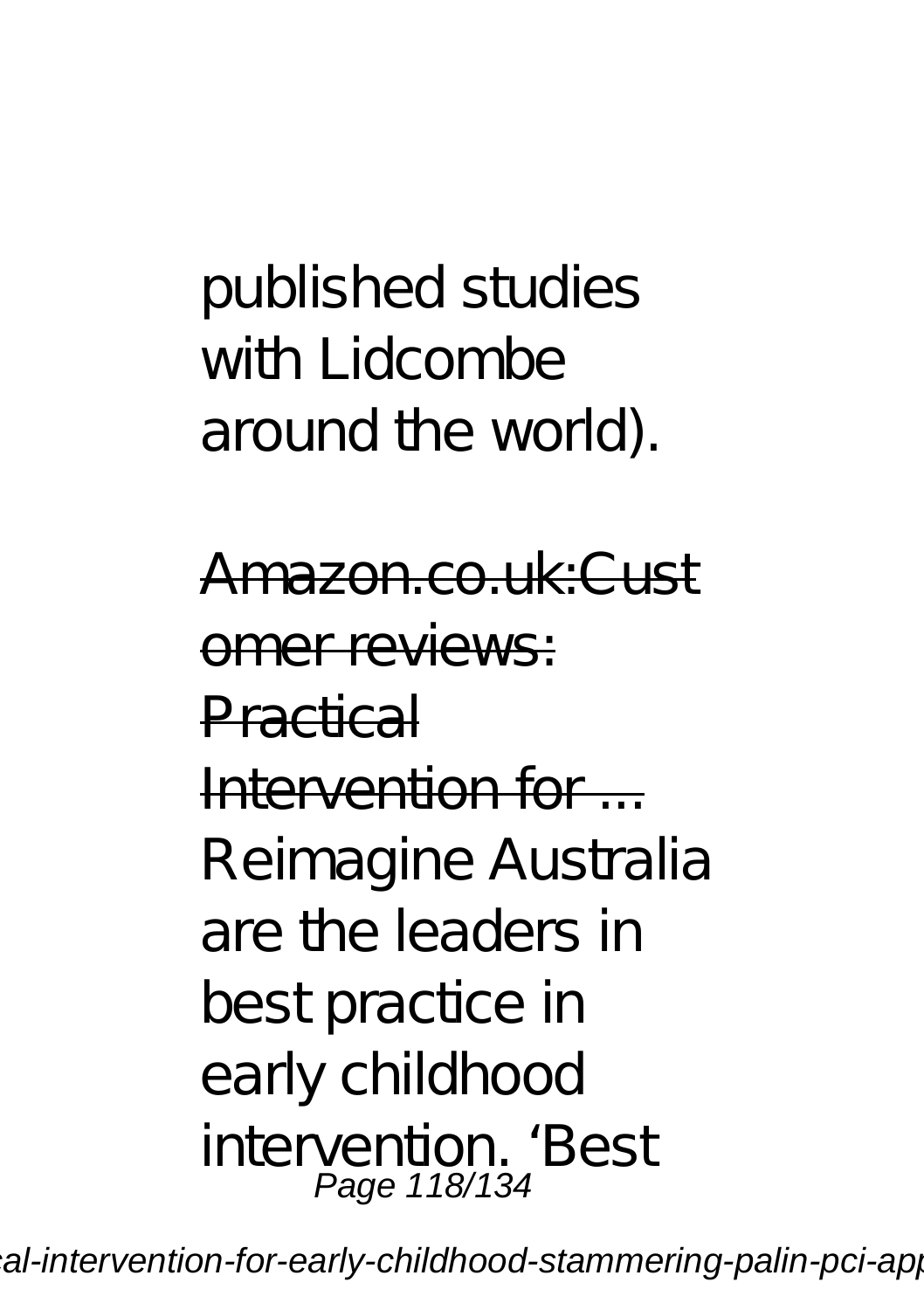practice' simply refers to a set of core principles that guide the way early childhood practitioners work with families of children with developmental delay and/or disability. Current research indicates that best practice in Page 119/134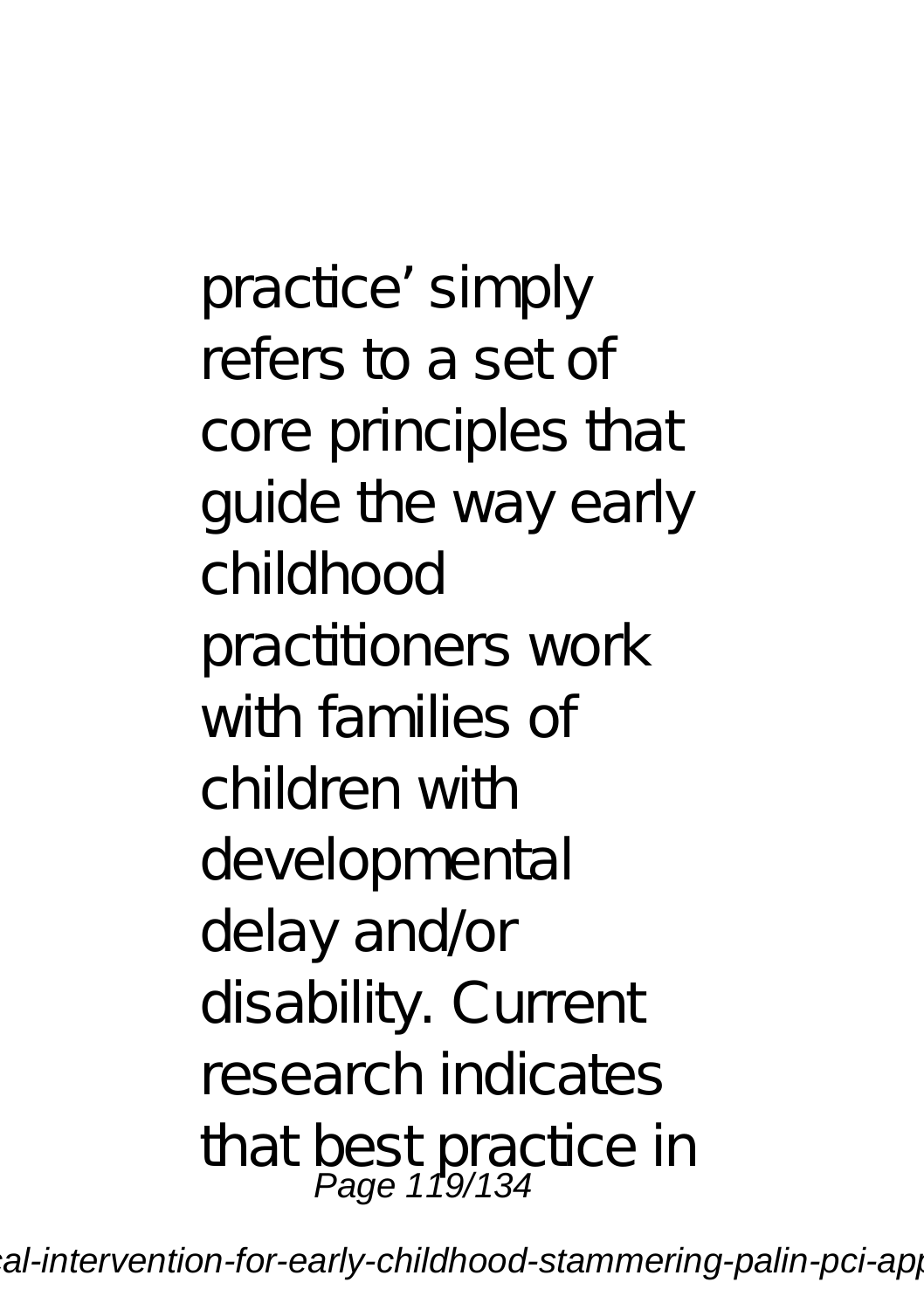early childhood intervention centres on a family centred and inclusive approach.

what is best practice - Relmagine Australia Practical Intervention for Early Childhood Stuttering. In this Page 120/134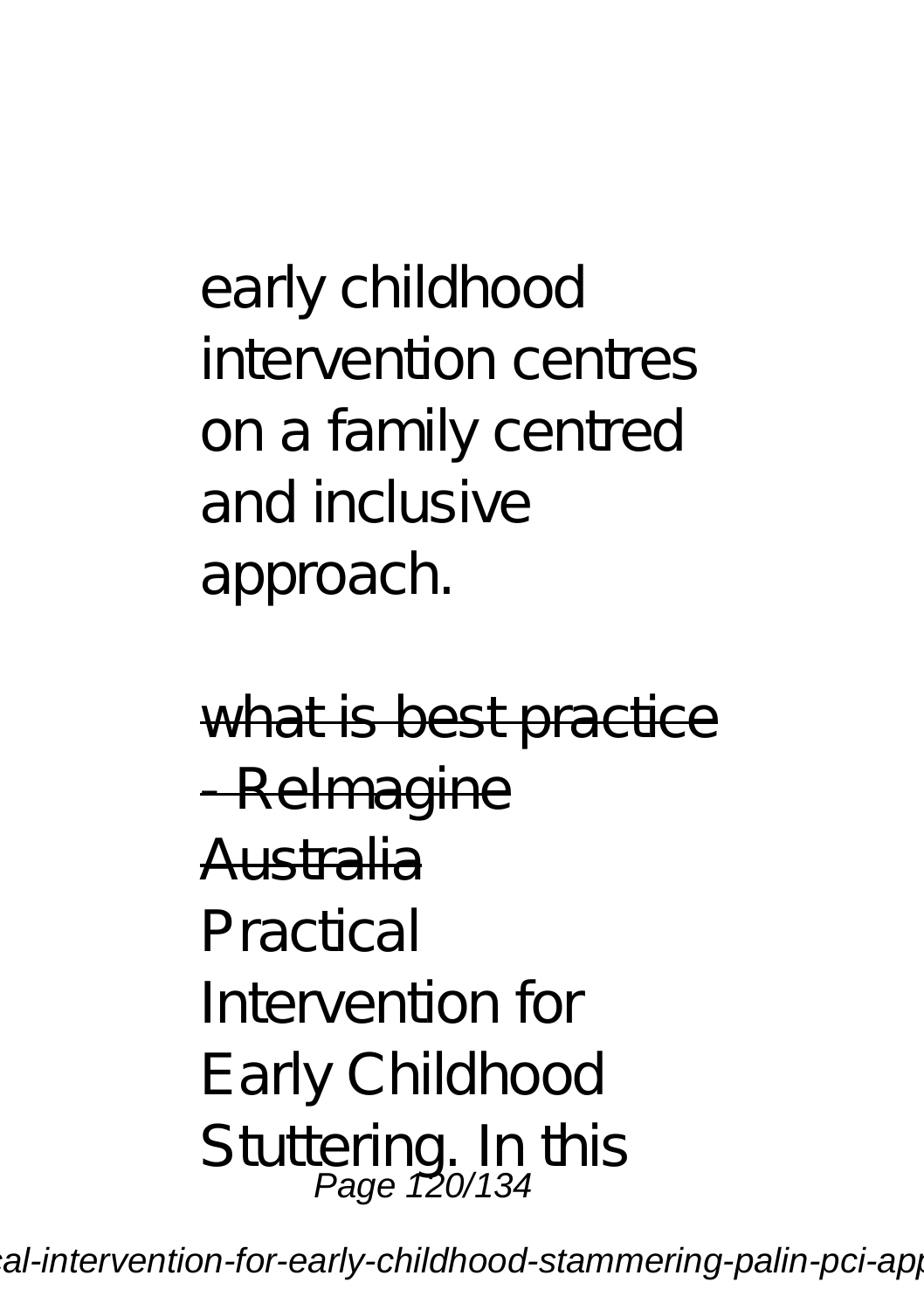workshop clinicians will be introduced to the evidenced based Palin PCI Approach to assessment and treatment of young children who stutter. This family-focused multifactorial model provides strategies to be used in both indirect and direct Page 121/134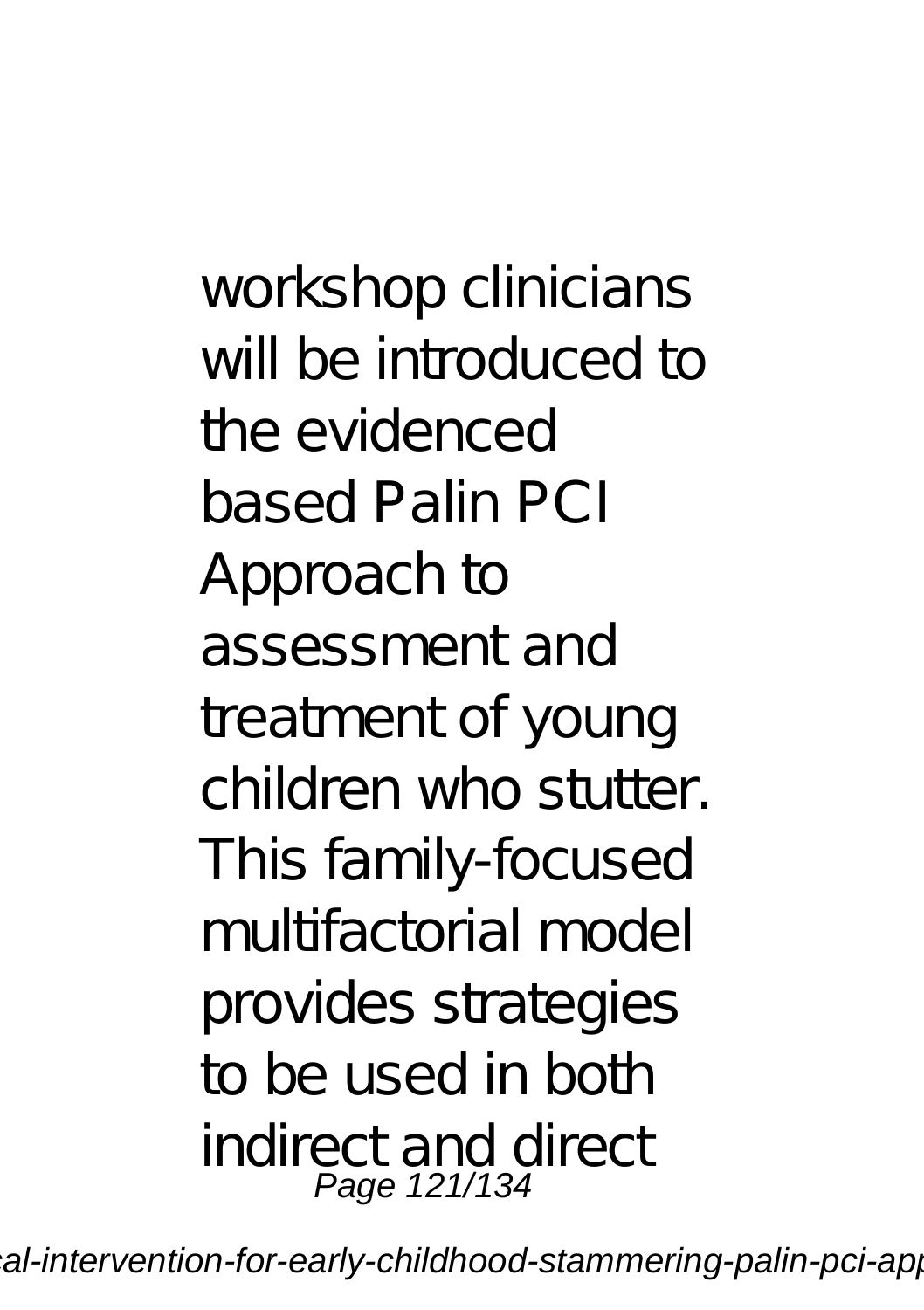### treatment for young children who stutter.

Practical Intervention for Early Childhood Stuttering ... This article offers a chronological account and critical appraisal of changes to early childhood education Page 122/134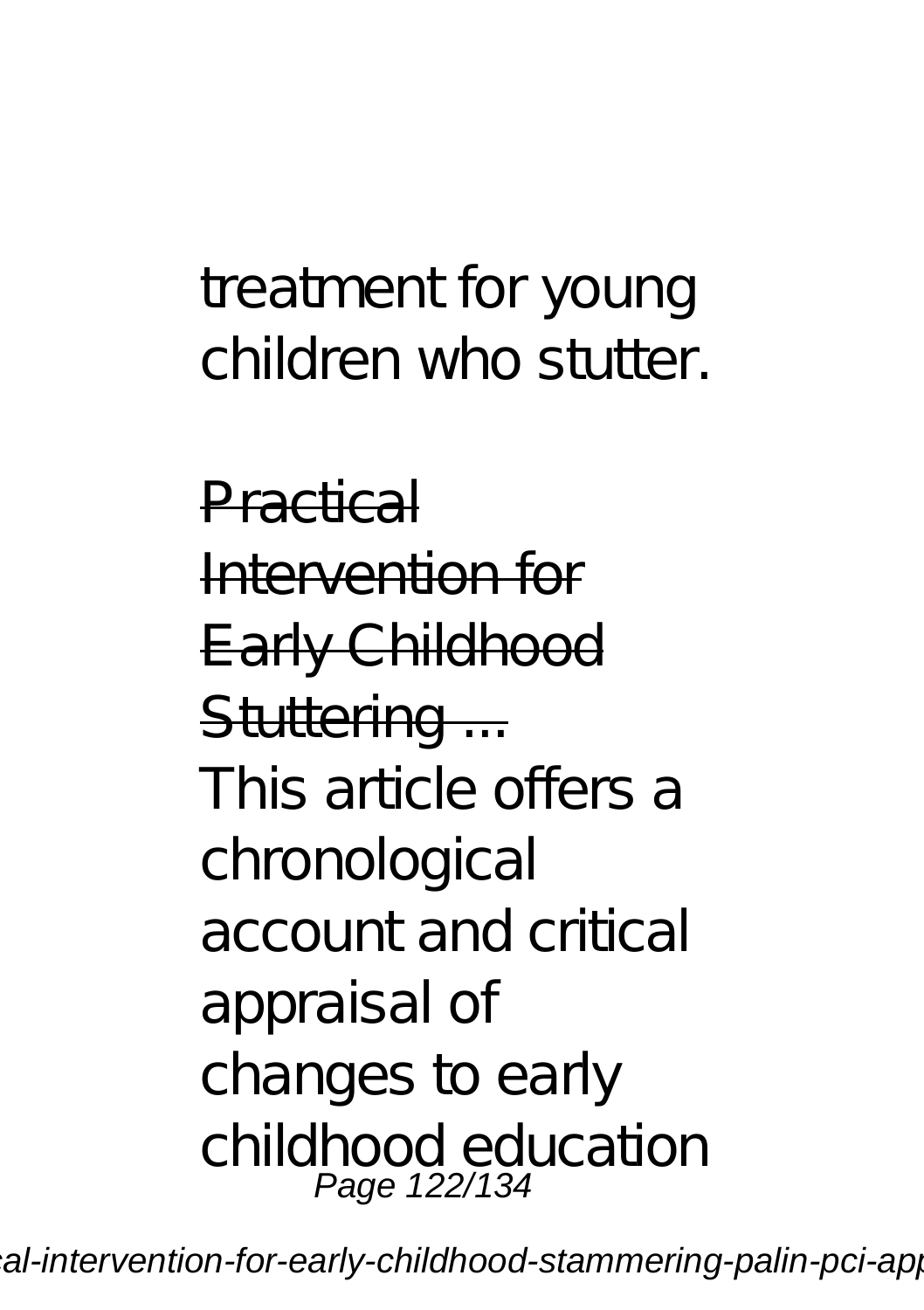and care (ECEC) services in England over the past 20 years. It describes the policy initiatives, educational interventions and research programmes introduced by successive governments that have effected Page 123/134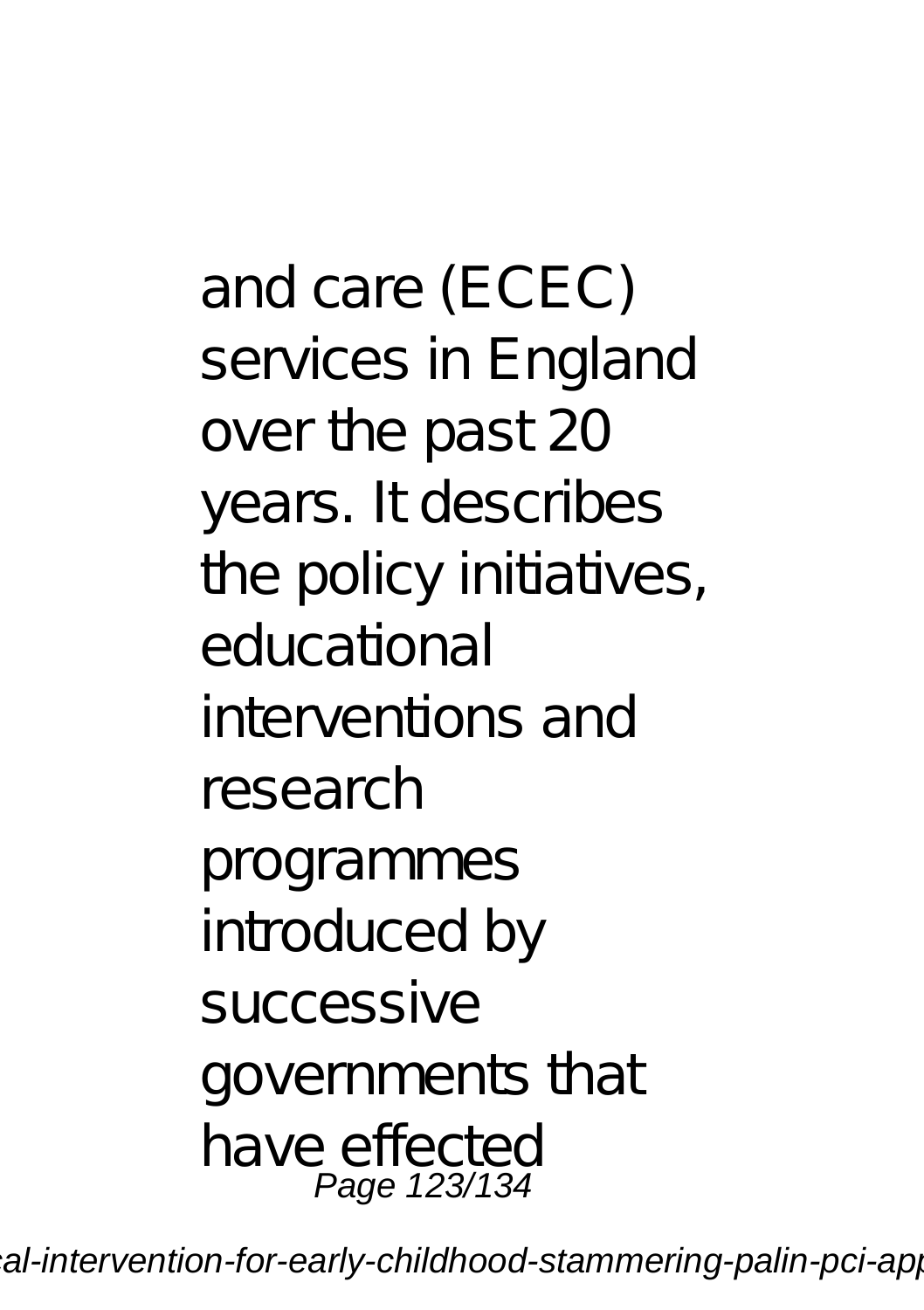# significant changes to ECEC since 1990.

Early childhood policy and practice in England: twenty

... Children under seven years of age living with a disability or developmental Page 124/134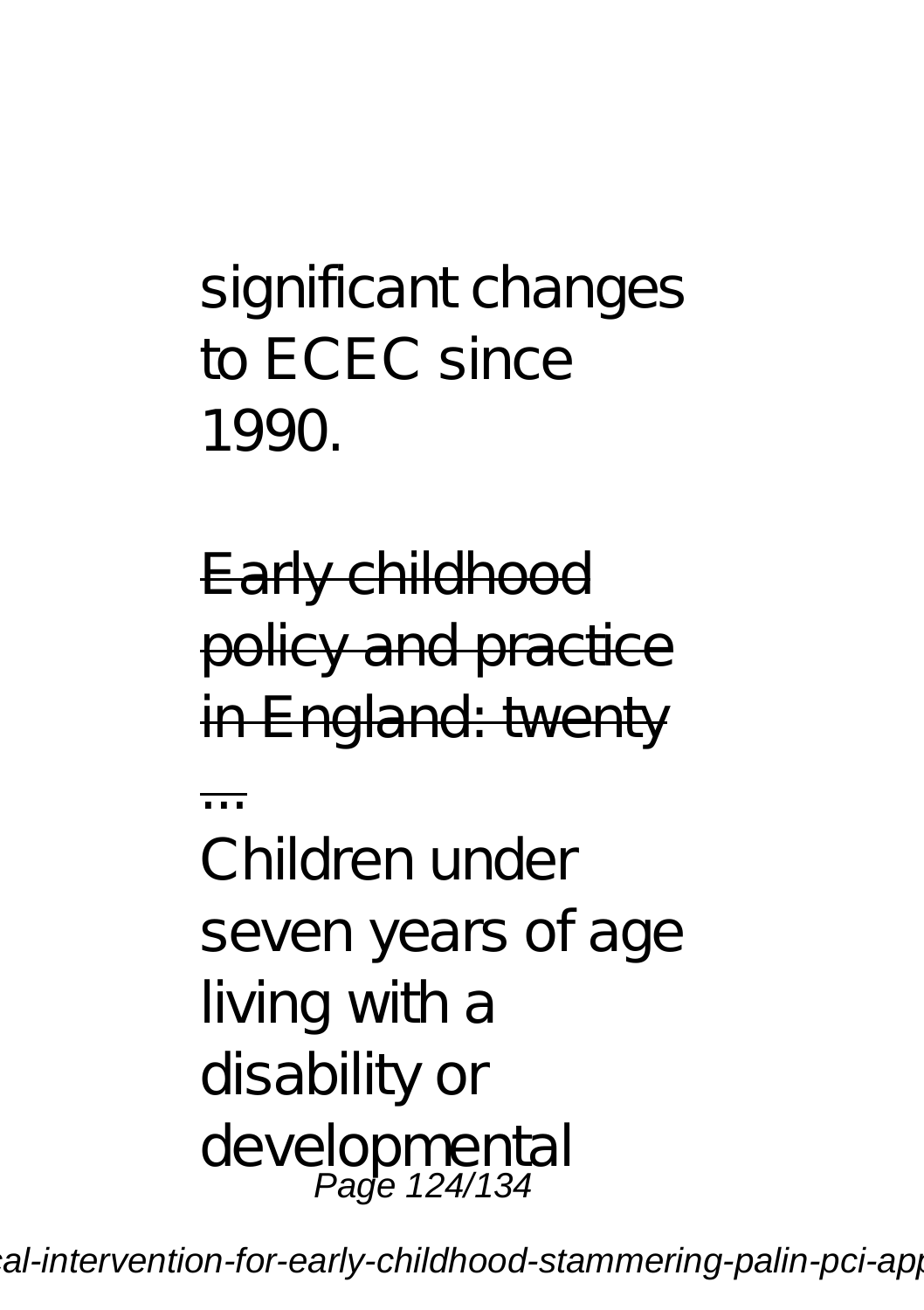delay may be supported by the Early Childhood Early Intervention (ECEI) approach, which allows the child and their family to access support from an Early Childhood Partner. These providers will: Provide the client with information; Page 125/134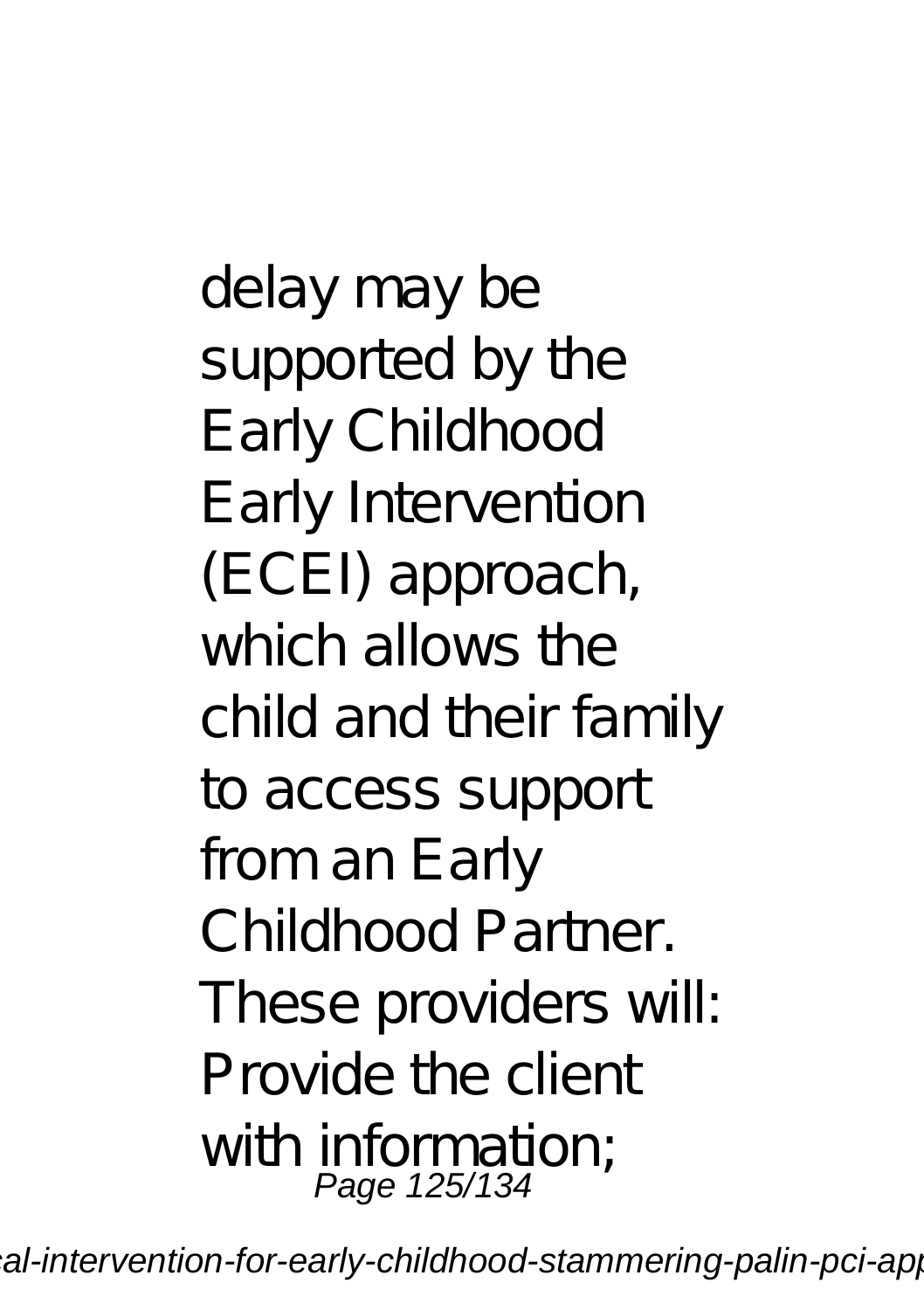Connect the client to appropriate supports and services; Deliver individualised support; Provide short-term early intervention; and

Practical Intervention for Early Childhood Page 126/134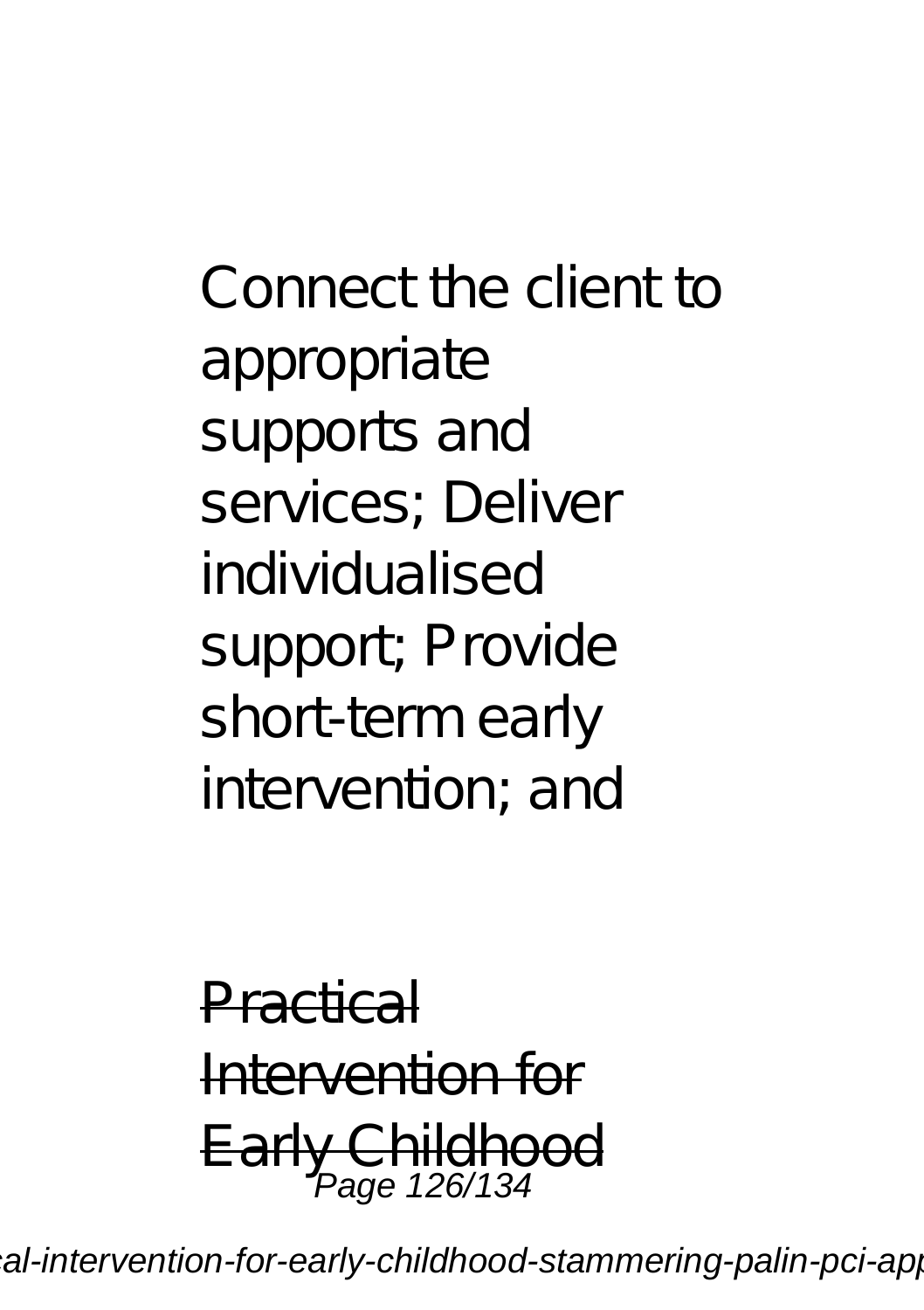#### Stammering ...

*Introduction to Early Intervention Teletherapy ideas for Early Intervention ( Part 6): How to use BOOKS to increase communication* **Teletherapy Early Intervention tips COVID-19. Help** Page 127/134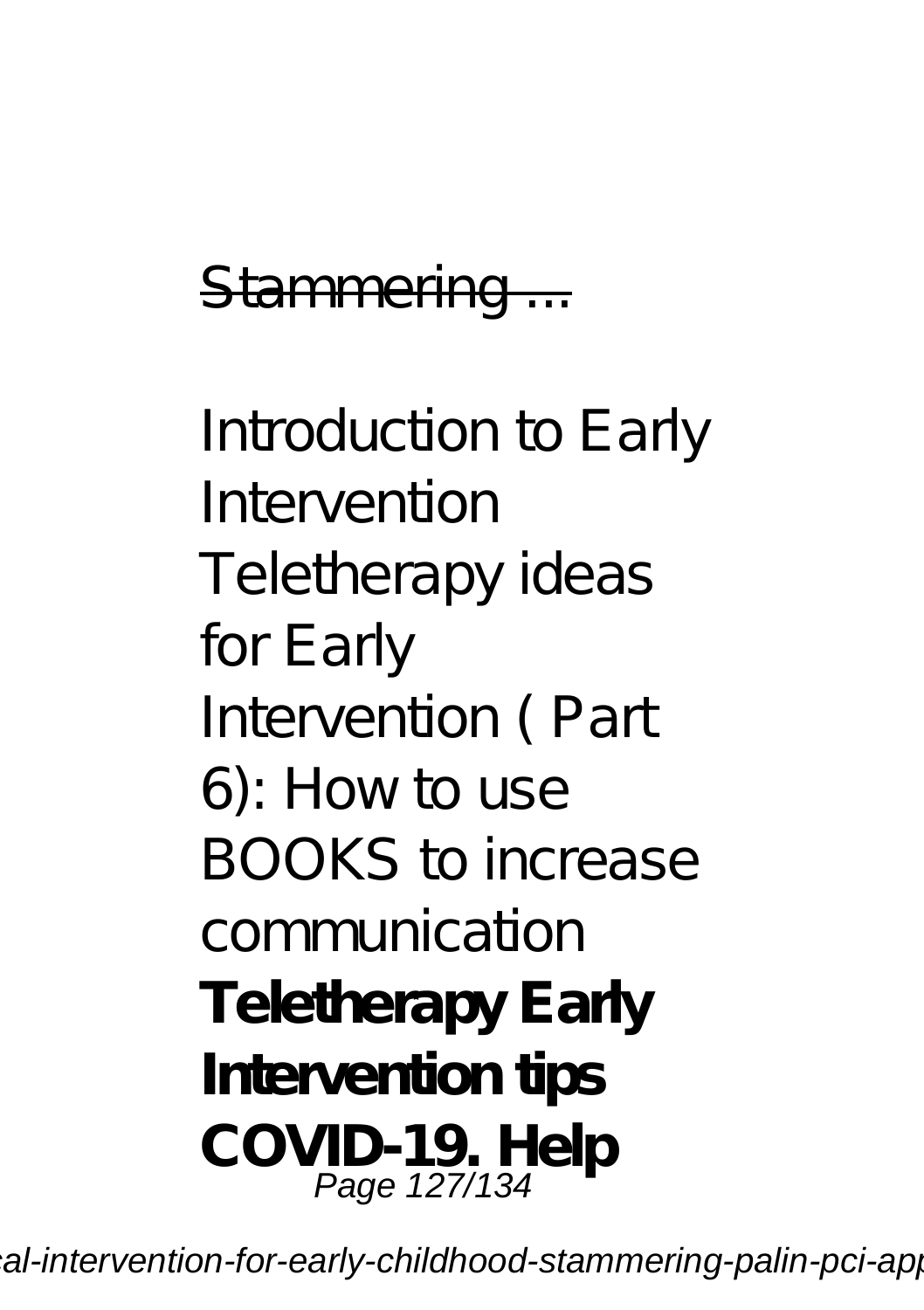**toddlers engage and communicate! (Part 1) What is early intervention? Early Childhood Development | My fav pretend play activity for toddlers** Understanding the evidence on intervention in the early years Early Childhood Page 128/134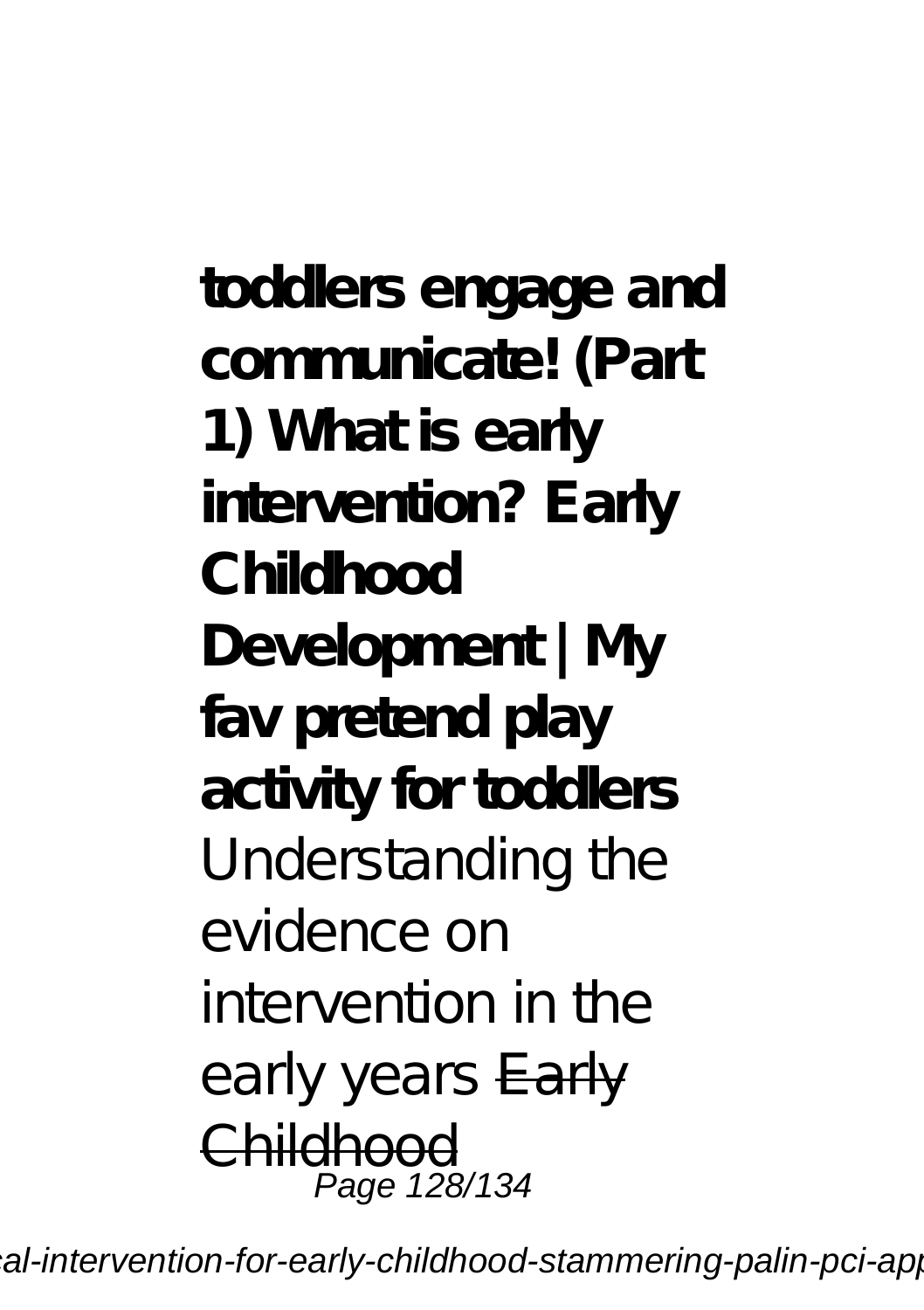Intervention Early Childhood Intervention EARLY CHILDHOOD DEVELOPMENT-Early Intervention | EYFS | Al Bayan Early Childhood Interventions. What Are They? *Why does early intervention matter?* **Early Childhood** Page 129/134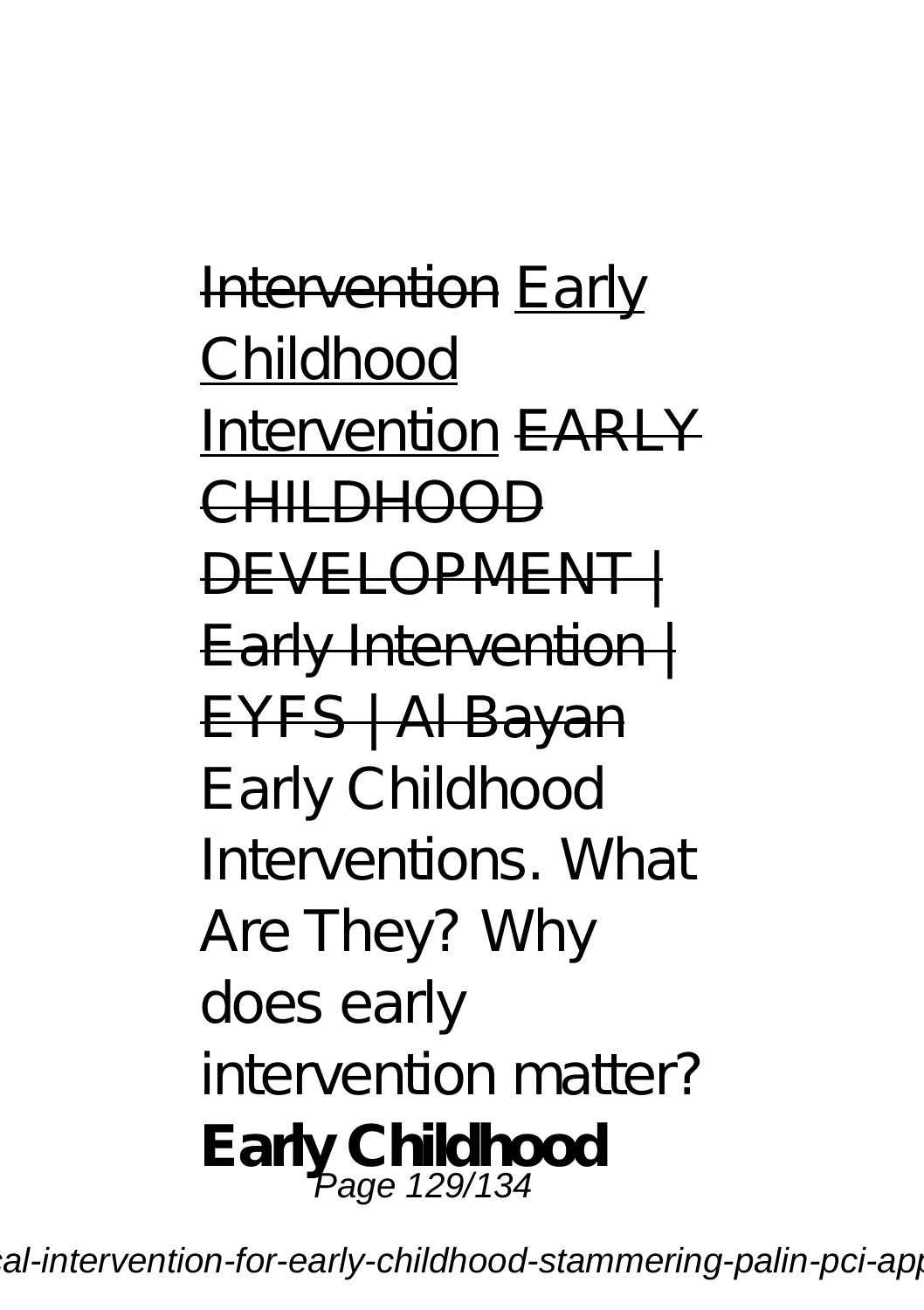**Intervention and the Power of Family** Marriage and the Gospels (Scripture Summit Day #3) *Implementing Response to Intervention -- Prairie Children Preschool* Early Childhood

Conference 2020: Digital Edition Full Page 130/134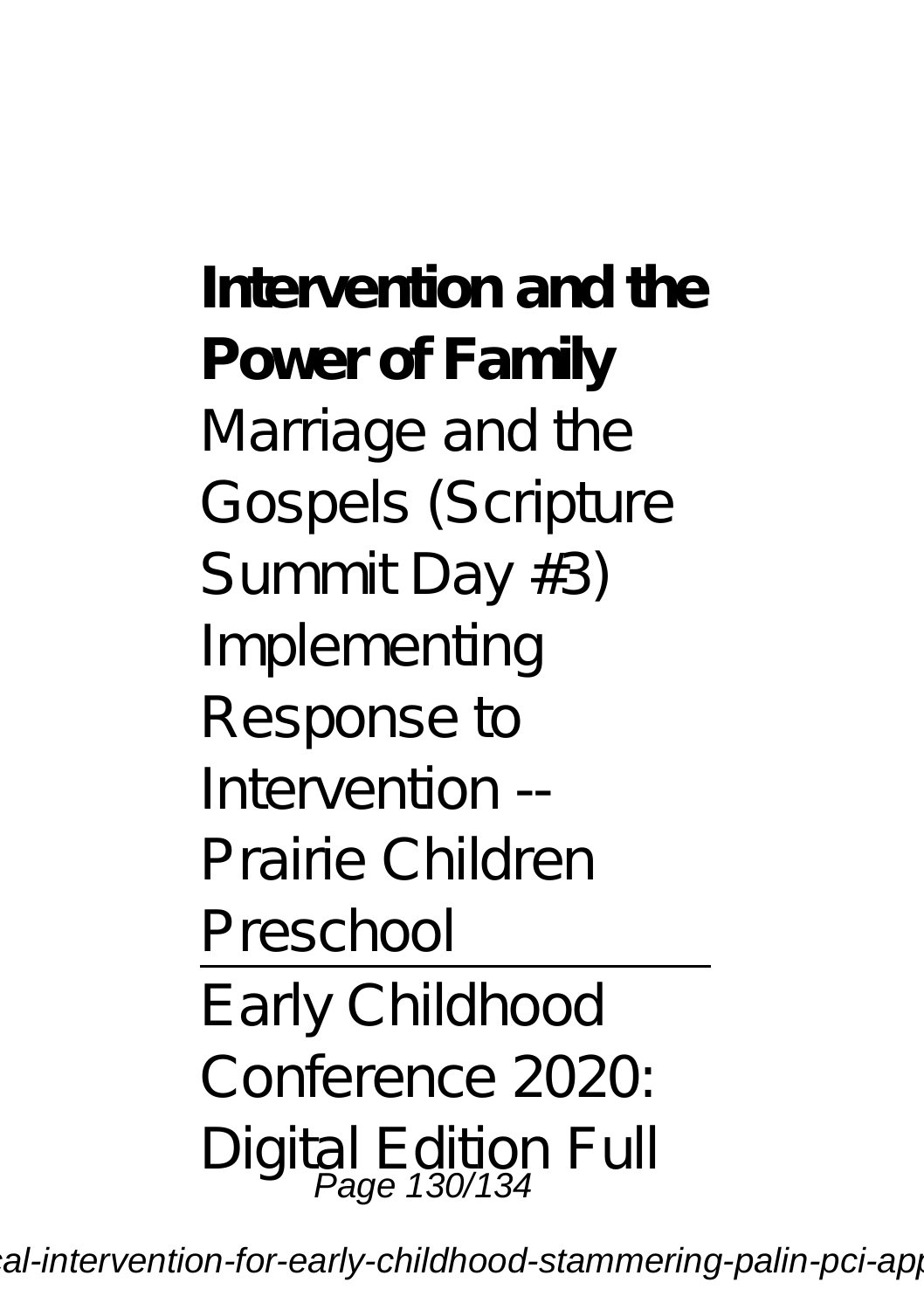Event *TRANSITIONING INTO PRESCHOOL FROM EARLY INTERVENTION PROGRAM | OUR JOURNEY WITH SPECIAL EDUCATION Supporting cultural and linguistic diversity in early childhood Early* Page 131/134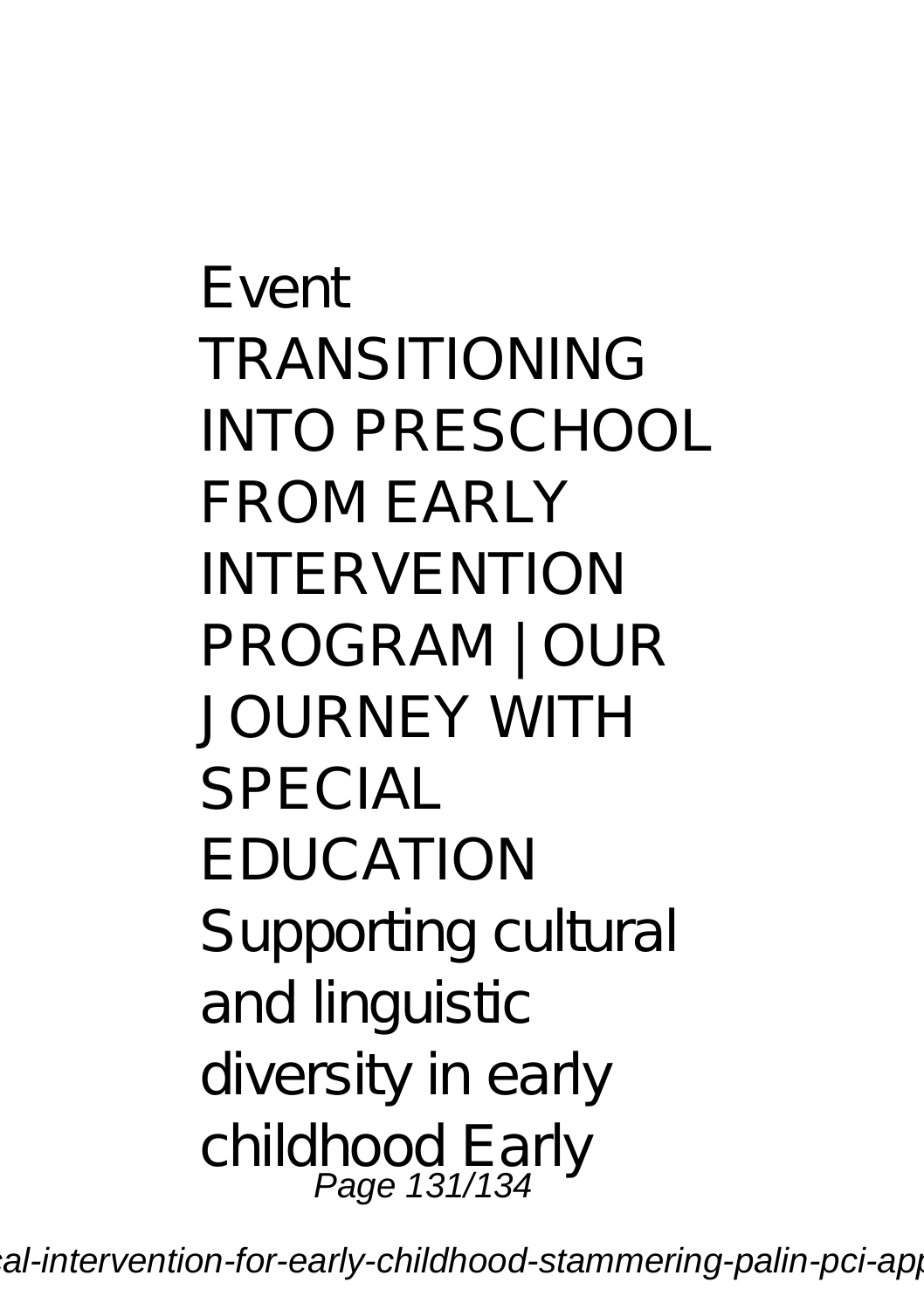*Childhood Intervention Program offers families, children support in comfortable environment* **Early Childhood Early Intervention Are China and Russia Outpacing the United States in Military** Page 132/134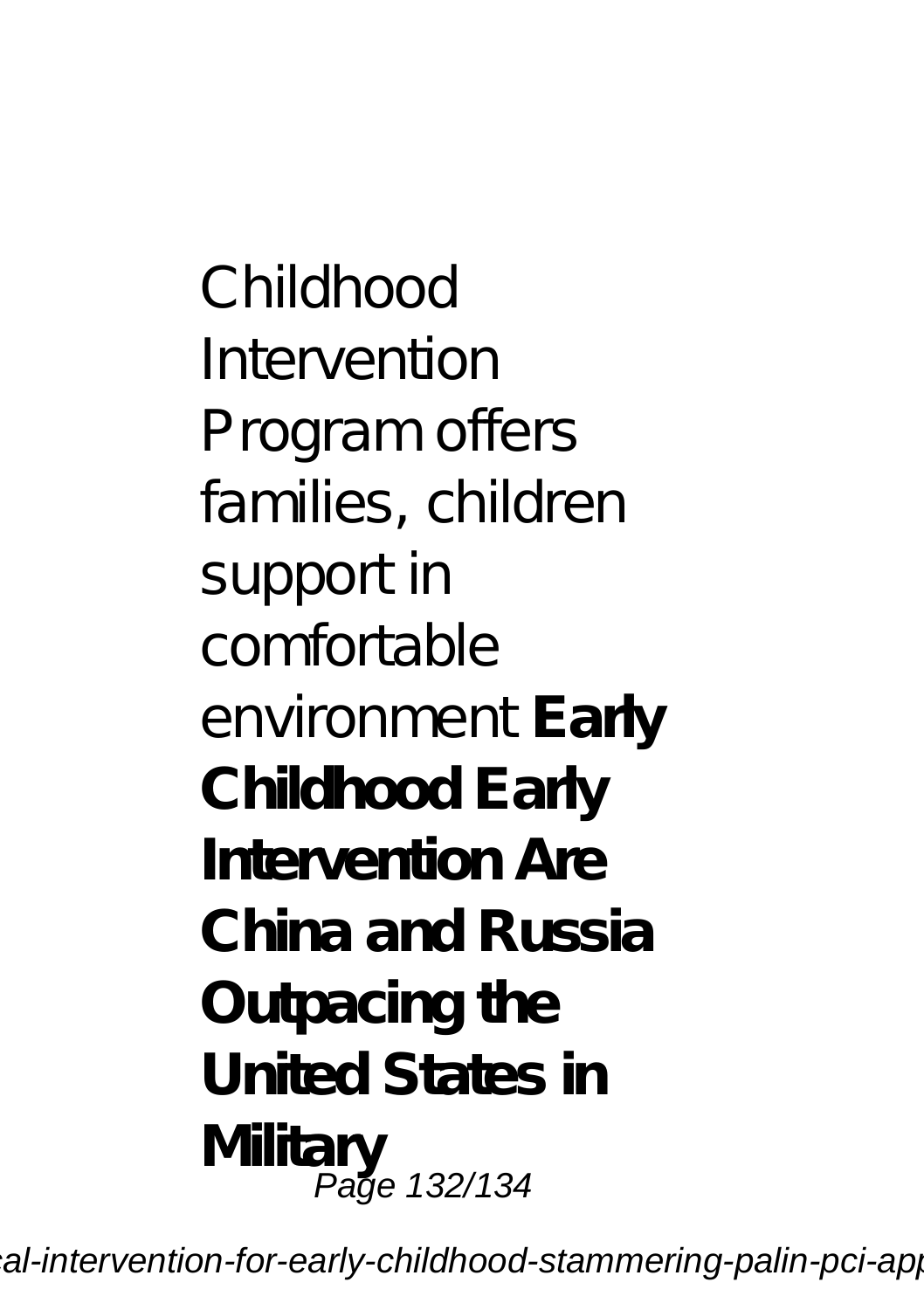**Technology?** Practical Intervention For Early Childhood Buy Practical Intervention for Early Childhood Stammering: Palin PCI Approach by Elaine Kelman (2008-07-02) by (ISBN: ) from Amazon's Book Page 133/134